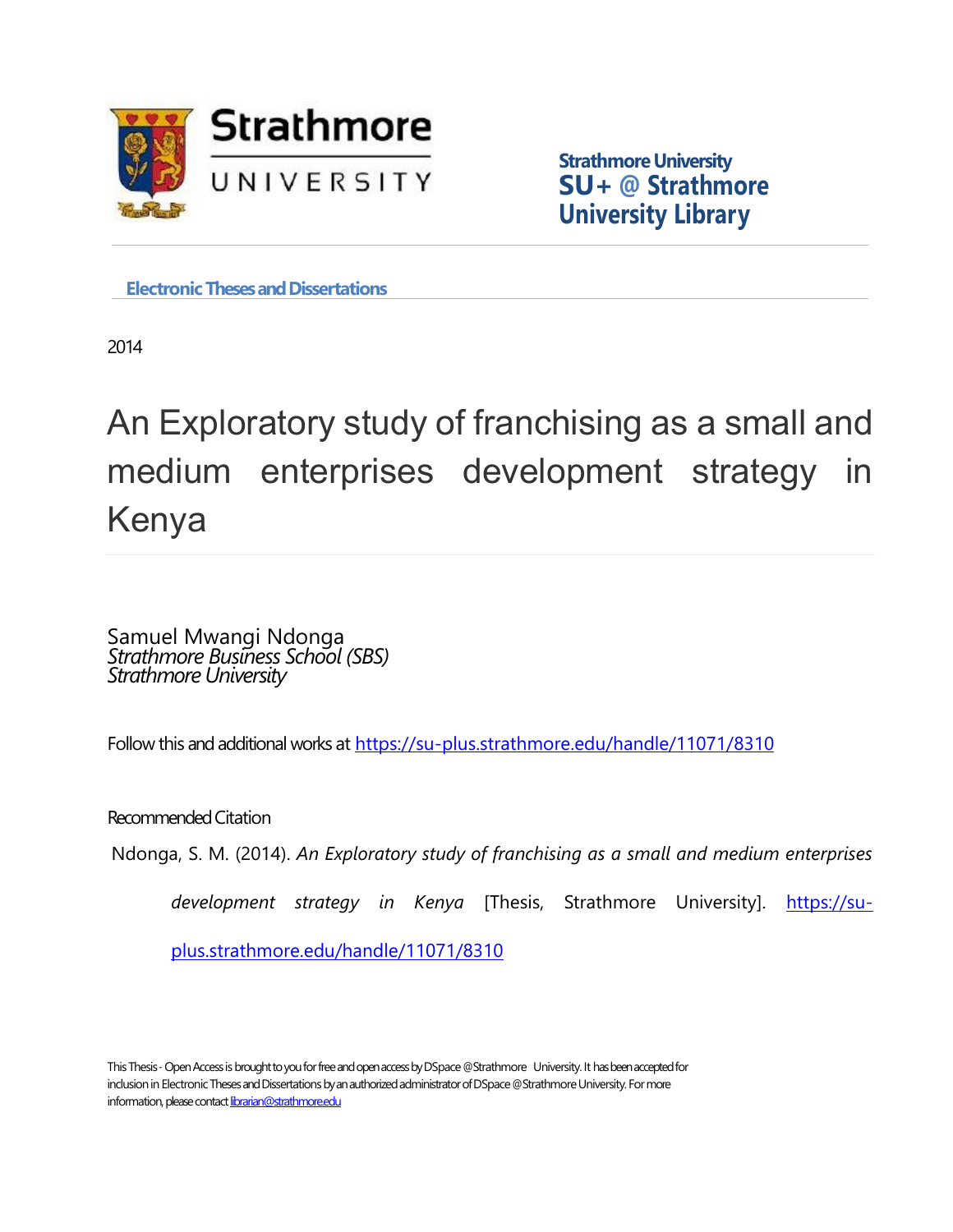# **AN EXPLORATORY STUDY OF FRANCHISING AS A SMALL AND MEDIUM ENTERPRISES DEVELOPMENT STRATEGY IN KENYA**

**SAMUEL MWANGI NDONGA**

**Submitted in Partial Fulfillment of the Requirements for the Degree of Master of Business Administration**

> **Strathmore Business School Strathmore University Nairobi, Kenya**

> > **June, 2014**

This thesis is available for Library use on the understanding that it is copyright material and that no quotation from the thesis may be published without proper acknowledgement.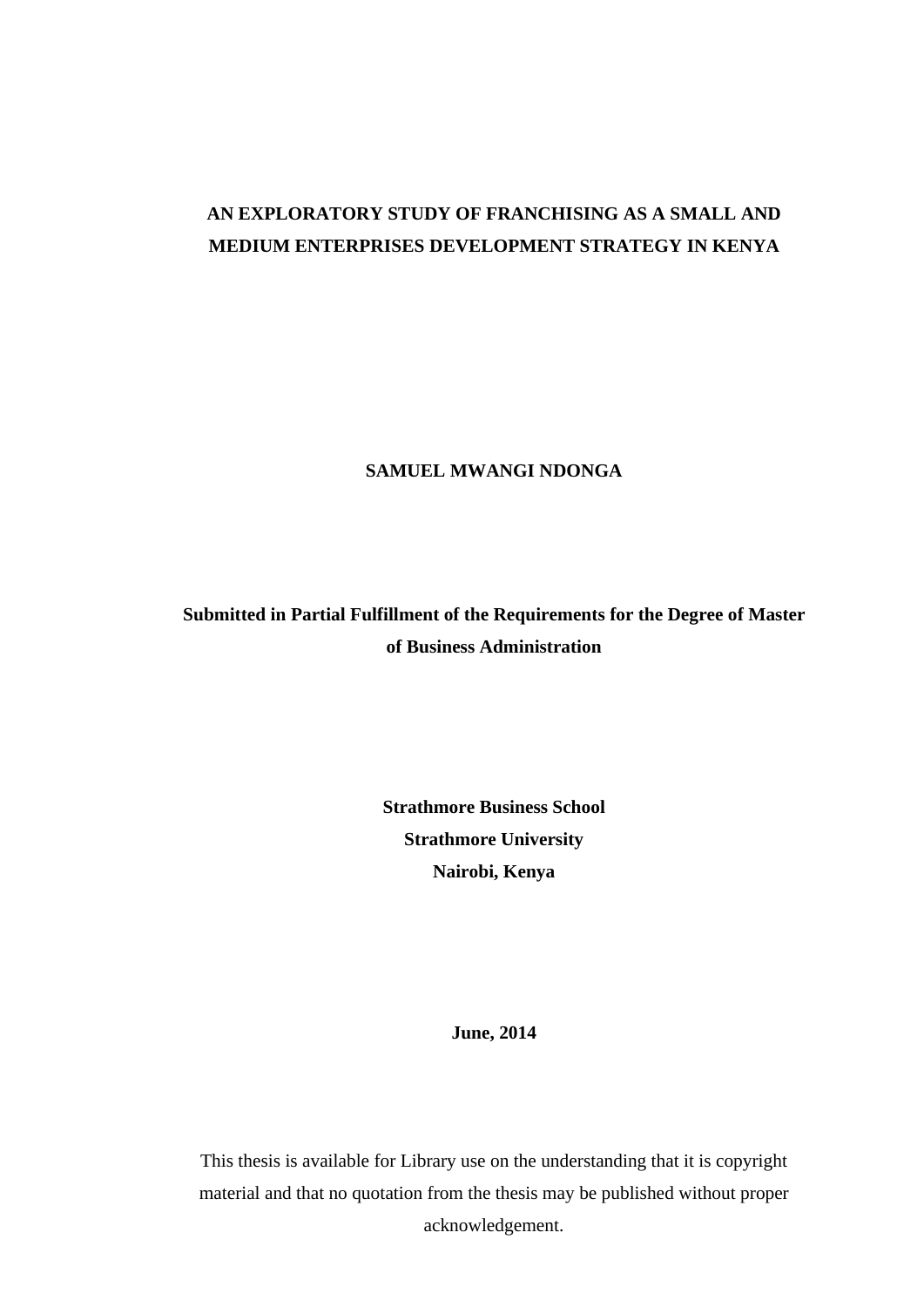## **DECLARATION**

I declare that this work has not been previously submitted and approved for the award of a degree by this or any other University. To the best of my knowledge and belief, the thesis contains no material previously published or written by another person except where due reference is made in the thesis itself.

Name of Candidate: Samuel Mwangi Ndonga Signature: .............................................................. Date: .....................................................................

## **Approval**

The thesis of Samuel Mwangi Ndonga was reviewed and approved by the following:

**Dr Elizabeth Muthuma Strathmore Business School Strathmore University**

**Head of School Strathmore Business School**

**Dean, School of Graduate Studies**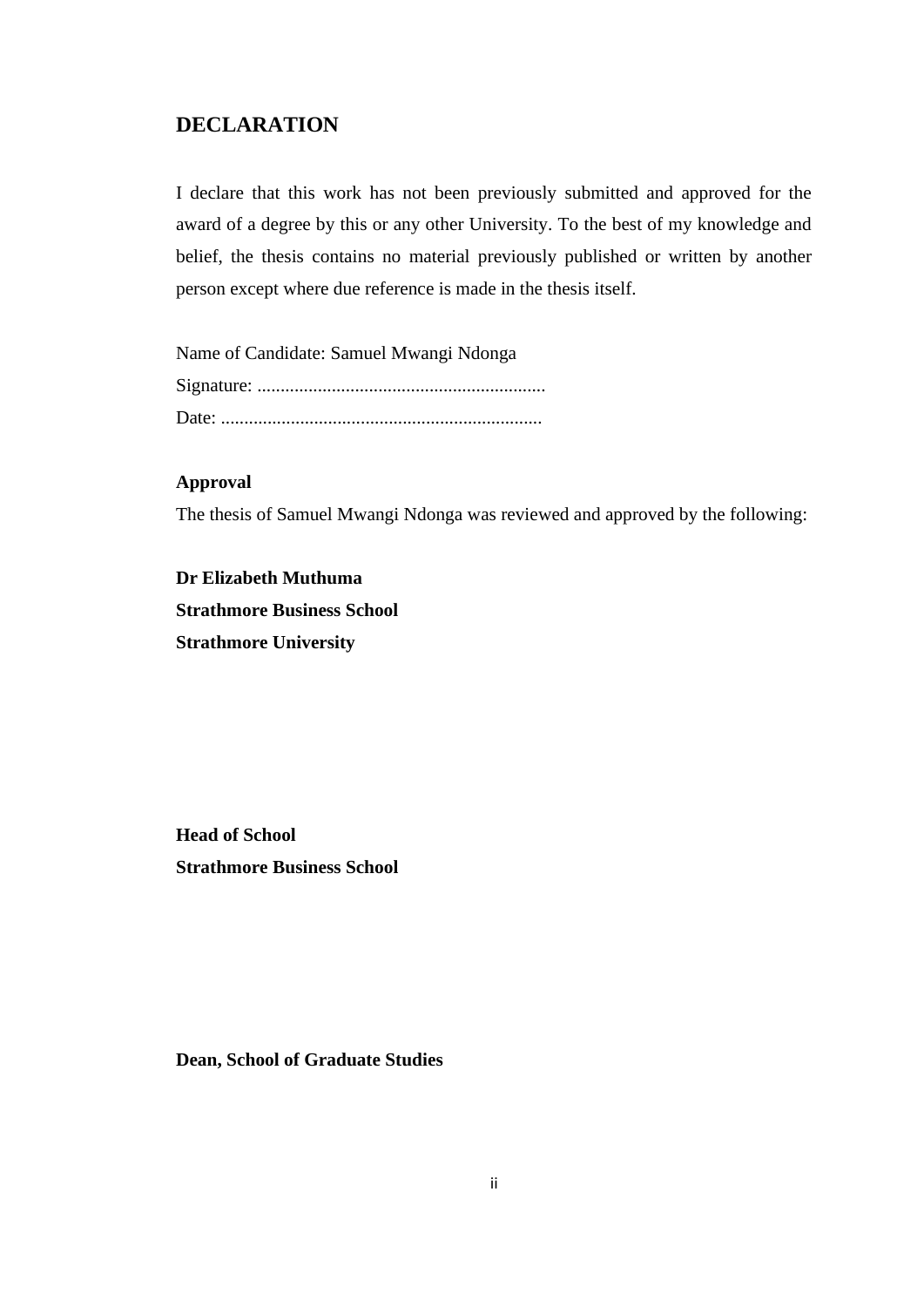## **ABSTRACT**

The study provides an exploratory insight into the factors that globally influence the development of franchising but more specifically, the study explores the determinants of successful franchising development among Small and Medium Enterprises both at the global level and in Kenya. The determinants were organized along four (4) key themes: External environmental specific determinants such as political, legal and economic factors and internal environmental specific factors such as motivation, strategic choice and firm level capabilities. Due to the nascent nature of franchising in Kenya among local enterprises, the study adopted a purposive sampling which entailed selecting indigenous SME business owners that had adopted franchising as business expansion strategy as well as key informants that were conversant with franchising. Primary data was collected by means of questionnaires which were both open and close ended with secondary data being gathered by way of reviewing documents and other report on the businesses that were being studied. The data collected was analysed using case study descriptions as an analytic strategy with the 2 cases being cross-synthesized with the aim of trying to match any existing patters between the 2 businesses. The findings of the study suggest that the Kenyan political environment which is closely related to the legal environment does determine the development of franchising and so does the state of the economy in the country. The motivation of the entrepreneur to choose franchising to grow their business as well as the expansion strategy that they use to achieve the same both have a bearing on the success of their enterprise. The study also shows that there are certain capabilities that need to be developed within the firm in order to succeed in franchising. The study recommends that the government improves the legal environment as regards intellectual property protection and commercial disputes resolution mechanisms in order to encourage franchising. At the firm level, business owners are advised to test their business models until they are confident enough of successfully replicating the same through franchising in order to increase the chances of survival.

**Keywords** *Franchising, SME Development, Business Strategy, Economic Policy, Legal Policy*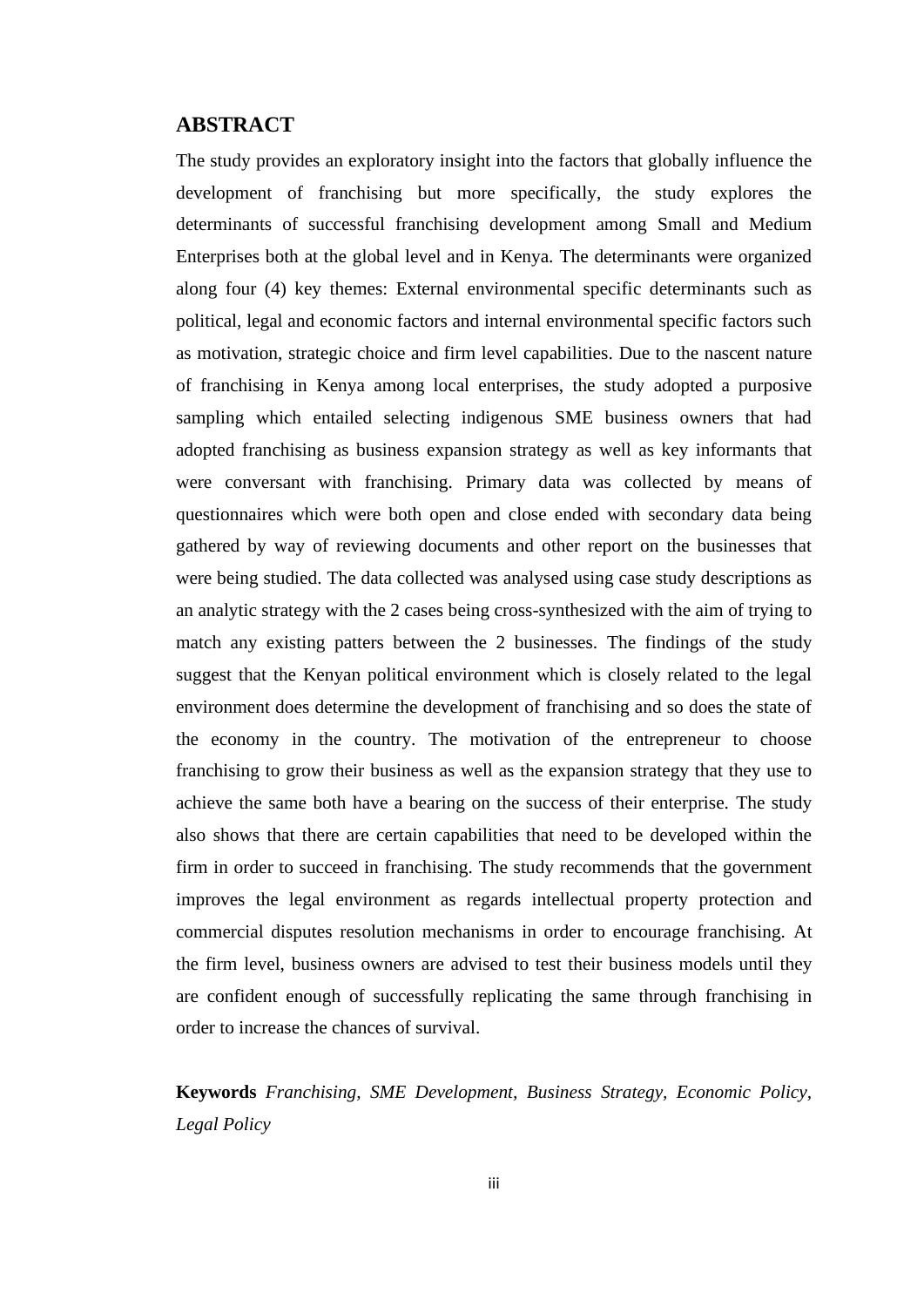| <b>TABLE OF CONTENTS</b>                                                      |  |
|-------------------------------------------------------------------------------|--|
|                                                                               |  |
|                                                                               |  |
|                                                                               |  |
|                                                                               |  |
|                                                                               |  |
|                                                                               |  |
|                                                                               |  |
|                                                                               |  |
|                                                                               |  |
|                                                                               |  |
|                                                                               |  |
|                                                                               |  |
|                                                                               |  |
|                                                                               |  |
|                                                                               |  |
|                                                                               |  |
|                                                                               |  |
|                                                                               |  |
|                                                                               |  |
|                                                                               |  |
|                                                                               |  |
|                                                                               |  |
|                                                                               |  |
|                                                                               |  |
|                                                                               |  |
| 2.5.1. Strategies for Business Expansion and Market Entry 15                  |  |
| 2.5.2. Advantages and Disadvantages of Franchising as a Business Strategy  17 |  |
|                                                                               |  |
| 2.6.1. Environmental Factors Influencing the Development of Franchising  20   |  |
|                                                                               |  |
|                                                                               |  |
|                                                                               |  |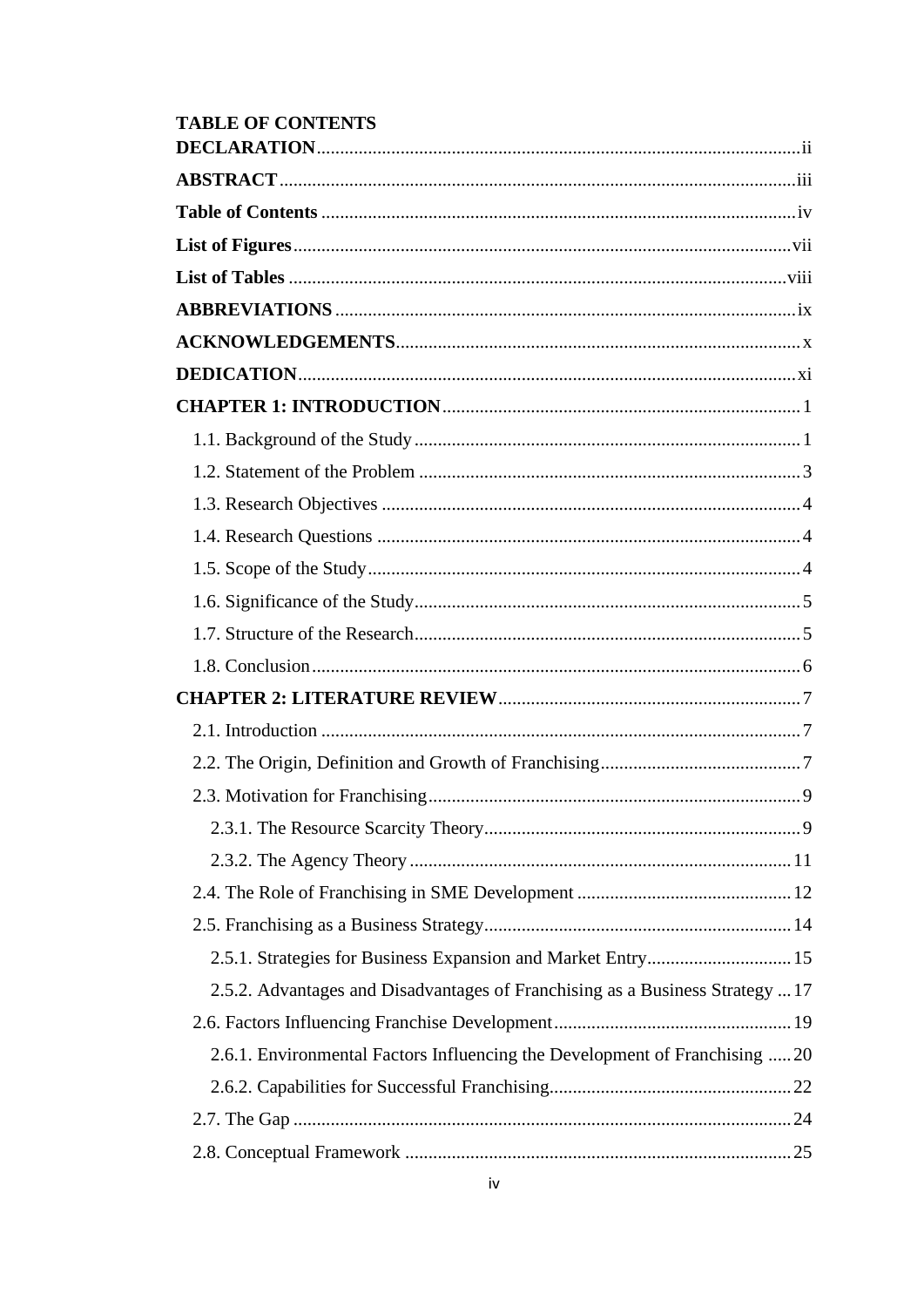| <b>CHAPTER 4: PRESENTATION OF RESEARCH FINDINGS37</b>                         |  |
|-------------------------------------------------------------------------------|--|
|                                                                               |  |
|                                                                               |  |
|                                                                               |  |
|                                                                               |  |
|                                                                               |  |
| 4.2.4. Firm Capabilities Critical for Successful Franchise System Development |  |
|                                                                               |  |
| 4.2.5. Legal and Economic Factors Critical for Franchise Development48        |  |
|                                                                               |  |
|                                                                               |  |
|                                                                               |  |
|                                                                               |  |
|                                                                               |  |
|                                                                               |  |
| 4.3.4. Firm Capabilities Critical for Successful Franchise System Development |  |
|                                                                               |  |
| 4.3.5. Legal and Economic Factors Critical for Franchise Development 61       |  |
|                                                                               |  |
|                                                                               |  |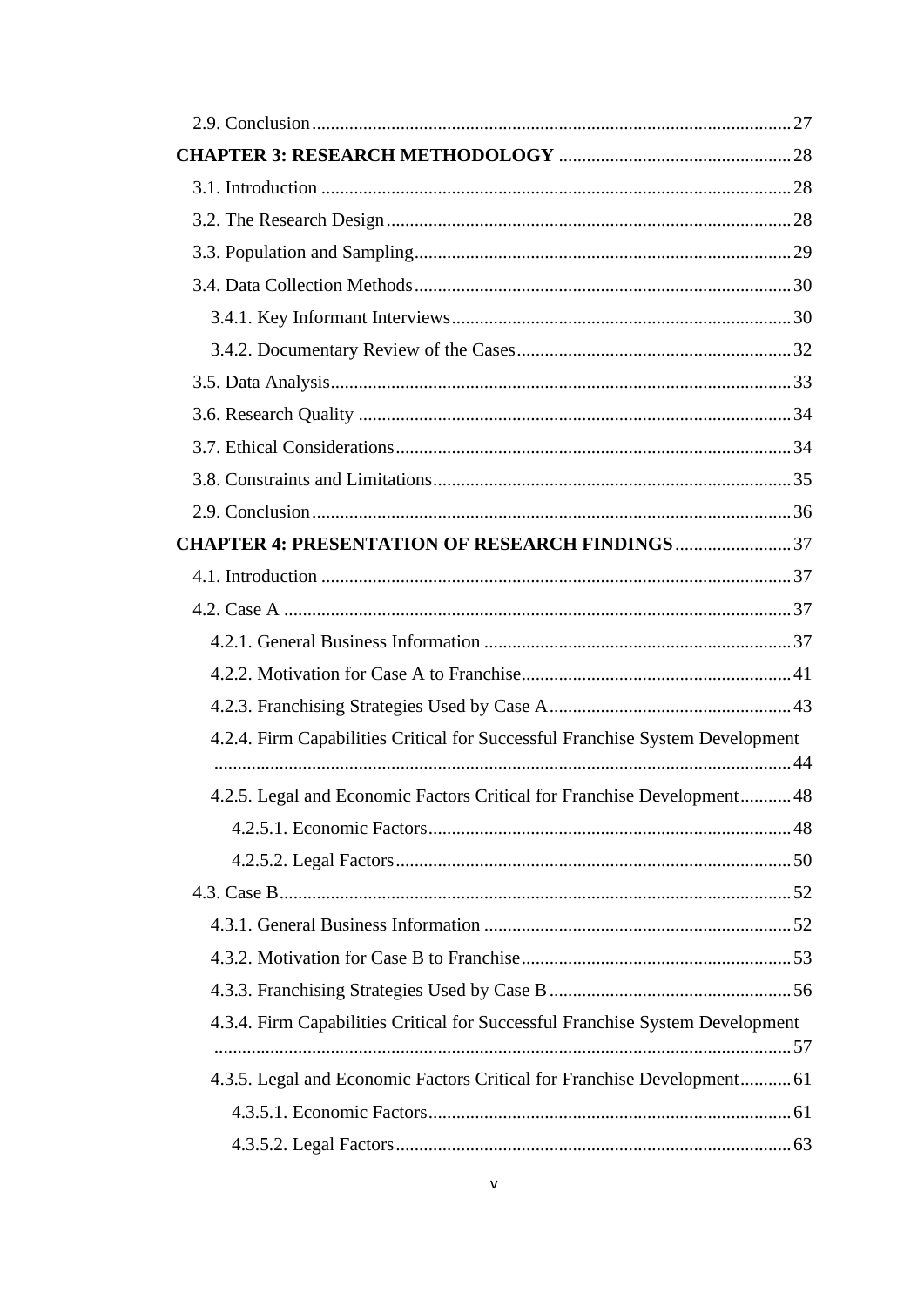| 4.4.1. Current State of Economic Conditions in Relation to Franchising and |
|----------------------------------------------------------------------------|
| Improvements Needed to Promote the Development of Franchising among        |
| SMEs in Kenya                                                              |
|                                                                            |
| 4.4.2. Current State of Legal Conditions in Relation to Franchising and    |
| Improvements Needed to Promote the Development of Franchising among        |
| SMEs in Kenya                                                              |
|                                                                            |
| <b>CHAPTER 5: ANALYSIS AND DISCUSSION OF THE FINDINGS 71</b>               |
|                                                                            |
| 5.2. Environmental Conditions Necessary for the Growth of Franchising 71   |
|                                                                            |
| 5.4. Firm Level Capabilities that SMEs Need to Develop for Successful      |
|                                                                            |
| 5.5. Economic and Legal Policy Recommendations for Franchising Development |
|                                                                            |
| <b>CHAPTER 6: CONCLUSIONS AND RECOMMENDATIONS  87</b>                      |
|                                                                            |
|                                                                            |
|                                                                            |
|                                                                            |
|                                                                            |
|                                                                            |
|                                                                            |
|                                                                            |
|                                                                            |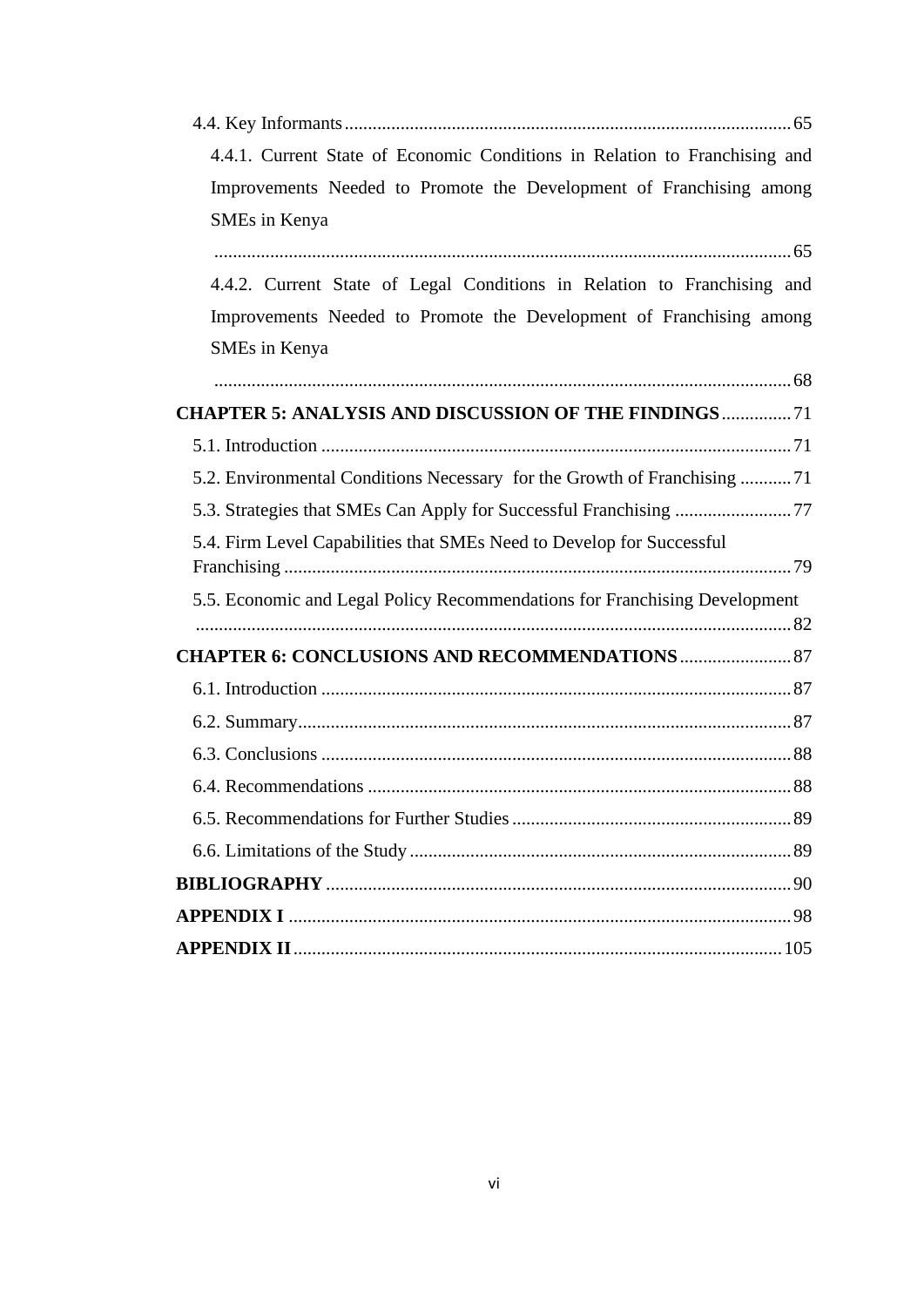# **LIST OF FIGURES**

| Figure 2.1: Conceptual Framework showing the Internal and External |    |
|--------------------------------------------------------------------|----|
| Environmental Factors that affect the Development of a Successful  |    |
|                                                                    | 26 |
| Figure 4.1: Growth of Case 'A' Franchise in Terms of the Number of |    |
| Outlets and Self-reported (unverified) Financial Performance as at |    |
|                                                                    |    |
| Figure 4.2: Distribution of Case 'A' Outlets in Terms of Company   |    |
| Owned and Franchised Outlets across Kenya as at April              |    |
|                                                                    |    |
|                                                                    |    |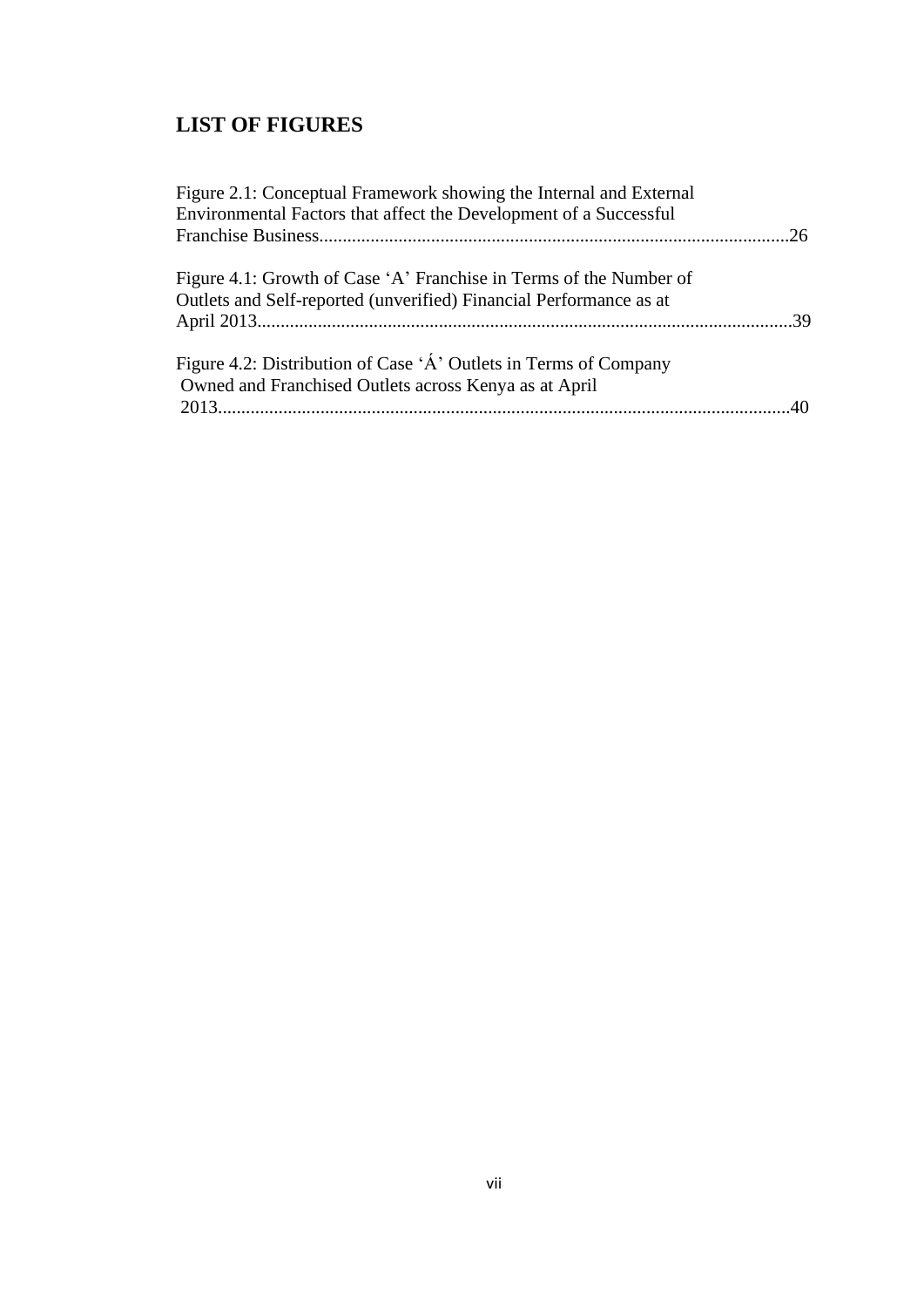# **LIST OF TABLES**

| Table 4.1: The Growth of Case 'A' Franchise in Terms of the Number of<br>Outlets and Self-reported (unverified) Financial Performance as at April 201339 |
|----------------------------------------------------------------------------------------------------------------------------------------------------------|
| Table 4.2: The Distribution of Case 'A' Outlets in Terms of Company Owned                                                                                |
| Table 4.3: The Positive and Negative Experiences of Case 'A' Entrepreneur in                                                                             |
| Table 4.4: The Positive and Negative Experiences of Case 'A' Entrepreneur in                                                                             |
| Table 4.5: The Critical Firm Capabilities to Develop for Franchising                                                                                     |
| Table 4.6: The Economic Conditions Critical for Franchising Development<br>48                                                                            |
| Table 4.7: The Legal Conditions Critical for Franchising Development                                                                                     |
| Table 4.8: The Positive and Negative Experiences of Case 'B' Entrepreneur in                                                                             |
| Table 4.9: The Critical Firm Capabilities to Develop for Franchising                                                                                     |
| Table 4.10: The Economic Conditions Critical for Franchising Development                                                                                 |
| Table 4.11: The Legal Conditions Critical for Franchising Development                                                                                    |
| Table 4.12: The Policy Improvements Needed in Kenya to Promote Franchising                                                                               |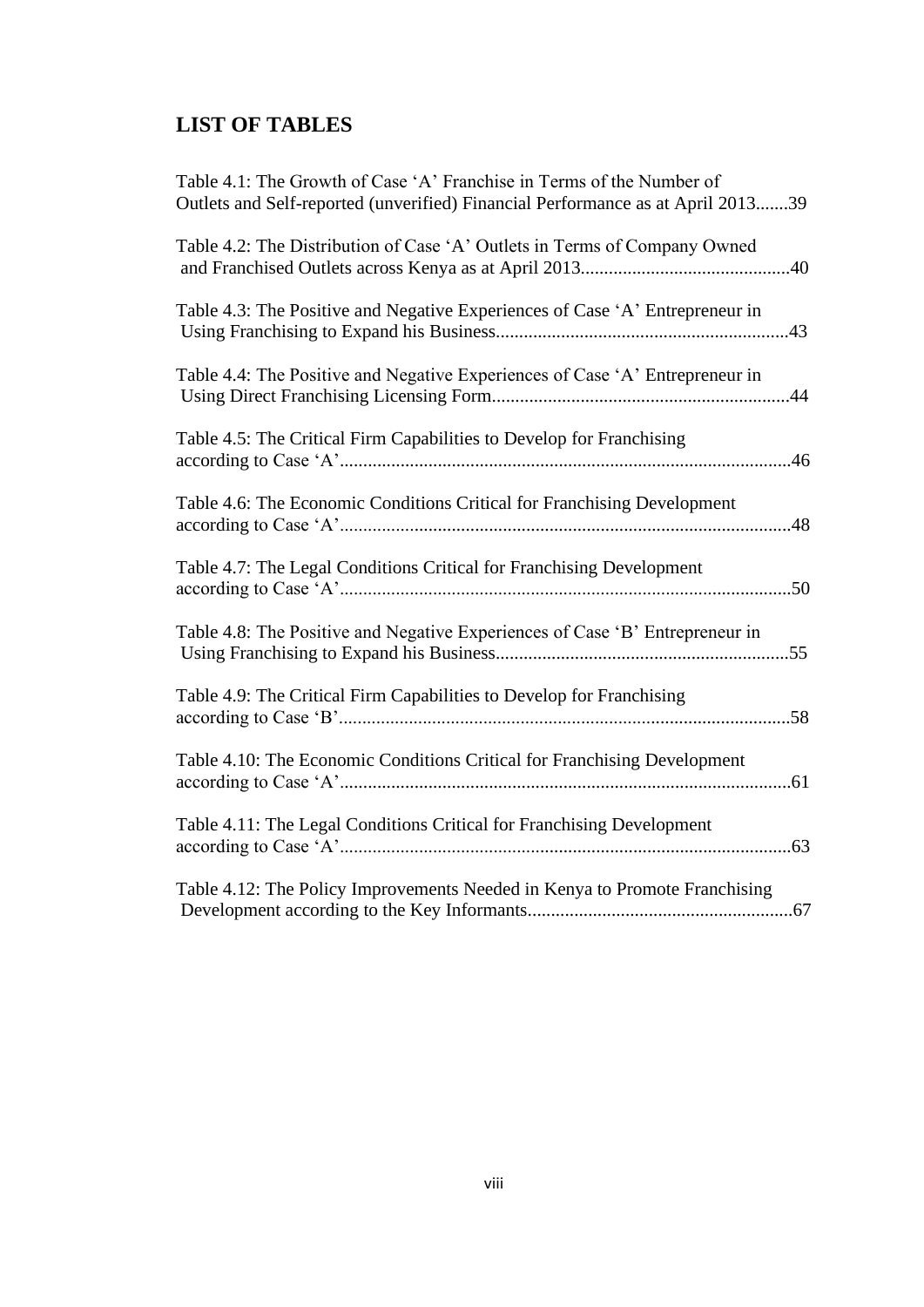## **ABBREVIATIONS**

| <b>GDP</b>       | <b>Gross Domestic Product</b>                    |
|------------------|--------------------------------------------------|
| <b>ICT</b>       | <b>Information and Communications Technology</b> |
| IP               | <b>Intellectual Property</b>                     |
| <b>KBS</b>       | Kenya Bus Service                                |
| <b>KEFRA</b>     | Kenya Franchise Association                      |
| <b>KenInvest</b> | Kenya Investment Authority                       |
| <b>KFC</b>       | Kentucky Fried Chicken                           |
| $KI-1$           | Key Informant 1                                  |
| $KI-2$           | Key Informant 2                                  |
| $KI-3$           | Key Informant 3                                  |
| $KI-4$           | Key Informant 4                                  |
| <b>KIPI</b>      | Kenya Industrial Property Institute              |
| MoT              | Ministry of Trade                                |
| <b>MSE</b>       | Micro and Small Enterprises                      |
| <b>MSME</b>      | Micro Small and Medium Enterprises               |
| <b>NESC</b>      | National Economic and Social Council             |
| <b>PwC</b>       | PricewaterhouseCoopers                           |
| <b>SME</b>       | <b>Small and Medium Enterprise</b>               |
| UK               | United Kingdom                                   |
| <b>US</b>        | <b>United States</b>                             |
| <b>USA</b>       | <b>United States of America</b>                  |
| <b>VMS</b>       | <b>Vertical Marketing System</b>                 |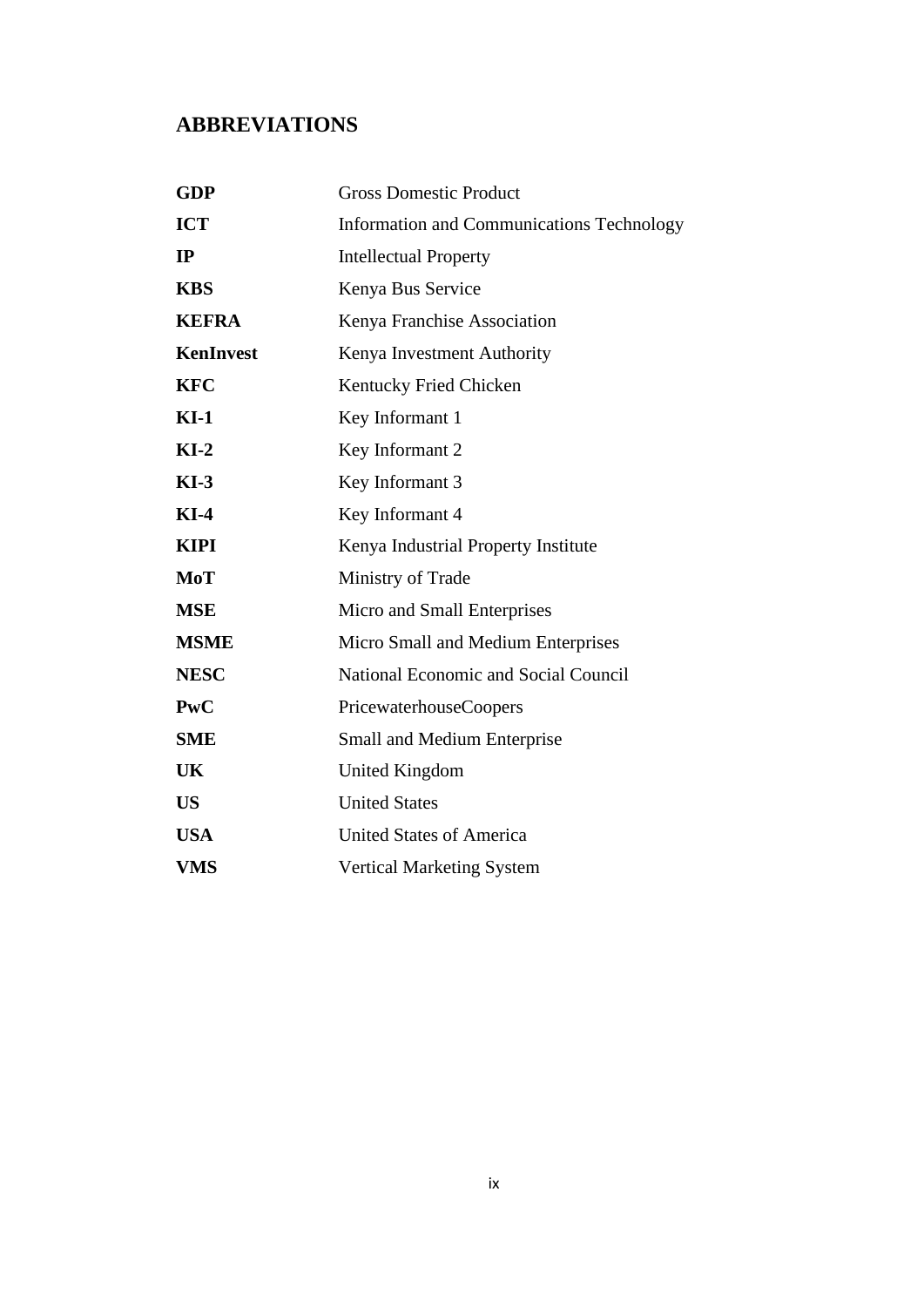## **ACKNOWLEDGEMENTS**

I would like to start by expressing gratitude to the Almighty God for the provision of the resources and the strength to undertake the MBA studies and to achieve the milestone of carrying out this research study.

I wish to express my gratitude to my supervisor Dr Elizabeth Muthuma for her patience and great support in seeing me finalize this study. Your invaluable feedback throughout this process is what has enabled me to reach here.

I wish to acknowledge the 2 franchise business owners and the 4 key informants without whom I would not have come up with this study. Your willingness to provide me with relevant information on the study is highly appreciated. You have made this study possible!

Thanks to all my SBS colleagues, both classmates and staff, who have encouraged me along the way to complete this study. Roy Were, Hiram Mwangi and Frank Aywa deserve a mention here.

To my family for being there to support me and being accommodative of my many days of absence, starting with during the course work and later with the research period.

Last but not least, to my wife Irene Mwangi and our daughter Ivanna Mwangi, thanks for believing in me and for the great support through it all, you two are my pillars!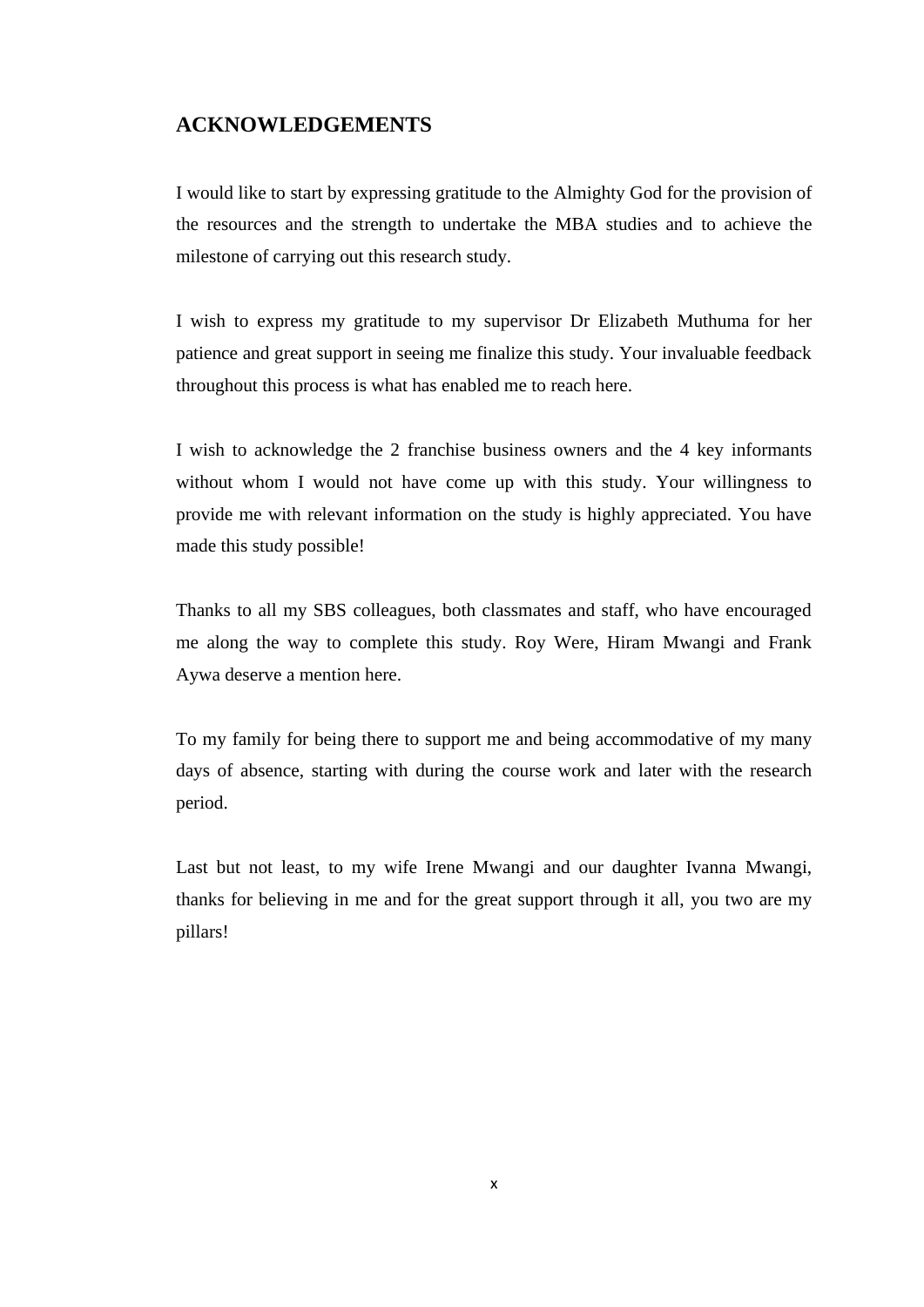## **DEDICATION**

To my wife Irene, my daughter Ivanna and my late parents Edwin and Anne, you are what defines my past, present and future life.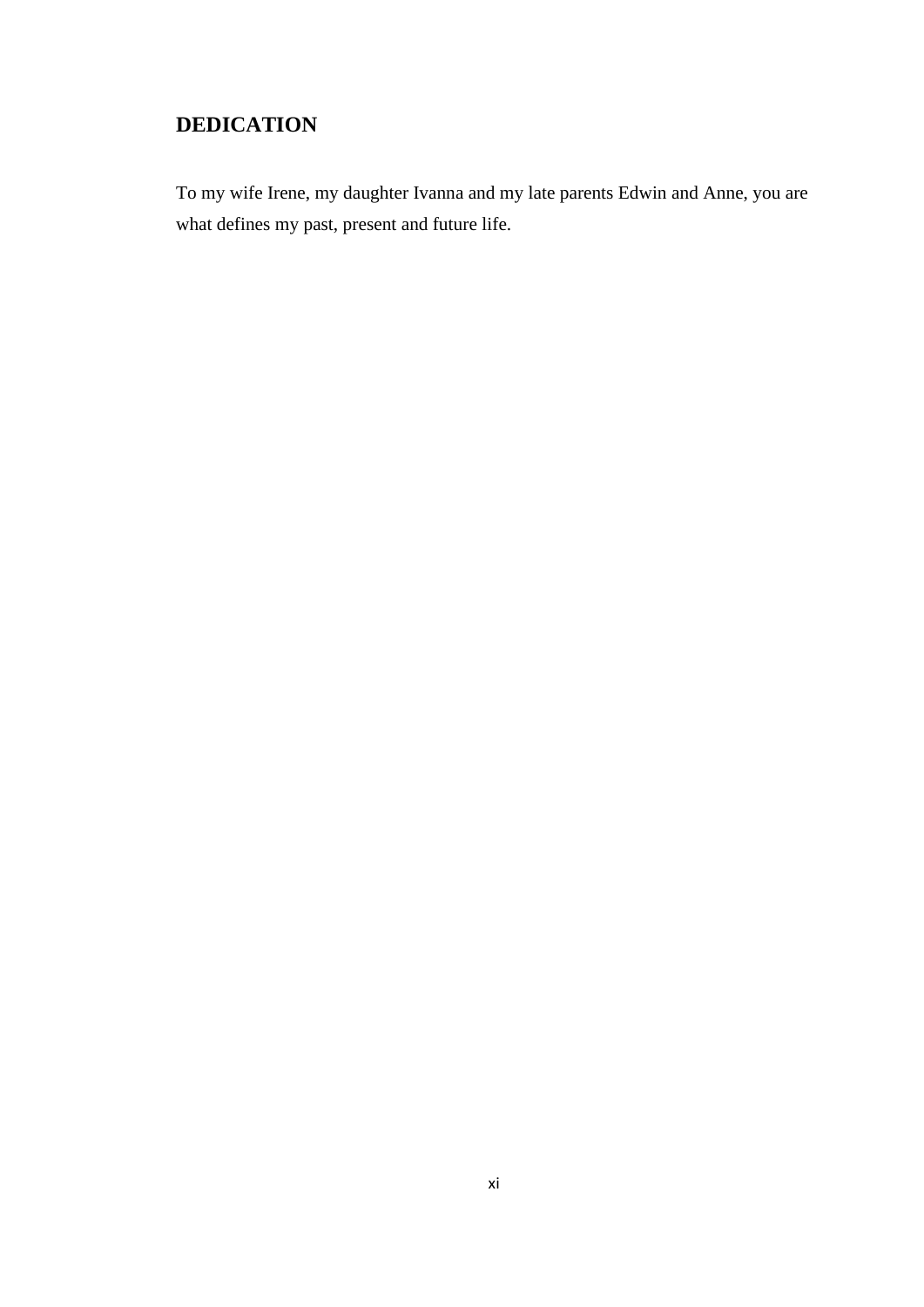## **CHAPTER 1: INTRODUCTION**

#### **1.1 Background of the Study**

There are two major categories of franchising namely product-trade name and business format franchising (Alon, 2001). The latter which is the focal point of this research, is the most commonly used method of franchising and is popularly adopted by restaurants, personal and business services, rental services, and non-food retailing businesses while the former is commonly used in automobile dealerships, gasoline service stations and soft-drink bottlers arrangements.

According to Fiedler and Wight (2003), franchising can be defined as a "mechanism for replicating a proven business strategy that is based on the concept of minimizing start-up time and costs, and economizing on scarce entrepreneurial and managerial talent" (p. 183). Inma (2005) on the other hand defines a franchise as a long-term and legal business relationship in which the franchisor, who is normally the owner of a product, process, or service permits another party, referred to as the franchisee, to use it in exchange for some sort of payment.

For a franchise to qualify as a business format franchise, the following elements need to be present in the franchise arrangement; the brand, a proven business model or method of operating and a continuing franchisor to franchisee support system (Fulop & Forward, 1997). Business format franchising (hereinafter referred to as franchising) is designed to have the franchisee and in some cases the franchisor himself replicate, in different locations, the entire franchisor's business concept including the marketing strategy and plan, the operating manuals and standards, and quality control systems**.** 

Franchising as a business expansion and new market entry strategy has increasingly gained wider acceptance and adoption especially within the SME sector in most parts of the world and is being increasingly given keen policy and funding attention by governments as they seek to expand economic and employment opportunities for their citizens (Sadi & Henderson, 2011).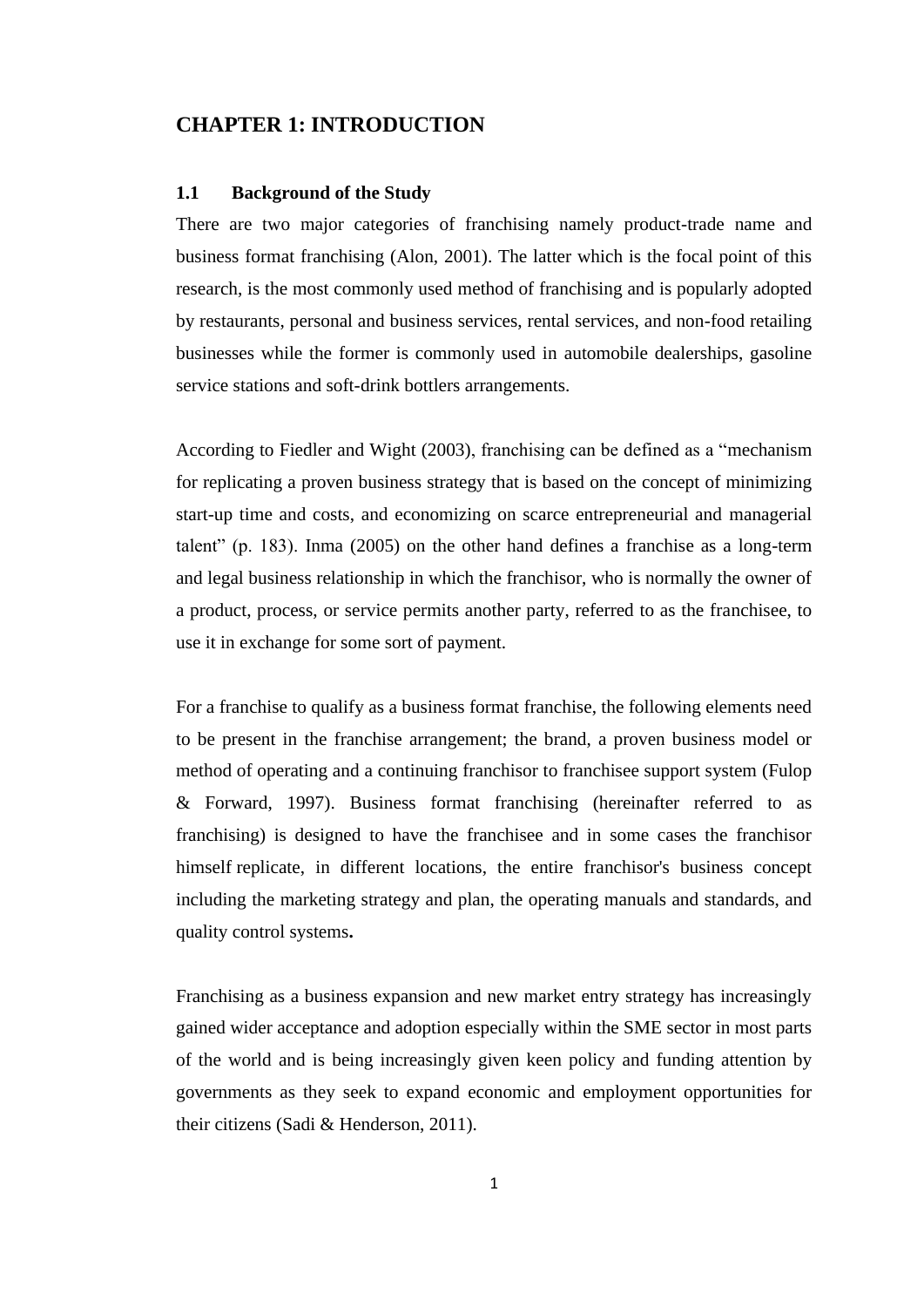According to Sanghavi (1998), one of the strategies that can be adopted in expanding and developing the SME sector is by encouraging entrepreneurs that have proven business models, recognizable brands and good support structures to replicate their businesses by issuing licences to others to run similar businesses in different locations. This enables them to replicate their successful businesses without having to incur the cost of expansion as it is normally borne by the franchisee or licensee while at the same time creating more revenue streams, employment and contributing to the expansion of the economy among other benefits (Hoffman & Preble, 1995).

Franchising as a strategy for business expansion and entry to new markets is yet to be given serious considerations by local enterprises such as SMEs in Kenya going by the negligible number of indigenous franchises in the country and the minimal coverage the topic gets from the media in business news i.e. both print and digital. This is despite the potential that franchising holds in the growth of enterprises and its contribution to the economy. Supportive systems such as a legal framework, capacity building and financing to spur the adoption and growth of the concept especially among SMEs in Kenya are virtually unknown or not well developed hence further limiting its development.

To achieve Vision 2030, policy experts propose under the economic pillar that one of the areas the government needs to focus on is the creation of new businesses which can then further contribute to the economy through tax revenue and job creation (National Economic and Social Council of Kenya, [NESC], 2007). Franchising could play a key role in contributing to the achievement of this goal and should therefore be given the attention that it deserves by policy makers as well as the private sector in Kenya.

Kenya is home to a few international franchises and has a few home based pseudofranchise businesses. Brands such as Wimpy, Nandos, Steers, Debonair Pizza are all South African franchises that have been operating in Kenya for over 10 years with the exception of Naked Pizza, Subway and Kentucky Fried Chicken (KFC), all US brands that have been in Kenya for less than 3 years. Other examples of brands that fall under the same category are KPMG, Intercontinental Hotel and Citi (Bank).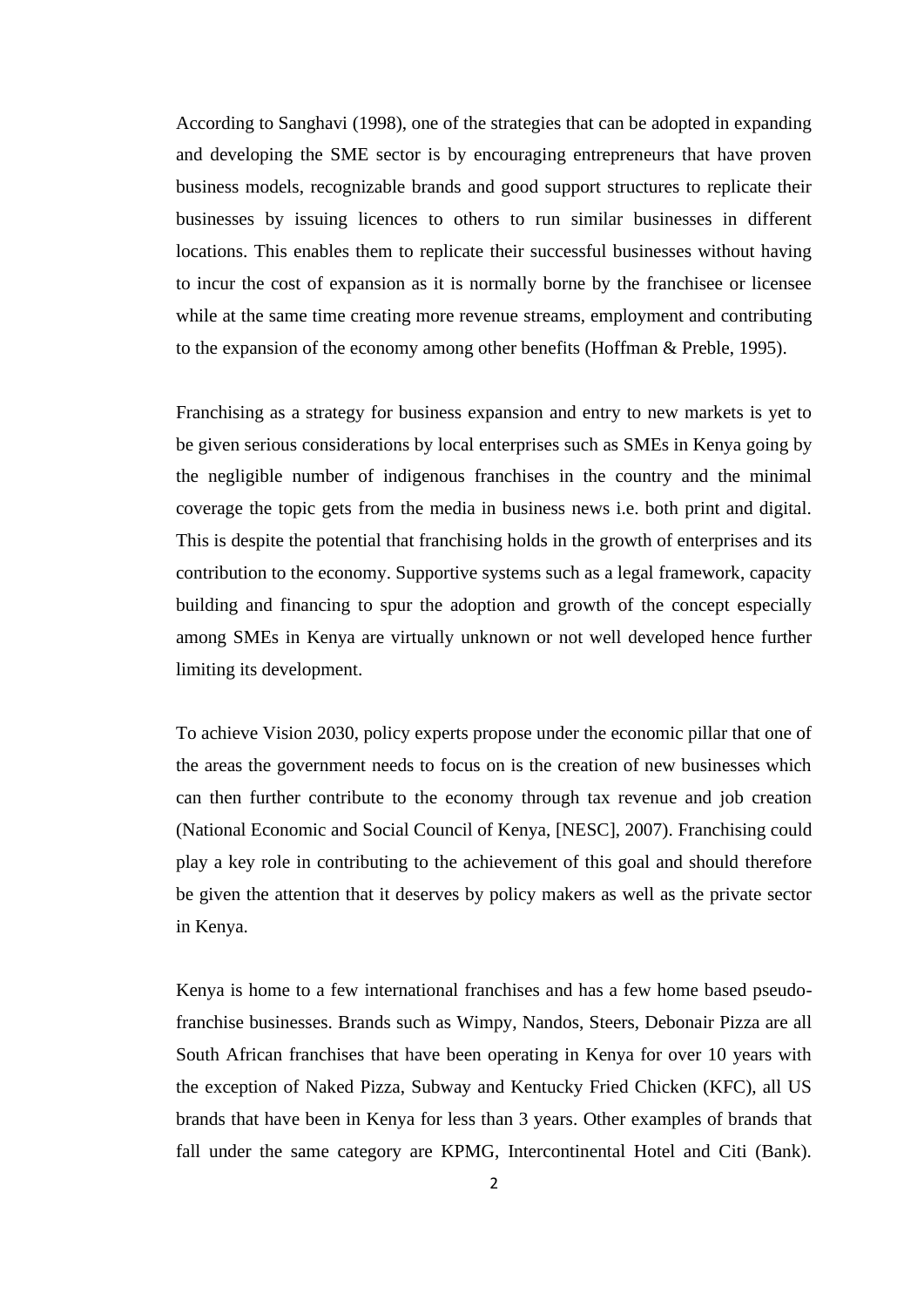Several local brands such Kenchic, City Hoppa and Kenya Bus Services (KBS) operate on a franchise-like format although they don't fall under the business format franchising category, the subject of our research. This is because all the three elements namely, the brand, business model and some element of continuous support have to be present for a business to be recognized as business format franchise.

#### **1.2 Statement of the Problem**

The Small and Medium Enterprise (SME) sector is widely considered globally as not only important but as the bedrock and engine of economic growth in many economies of the world (Ayyagari, Beck, & Demirguc-Kun, 2007; Beck, Demirguc-Kunt, & Levine, 2005). In the Kenyan context, the private sector contributes about 80% to the Gross Domestic Product (GDP) with the SME sector alone estimated to account for over 25% of the GDP with SME businesses cutting across all segments of the local economy such as agriculture, tourism, services, ICT, manufacturing and trade among others (Ministry of State for Planning, National Development and Vision 2030, 2011). It is also estimated that employment within the SME sector grows at an annual rate of over 10%, which is well above the growth rate of the total labour force in Kenya (Gitahi, 2009) with the sector contributing to 80.6% of all the job created in 2011 (Ministry of State for Planning, National Development and Vision 2030, 2011).

According to (Rubin, 1978), franchising has been considered as one of the ways businesses especially SMEs can overcome the challenge of lack of sufficient capital to expand their operations and this therefore presents a great opportunity for expanding the SME sector in Kenya. However, despite Kenya having numerous small businesses that have built strong brands over the years within their target clientele and which have the potential to successfully develop franchising models and thus benefit from franchising their operations, very few have adopted the system as an expansion or a new market entry strategy with majority of businesses choosing to grow organically, a few through acquisition and others opting to maintain small operations due to restrictions of expansion and associated costs. The government has also done very little to create the necessary incentives to promote franchising.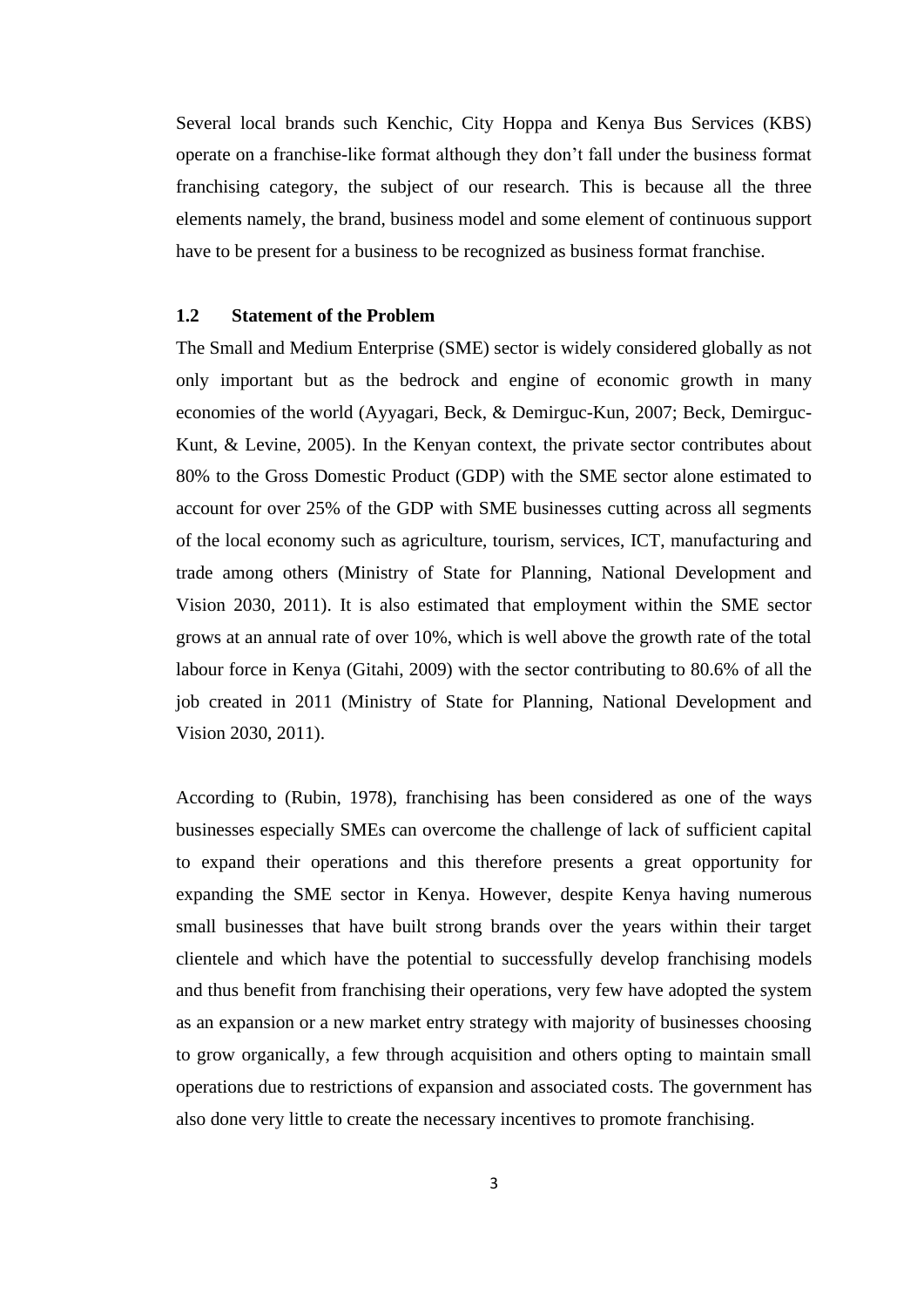This study seeks to determine the factors that affect the development of franchising in Kenya by looking at both the internal and external environmental determinants from a franchisor's perspective. The purpose is to come up with recommendations for both entrepreneurs and policy makers aimed at reducing the existing barriers and tapping into the available opportunities to make develop franchising among SMEs in Kenya.

#### **1.3 Research Objectives**

- To determine the environmental conditions necessary for the development of franchising among SMEs in an economy.
- To come up with suitable strategies which SMEs in Kenya can adopt in franchising their brands.
- To determine the capabilities required to develop successful franchise businesses by SMEs in Kenya.
- To recommend suitable legal and economic policies necessary to support the growth of franchising in Kenya.

#### **1.4 Research Questions**

- What are the environmental conditions necessary to support the growth of franchising?'
- 'What strategies can SMEs adopt to develop successful franchises in Kenya?'
- 'What capabilities do SMEs in Kenya need to develop in order to come up with successful franchise businesses?'
- 'What legal and economic policy instruments, should be formulated to promote franchising in Kenya?'

## **1.5 Scope of the Study**

The study will apply an exploratory approach and will be conducted using in-depth multiple case study methodology. The study will employ multiple tools such as the use of interviews and documentary reviews to gather relevant qualitative as well as quantitative data and will be conducted between the month of March and April 2013.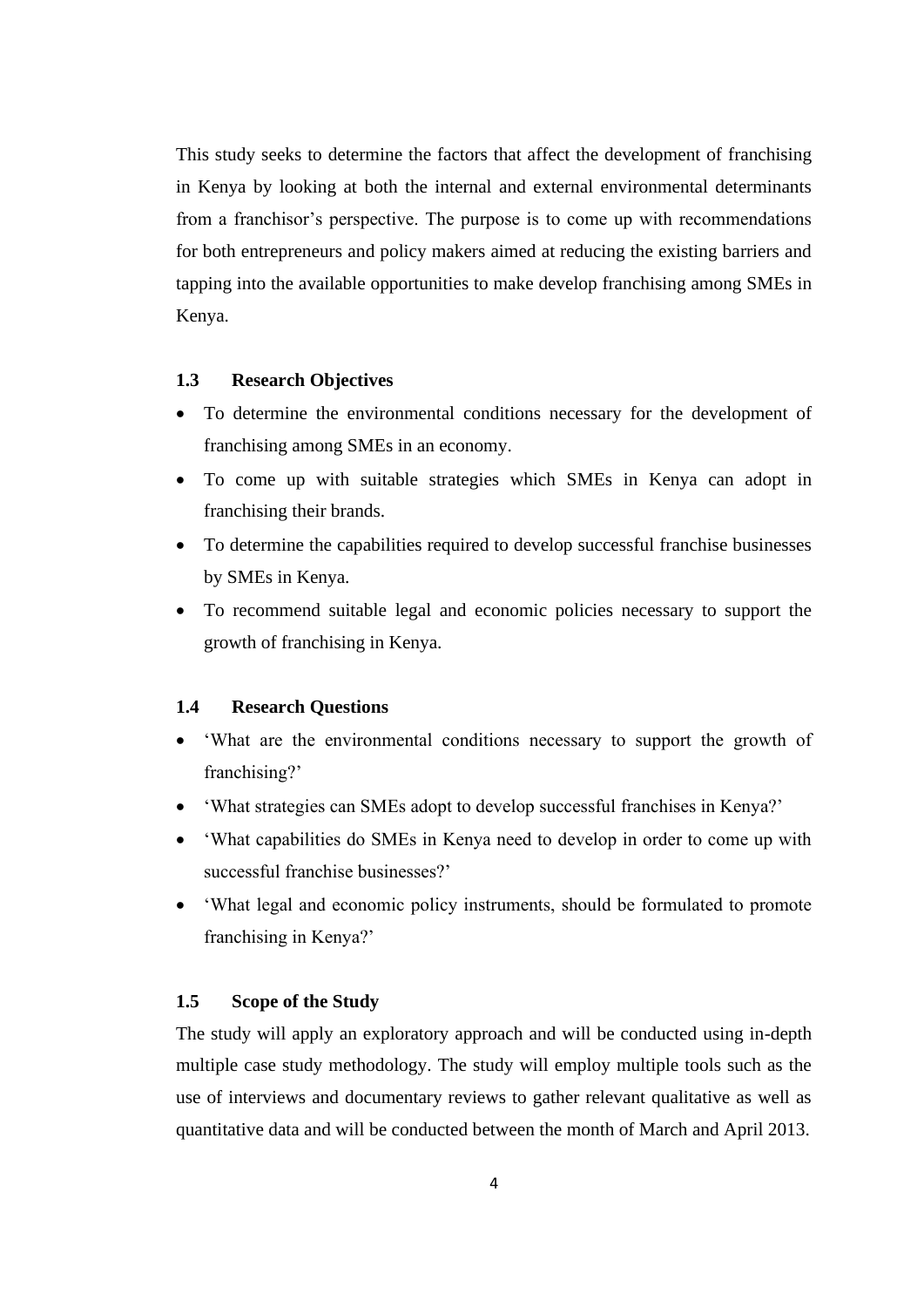It is however important to note that given the methodology being applied, it is not possible to do a statistical generalization and hence we can only offer explanations that may be applicable to other cases or what is referred as analytic generalization. Our aim is to explain the present circumstance on franchising in Kenya and not to generalize to franchising in general.

## **1.6 Significance of the Study**

The importance of this study is to contribute to a better understanding of franchising in the Kenyan context. This could form the basis for further studies on franchising in Kenya. The study will also offer businesses, especially SMEs, with business strategies that could inform their expansion strategies if they do consider the franchising route as an expansion and new market entry strategy within Kenya or beyond. This has the potential of contributing to the growth of the economy and creation of much needed jobs.

Lastly, the study will provide policy makers in the government with information on the right legal and economic conditions that can encourage the adoption of franchising by Kenyan businesses as well as the entry of international franchises into Kenya. This will contribute to the growth of the economy, increase investment in various sectors such as retail, food and services and also create job opportunities for Kenyans.

### **1.7 Structure of the Research**

This research is broken into six (6) chapters:

Chapter 1 outlines the research objectives and the questions that will be answered as well as the structure of the overall research process.

Chapter 2 of the research thesis presents a review of the relevant literature on business format franchising where key concepts such as franchising theories, franchising strategies and franchising models are distinguished. A conceptual framework is also developed in this chapter.

Chapter 3 describes the research methodology used in the research process. In this chapter the research design, population, sampling and data collection are also examined.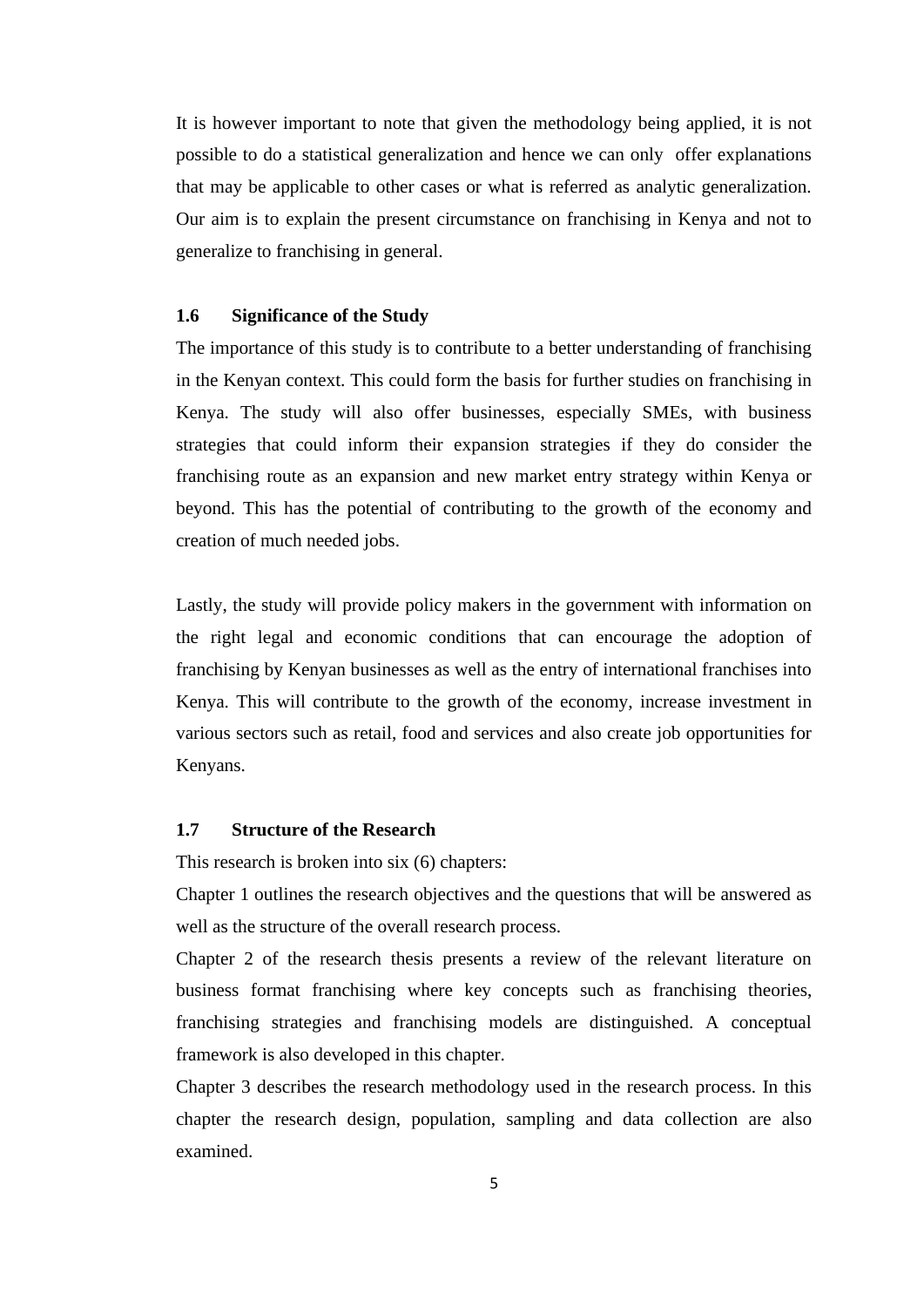Chapter 4 presents the findings of research process and the data collected in the research process.

Chapter 5 analyses and discusses the findings of the study while relating them to the research questions and the conceptual framework.

Chapter 6 presents the conclusions and recommendations of the findings of the research conducted. The above also summarizes the entire research process.

#### **1.8 Conclusion**

In this chapter, an introduction, background on franchising, definition of franchising, the problem statement, research objectives and questions as well as the contribution of the research have all been stated. This will then lead the research to the relevant literature review, which is presented in the following chapter.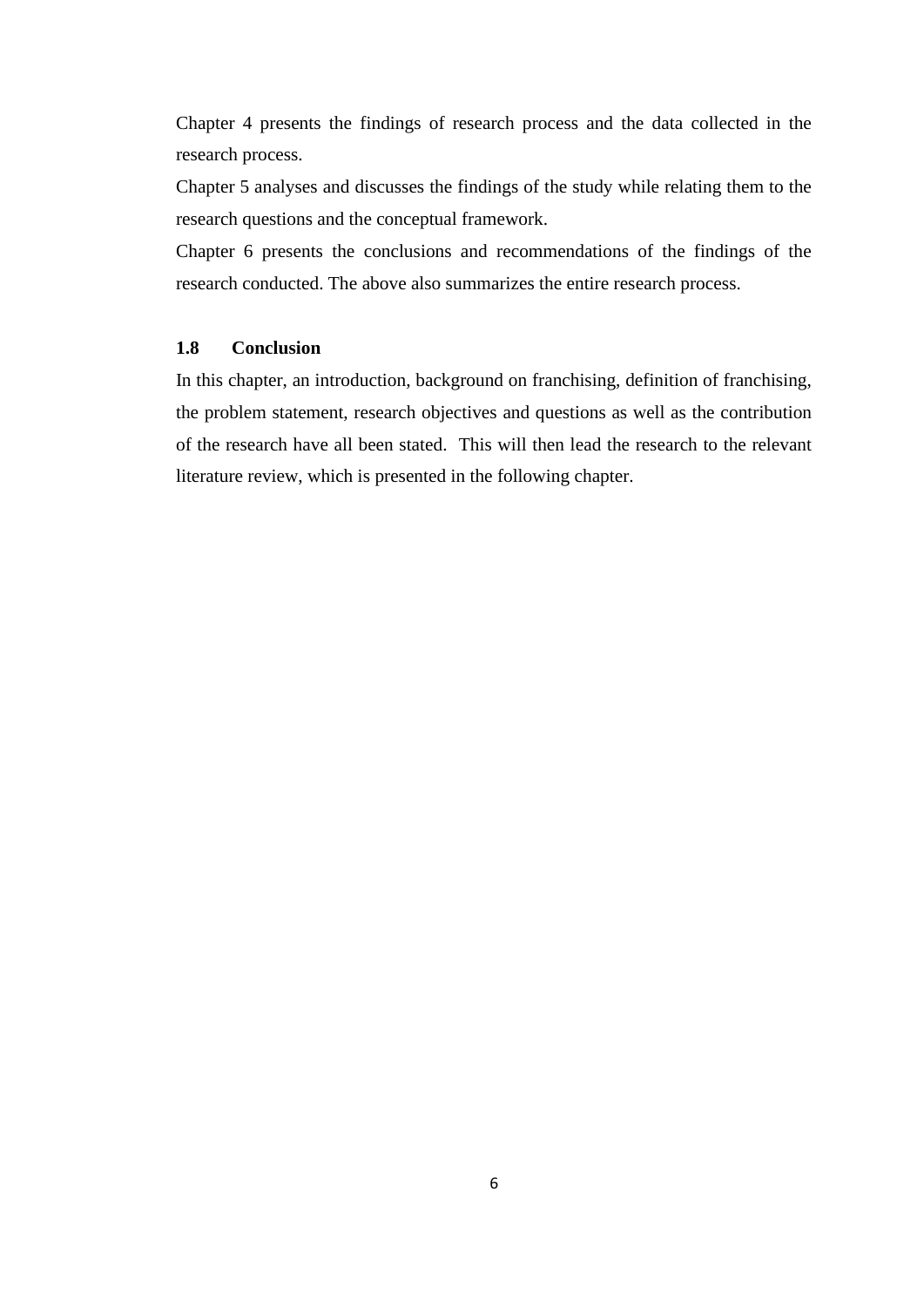## **CHAPTER 2: LITERATURE REVIEW**

#### **2.1 Introduction**

A review of existing literature related to franchising will be undertaken with a focus on the following main areas; (a) the origin, definition and growth of franchising (b) the theories commonly associated with motivation for franchising, (c) the role that franchising plays in SME development, (d) the different business strategies commonly adopted by franchisors in business expansion and market entry and (e) the firm level and (f) external environmental factors for successful franchise development. The last part i.e. part (f), shall be reviewed from a macro-level perspective using factors that international franchises consider important before they enter a market, as a signal that the target economy is a potential market for franchising or is supportive of the growth of franchising. This review seeks to satisfy and answer the research question 1 as stated in Chapter 1 above.

## **2.2 The Origin, Definition and Growth of Franchising**

The term *franchise* according to Dicke (1992) originated from an Old French term meaning to 'to invest with a priviledge' or 'to set free' and it referred to government grants that were given to private individuals in exchange for some service for instance tax collection on behalf of the government. However, franchising as we know it today, despite its root word and initial application mainly by the government having a French origin, has its extensive use as business model beginning in the USA (Dicke, 1992; Inma, 2005) and only gained international acceptance in the 1960s (Alon & McKee, 1999).

Fulop and Forward (1997) identify 3 distinct stages in the development of franchising in the USA. They indicate the first stage as being the mid-19<sup>th</sup> century when Singer Sewing Machine Company introduced franchise-like arrangements in the sale of its machines with the second stage taking place in the 1920s-1930s when petrol companies among other businesses introduced similar franchise relationships. The third and greatest development which led to the birth of business format franchising however took place from the lates 1940s and early 1950s.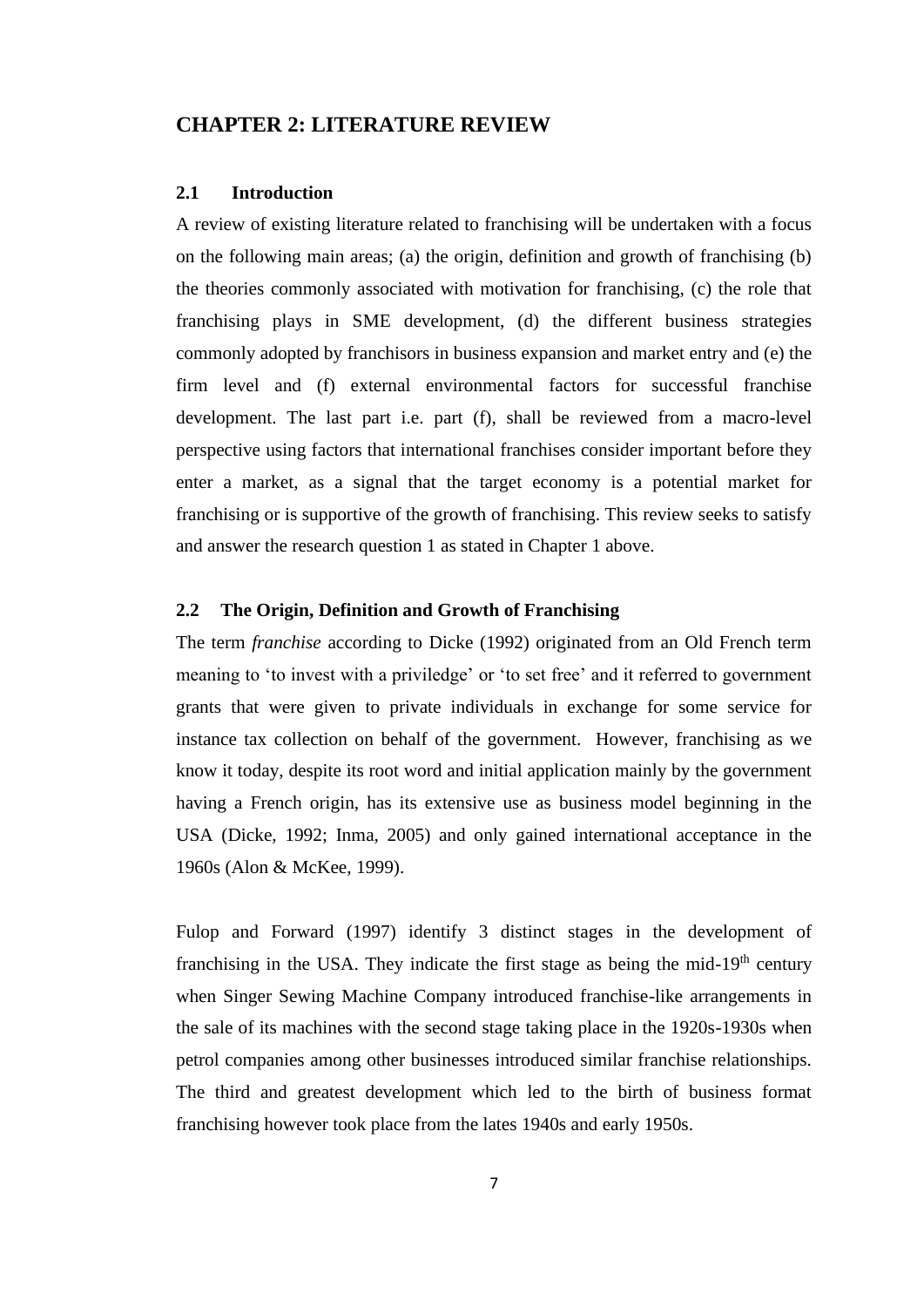Over the years, different definitions of franchising have been advanced by academics who have extensively studied this area with a number of debates taking place on the issue of the definition of franchising (Hoy & Stanworth, 2002). For instance, Preble and Hoffman (2006, p.34) define franchising as "a contractual vertical marketing system (VMS), where channel members are joined together by contracts and act as a unified system" whereas Alon (2004) defines it as an organizational form used as a method of transferring a business format or a business model without incurring heavy financial investment.

Despite the different definitions, there however seems to be a convergence on what are the key elements within a franchise arrangement and that is (1) an existing and well established brand, (2) a proven business system or process or method of operation and lastly, a key distinguishing factor of (business format) franchising, (3) a continuing support system between the franchisor and the franchisee (Aliouche & Schlentrich, 2009; Czakon, 2012; Fulop & Forward, 1997; Inma, 2005; Stanworth & Curran, 1999).

According to Sanghavi (1998), no where else in the world has franchising as a business concept been so widely adopted in a number of different industries as in the USA. The Om Sai Ram Centre for Financial Management Research (2006) estimates that there are more than 3,000 franchise companies in the USA operating businesses in over 60 different sectors whereas according to the PwC (2008) report on the economic impact of franchising in the USA between 2001 and 2005, direct economic output of franchising outpaced the US economy as a whole with the sector accounting for about 8% of all US private sector jobs.

The extensive adoption of franchising in the USA, Canada and the UK among other Western Europe countries has however led to saturation of those markets with most franchises looking toward the emerging markets for new growth (Welsh, Alon, & Falbe, 2006; Ni & Alon, 2010). Other factors that are attracting international franchisors to emerging markets are falling trade barriers, increased economic integration creating trade blocks that present huge potential markets, increased homogeneity in consumer tastes and buying trends across the globe (Chan & Justis,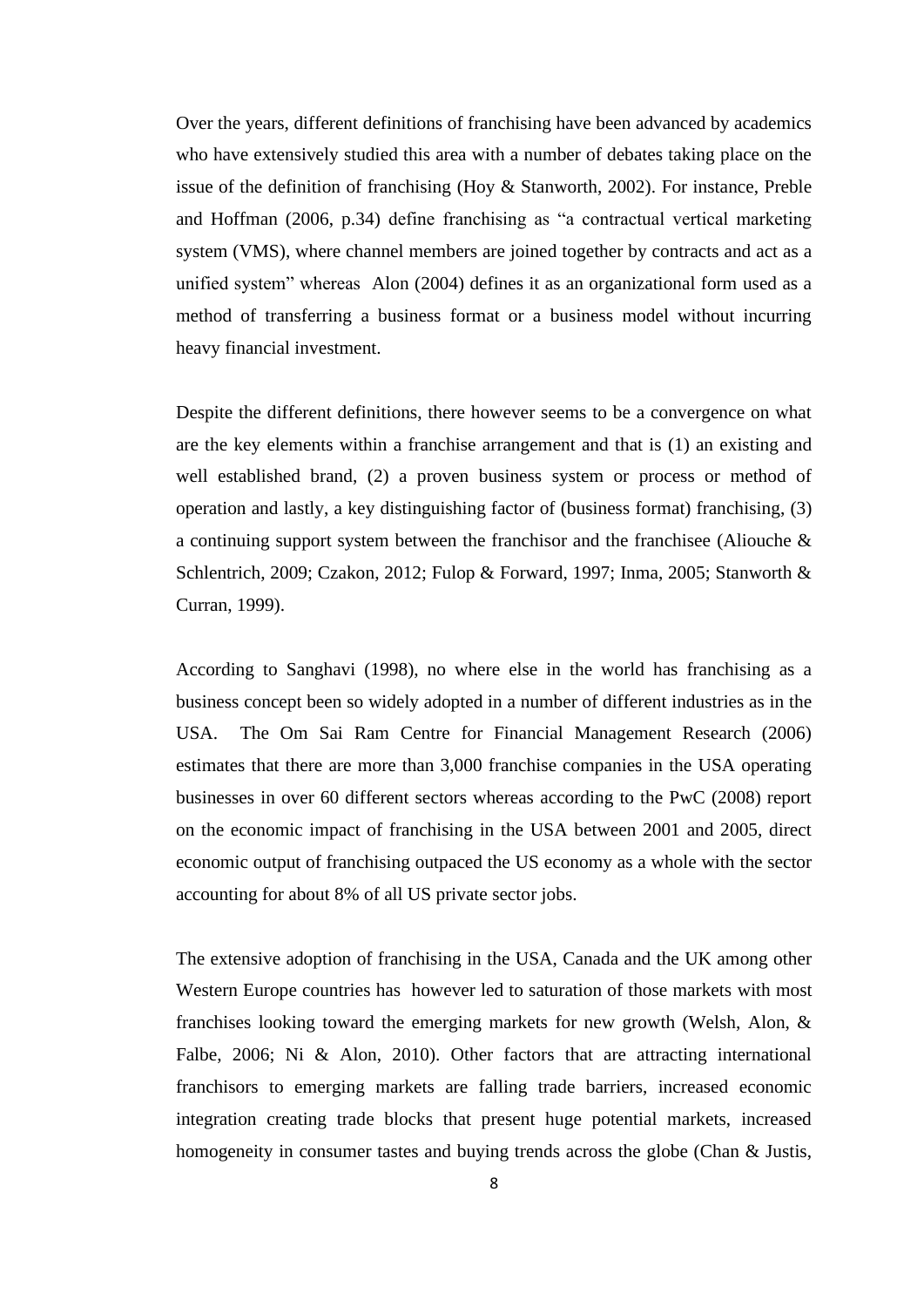1992) as well as interest from individuals and governments from these markets (Fulop & Forward, 1997) . According to Alon (2004), policy makers in some of these emerging markets have realized the potential that franchising holds in their countries' economic development as informed by the economic contributions the concept has had in the developed markets and have therefore sought for ways to develop and regulate this form of business. According to the World Franchise Council (2013), there are over 40 national and regional franchise associations in the world just to show how the concept has spread beyond the above regions.

## **2.3 Motivation for Franchising**

There are a number of reasons proposed as to why businesses choose to use franchising as a business strategy for expansion within domestic markets or for entry into foreign markets. However, the two prominent and competing theories advanced as the key motivation that leads businesses down the franchising route are the resource scarcity theory and agency theory (Aliouche & Schlentrich, 2009; Fulop & Forward, 1997) even though other theories such as signaling theory (founded on the economic contract theory) have been explored in light of franchising, albeit not extensively. According to Alon (2001), the agency and resource scarcity theories are the two mostly used by researchers in examining the concept of franchising ranging from franchise use to franchise failure and lately social venture franchising.

#### *2.3.1 The Resource Scarcity Theory*

The resource scarcity theory suggests that the firm adopts franchising as strategy to access scarce resources such as capital and managerial resources (which come with knowledge of local markets) so as to enable it expand its operations more rapidly while at the same transferring the risk from the franchisor to the franchisee (Inma, 2005; Combs & Ketchen, 1999).

For young and small firms that find themselves lacking sufficient resources such as financial and managerial talent to expand rapidly and compete against established firms the theory suggests that they should use franchising as a strategy to scale up their operations (Alon, 2006; Shane, 1996a) by leveraging on existing managerial capacity of the franchisee as well as the financial capital the franchisee brings on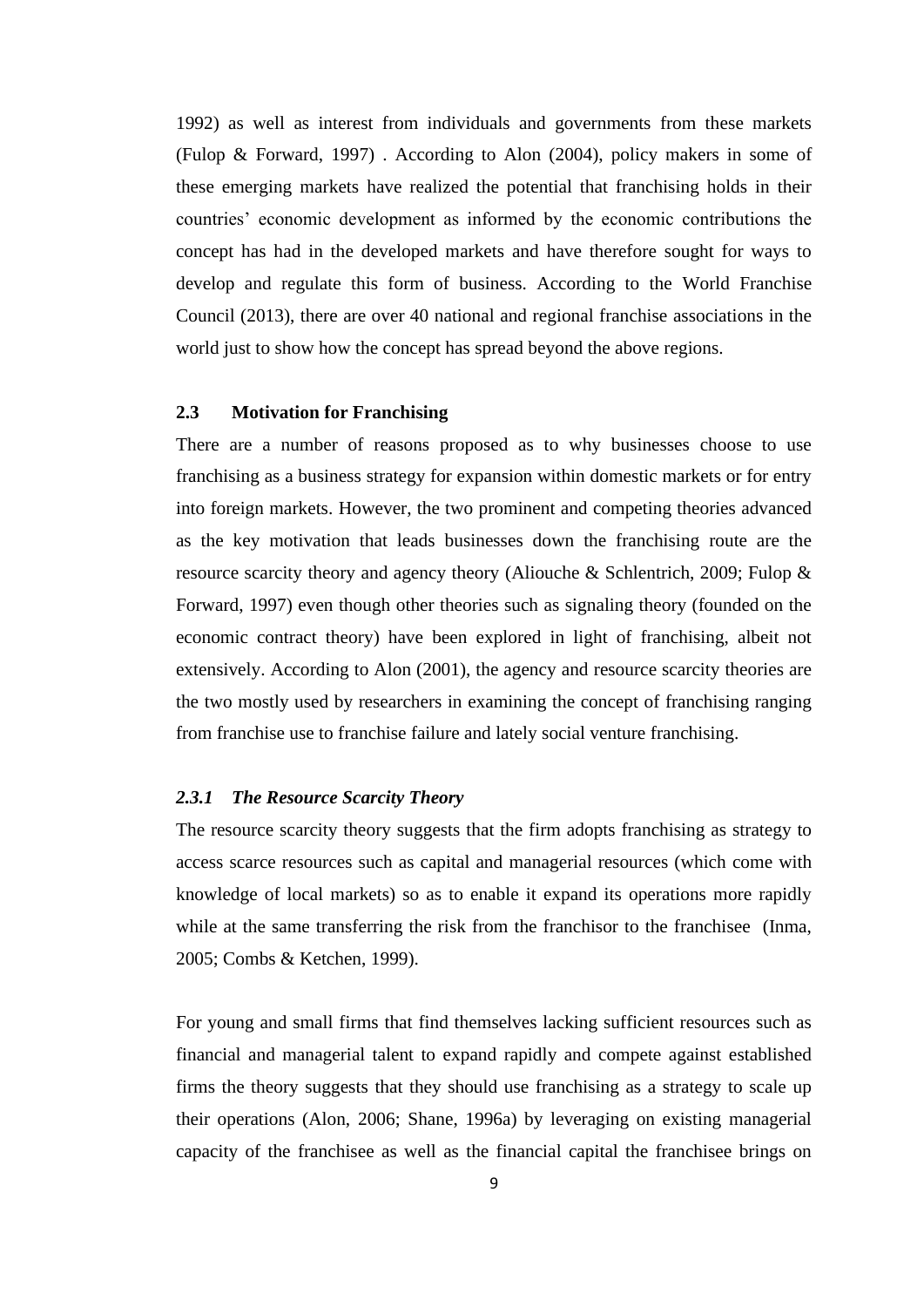board in terms of the investment for setting up the franchise unit, the lumpsum franchisee fee paid at the start of the franchise relationship relationship and the regular royalty rates paid by the franchisee to fund business growth (Rajiv, 1990).

Combs and Ketchen (2003) argue that capital scarcity is the key resource that drives franchising independent of the other resource scarcities. Norton (1995) on the other hand however disputes this position and proposes that all the resources i.e. financial capital, human capital and knowledge of the market or market information are essential for franchise growth. The theory led to franchising being considered as a low risk method for the franchisor in acquiring financial and human capital for business expansion (Inma, 2005).

The resource scarcity theory has however had its validity questioned by many scholars despite its contribution to the franchising theory (Inma, 2005). The borne of contention lies with the fact that once scale has been reached, the firm starts to focus on company owned outlets as its strategy for profit maximization hence gradually reducing the number of franchisee owned outlets through acquisition or increased company owned outlets as the firm matures (Lafontaine & Kaufmann, 1994; Combs & Castrogiovanni, 1994). Lafontaine et al point out that increasingly, as majorly franchised businesses begin to reduce their resource constraints, they will tend to prefer expanding through company-owned outlets so as to optimize their operations, relationships and strategies.

Franchising is therefore only seen as a suitable means of easing the barriers to access of resources for young or small firms (Inma, 2005) but has not been able to sufficiently address the position of large firms which had full access to both capital and human resources but still decided to employ franchising as a growth strategy (Lafontaine & Kaufmann, 1994). Clearly, the resource scarcity theory is therefore limited in that sense as its foundation is questioned when we consider the case of large firms using franchising as a business growth strategy despite not lacking in managerial, financial or any other resources used as the basis of arguing for the theory in franchising.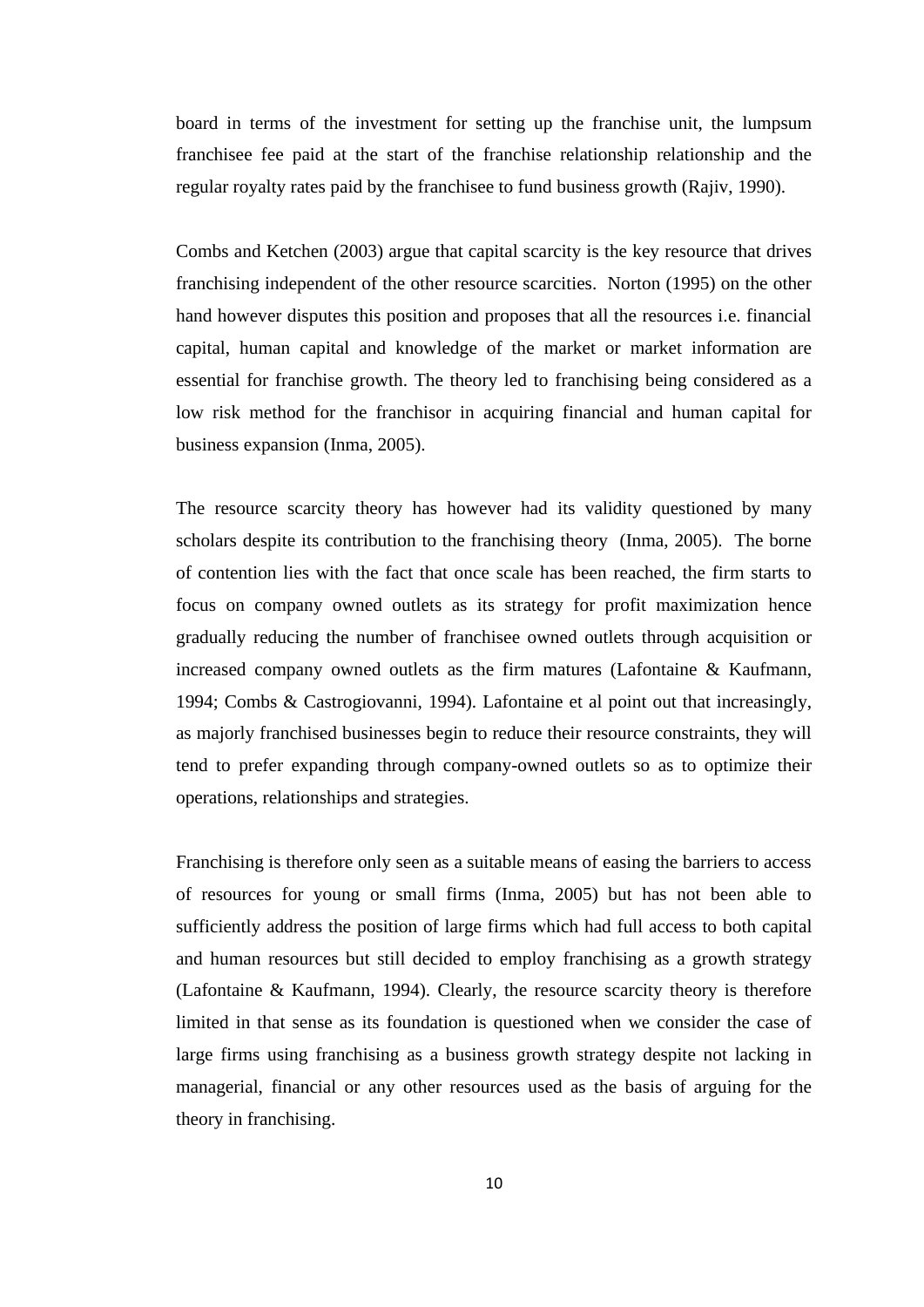#### *2.3.2 The Agency Theory*

The agency theory suggests that firms adopt franchising as business strategy to reduce agency problems which come up as a result of the opportunistic behaviour of their own employees (Inma, 2005; Tiessen & Waterhouse, 1983). Its proponents therefore argue that it could be the underlying motivation behind the prevalent use of franchising as an organizational form (Shane, 1996b; Rubin, 1978). Eisenhardt (1989) proposes that due to the conflicting objectives of the principal and the agent, the high costs involved in monitoring the agent and the difference in the attitude towards risk between the principal and the agent, principals should use monitoring and incentives tied to the agent outputs. Carney and Gedajlovic (1991) therefore put forward franchising as a high powered incentive for the franchisee (the agent) to act in the best interest of franchisor (the principal) since the franchisee is compensated in line with the performance of their unit(s) unlike in a traditional set up where the managers compensation is fixed.

The agency theory according to Alon (2006) also posits that firms prefer going the franchising way since they are unable to efficiently monitor their managers. Frachisors will therefore, according to the agency theory, be more inclined towards the use of franchising as a strategy to bring down their increasing monitoring costs since the franchisee's effort is self-enforced hence reducing the need for monitoring (Shane, 1996a; Carney & Gedajlovic, 1991). The agency theory unlike the resource scarcity theory is not limited to small firms but is also relevant to large firms due to the incentive structure of a franchise arrangement as argued by Fulop and Forward (1997).

This however does not necessarily mean that the franchisee will always perform as per the expectations of the franchisor and so there is always be the risk of shirking or delivering reduced effort by the franchisee despite the fact that their earning is directly linked to the effort they put into the proper management of the franchise. Inma (2005) argues that it "is likely that the complete understanding of the franchising phenomenon may require an explanation involving more than one theory" (p. 44) based on results derived from a study she carried out in Australia which indicated that the application of a sole theory to franchising gave inconclusive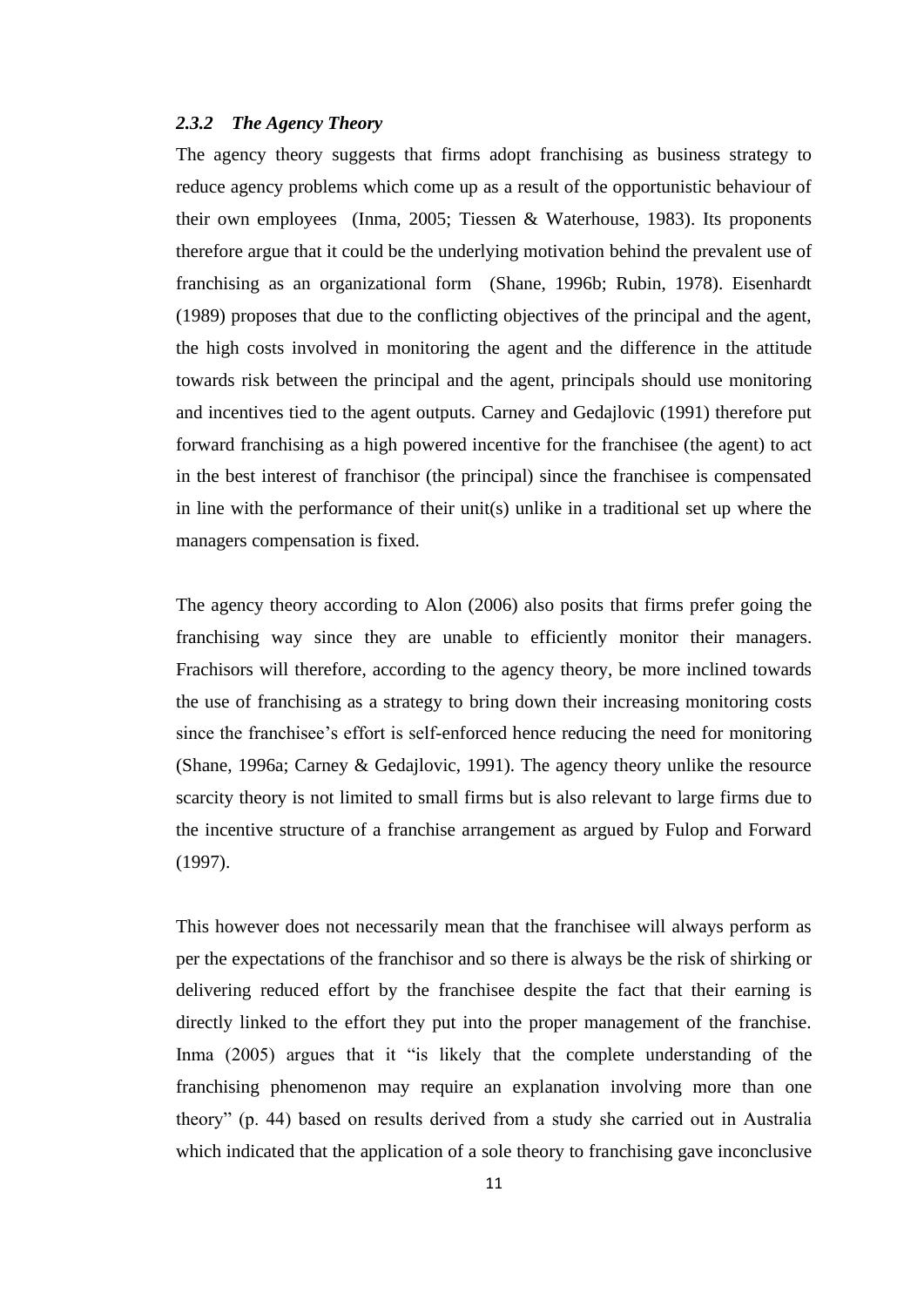results as to the true motivation of firms going the franchising way. However, on the other hand her findings did not in any way diminish the validity of the agency theory as a key motivation for franchising.

Lafontaine (1992) describes the franchisor-franchisee relationship as a dual principal-agent relationship in the sense that both are dependent on the other for something. This view is supported by Carney et al. (1991), who argue that since the franchisor's income is directly related to the performance of the franchisees'units, the franchisor is motivated to offer all the necessary information, a good support structure as well as to promote the franchise concept hence leading to a symmetrical relationship between the franchisor and franchisee(s) or a strategic partnership as defined by Stanworth and Kaufmann (1996). Czakon (2012) however argues that franchising brings entrepreneurs under a hierarchical governance framework where there is a strong assymetry from a power perspective between a franchisor and the franchisee with the franchisor having power over the network of franchisees.

### **2.4 The Role of Franchising in SME Development**

Most of franchises globally fall within the category of SMEs (Northern Lights Franchise Consultants Corp., 2002). The concept of franchising has increasingly been accepted as an important tool in the development of SMEs in many parts of the world and has even been successfully adopted by some national governments in the developing world as a strategy for accelerated economic development, job creation, technology transfer and training in the SME sector (Sanghavi, 1998; Alon, 2004; Hoffman & Preble, 1995; Hoffman & Preble, 2004; Kasselmann, de Beer, & Vermeulen, 2002).

Franchising in a country can develop through the establishment of local brands which are then franchised within and outside the country but it can also develop through the entry of international franchises into the country as is the case more often (Alon, 2004). The author indicates that SME development through international franchising within a developing economy takes place in stages following a lifecycle model. He says that foreign franchisors will choose to enter a new market either through master franchising, joint ventures or even sole ventures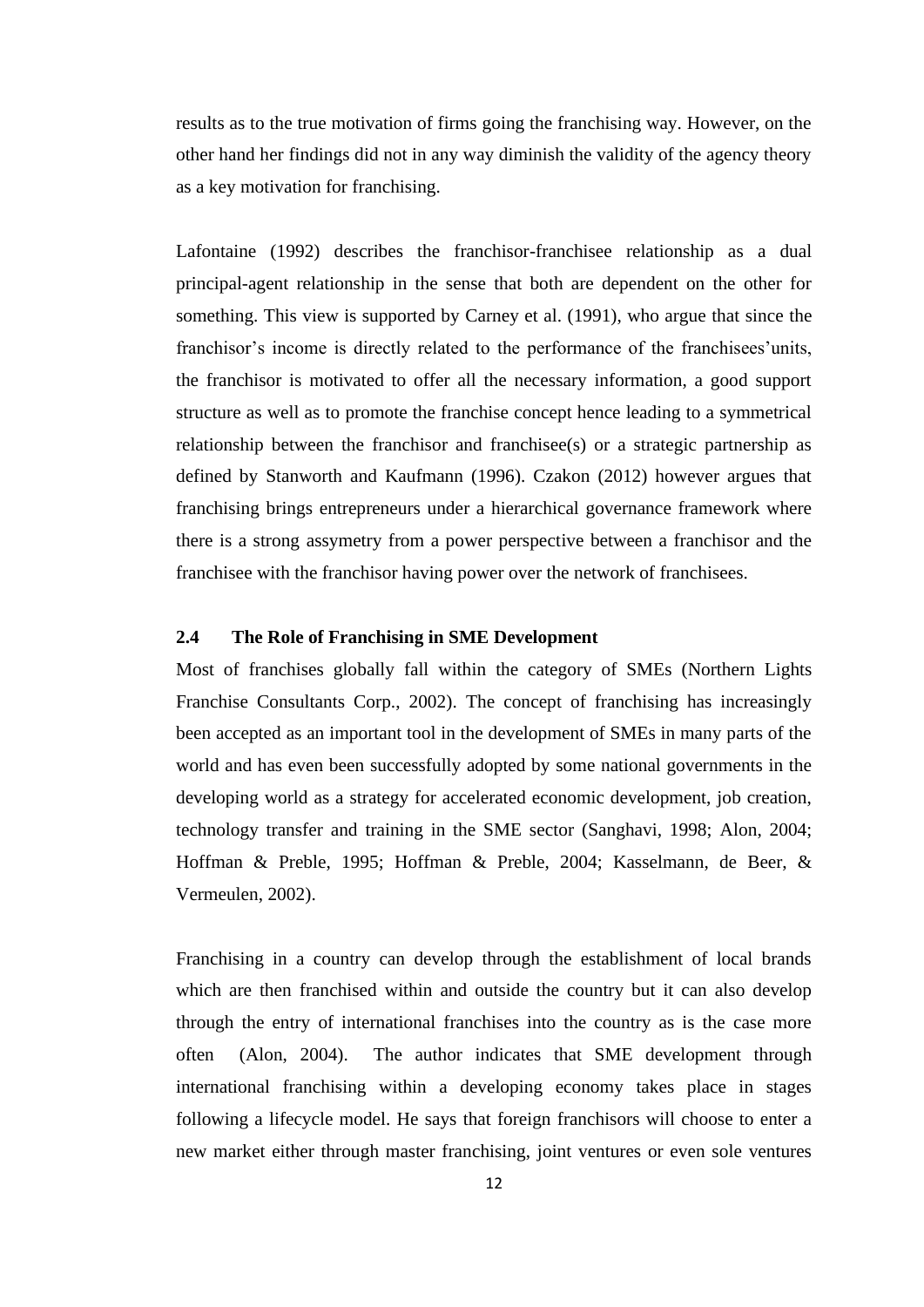especially depending on their size, experience, scope, knowledge of the target market, their capabilities and resources. Eventually, small businesses in the form of franchisees start taking shape in the country and increase as the foreign franchisor establishes more franchise units.

In the end, through a 'demonstration effect', local entrepreneurs learn from the foreign and well established franchisors to appreciate the concepts of trade name, goodwill and loyalty to the corporation and eventually start emulating the same principles in their own businesses hence leading to the rise of indigenous franchises in the country with strong brands and tested business formats (Alon & Banai, 2000; Sanghavi, 2001). These authors state that the indigenous franchises end up competing with the foreign franchises for customers and qualified franchisees and in some cases establish local spheres of control eventually ousting foreign franchises, as is the case of South Africa where local franchise systems account for over 80 percent of all franchises (Toit, 2002).

The African Development Bank (2002, p.3) reports that "international franchisors have been generally observed to serve as a stimulus, rather than an inhibitor to the growth of indigenous franchising in host countries, especially in emerging markets. This indirect transfer of knowledge has often contributed positively to a thriving franchise community in these markets. Alon (2004, p.157) however warns that as much as international franchisors entering a developing market contribute to "higher entrepreneurship and SME development", they could also lead to "output destruction due to replacement of non-franchised businesses" as they replace uncompetitive indigenous SMEs offering the same products and services.

In countries where indigenous franchises have flourished such as in the hospitality industry in India, a number of those entrepreneurs started off as franchisees of international brands and later sold them off before establishing their own indigenious brands according to Chandra (1993). A number of them according to the author have succeded in becoming global hospitality brands using the franchise concept. These examples according to Sanghavi (1998) could offer an opportunity to small businesses in developing economies to learn how to establish strong and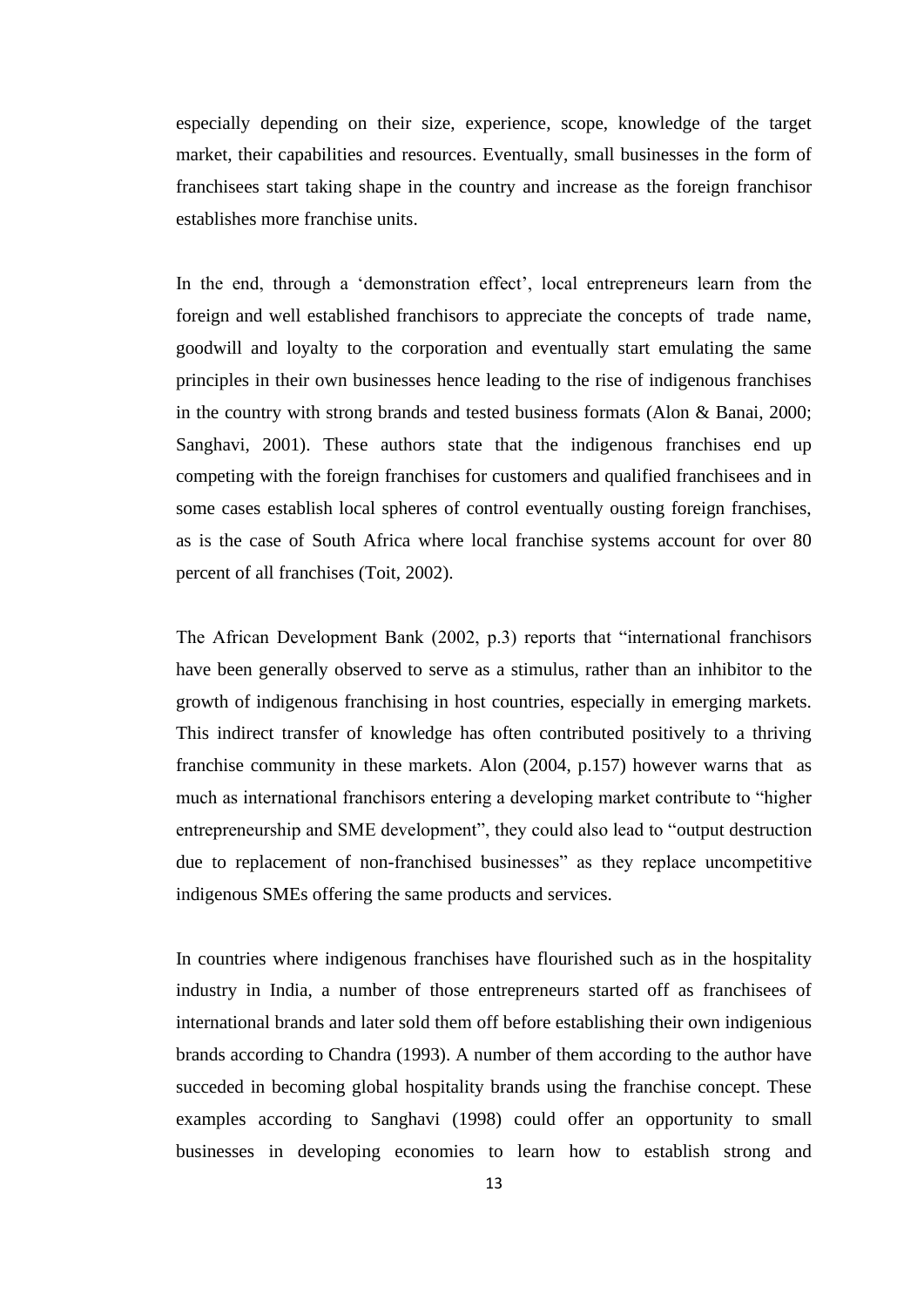internationally competitive brands. He advices that for indigenous SMEs to hold their own and compete with international brands, they need to invest in understanding the franchise concepts including its benefits and demerits, developing a deeper know-how of the local market conditions, investing in adequate managerial and technical know-how and financial capital.

### **2.5 Franchising as a Business Strategy**

Competitive strategy according to Porter (1996, p.64), "is about being different. It means deliberately choosing a different set of activities to deliver a unique mix of value". He goes on further to suggest that the very essence of strategy is to differ from your rivals by performing activities differently. The African Development Bank (2002) postulates that franchising is a business strategy since it is just like any other business strategy that is designed by a firm to maximize market share and minimize risks for its participants.

Since franchising is by nature an approach for business replication, it therefore is in contrast to what organizational theorists and strategic literature argue for, and that is the need for organizations to differ from their rivals in seeking to develop a competitive advantage over them (Winter & Szulanski, 2001). Winter and Szulanski (2001) argue that replication as a strategy appears to have been neglected by scholars studying organizations or has at best been viewed just as the exploitation of a simple business formula.

According to Czakon (2012, p.6), replication appears as an important means for the replicator ( in this case the franchisor) and those who replicate (in this case the franchisees) since "learning in a network environment reveals to be beneficial both to the central actor, who receives detailed information on relevant business contingencies, and the peripheral actors, who benefit from a standardized knowledge transfer and learning support".

Despite the success of franchising as a business strategy in a number of countries, there is evidence to show that franchising does not necessarily imply success as it is also prone to failures (Bates, 1998; Alon, 2004; Stanworth *et al*, 2004). Infact even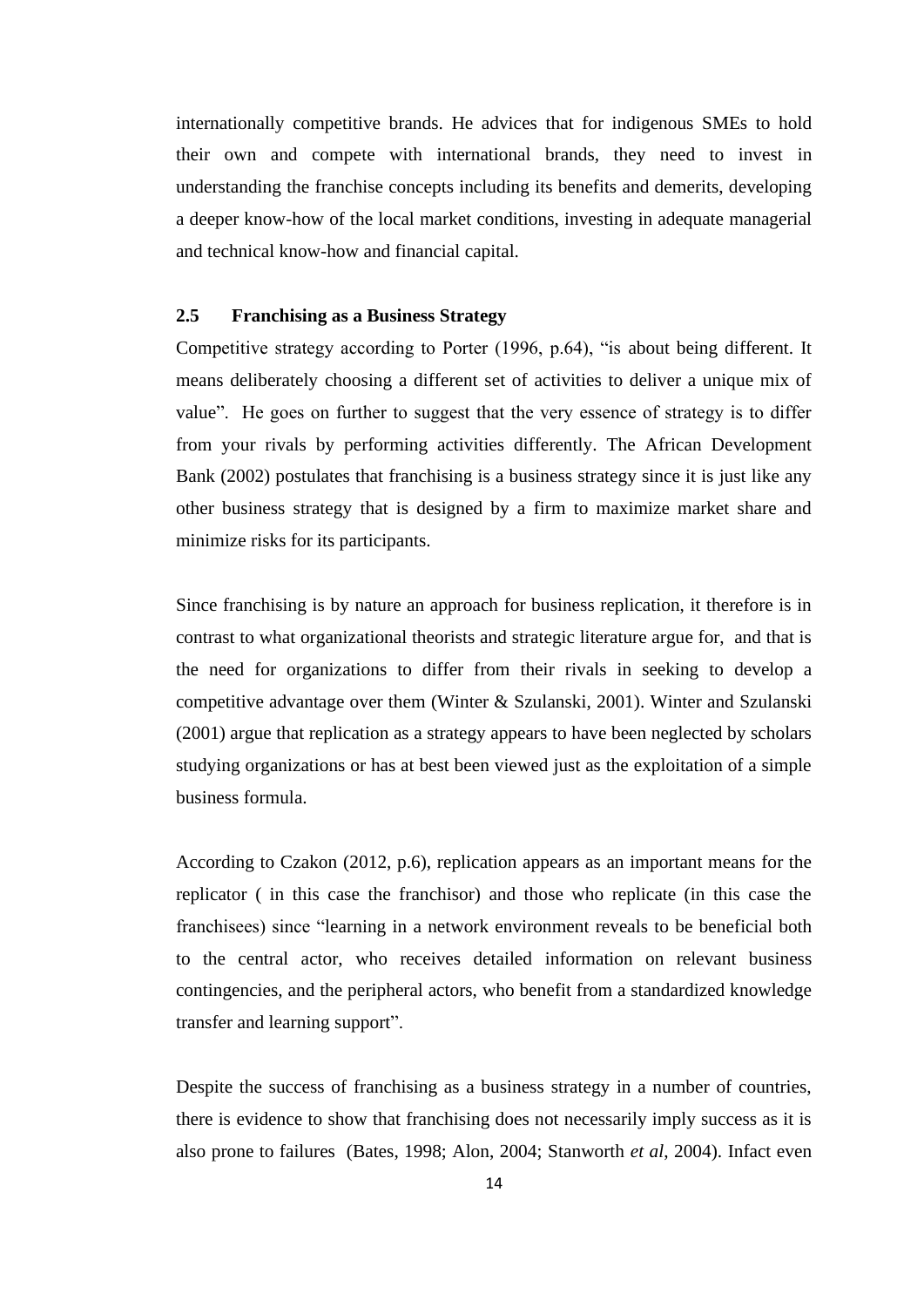in the US, a market where franchising has experienced the most explosive growth, Alon (2004, p.161) writes that "one-third of all franchisors stop franchising within four years of operation and three-fourths of franchisors stop within twelve years". Shane (1996b) even goes further to advice potential frachisees to be wary of franchises that are yet to reach their fourth anniversary with other research showing that it can take upto 5-10 years of exploration and perfecting the business model before a firm can franchise successfully (Dalberg , 2009).

Selecting the wrong franchising option could also lead to control problems by the franchisor which may negatively impact on the relationship (Doherty & Alexander, 2006). Sanghavi (1998) therefore proposes that any entrepreneur considering using the concept as a business expansion or market entry strategy should carefully consider the strategic and organizational implications as well as the business environment before going into franchising. They should also note that franchising is not right for every firm (Lafontaine & Shaw, 1998).

## *2.5.1 Strategies for Business Expansion and Market Entry*

In seeking to replicate their business models firms have traditionally used 3 generic franchising or licencing options to expand their businesses or enter new markets and these are direct franchising, area development and master franchising (Preble & Hoffman, 2006).

In d*irect franchising*, the franchisor establishes each individual franchise and manages the resultant system in the foreign market directly whereas in m*aster franchising, the* franchisor grants the master franchisee the right to sub-franchise the franchise concept to others within an exclusive territory thereby creating a threelevel franchise relationship. In a*rea development,* a franchisor grants an area development franchisee exclusive rights to a territory or region and requires the franchisee to open and own a specified number of outlets in that region according to a detailed development schedule (Petersen & Welch, 2000; Mendelsohn, 1992). The key difference between master and area franchising is that the former allows for subfranchising whereas the latter does not (Doherty & Alexander, 2006).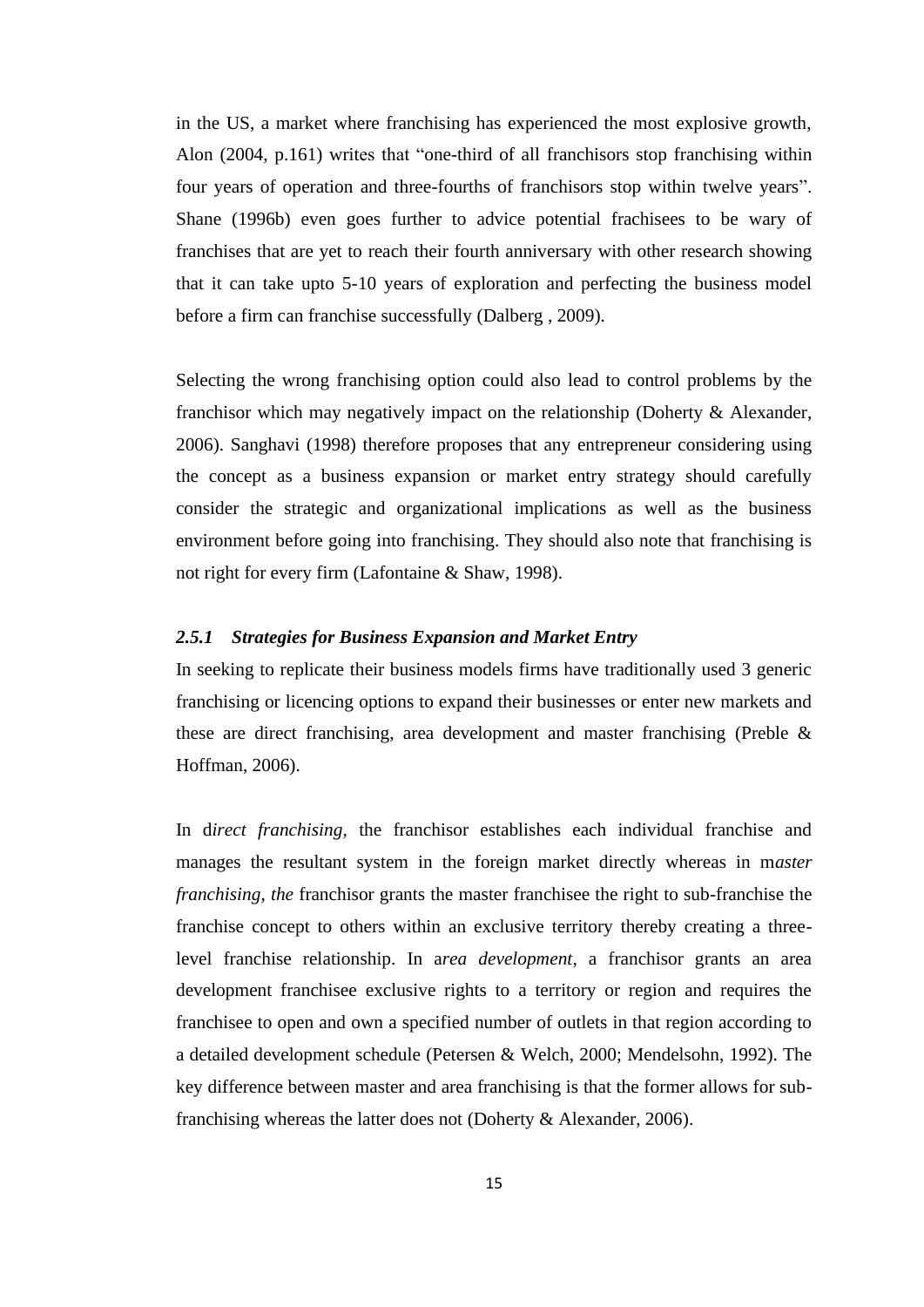The above options, although defined from the perspective of an international franchising or a franchisor entering a foreign market, the licensing arrangements can also be used within the same country by indigenous franchisors according to Northern Lights Franchise Consultants Corp. (2002). The indigenous franchisors could either decide to only establish company-owned franchise units within their host countries, grant rights to indigenous franchisees within their host countries to establish franchise single units or multi-units in defined locations or geographic area.

However, Preble and Hoffman (2006) propose that for franchisors to be successful, they have to go beyond the 3 generic strategies by suggesting that they also consider using the first-mover, platform or conversion strategies when entering new markets. They suggest that a franchisor should evaluate the foreign market conditions and then determine which of the 3 strategic approaches are most appropriate and how they can be linked with the generic options so as to come up with the best combination strategy to enter the market. They argue that the 3 generic licensing options are at best licensing forms but do not address the strategy formulation question of which market, how and when to enter.

Using the first-mover or early-mover strategy, the franchisor should consider the timing of market entry as it is paramount in determining the long-run strategic performance of the firm. On the other hand, they propose that for the franchises that want to enter very attractive but difficult markets and don't yet have the relevant skills and know-how on how to run a business in such markets, they should use the platform strategy in identifying a similar but more business-friendly market within the same region as their target market. They should then set up in this beachhead market so as to learn and develop the capabilities and skills necessary to enter into the intended market. Their last proposal is similar to what they call reverse franchising where a franchisor uses a conversion strategy to take over independent businesses, chains and franchisees from other franchises and converts them into own franchisees.

However, the above strategies should be used in light of the similarity or dissimilarity of the host market to the home country and the host country's level of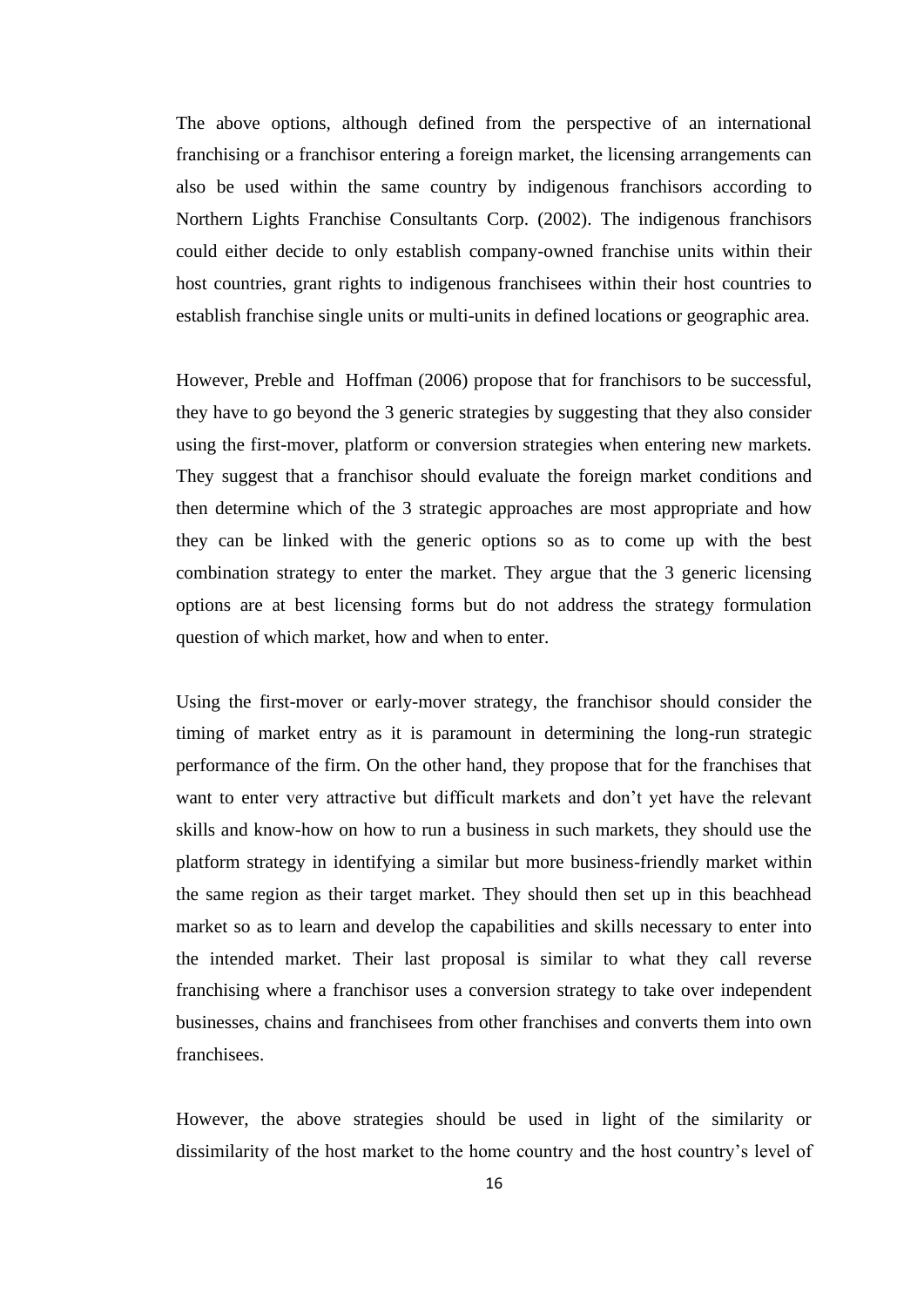development. The strategic approaches should be combined with direct franchising or area development in similar and well developed markets according to Preble and Hoffman (2006). On the other hand master franchising should be used when entering dissimilar and developing markets by international franchisors as it is a low cost and low involvement strategy since the master franchisor in the host country is left with the responsibility of setting up the franchise network as well as collecting fees and royalties (Alon & McKee, 1999; Preble & Hoffman, 2006; Dalberg , 2009).

The above argument is supported by Gupta and Govindarajan (2000) who say that franchisors need to be strategic in their approach to new market entry so as to develop competitive strategies that can then be linked to the 3 generic options of licensing. In other words, before a franchisor decides what option to use for licensing in the new market they want to enter, they must first develop a strategy on how to gain competitive advantage once in the new market.

#### *2.5.2 Advantages and Disadvantages of Franchising as a Business Strategy*

Franchising represents a combined alliance (Hoffman & Preble, 2003) where the relationship depends on franchisor and the franchisee cooperating with each other for it to succeed (Shane & Hoy, 1996). This organizational form offers numerous benefits to both the franchisor and the franchisee which makes it have a competitive advantage over independently formed and operated businesses (Sanghavi, 1998) and there is empirical evidence to show that franchises create more value than their nonfranchised competitors according to studies carried out in the USA (Aliouche & Schlentrich, 2009).

Franchising firms reduce agency problems compared to firms that choose to grow on their own; they raise low risk or cheaper capital from the franchisees (Aliouche  $\&$ Schlentrich, 2009; Alon, 2006; Shane, 1996a; Carney & Gedajlovic, 1991). They achieve rapid market penetration at a much lower cost compared to developing their own distribution channels (Czakon, 2009) which contributes to gaining and sustaining competitive advantage; they get access to motivated and skilled indigenous workforce and managers who have better local market knowledge while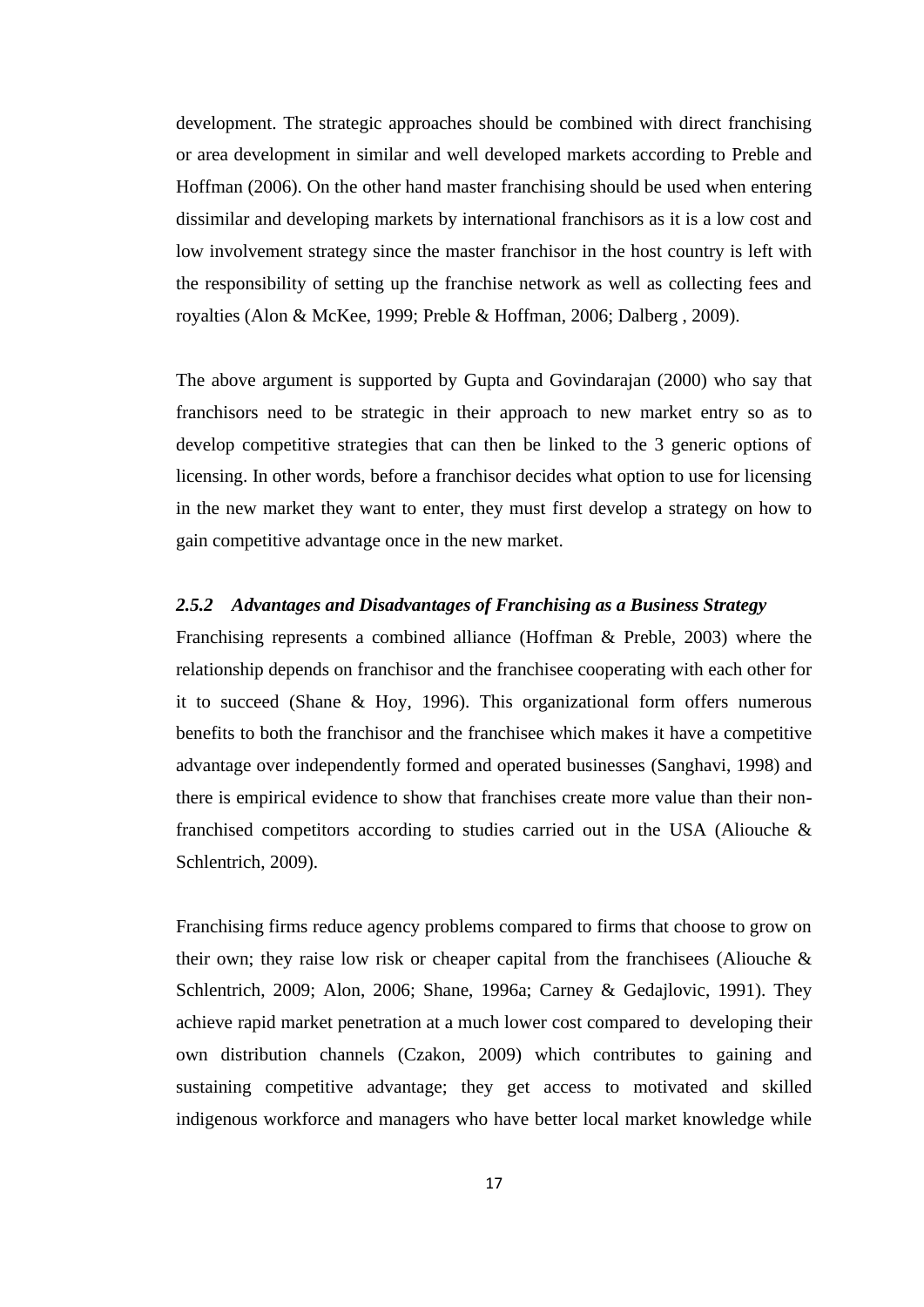at same time reducing monitoring and control costs (Fladmoe-Lindquist & Jacque, 1995).

On the other hand entrepreneurs get an opportunity to enter the world of business as franchisees at less cost with a standardized business system, proven operating methods, product or service and a brand name that comes with goodwill (Fladmoe-Lindquist & Jacque, 1995; Sadi & Henderson, 2011) and get to own a business that has a higher rate of survival than independent ventures (Russell, 1997; Brown, 1988) while remaining legally distinct from the franchisor (Fulop & Forward, 1997; Czakon, 2009) .

Franchisees also get access to cheaper goods and service through the franchise supply chain (Justis & Judd, 2004) and receive regular business advice and management support from the franchisor on important areas such as marketing, purchasing, location selection, operating procedures and technological support (Hoffman & Preble, 1991) The network of franchisor and franchisees also yields advantages from "increased market power, access to resources, learning and efficient coordination" according to Czakon (2012, p.5)

There are however some demerits to franchising from both the franchisor and franchisee perspective. In general, under hierarchical governance such as in a franchising network, Doherty and Quinn (1999) argue that innovation, flexibility and proactive behaviour are not easy to generate than in separate firms with Czakon (2012) adding that under some conditions, hierarchical coordination may become costly to the franchisor just as in the case of market coordination that diminishing some of the benefits the franchisor gains by franchising. For innovation to take place, the franchisors need to delicately balance between standardization and leaving room for adaptation to local conditions by franchisees (Cox & Mason, 2007) but they should be wary of letting too much adaptation as it could lead to loss of corporate identity and brand equity (Dant & Gundlach, 1999).

Sanghavi (1998) lists friction due to lack of proper communication between the parties as a cause of many problems but advices that this can be tackled by close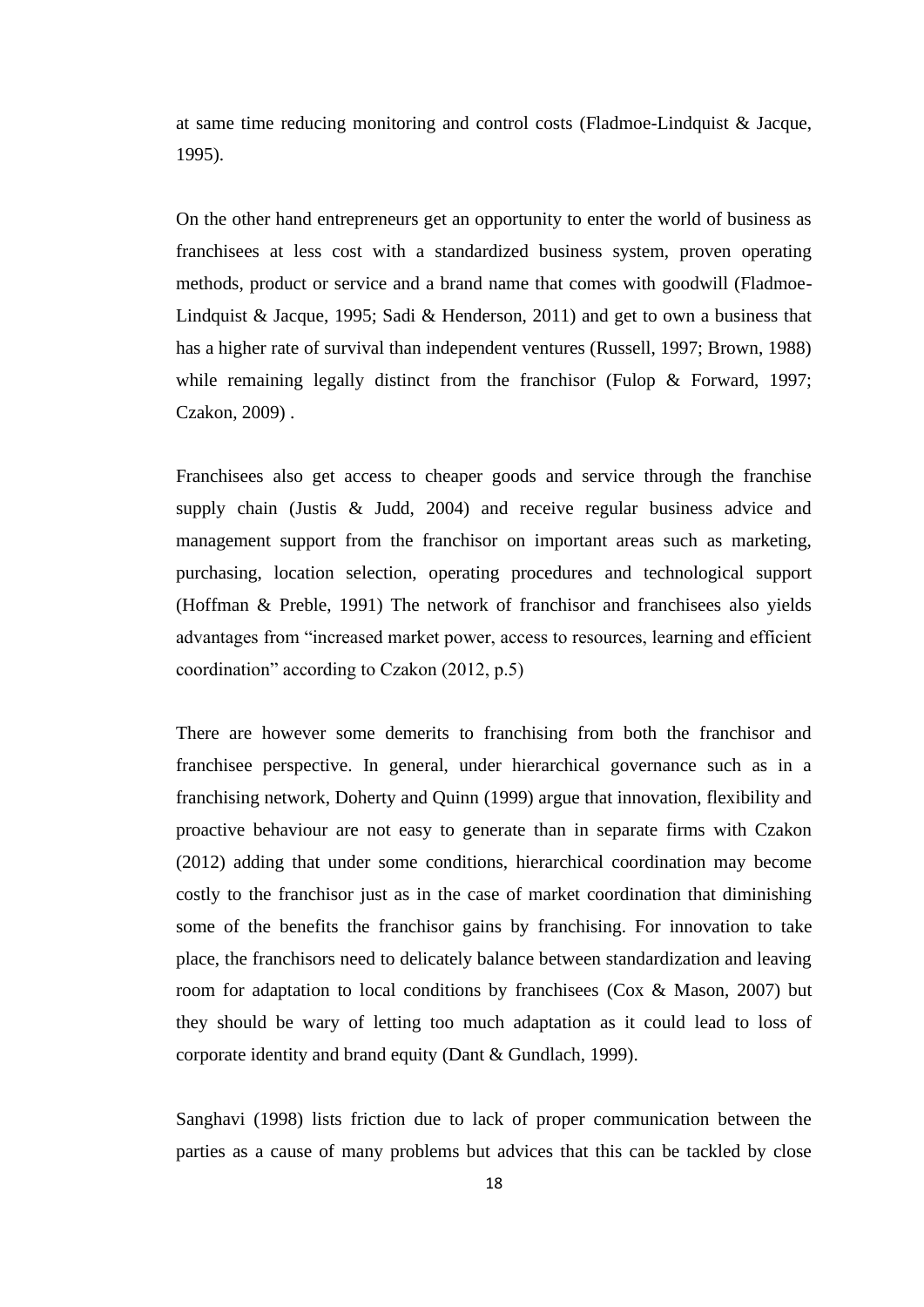attention to the nature and spirit of the franchise agreement. Some of the potential risks that a franchisor may face are challenges with payment of royalties by franchisees, repatriation of fees and royalties due to capital controls in foreign countries, protecting copyright and intellectual property and policing quality standards (Welsh, Alon, & Falbe, 2006 ).

Despite being legally independent from the franchisor, the franchisee still lacks the level of autonomy enjoyed by the independent small business person (Rubin, 1978; Cox & Mason, 2007). He argues that the franchisor and the franchisee are only legally and not economically distinct. Fulop and Forward (1997) on the other hand argue from studies conducted on the issue of autonomy of franchisees, that results have shown that franchisees generally dont harbour the desire for autonomy as they infact chose the franchise option due to the prospect of working under an interreliant environment under the umbrella of a large organization.

The interdependence within the network of franchisees and the actions of one franchisee could however have an impact on how customers view the brand and all the outlets associated with the brand in general. Michael (2000) suggests that customers will tend to transfer goodwill from one outlet to another if they are operating under the same brand name. This means that the converse could also apply whereby a negative perception about one outlet affects another franchisee operating under the same trademark.

### **2.6 Factors Influencing Franchising Development**

As the markets in the US, Canada, Britain and Australia countries have become saturated (Welsh, Alon, & Falbe, 2006; Ni & Alon, 2010; Welch, 1990; Eroglu, 1992) and profits started to decline due to increased domestic and international competition (Welch, 1993), international franchises have developed a keen interest in the emerging and developing economies as potential markets for business expansion with a number of the firms using the franchising route as a market entry strategy into some of theses markets (Quinn & Alexander, 2002; Quinn & Doherty, 2000). Some of these markets are not only less developed compared to the country of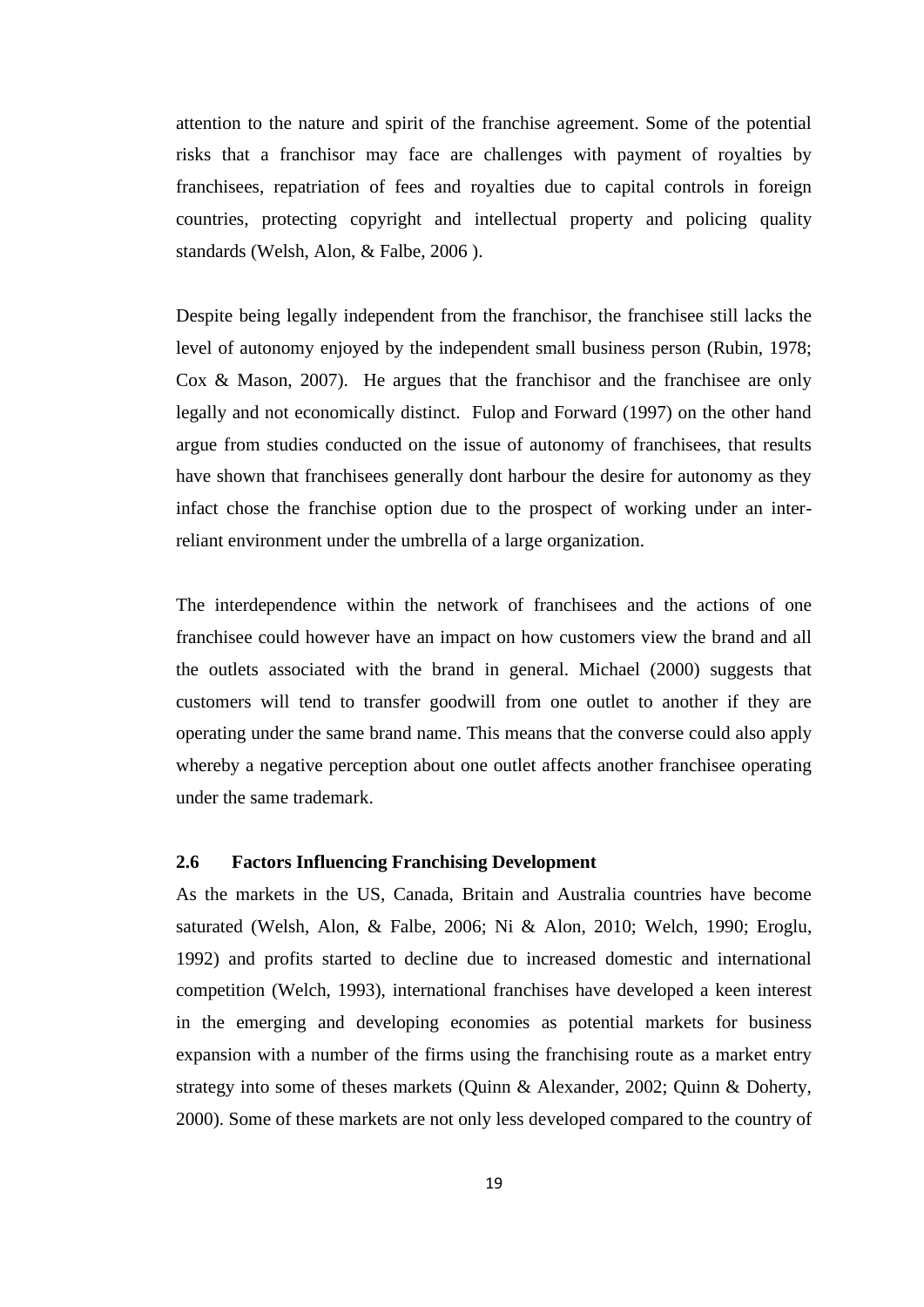origin of the franchisors but the are also culturally dissimilar and politically unstable according to Welch (1993).

Though not much research is available on this topic, there is a growing interest by researchers on the topic of international franchising (Ni & Alon, 2010), with academics undertaking studies on different aspects ranging from motivation, company experiences, power and control (Quinn & Alexander, 2002; Quinn & Doherty, 2000) to strategic and environmental factors impacting on the international franchises in the emerging and developing economies (Alon, 2001; Alon & Banai, 2000; Ni & Alon, 2010; Preble & Hoffman, 2006; Sanghavi, 1998; Shane, 1996a).

#### *2.6.1 Environmental Factors Influencing the Development of Franchising*

According to Ni and Alon (2010) scholars have focused their inquiry of the internationalization process in franchising on two major streams of research, and that is the environmental determinants or country specific factors and the organizational determinants or firm level factors that influence it. The authors explain that the former stream of research which has a macro-level focus has been key in explaining why franchisors prefer to enter certain markets as well as why some countries receive higher levels of franchising investment than others.

According to Eroglu (1992), international franchisors positively relate favourability of the external environment of a country to potential benefits. This according to Alon and McKee (1999) implies that the more an international franchisor considers the political, economic, demographic and cultural factors of a country to be stable, the more the likelihood of expansion by the franchisor into that country.

Economic factors considered as important are such as macroeconomic stability and level of infrasctructural development (Sanghavi, 1998), high or increasing level of individual income (Yavas, 1989), level of development in the ICT sector (Fladmoe-Lindquist, 1996; Sadi & Henderson, 2011), amount of investable assets; (Preble & Hoffman, 2006), ease of entrepreneurship and access to finance (Dalberg , 2009; Hoffman & Preble, 2004; Sadi & Henderson, 2011), sufficient demand or market for intended goods or services (Alon & McKee, 1999; Sanghavi, 1998), positive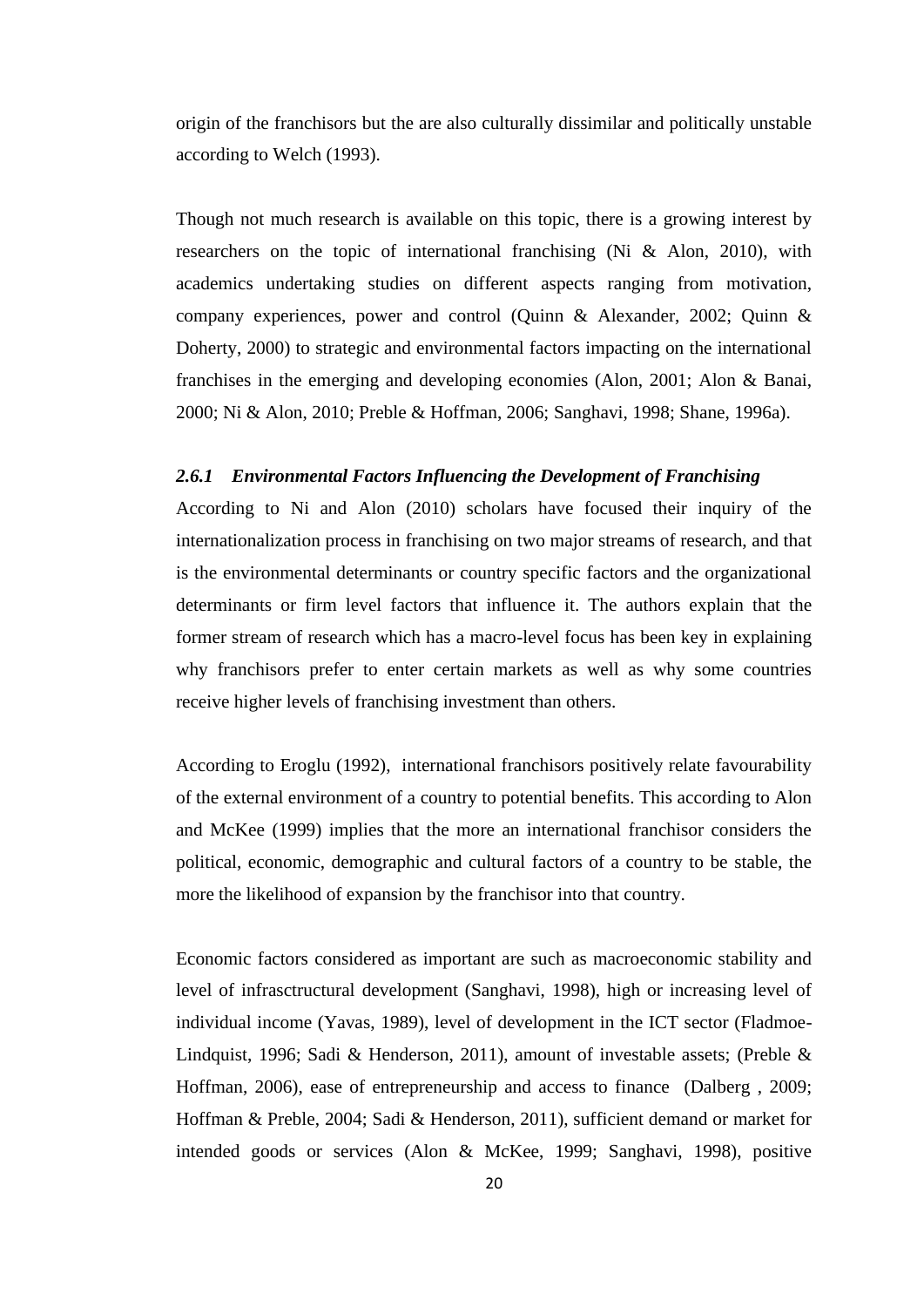economic growth and the level of urbanization (Arthur Andersen; 1996) as well as the structure of the economy with liberalized economies being a preference (Alon & McKee, 1999; Hoffman & Preble, 2004).

Demographic factors noted as important for international franchisors are such as a high rate of affinity to entrepreneurship (Michael, 2003), growing or sizeable middle-class and a growing population (Arthur, 1996) including a sizeable youth population (Alon, 2004); women participation in labour markets which presents an opportunity for a market for fast food restaurants among other services needed to meet the needs of working mothers are also viewed positively (Yavas, 1989; The African Development Bank, 2002); potential pool of businesspersons and openness to foreign goods and services (Preble & Hoffman, 2006); reasonable levels of education ensuring a good supply of qualified local labour force (Sadi & Henderson, 2011) as well as enhancing the diffussion of knowledge on franchising which supports its adoption (African Development Bank, [AFDB], 2002).

Difference in language and culture was also viewed as a key derterminant in choosing to introduce a franchise system in a market (Eroglu, 1992). Culture is considered important as it impacts critical factors such as nature of contracts, operations, communication, human resources practices, and the format of the franchise (Justis & Judd, 2004); consumption behavior or preferences (Preble & Hoffman, 2006); the level compatibility in business practices (Sanghavi, 1998) and transaction costs (Baena, 2012). According to Fladmoe-Lindquist (1996, p.425), "The transferability of the system becomes a function of cultural distance between the foreign and domestic cultures. The very strength of a franchising format, its standardization, makes its successful replication in foreign markets difficult".

In terms of the political dimension, international franchisors are mostly keen on evaluating the level of the political risk in a country (Alon & McKee, 1999) where they look at factors such as the existence of democratic political systems (Hoffman & Preble, 2004) and political stability (Alon & McKee, 1999), independence and efficiency of the judicial system (African Development Bank, [AFDB], 2002), whether government regulation is business friendly and protects foreign investors,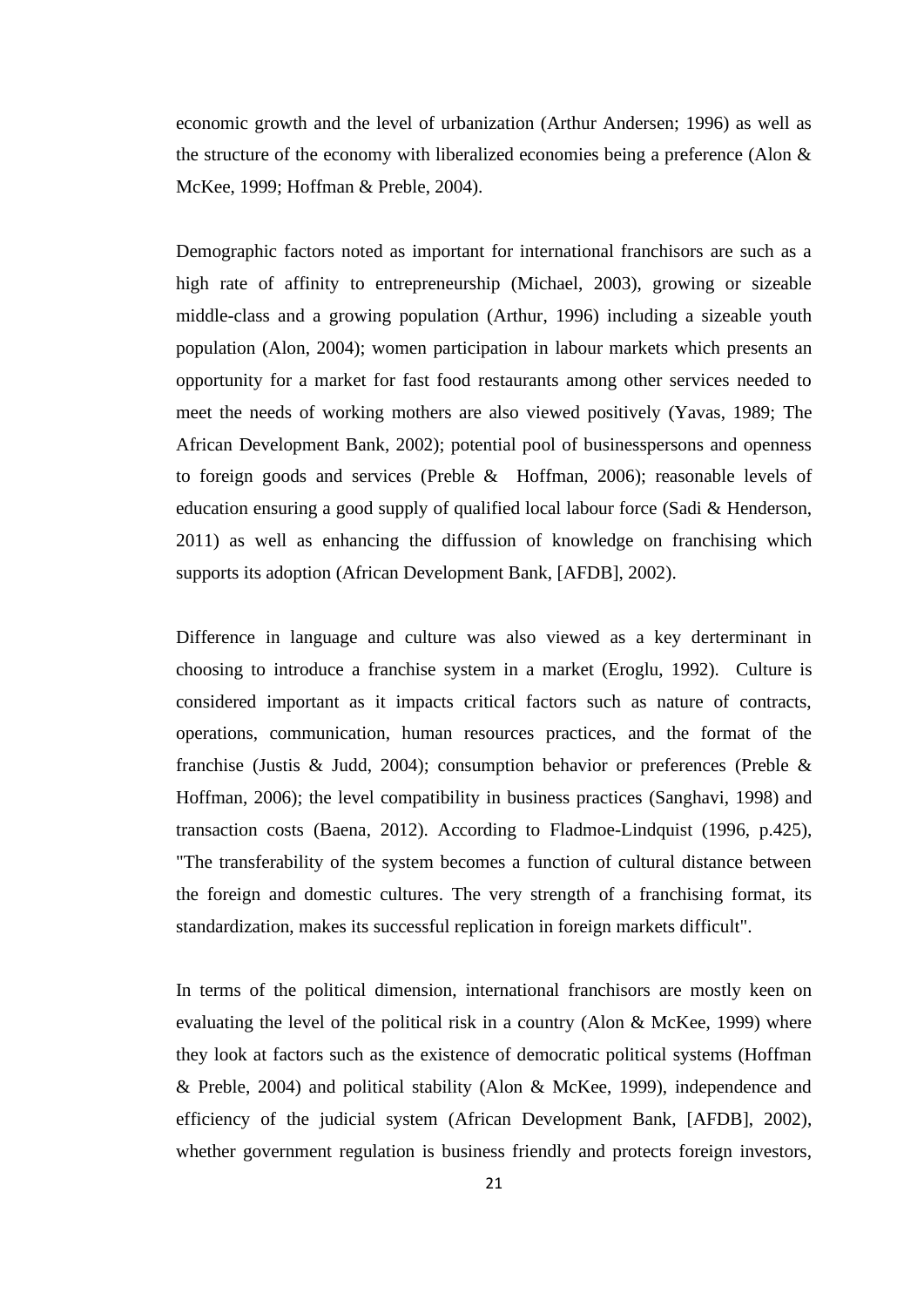nature of corporate laws, tax structures and labour practises (Hoffman & Preble, 2004; Preble & Hoffman, 2006) and how enforcable the regulations are (Sanghavi, 1998) especially regarding enforcement of contracts and resolution of intellectual property rights disputes (The African Development Bank, 2002; Hoffman & Preble, 2004), the extent to which there is bureaucracy in accessing services from the government (Kostecka, 1988), ownership restricitions (Justis & Judd, 2004) and import restricitions such as tariff barriers to input components (Justis & Judd, 2004; Sanghavi, 1998), level of corruption and foreign exchange controls (Alon & McKee, 1999; Baena, 2012; Sashi & Karuppur, 2002) as well as the level of support to SME development by the government (Fulop  $\&$  Forward, 1997). The existence of self regulation through a franchise association is also considered a good pointer to a friendly environment for franchising, especially if self-regulation is effective (Sotos & Hall, 2007).

## *2.6.2 Capabilities for Successful Franchising*

Winter & Szulanski (2001, p. 731) suggest that "replicators [ franchisors] create value by discovering and refining a business model, by choosing the necessary components to replicate that model in suitable geographical locations, by developing capabilities to routinize knowledge transfer, and by maintaining the model in operation once it has been replicated". Floyd and Fenwick (1999) postulate that franchise systems go through a 4-stage development process before developing capabilities for international expansions i.e. concept development, business development, setting up of the initial company-owned franchise units and lastly franchise expansion by recruiting franchisees.

To support this view, Stanworth et al (2004) and Kasselmann et al (2002) suggest that once an entrepreneur comes up with an idea for a franchise, they need to set up a pilot where they develop and test with relevant modifications to their product or service, marketing strategies, staffing procedures and pricing policies among other factors. Similar to Floyd and Fenwick (1999), the above authors add that the franchisor should set up additional outlets in other locations so as to test the replicability of the format using different staff, customers, premises, supply chains etc until they come up with an easily replicable business concept. Equally, Preble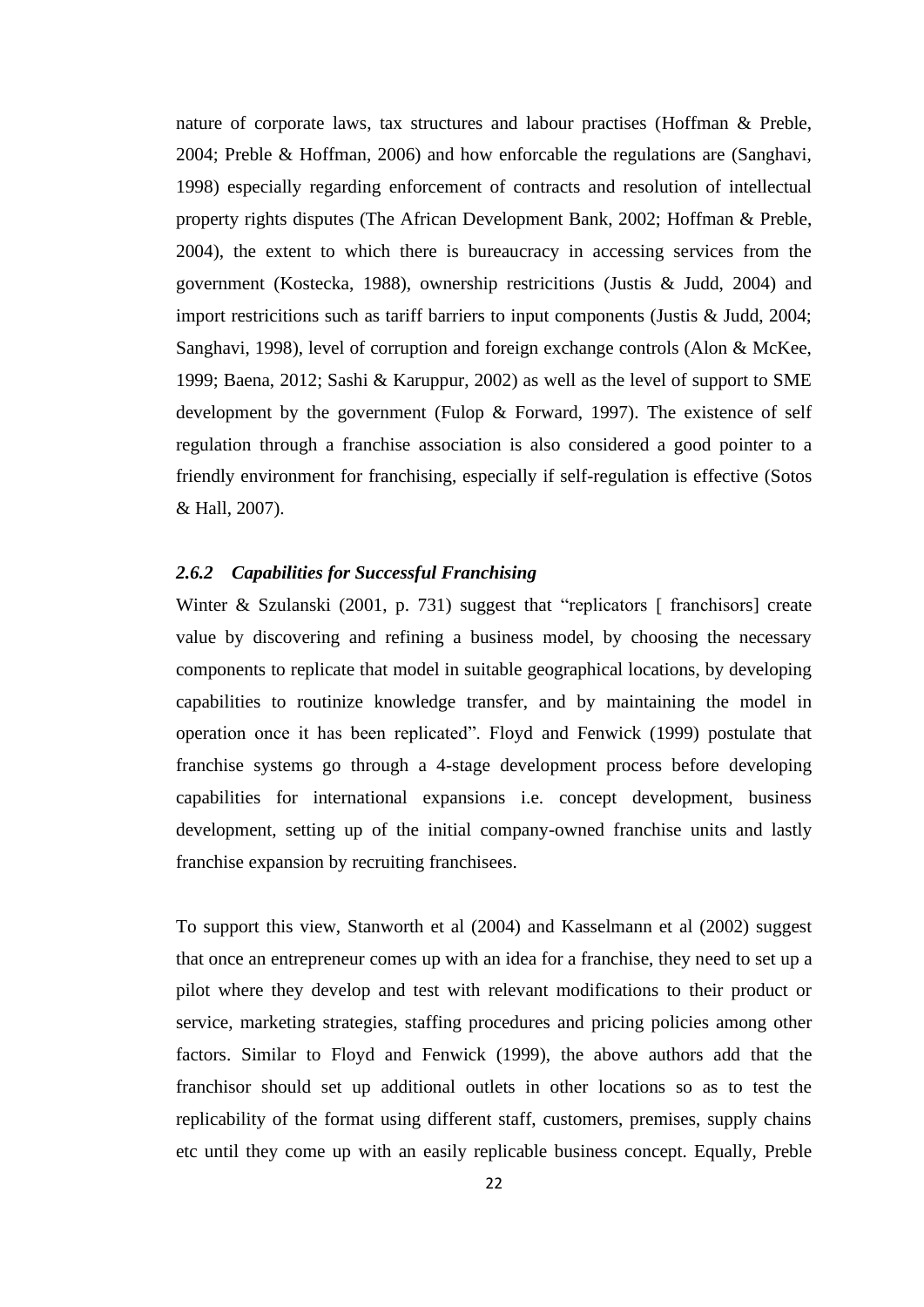and Hoffman (2006) argue that a franchisor's experience and capabilities are important when considering international expansion while Huszagh, Huszagh, and McIntyre (1992) concluded in their study on core competencies needed to successfully expand internationally that experience and size are important.

Experience, brand name recognition, recruitment and selection skills and franchise relationship management are important capabilities for business expansion and so are monitoring and supervision skills (Shane, 1996a; Levent & Wang, 2006; Floyd & Fenwick, 1999). Fladmoe-Lindquist (1996) adds that beyond the above capabilities which are mainly useful in domestic franchising, franchisors must acquire skills such as distance management, cultural adaptability, host country policy evaluation and exchange rate management to succeed in foreign markets. This knowledge according to Eroglu (1992) can be easily learned and acquired.

Franchisors should develop their own criteria for franchisee selection (Stanworth *et al*, 2004; Kasselmann *et al*, 2002) while evaluating and refining the selection process with experience (Floyd & Fenwick, 1999). They should gauge their ability to persevere based on previous experiences (Stanworth *et al*, 2004; Sanghavi, 1998), technological know-how and relevant business and management knowledge (Levent & Wang, 2006; Sanghavi, 1998), complemantarity of their skills with those of the franchisor (Stanworth *et al*, 2004; Kasselmann *et al*, 2002), personality trait and entrepreneurial attitude (Kasselmann *et al*, 2002; Sanghavi, 1998), financial capacity, business contacts, well-proven local knowledge and access to prime business sites or locations (Choo, Mazzarol, & Soutar, 2007). It is important to know the entreprenuer's motivation to wanting to become a franchisee, whether lack of complete autonomy is an issue for the potential franchisee (Fulop & Forward, 1997) while keeping in mind that poor partner selection can lead to failure (Levent  $\&$ Wang, 2006)

The franchisor-franchisee relationship has the tendency to mirror a hierarchical governance structure (Czakon, 2009), hence it is important for the franchisor to ensure a balance between formal and informal forms of control (Jap & Ganesan, 2000; Jones, Hesterly, & Borgatti, 1997; Joshi & Campbell, 2003) while seeking to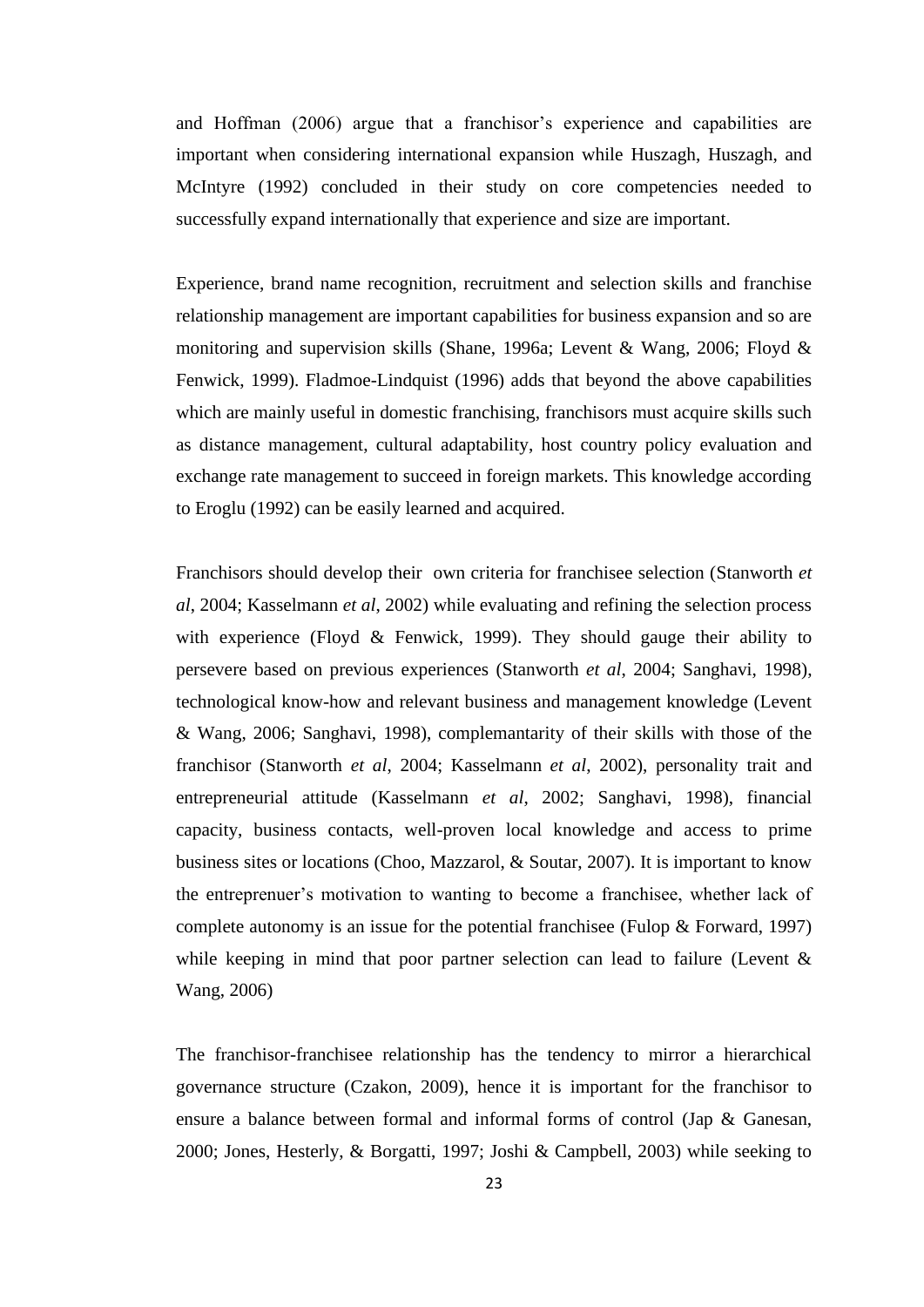use non-coercive power and informal social relationships (Fulop & Forward, 1997). This is because the contract, regarded as a major source of power, control and conflict, has been shown to be a fairly weak factor in creating commitment if used as the only form of control (Anderson & Weitz, 1992). Boulay (2010) postulates that the franchise contractual agreement which defines the relationship, the implementation of information systems for monitoring and control and the development of relational norms to enhance common values within the system all play a key role in governing the franchisor-franchisee relationship.

The franchisor should avail pre-engagement training and information sessions (Levent & Wang, 2006) and explain the logic of the franchise partnership, importance of the brand and brand standards (Elango & Fried, 1997) to potential franchisees. Once a franchisee is engaged, a franchisor should put in place operational support mechanisms such as opening of the initial business premise, visits, marketing and advertising as well as strategic franchise management support in the form of franchise manuals, development plans and performance management (Doherty, 2007; Floyd & Fenwick, 1999; Kasselmann, de Beer, & Vermeulen, 2002).

The franchisor should also ensure there's ongoing support (Boulay, 2010; Floyd & Fenwick, 1999 ), provide regular training (Doherty, 2007; Floyd & Fenwick, 1999) and adopt a supportive leadership style while being open to new ideas from franchisees who are a vital a source of innovation (Stanworth *et al*, 2004). Franchisors should also take a proactive role in diffusing tension and resolving any conflicts or problems arising with the franchisee while also putting down measures to minimize the same (Fulop & Forward, 1997; Floyd & Fenwick, 1999).

## **2.7 The Gap**

It is noteworthy from the above literature that there has been little research conducted on the state of franchising, its development and the experiences of both domestic and international franchisors in Kenya. To the best of the researcher's knowledge, the studies that have mentioned Kenya have only done so in passing within the context of franchising in Africa and no study has explored franchising from a Kenyan perspective or even the potential that it holds to SME development in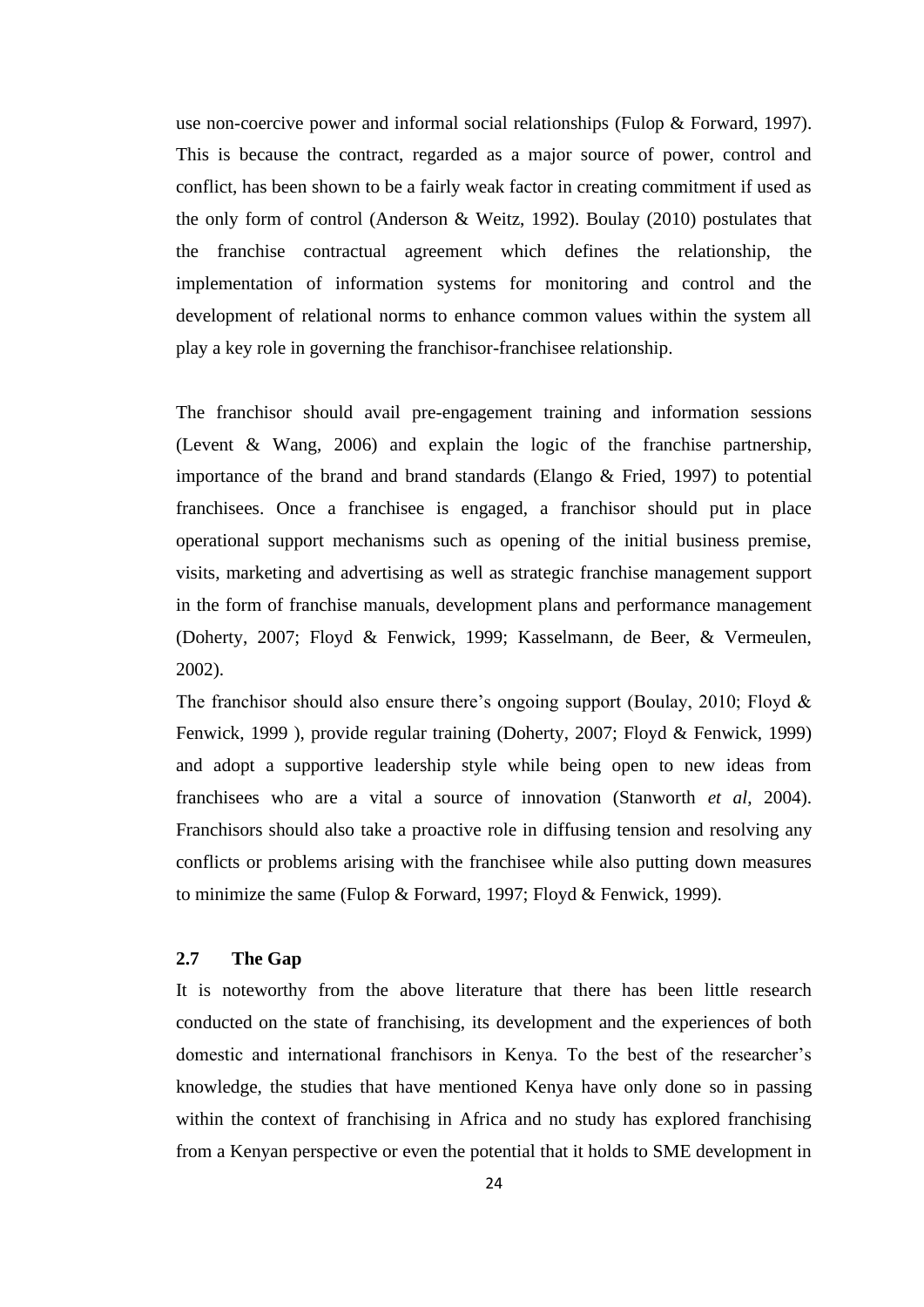the country. There is lucid evidence obtainable from the literature reviewed that franchising has the potential of contributing greatly to the development of the SME sector which can then further lead to job creation, increased government revenue through tax, poverty reduction and overall economic development. It is therefore important to understand the state of franchising in Kenya, the experiences of existing franchises and the nature of the market conditions in relation to franchising.

This study is therefore an attempt to deal with this gap by exploring franchising within the Kenyan context as an SME development strategy. The lessons gathered from the study would lead to a better understanding of franchising in Kenya, the developments so far and the challenges that need to be addressed by entrepreneurs on one hand and the government of Kenya on the other to enable the further development and adoption of the concept.

# **2.8 Conceptual Framework**

The conceptual framework as illustrated in Figure 2.1 below has been developed from the literature review and will be used as the guide in the development of variables to be measured as well as the methodology to be used in gathering data for use in the study.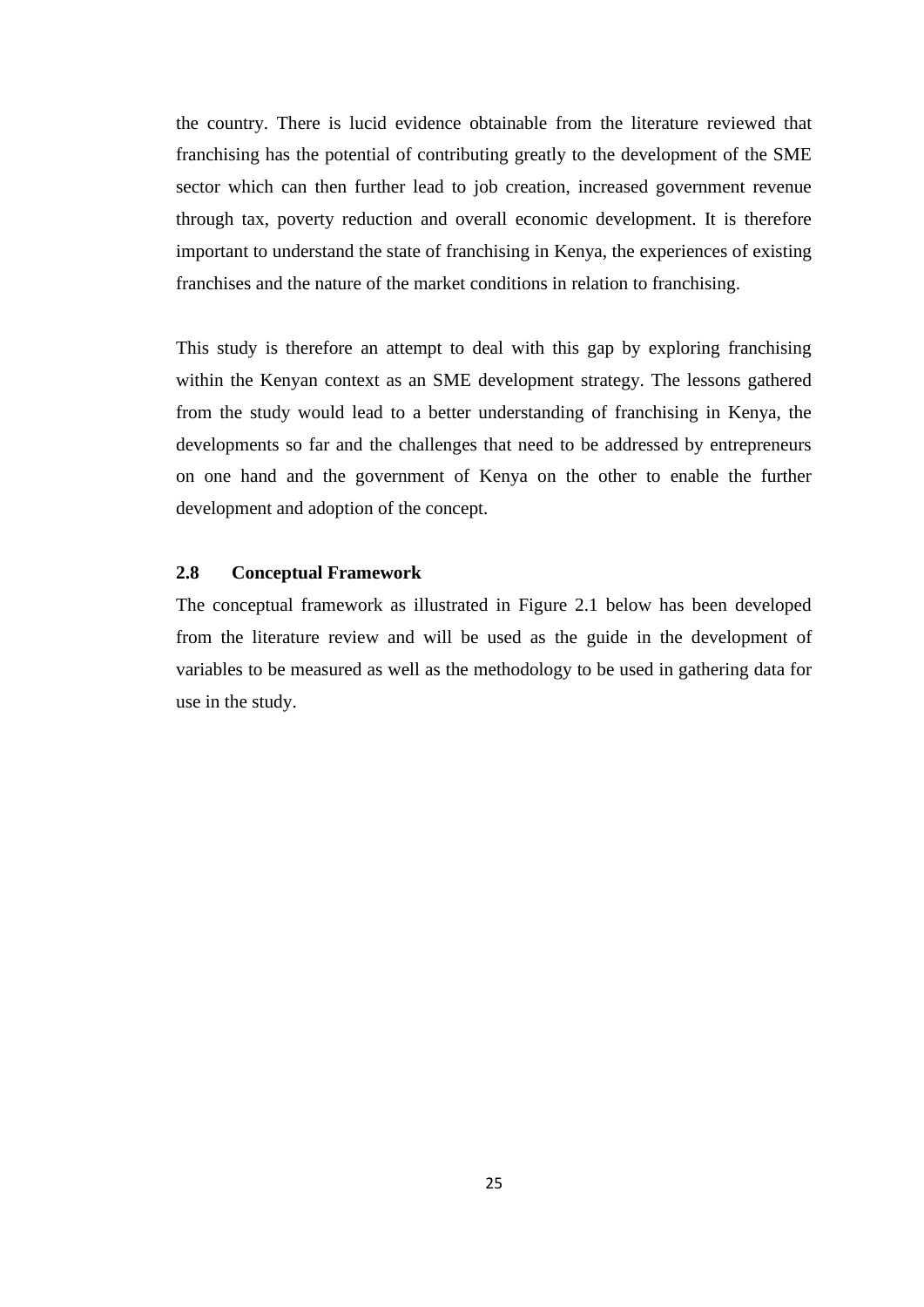

**Figure 2.1: Conceptual Framework Based on Reviewed Literature**

*Source: Stanworth et al (2004); Preble and Hoffman (2006); The African Development Bank (2002); Alon (2004); Winter and Szulanski (2001); Kasselmann et al (2002) and Floyd & Fenwick (1999)*

*The conceptual framework shows the internal and external environmental factors that affect the development of a successful franchise business.*

> On the basis of the literature reviewed in section 2.3, 2.4 and 2.5, the study proposes that to develop a successful franchise business, first a franchisor must have a clear motivation as to why they prefer using the route to expand their business or enter new markets and this motivation has to be driven either by the need to minimize agency problems as their business grows or to leverage on other people's resources to grow the business. Secondly, a franchisor must develop a clear strategy through which they want to expand their business or enter new markets and lastly, develop the capabilities required at the firm level to successfully manage and grow a franchise system. In all this, a franchisor must be aware of how external environmental factors affect their motivation, strategies and capabilities and how that impacts their ability to manage and grow their franchises.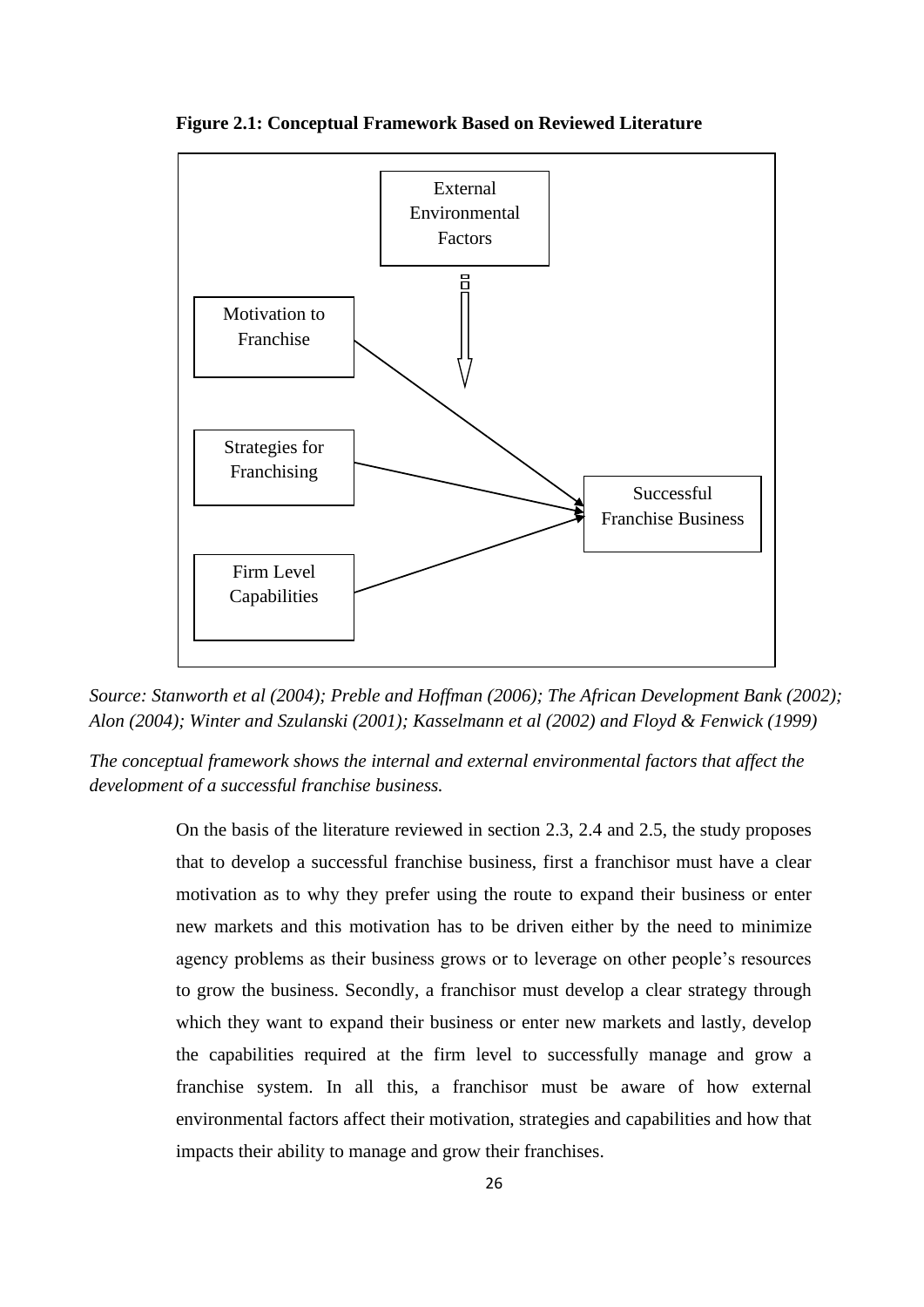## **2.9 Conclusion**

This chapter has presented a review of the relevant literature in relation to franchise system development. A conceptual framework to guide the study has also been developed and this shall be used in exploring the status of franchise system development and the experiences of existing franchises in Kenya as well as the potential that it holds for SME development. In concluding, despite the fact that franchises also face challenges just as any other businesses that lead to failure, the literature highlights that the concept holds a lot of potential in accelerating the emergence on small businesses through replication which have a high chance of survival than independent businesses if the franchisor has developed a solid system before franchising. Development of a solid and profitable franchise system is therefore critical for supporting the survival rates of franchisees and promoting the development of SME businesses.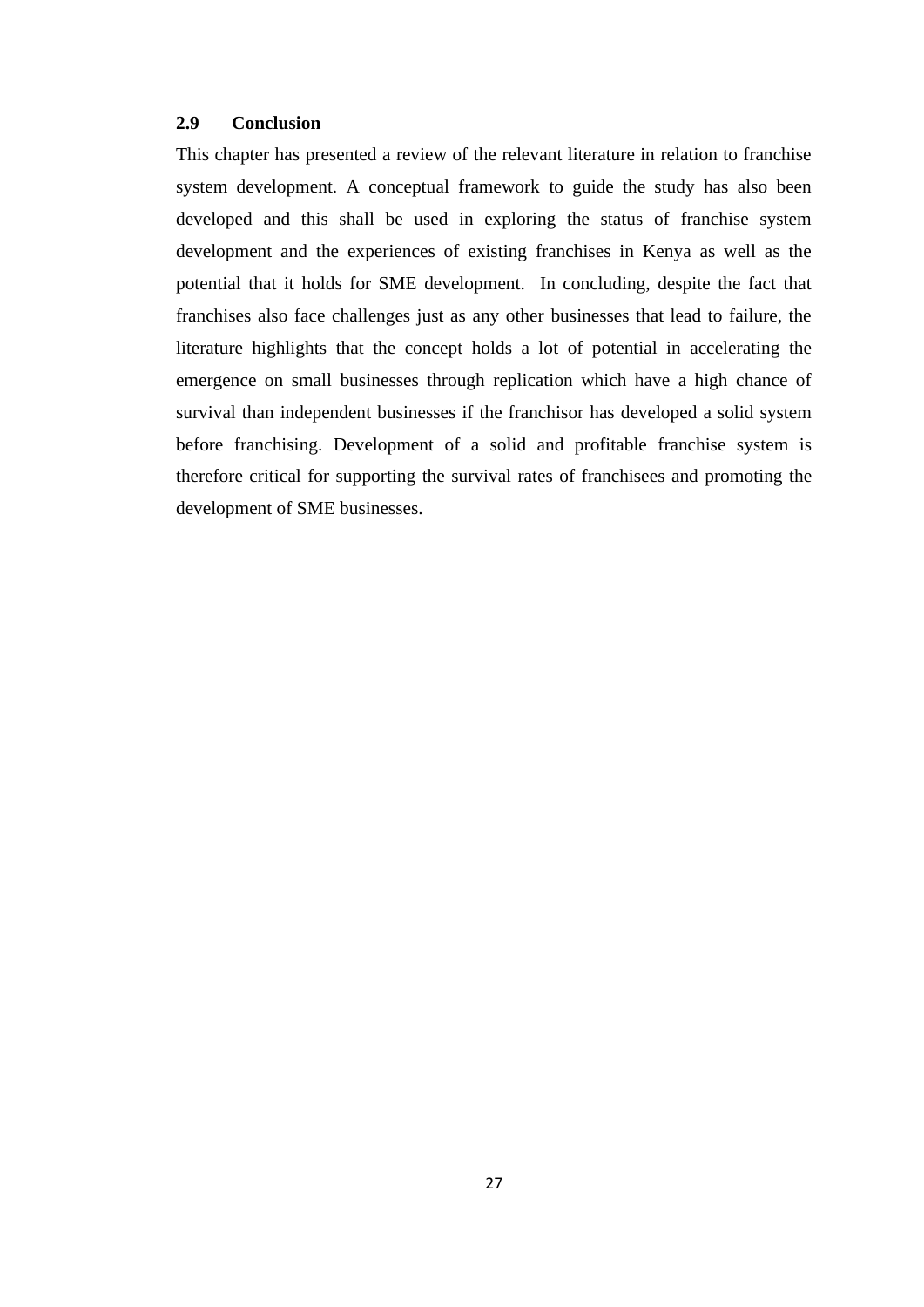# **CHAPTER 3: RESEARCH METHODOLOGY**

#### **3.1 Introduction**

This chapter outlines the research design and methodology to be utilized in the study. According to Yin (2009), a research design can be defined as the logic that connects the data to be collected as well as the conclusions to be drawn to the research questions posed by the researcher. It is therefore the general plan of how one goes about answering the research questions i.e. what questions to study, what data are relevant, what data to collect and how to analyze the results (Saunders, Lewis, & Thornhill, 2009).

#### **3.2 The Research Design**

The choice of the study strategy by the researcher had pragmatism as the philosophical underpinning with the view that the research questions can provide guidance in deriving acceptable knowledge from both observable phenomena as well as subjective meanings.

A case study according to Yin (2009) is a research method or an empirical inquiry that seeks to investigate a contemporary phenomenon within its real life context. This is done through an indepth study of a single event, group or events and may be descriptive or exploratory. It is especially useful when the boundaries between phenomenon and context are not clearly evident and more so if one wishes to have a clear understanding of the context of research and the processes being carried out (Morris & Wood, 1991).

The study was carried out using an indepth multiple case study approach. The multiple case study approach is important especially when there is a need to relate findings from the different cases as well as the need to generalize from the same findings (Saunders, Lewis, & Thornhill, 2009). However, it is important to note that the type of generalization from findings of case studies can only be what is called analytic generalization by Yin (2009) and not the statistical generalization derived from studies done using surveys (Fowler, 2002) and other research methods. The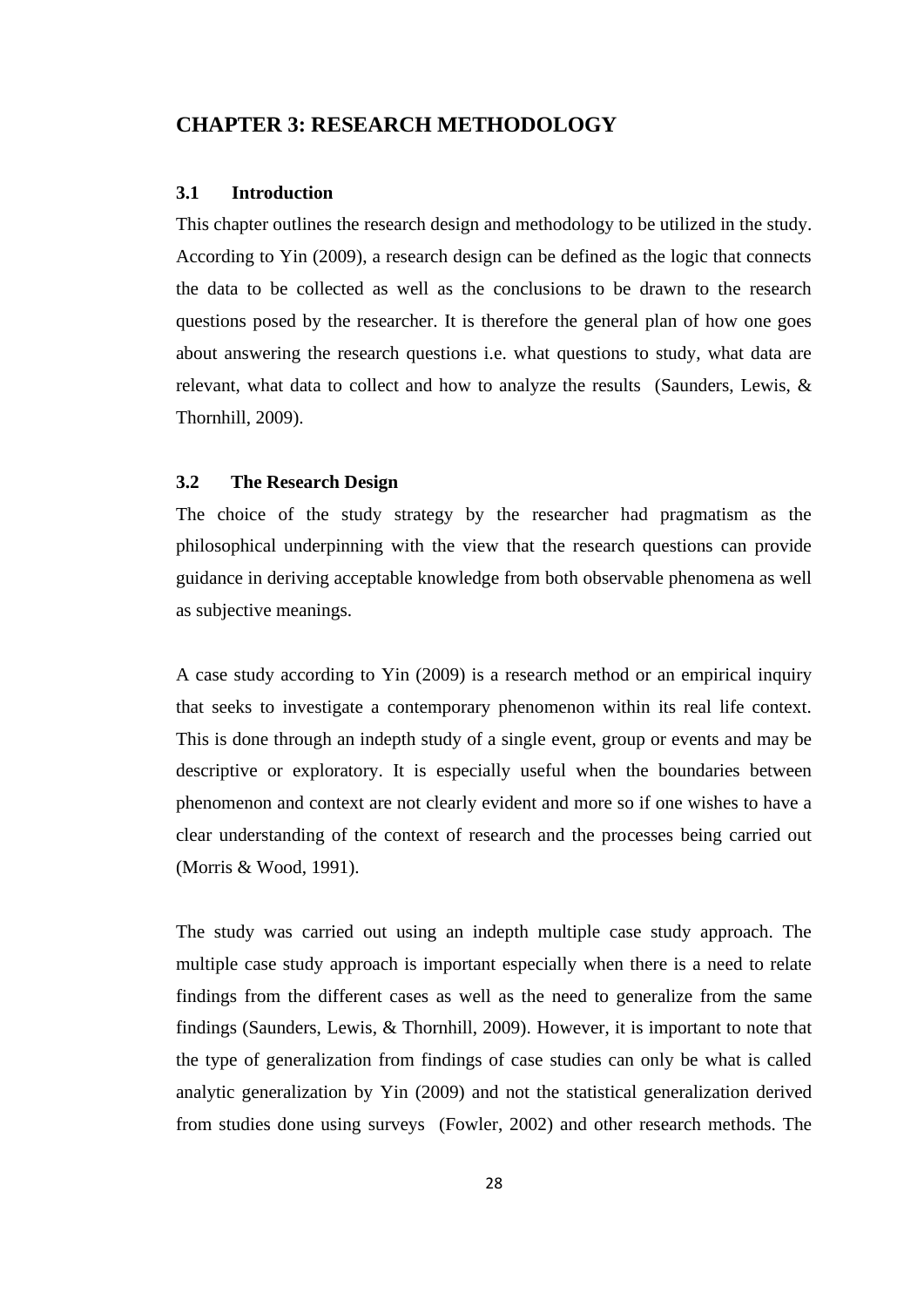overall aim will therefore not be to enumerate frequencies as in statistical generalizations but to offer explanations that may be applicable to other cases.

# **3.3 Population and Sampling**

To determine the relevance of the selected units of analysis, a specific process was followed. This started with the review of the research questions so as to identify the relevant information to be collected about the units of analysis. This was meant to clarify the questions being sought to be answered and why the chosen units of analysis. Time boundaries to define the beginning and the end of the case were also defined for each of the units of analysis so as to determine the scope of data collection as well as distinguishing data about the phenomenon from the context. The literature review conducted was the basis upon which the conceptual framework was developed and also the refining of the research objectives and questions.

The 3 franchise businesses chosen for the case studies were selected using convenience sampling. The researcher was interested in interviewing the founders of indigenous SMEs using franchising as a business strategy. The firms were all less than 20 years old, with the oldest being 16 years old, the second oldest 8 years old and the youngest one being less than 5 years old. One of the franchisors however opted out of the study leaving only 2 that were eventually interviewed.

The units of analysis within the cases selected were defined as motivation, strategy and firm capabilities. The aim here was to look at these 3 variables in terms of how they individually and collectively impacted on the success of the franchise business with success here being measured in terms of growth of the business. The aim was to understand what motivations led each business to choose franchising as a business growth strategy, what approaches the management put in place to achieve the intended growth and lastly, what the firm considered the key capabilities that it needed to acquire so as to support its growth and enhance performance.

Challenges in implementing the chosen strategies and in acquiring the required firm capabilities, including what brought about the challenges, were also explored. External environmental factors that were out of the firms control were identified and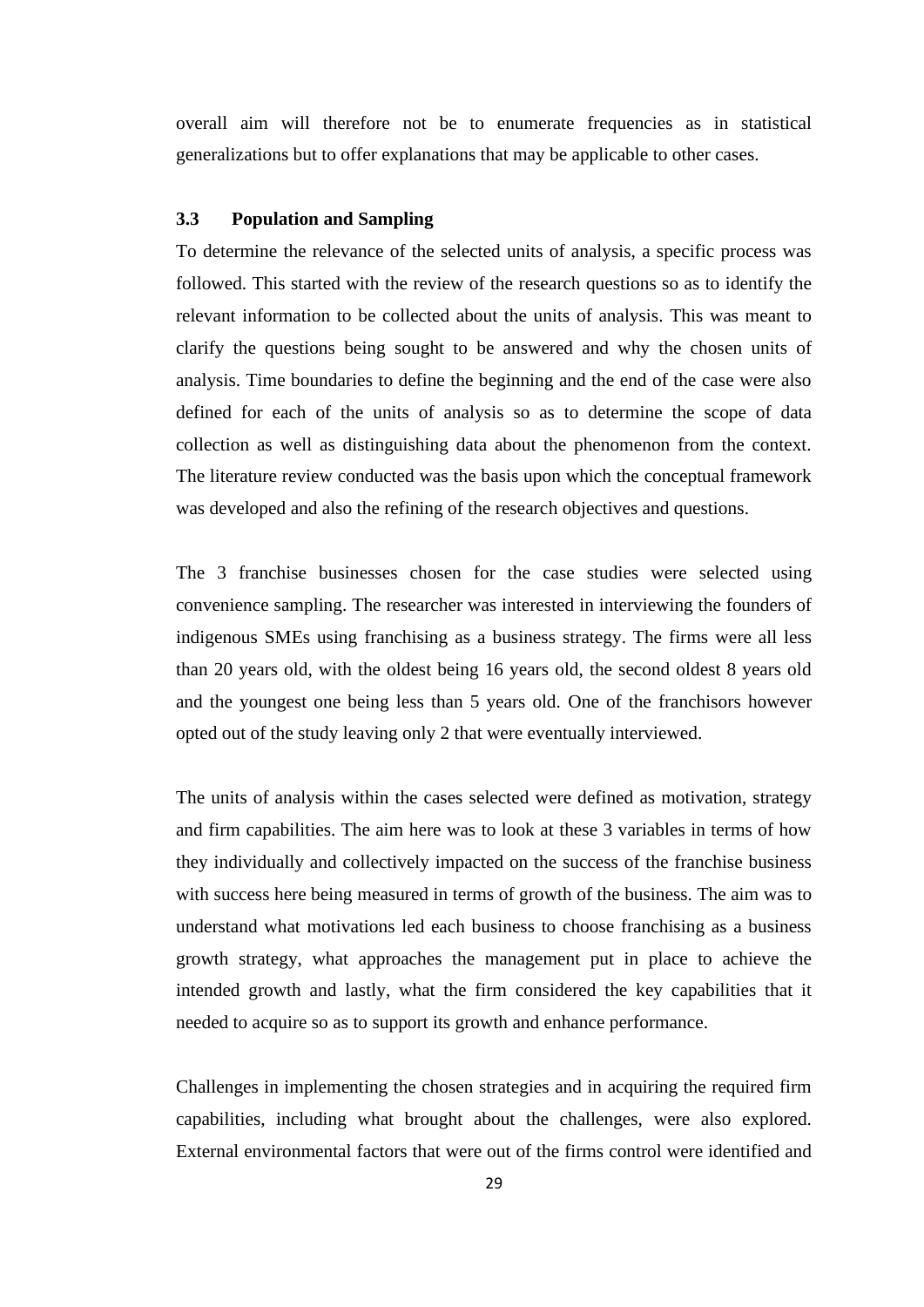enumerated for each of the cases. The researcher also sought to know whether based on experience, the business owners' motivation to franchise was vindicated while at the same time seeking to find out what the franchisors considered as positive and negative experiences in implementing their franchising strategies.

#### **3.4 Data Collection Methods**

Multiple case study approach was selected as the most appropriate for indepth examination of the state of franchising in Kenya. As suggested by Yin (2009), most multiple-case designs are likely to be more robust than single-case designs due to the fact that findings on the topic of study can be related with one another and also provide sufficient evidence for an analytic generalization to be derived from the cases. The evidence from multiple case studies is therefore more compelling than from a single case study.

Yin (2009) also points out that since the case study approach utilizes multiple sources and techniques in the process of gathering evidence, it provides a very useful way of converging the data in a triangulating fashion thus ensuring construct validity. Stake, (1995), and Yin (2009) identify some of the primary sources of evidence for case studies and these include interviews, documents, archival records, physical artefacts, direct observation and participant-observation.

The study was conducted by employing multiple tools to gather relevant qualitative as well as quantitative data. This entailed the use of interviews and documentary review to gather both primary and secondary data. The process took place during the months of March and April 2013 with verbal (informed) consent being obtained before each of the interviews.

# *3.4.1 Key Informant Interviews*

Interviews are some of the most important sources of information for a case study according to Yin (2009) as they provide detailed information with relative ease. He however indicates that there is a great departure of interviews in case study from those conducted in surveys in that they are more guided conversations rather than structured with the researcher being allowed to seek clarity if necessary. Potential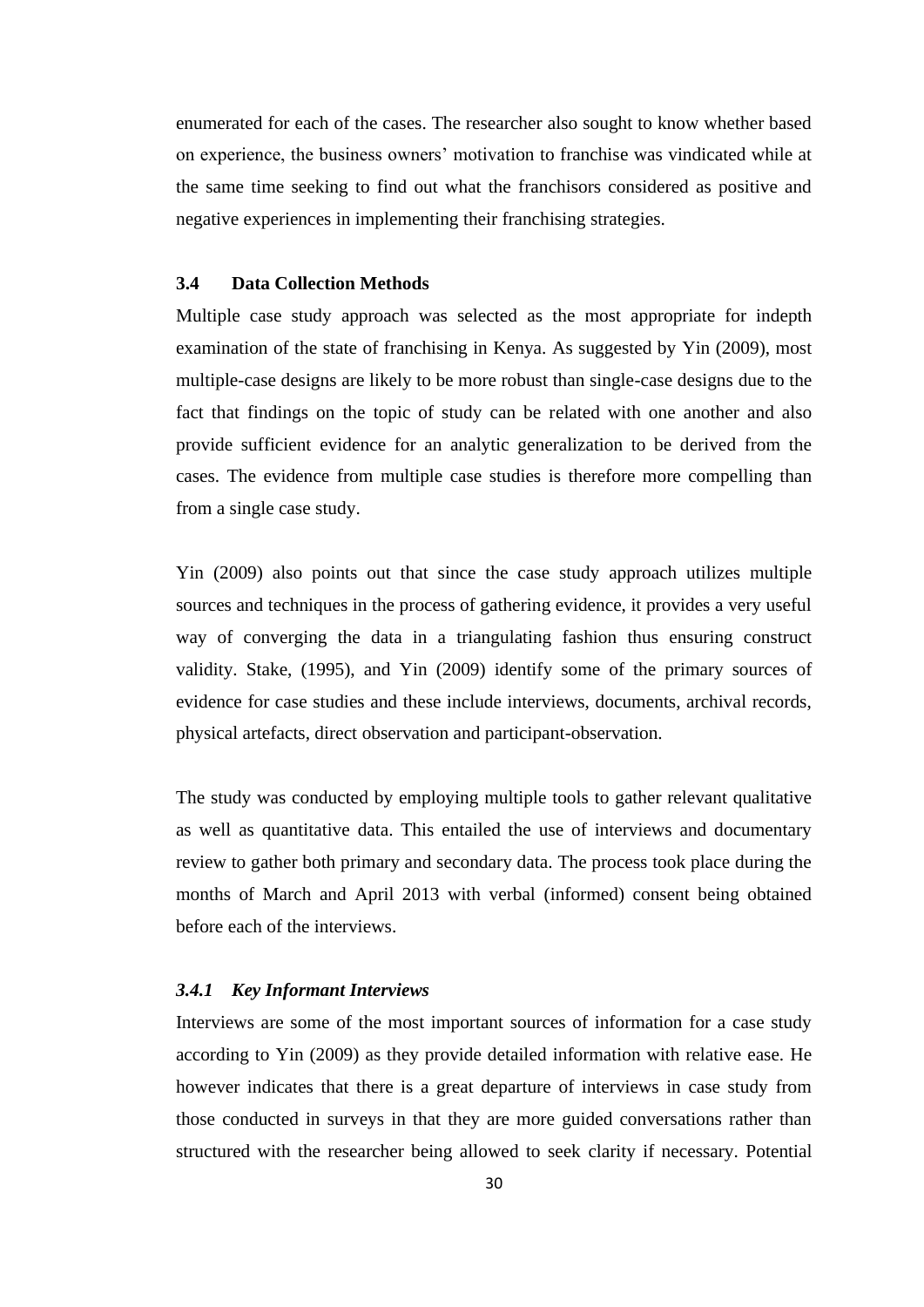weaknesses of interviews are such as response bias; poor recall leading to inaccuracies, inaccurate articulation of questions leading to bias or wrong information among others. Corroborating information from interviews with evidence from other sources is critical in addressing these weaknesses.

Key informants interviews is one of the type of interviews that can be used in gathering case study information and they are qualitative indepth interviews targeted at respondents who are considered to be deeply conversant with the phenomena being studied. According to Yin (2009), key informants not only provide the researcher with great insights into the phenomena being studied but can also be a link to both corroboratory and contrary sources of evidence.

Interview themes for the key informants were developed by the researcher from the study of relevant academic literature and the theories being considered under the study. Interview guides were developed based on the four key themes of (1) motivation, (2) strategy (3) firm capabilities and (4) the external environmental factors identified as influencing franchise development. However, on the last theme, the researcher has limited his scope to only 2 factors i.e. the legal and economic conditions necessary for the development of franchising within an economy. The interview themes were prepared with the aim of guiding the interviews so as to ensure a consistent line of inquiry while at the same time avoiding bias and rigidity.

The researcher developed a list of potential key informants over and above the founders of the 2 franchise systems that were eventually interviewed taking into account the need to have diverse sources of information from different backgrounds that are related to the topic of study and the research questions being posed. This enabled the researcher to get rich data and diverse perspectives from the informants based on how they perceived the phenomena being investigated as a result of their experiences but also the influences of their backgrounds.

The key informants selected for the study were drawn from relevant and senior officials at the Kenya Franchise Association (KEFRA), Kenya Investment Authority (KenInvest), Ministry of Trade (MoT) and the Kenya Industrial Property Institute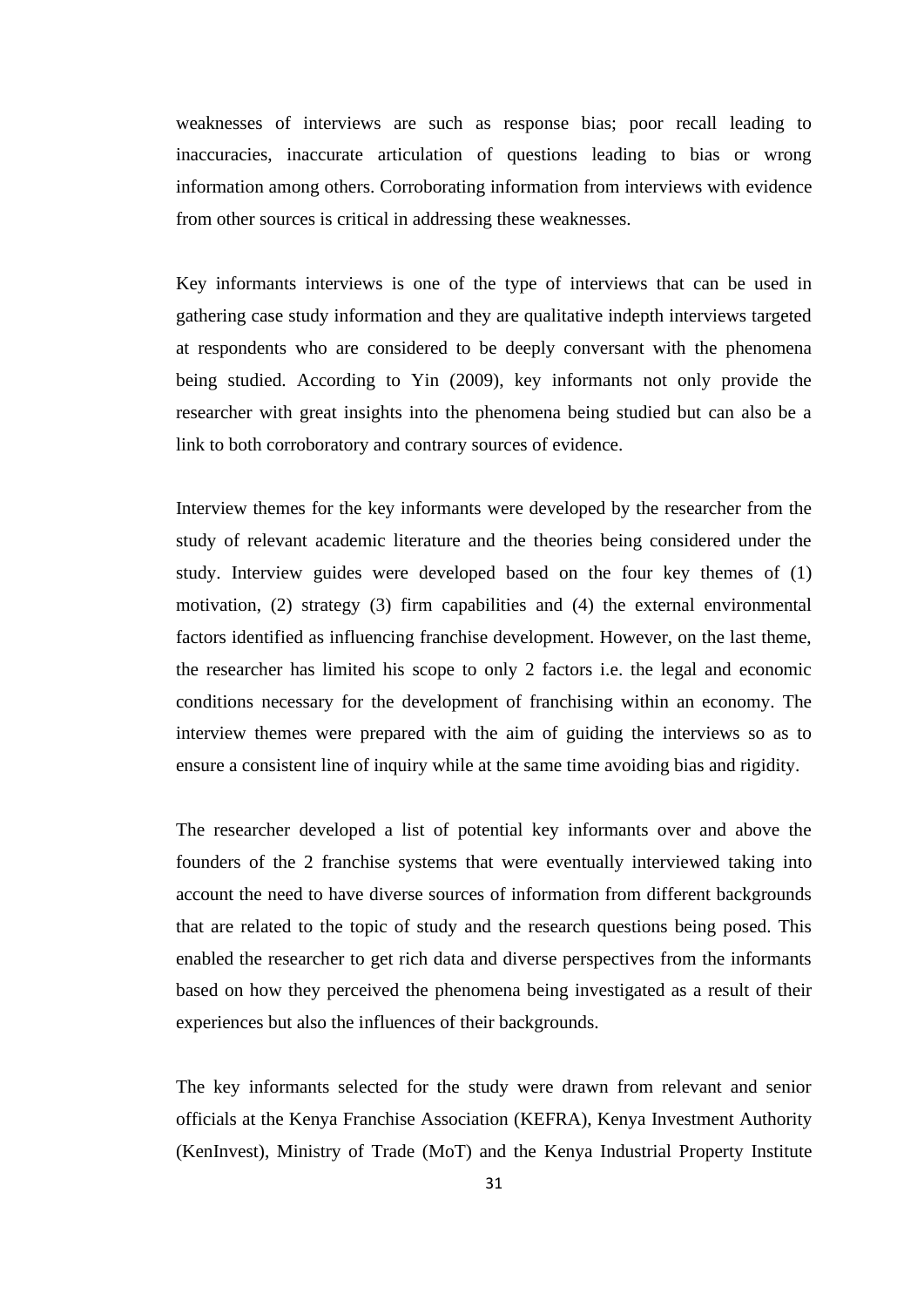(KIPI) as well as a legal expert who is conversant with the phenomena being studied. The interviewees were purposively selected so as to ensure that we got information from individuals who are charged with responsibilities related to our scope of study and in essence giving us relevant data. 1 interviewee was selected from each of the above organizations and sectors hence bringing a total of 5 key informants.

All the interviews were conducted using the face-to-face technique. This technique was used so as to ensure indepth discussions while at the same time giving the researcher the opportunity to probe further responses given by the interviewees. The technique also allowed the researcher to follow on discussions by the interviewees that had not been previously considered but which were deemed useful in helping address the research questions and objectives.

The research settled on note-taking as the primary method for recording interview data. The key challenge with this method however was giving full attention to what the interviewee was saying while at the same time taking down good notes.

# *3.4.2 Documentary Review of the Cases*

Documentary review is one of the useful ways of collecting data in a case study but the main purpose of the collected information is to corroborate and augment evidence gathered from other sources Yin (2009). He however further cautions against taking documentary evidence as definitive findings. He recommends that the researcher should acknowledge that the information could be biased as it was meant for a specific audience and for a specific purpose and therefore one should be objective by being correctly critical in interpreting the evidence presented by the selected documents.

There is therefore a need to have a systematic approach in reviewing documentary evidence with the recommendation by Yin (2009) being to start before the actual data collection by carrying out internet searches for news articles et al as well as other articles appearing in the mass media. This can produce valuable information that can also inform your actual data collection. Accessing information from local libraries and the company records during the field visit is also another way of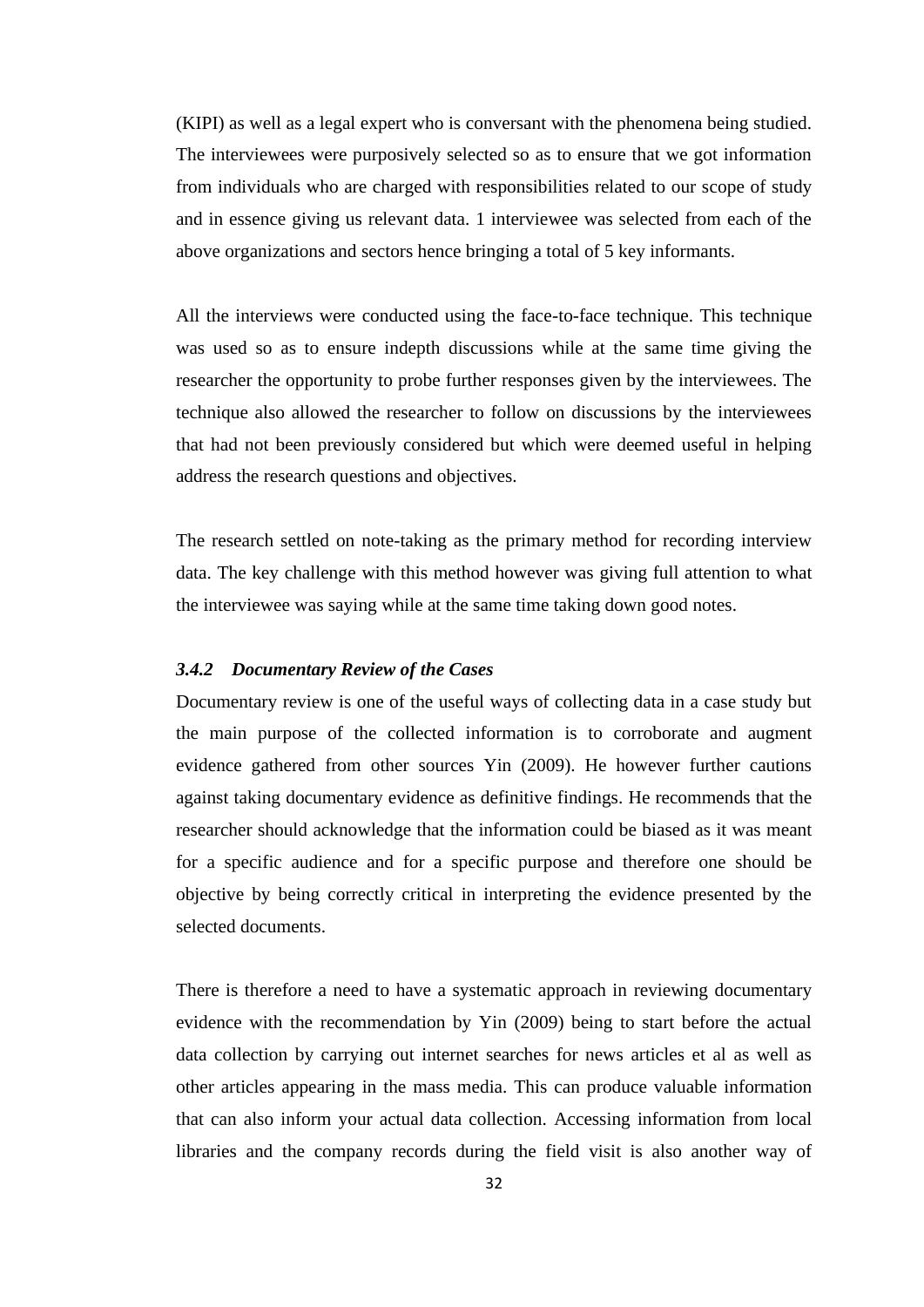searching for relevant documentary evidence. The researcher is however cautioned to only focus, as a first step, on reviewing documents that are central to the topic of inquiry.

A detailed review of documents from the 2 cases was carried out with relevant secondary data being gathered for corroborating and augmenting the evidence from other sources. The information was gathered from such documents as extracts of business plans of the franchises to understand their strategies, samples of franchise agreements between the franchisors and their franchisees, evaluation reports on the franchises and media reports on the franchises. An initial review of readily available documentary evidence was done before the interviews so as to gain a background of the cases being targeted and more so in identifying the potential case informants.

# **3.5 Data Analysis**

One of the biggest challenges in the use of the case study approach is arguably the analysis of the case study evidence and this is mainly due to the fact that the techniques used in the same still have not been well defined (Tellis, 1997).

Some critics of the case study approach have gone ahead to recommend making the case study approach more conducive to statistical analysis so as to make the process much easier and more acceptable but this is only possible, according to Tellis (1997), where case studies lend themselves to this type of analysis, which by nature of the case study design is not common. Miles and Huberman (1994) on the other hand suggest the application of analytic techniques such as rearranging the arrays, placing the evidence in a matrix of categories, creating flowcharts or data displays, tabulating the frequency of different events, using means, variances and cross tabulations to examine the relationships between variables, and other such techniques to facilitate analysis.

Yin (2009) recommends that the researcher starts with an analytic strategy which defines "priorities for what to analyze and why" (p. 126). He proposes four strategies for general use. These are relying on theoretical propositions, developing case study descriptions, using both quantitative and qualitative information and lastly,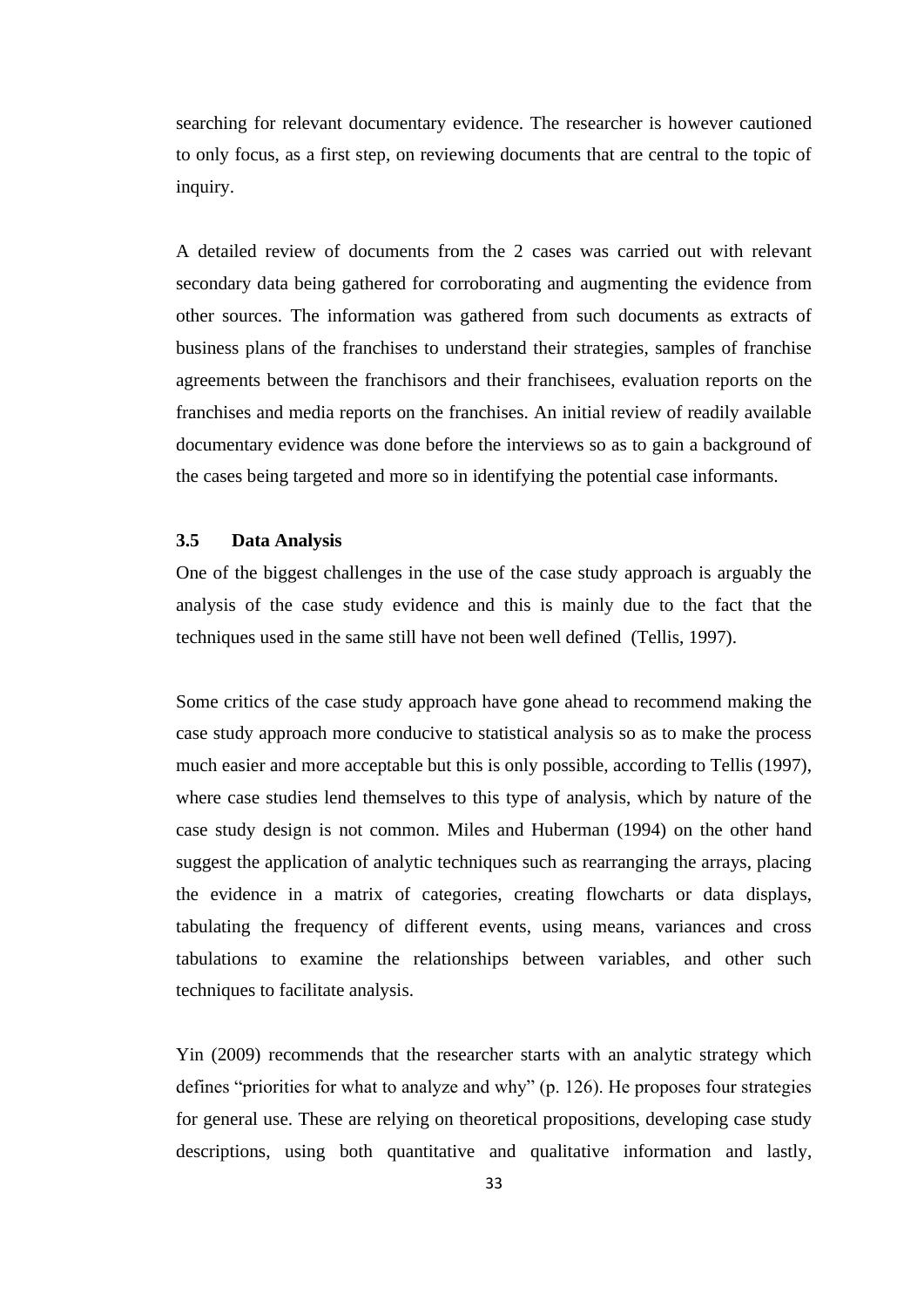examining rival explanations. Once a researcher has decided on which analytic strategy to use, the use of the five specific techniques for analysing case studies can then be practised. Yin (2009) enumerates the techniques as follows: pattern matching, explanation building, time series analysis, logic models, and cross-case synthesis.

This study utilized case study descriptions as the analytic strategy and a crosssynthesis of the 2 cases with the view of pattern matching. Detailed narrative reports on each firm structured around the research questions were prepared and these provided within-case analysis hence enabling the researcher to understand each case on its own before embarking on cross-case analysis in an attempt to generalize patterns across the cases.

#### **3.6 Research Quality**

The researcher was keen to ensure that the key research elements of validity, reliability and objectivity were maintained throughout the research process. To ensure construct validity, the researcher utilized multiple sources and techniques in the process of gathering evidence which allowed for triangulation of data and at the same time ensuring that objectivity is maintained at all times. The researcher went beyond the use of multiple sources of evidence and created a case study database while at the same time strived to maintain a chain of evidence so as to increase the reliability of the information gathered in the 3 cases. Cross referencing of documents was also carried out throughout the data collection and analysis process.

# **3.7 Ethical Considerations**

All the interviewees selected for this study i.e. both the franchisors and key informants voluntarily agreed to participate in the study hence the interviews were conducted on an informed consent basis. The researcher made a commitment to the study participants to maintain utmost confidentiality with pseudonyms being used to refer to the 3 cases and the individuals selected as part of the study.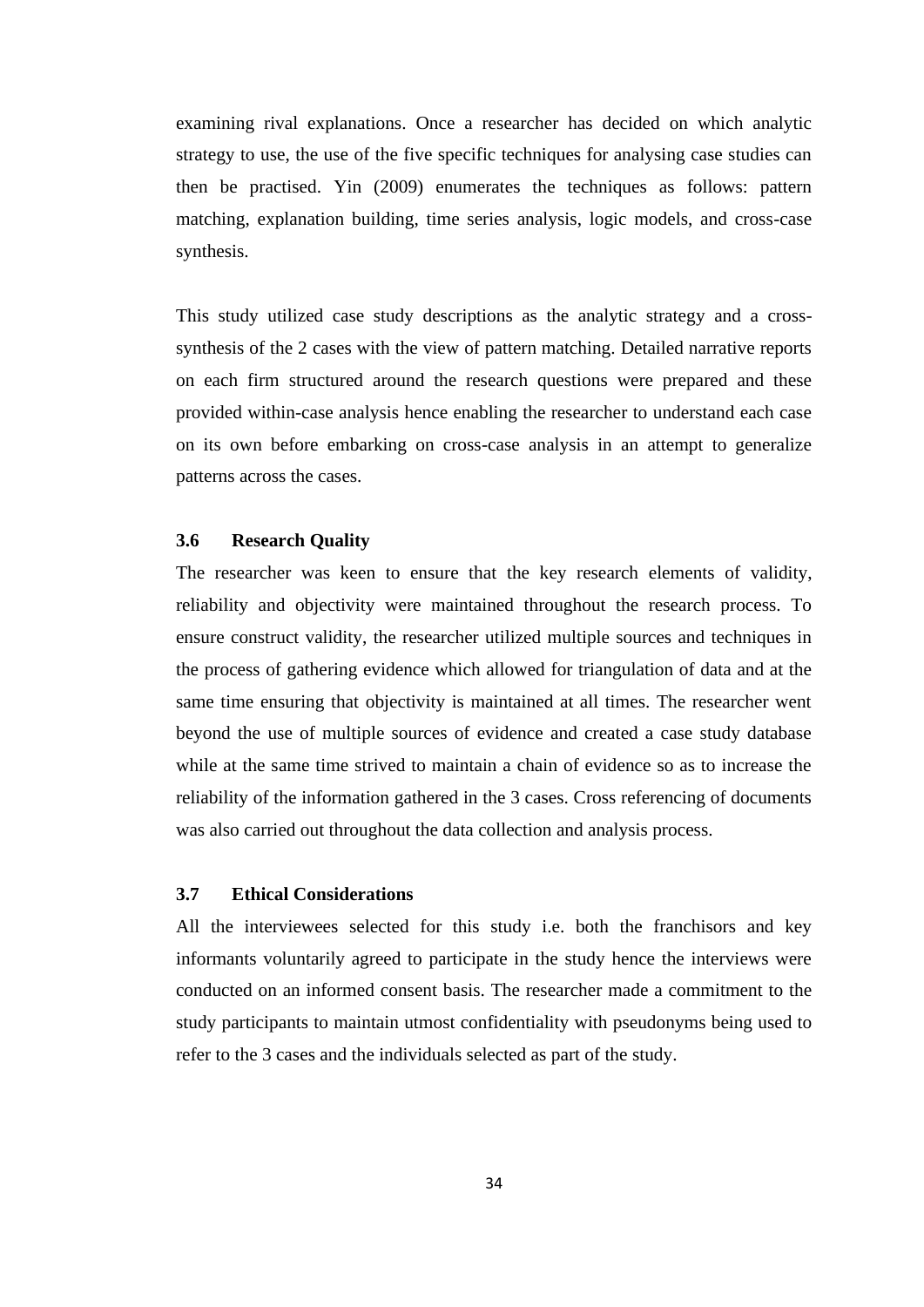#### **3.8 Constraints and Limitations**

The researcher faced a number challenges while carrying out the study. One of the key constraints was the issue of access to not only information on the different cases but to some interviewees as well. It was not possible to get one an opportunity for an interview with one of the 3 selected cases despite numerous attempts to do so hence the researcher ended up only covering 2 cases instead of the initially planned 3 cases. Despite this limitation, the researcher believes that the 2 cases could still give us an opportunity to relate their findings as well as generalize from the evidence gathered from them. However, the interviews conducted were indepth and hence should be able to provide us with great insights into the cases and the phenomenon being studied.

It was also not possible to access physical financial information from the 2 cases as they were not willing to share the same with the researcher with only one of the firms giving self reported information on financial performance. This limitation means that we are not able to compare financial performance among the cases however, the research is of the opinion that we can infer the overall performance of the 2 firms by looking at their growth in terms of number of franchise outlets i.e. both company owned and franchised outlets, information that is available from documentary evidence gathered by the researcher. The documentary evidence gathered for this research has the limitation that it could be biased but the researcher will be careful to maintain objectivity while reviewing the data therein.

Lastly, it was not possible to get access to one of the key informants who had been targeted to provide information on intellectual property from a policy perspective, with the researcher being directed to the organization's website for any information he needed. However, the researcher managed to get a legal expert in franchising who to a great extent enabled the researcher to get some important information that would have otherwise been provided for by the above organization. The 4 key informants interviewed have ranging expertise on different policy and practise areas such as SME development and finance, franchise development, foreign direct investment, economic development and corporate law. Each of them was asked the same questions which they were meant to answer depending on their area(s) of expertise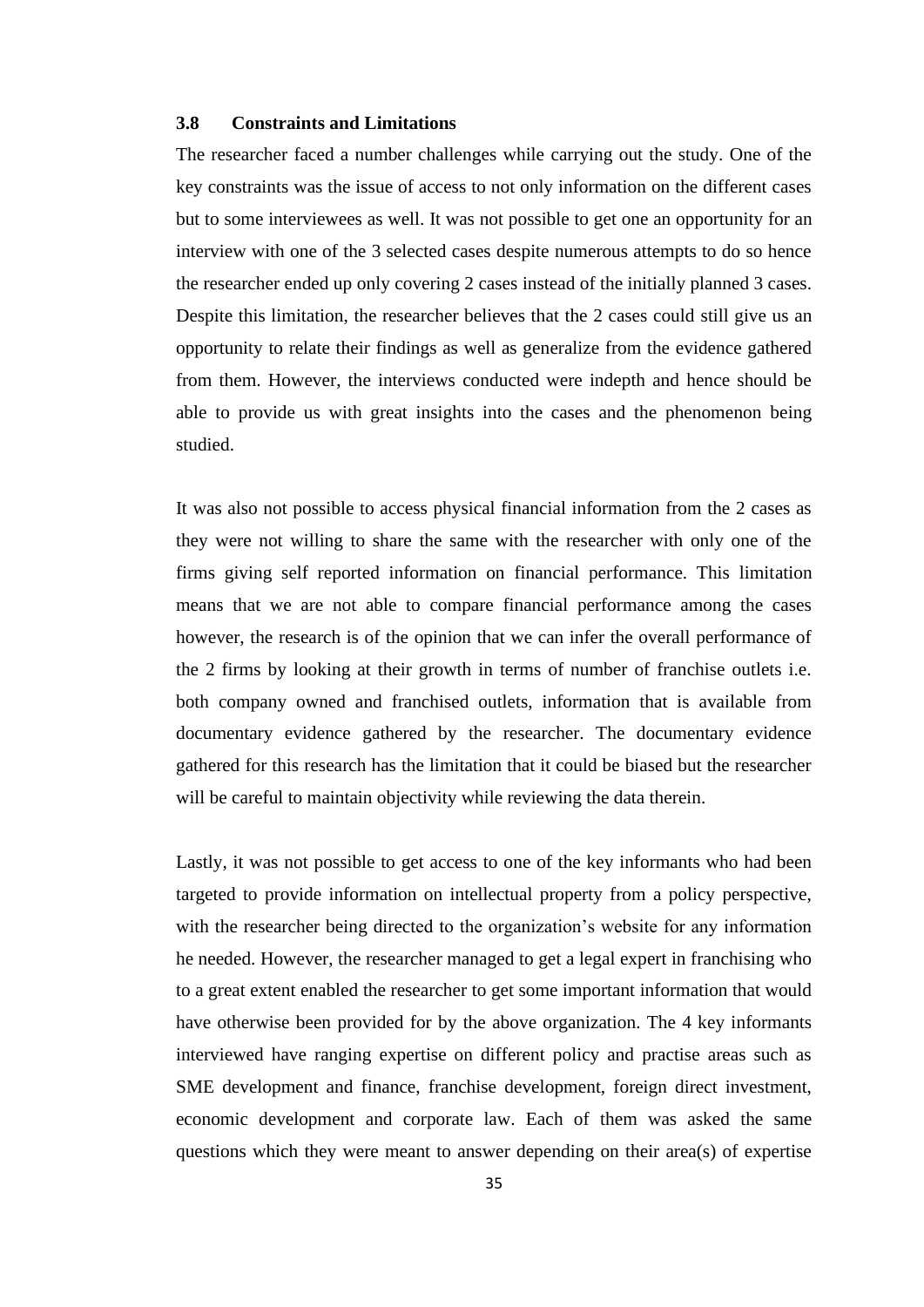but answers were not expected from all the key informants on all matters however the key informants were selected in such a way that all the questions would be sufficiently addressed by one or more respondent.

# **3.9 Conclusion**

This Chapter has expounded on the research design and methodology that was utilized for the study. The above study used an exploratory approach to studying the phenomenon with indepth interviews and documentary reviews being used to gather the relevant. Limitations of the study have also been highlighted in this Chapter.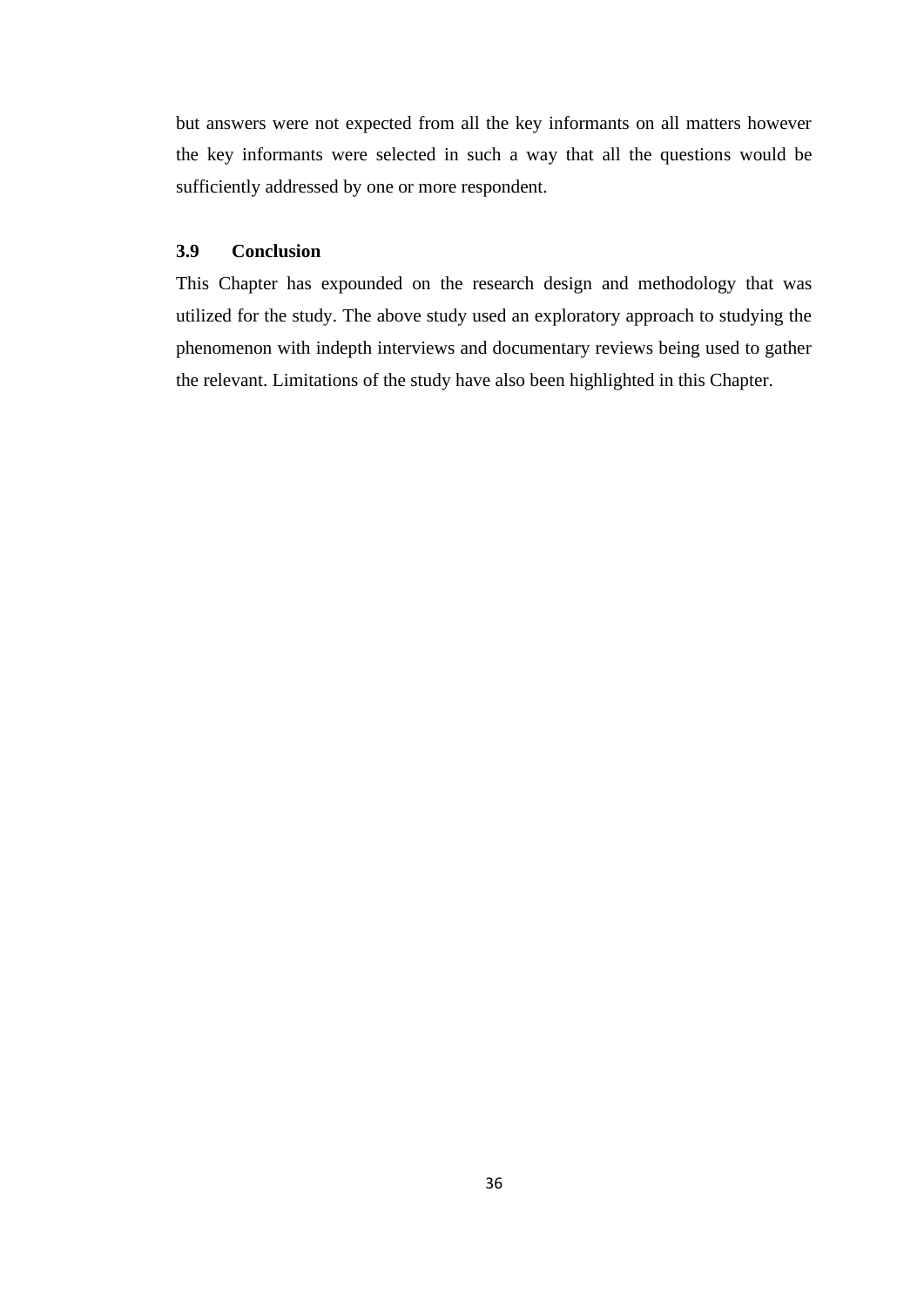# **CHAPTER 4: PRESENTATION OF RESEARCH FINDINGS**

## **4.1 Introduction**

This Chapter presents the findings of the study through data collected using multiple tools to gather both qualitative and quantitative data and this included use of key informant interviews and documentary review of business plans, contract documents, media reports among others relating to the cases studied. The findings have been structured along the major themes in line with the research questions developed by the researcher.

#### **4.2 Case A**

#### *4.2.1 General Business Information*

Case A is a fast food retail business incorporated in Kenya in 2009 and currently has 2 shareholders. It was started as a sole proprietorship but was later incorporated into a private limited liability company with an investor being brought on board as the second shareholder. The researcher interviewed the founding director who is not only the current managing director of the business but is also the only shareholder who is actively involved in managing the business on a day to day basis.

Before starting the business, the founding director had accumulated over 10 years of relevant work and managerial experience with a regional food retail franchise company both in Kenya and in Zimbabwe where he was managing two of their leading brands. This according to him is where he gained a deep understanding of the concept of franchising, operations and supply chain management as well as honed his overall management skills which he finds critical in running his current business.

The business has 3 main products and services that is sells with the lead product being chicken marinated with specially formulated and proprietary sauces and marinades. The other product is pizza, an offering which the interviewee reported was initiated due to demand from clients and lastly the business has lately embarked on supplying other food businesses with speciality sauces and marinades as a new line of business. The business however does not sell the flavours it uses in its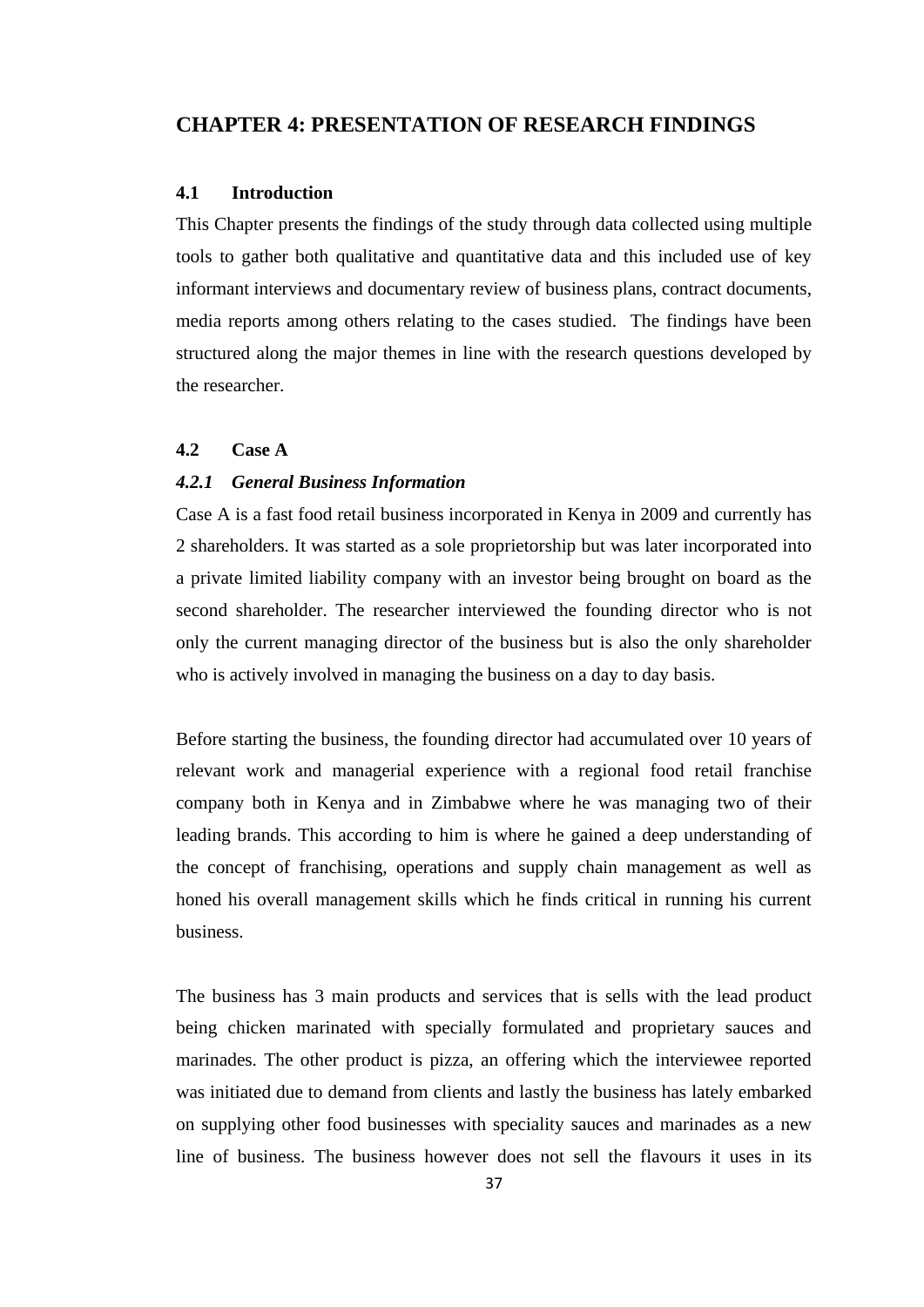franchise outlets to rival business but formulates different flavours for external markets. The formulas or mixes are also only known to the founding director and are produced centrally to ensure that intellectually property is not breached.

The business considers other food retail business such as Steers, Innscor (they run the Chicken Inn, Pizza Inn and Galitos brands), Kenchic and Mc Fries as the main competitors but reckons that the proprietary speciality sauces and marinates that they use to marinate their chicken gives them a competitive advantage over their rivals. They also indicate that consistency in the taste of the flavours and preparation of their meals across their outlets enables them to compete with their rivals, some of who are several times larger in times of size.

The business started to franchise in 2011 but the founder director indicates that his initial intention when he set up the business was not to start franchising too early. He had set in his plans to first of all perfect his business processes and refine his product offering before embarking on aggressive marketing and franchising to entrepreneurs but he succumbed to pressure from his former colleagues at his former place of work who thought that he had come up with an interesting concept and so encouraged him to franchise back then.

The business according to the self reported financial information provided by the founder, as shown in Table 4.1 and Figure 4.1 below, broke even in its  $4<sup>th</sup>$  year of operations i.e. in 2012 with its gross revenue growing more than 10 times between 2009 and 2012. The founder expects the business to continue on that trajectory as more company owned and franchised outlets are opened across the country over the years. See Table 4.1 and Figure 4.1 and Table 4.2 and Figure 4.2 below for the number of outlets and their types and locations respectively over the years.

The business has signed an agreement with one of the leading oil companies which gives the firm exclusive rights to establish a franchise outlet in each of the petrol stations opened by the oil company across the country. These outlets are then managed by the dealers who have been granted a license by the oil company to operate a petrol station under their brand. The oil company covers the cost of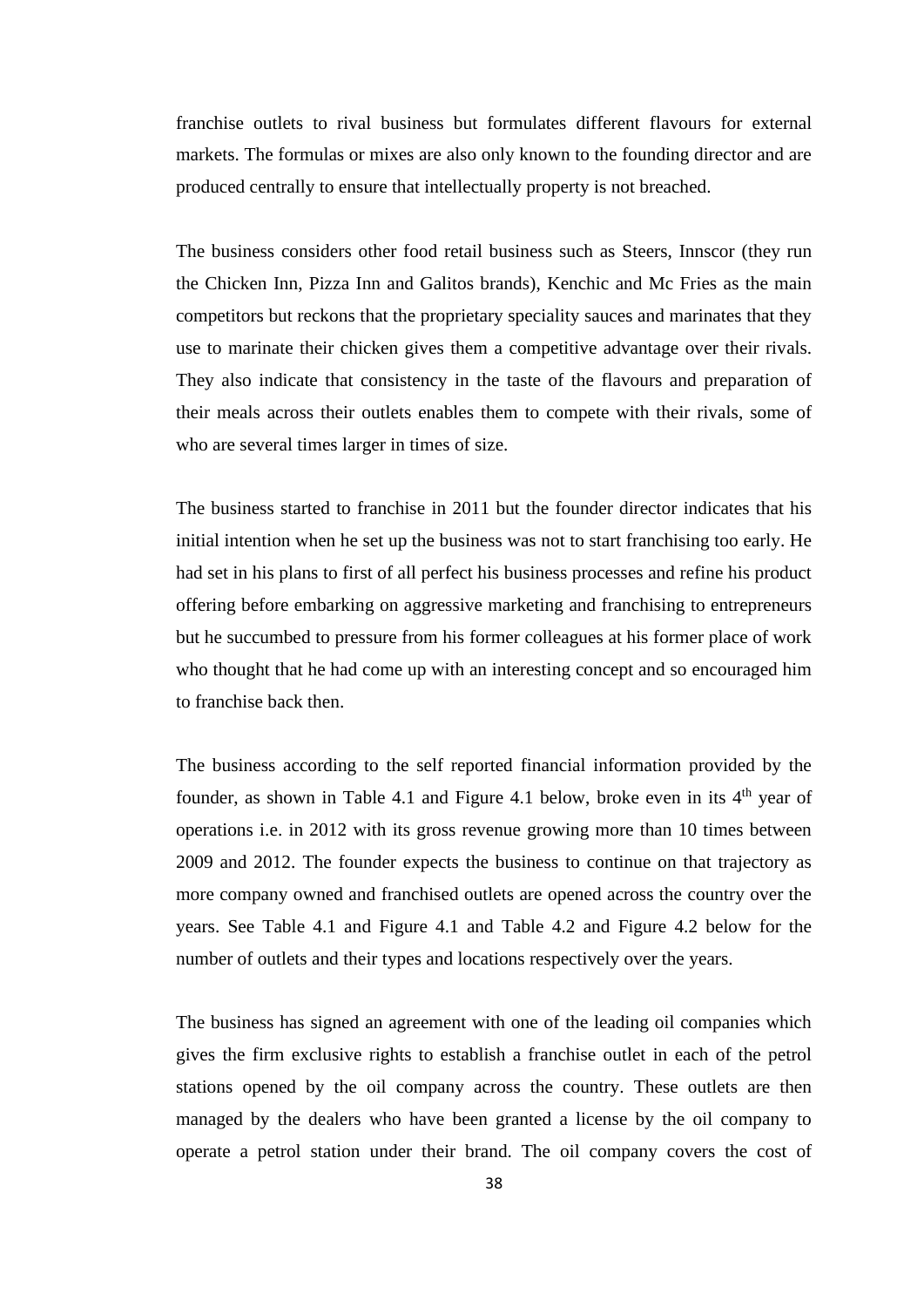equipment, branding and set up expenses for each of the franchise outlets and then recovers that cost over time by increasing by a certain percentage the dealers' monthly rental fee. The oil company according to the interviewee has plans to open over 100 petrol stations over the next 5 years and the business plans to ride on that to expand its footprint.

This is largely due to the fact that the franchise business not only benefits from the oil company assisting its franchisees to set up their outlets but also allows it to leverage its management information system (MIS) to track franchisees' sales as well as to collect revenue hence greatly reducing the operating and monitoring costs.

| Year             |           | 2009   | 2010      | 2011    | 2012    | 2013          |
|------------------|-----------|--------|-----------|---------|---------|---------------|
| <b>Number</b>    | <b>of</b> |        | 3         |         | 6       | 7             |
| <b>Franchise</b> |           |        |           |         |         |               |
| <b>Outlets</b>   |           |        |           |         |         |               |
| <b>Sales</b>     |           | Kes 5m | Kes $17m$ | Kes 36m | Kes 56m | Not Available |



Table 4.1 and Figure 4.1 above show the growth of the company in terms number of outlets and self-reported (unverified) financial performance as at April 2013.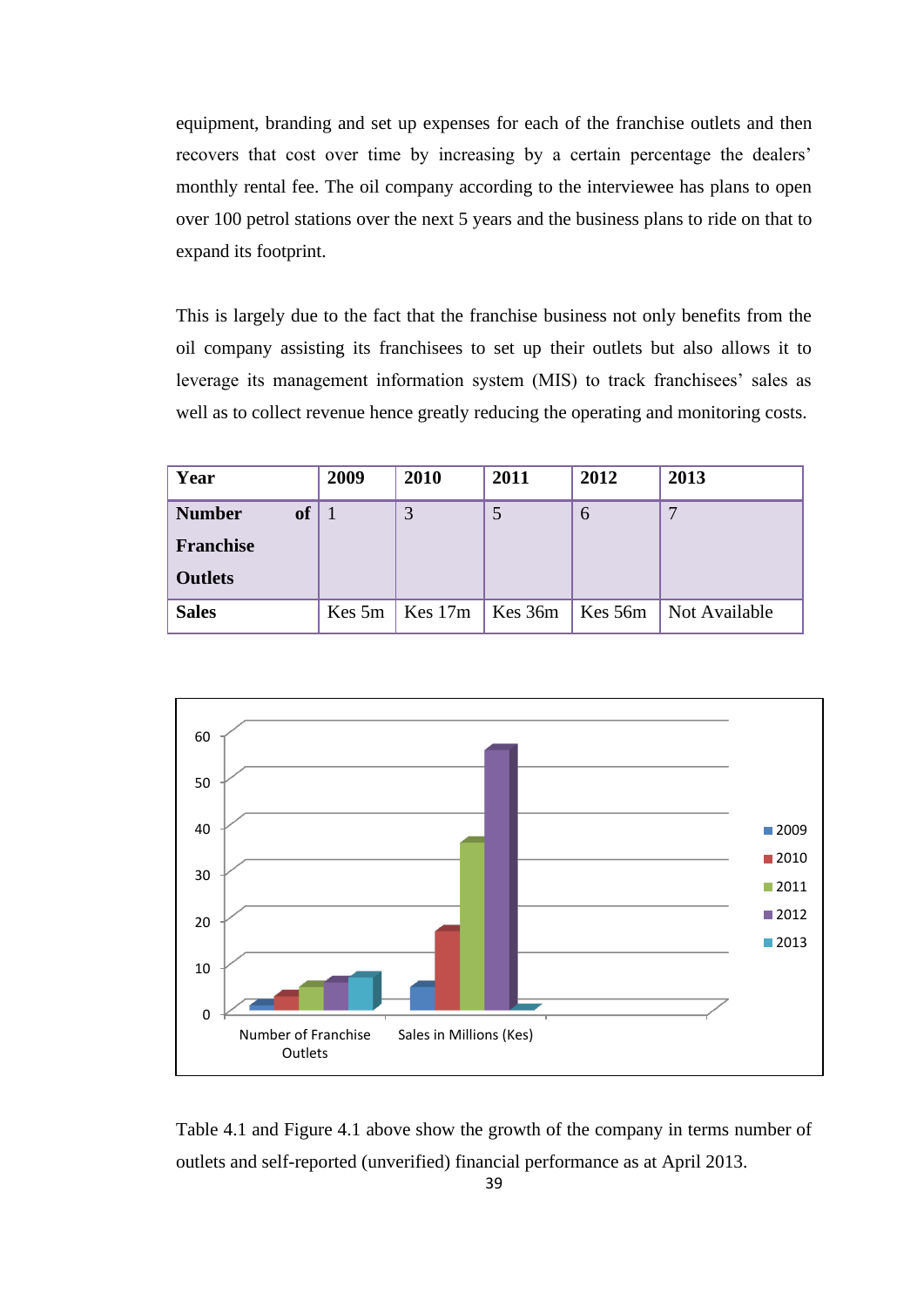| Location<br>of                     | Owned<br>Company | <b>Franchised Outlet</b> | <b>Total Number</b> |
|------------------------------------|------------------|--------------------------|---------------------|
| <b>Outlet(s)</b>                   | Outlet           |                          | of Outlets          |
| Nairobi                            | $\mathbf{1}$     | 3                        | $\overline{4}$      |
| Eldoret                            | 1                | $\theta$                 |                     |
| Machakos                           | $\theta$         |                          |                     |
| Nakuru                             | $\overline{0}$   |                          | 1                   |
| Number of $\vert 2 \vert$<br>Total |                  | 5                        | 7                   |
| Outlets                            |                  |                          |                     |



Table 4.2 and Figure 4.2 above show the distribution of outlets in terms of company owned and franchised outlets across Kenya as at April 2013.

In terms of future growth plans, the business plans to increase company-owned outlets to a maximum of 10 outlets while growing franchised outlets to over 100 on the back of the current strategic relationship with the oil company.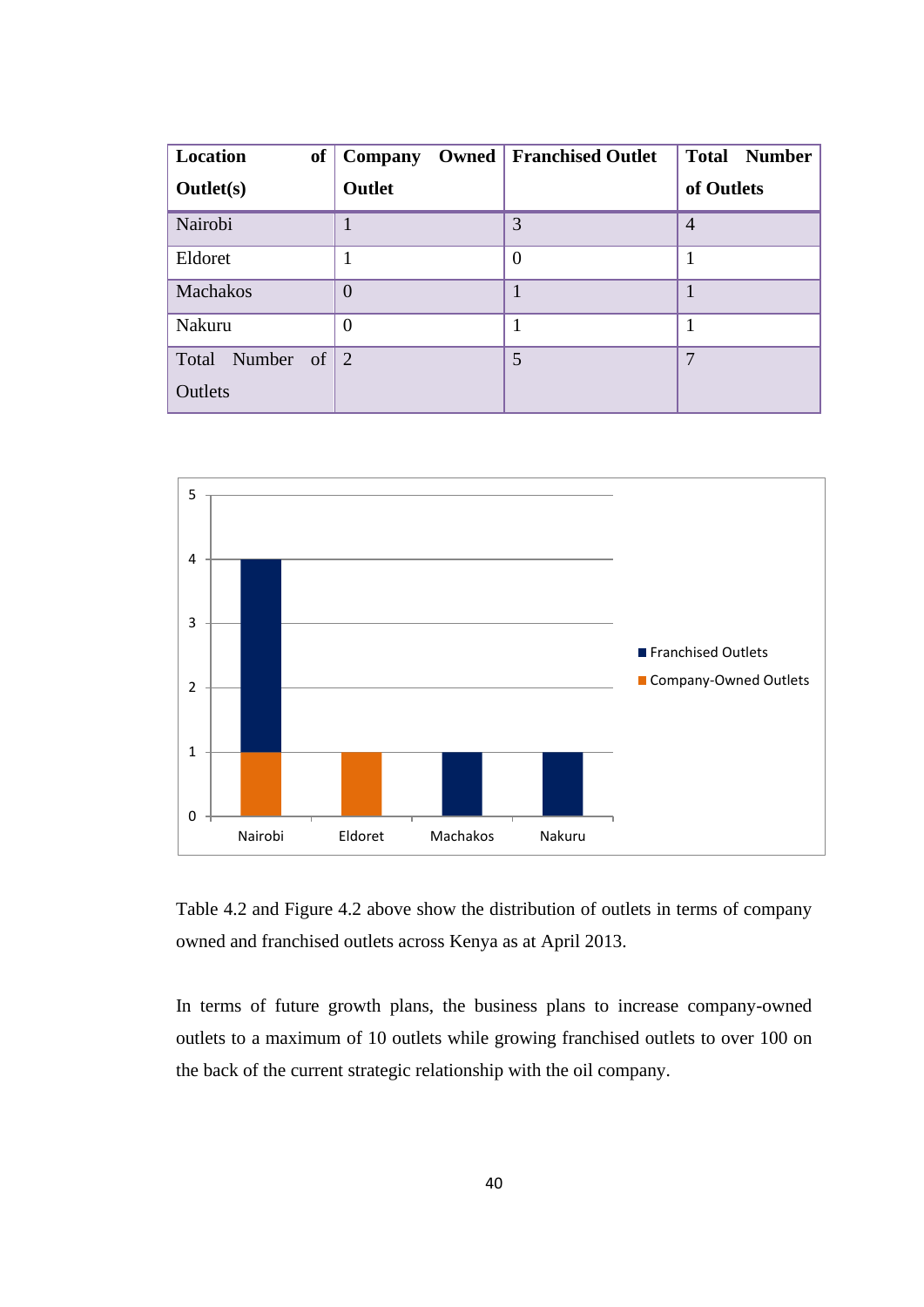The average cost of setting up a standard franchise unit under Case A is Kes 5,000,000 of which equipment takes up 80% of the cost with set-up and branding costs accounting for the remaining 20%. The amount of working needed to start off once the unit has been set up is different per franchisee depending on the level of activity that they want to generate.

### *4.2.2 Motivation for Case A to Franchise*

The agency theory, as illustrated in the literature review advances the argument that franchising helps to align the goals and the risk appetite of the principal (franchisor) with those of the agent (franchisee) by ensuring that the franchisee's compensation is dependent on their effort which in the end reduces the monitoring costs for the franchisor.

The franchisor interviewed for Case A agrees with this position and states that franchising eases the burden of having to run and manage the franchise outlets. He argues that since this is someone else's responsibility, in this case the franchisee's, the franchisor does not have to worry about the day to day management of the business, managing staff and overheads and maintaining compliance with the regulations. The interviewee reports that due to the fact that franchised outlets don't need daily monitoring such as company owned outlets; it is therefore much cheaper to franchise from a monitoring cost perspective as all one needs to do is just to ensure that they provide proper support to the franchisees such as marketing and advertising, negotiating good deals with suppliers and training to ensure that the franchisees grow their businesses.

The resource scarcity theory on the other hand as shown from the literature review proposes that entrepreneurs choose to franchise so as to get access to limited resources such as financial capital, human capital and knowledge of local market conditions in order to grow their businesses. In the case of Case A, the entrepreneur indicates that financial capital and knowledge of local markets are the 2 key resources that inform his decision to franchise and that experience for him is not important. He states that he has successfully integrated inexperienced business people such as retirees into this franchise network due to the fact that he has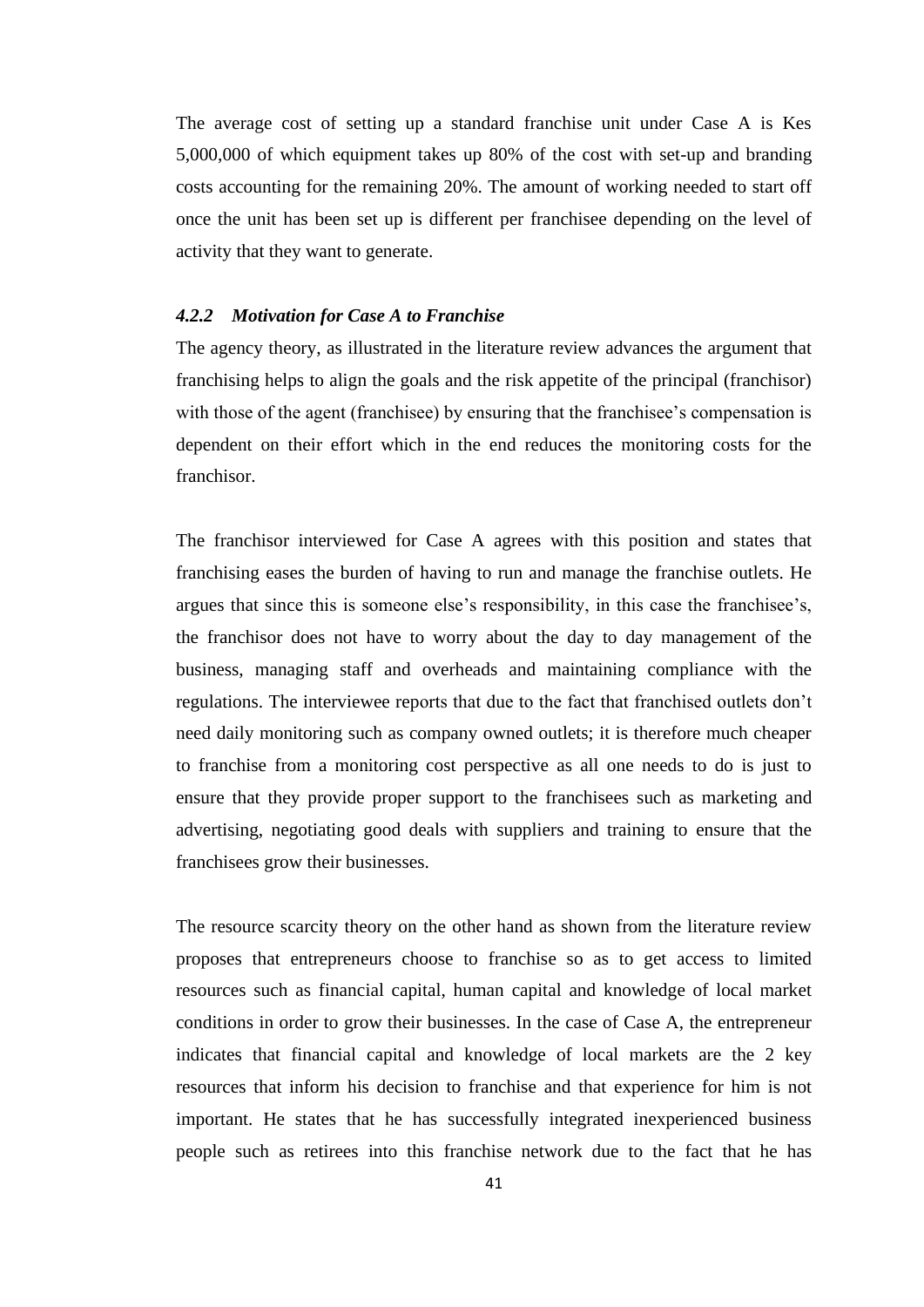established a proven method of doing business and provides regular support to his franchisees hence enabling both experienced and inexperienced persons to run their franchise outlets. In terms of financial capital, he states that collection of royalty fees from franchisees is a good way of accessing low cost and low risk capital as well as building up working capital to support the company owned outlets.

The entrepreneur considers the capital low risk as he does not have to carry the burden of operating the franchised outlet, dealing with compliance to local laws and by-laws, insurance costs among others. It is also low cost as he does not make any major investment as in establishing company owned outlets. According to him, having entrepreneurs with local market knowledge taking up franchise outlets also means that he does not have to incur huge costs of managing outlets that are far from Nairobi. He gave the example of the company-owned outlet that is in Eldoret which he reports is proving to be a challenge in terms of cost and time to manage due to the distance from Nairobi, the head office of his business.

On the side of franchisees, the interview reports that they appreciate the concept in the sense that they are getting into a business with a proven business model as well as a strong brand but also reports that they are not willing to pay for the concept forcing the franchisor to use different means to enforce compliance. He also laments that the franchisees, despite appreciating the availability of cheaper supplies through negotiated contract with suppliers by the franchisor, they still want to secure their own suppliers.

The entrepreneur reported his experiences, both positive and negative, of using franchising as shown in Table 4.3 below.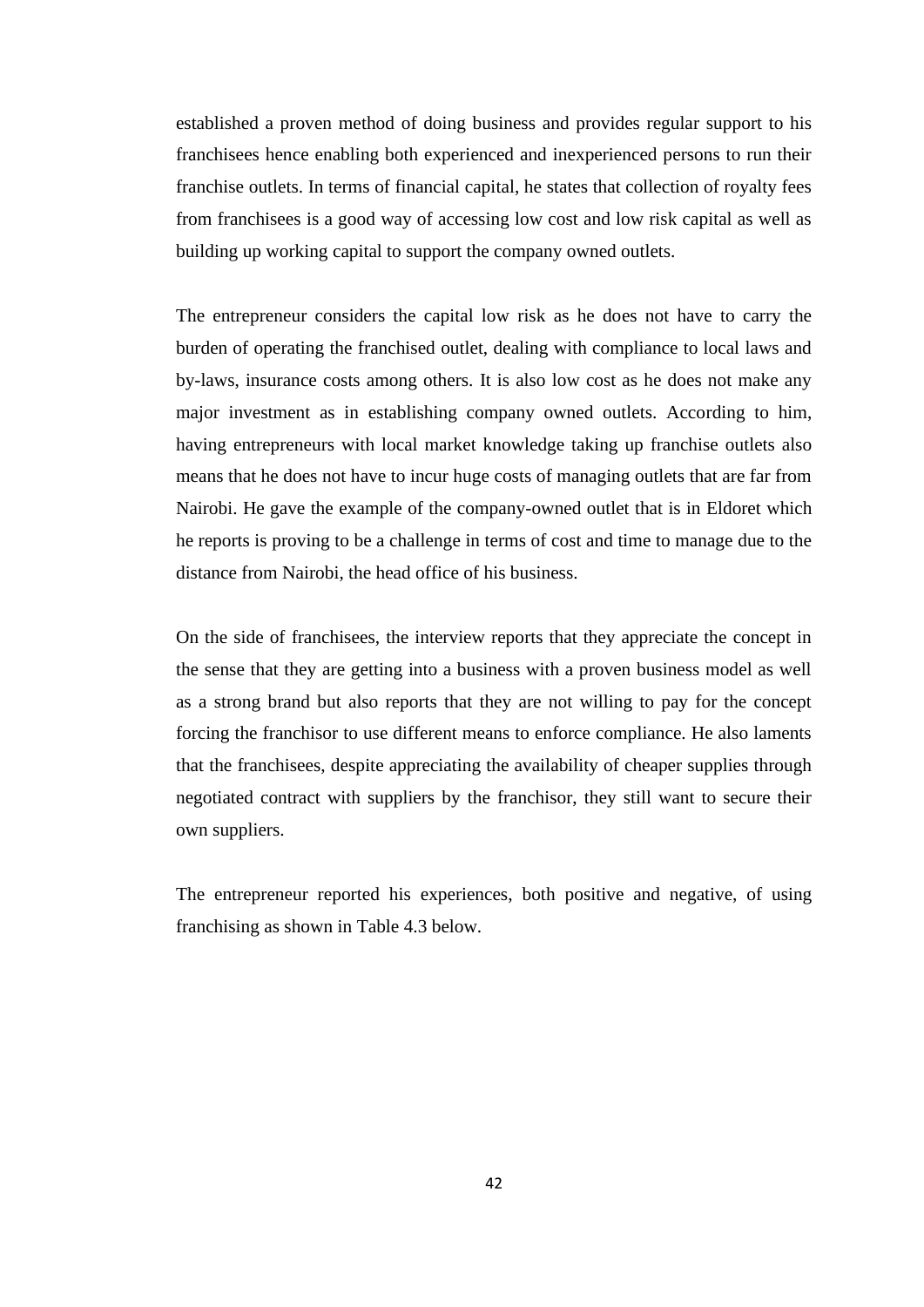| <b>Positive Experiences</b>                 | <b>Negative Experiences</b>                 |  |
|---------------------------------------------|---------------------------------------------|--|
| Cheaper way of accessing and $\bullet$      | Lack of proper understanding                |  |
| building up working capital and funds       | among Kenyans of the franchising            |  |
| for capital expenditure for company         | concept that makes it difficult to collect  |  |
| owned outlets.                              | fees from franchisees. For instance, it has |  |
| Access to more knowledge and<br>$\bullet$   | taken him up to 4 months at times to        |  |
| ideas from franchisees.                     | collect royalties from franchisees and      |  |
| Increased brand awareness as the            | therefore has to do a lot of education      |  |
| number of outlets grows hence attracting    | before a breakthrough.                      |  |
| new strategic partners e.g. a South         | • Lack of adherence to agreed               |  |
| African bakery that is interested in a      | standards by franchisees e.g. some are      |  |
| partnership and another South African       | introducing unsanctioned products and       |  |
| business interested in a joint venture with | services without prior approval hence       |  |
| Case A.                                     | defeating the concept of the arrangement.   |  |

Table 4.3 above shows the positive and negative experiences of Case A entrepreneur in using franchising to expand his business.

#### *4.2.3 Franchising Strategies Used by Case A*

Case A entrepreneur has so only used direct franchising to establish all the 7 franchise outlets currently under the business. He considers direct franchising to be the best option for a business at the developing stage since it allows the franchisor to strengthen the brand and support systems before he can start exploring master franchising or area development licensing options. He is however cautious of master franchise arrangements and points out an example of a regional franchise business that had given a master franchise to a business with its own franchise brands but the arrangement collapsed as the franchisor's brands were mixed up with the franchisee's own inconsistent brands leading to dilution of their brand. He states that master franchise license holders may not always adhere to the standards set by the franchisors.

Due to the nature of the market in terms of knowledge on the franchising concept and the growth stage of the business, Case A has not explored the use of the 3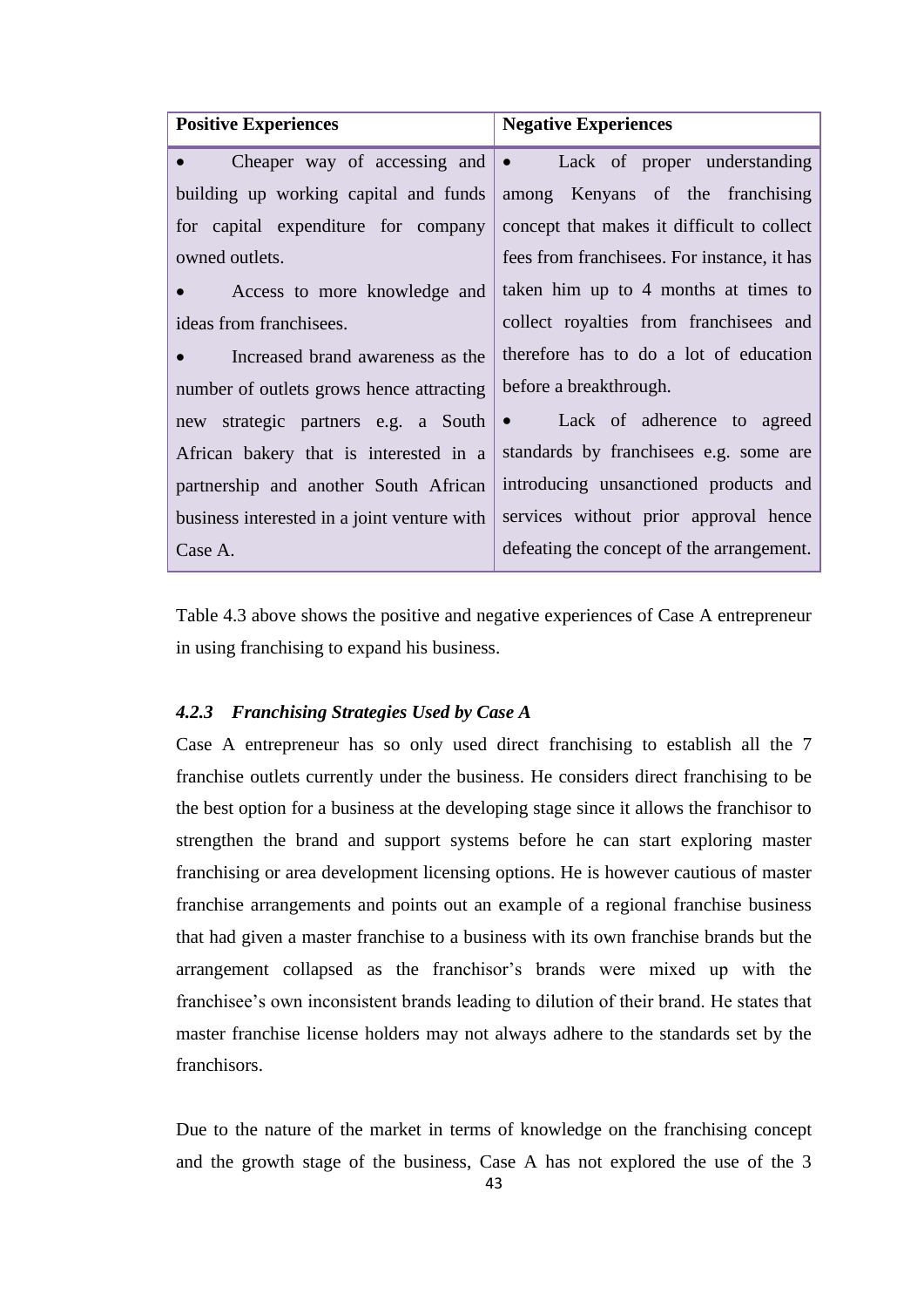strategies derived from the literature review i.e. early mover advantage, platform strategy and conversion strategy. He considers conversion strategy though from theoretical perspective not to be a favourable strategy due to the capital outlay in the case of converting independent businesses or franchisees of rival firms into company owned outlets but would consider using it if the franchisee would bear the cost of conversion.

Since the entrepreneur has only used direct franchising, he was only able to report the experiences of using that specific licensing form to franchise as shown below in Table 4.4.

| <b>Positive Experiences</b>                                                | <b>Negative Experiences</b>                                           |
|----------------------------------------------------------------------------|-----------------------------------------------------------------------|
| $\bullet$ . The set of $\bullet$                                           | Allows direct involvement by $\bullet$ Demand for time is too high in |
| franchisor hence easier to make prompt   running company owned outlets and |                                                                       |
| changes if necessary, more so at the                                       | supporting franchises hence there is                                  |
| development stage of the business.                                         | very little time for other things e.g.                                |
| Allows for greater interaction<br>$\bullet$ . The set of $\bullet$         | exploring other business options and                                  |
| with consumers which provides insights                                     | developing new franchise ideas etc.                                   |
| on their perceptions on the brand. The                                     |                                                                       |
| information gathered is critical in                                        |                                                                       |
| improving the products and services                                        |                                                                       |
| being offered.                                                             |                                                                       |

Table 4.4 above shows the positive and negative experiences of Case A entrepreneur in using direct franchising licensing form.

# *4.2.4 Firm Capabilities Critical for Successful Franchise System Development*

Firstly, Case A strong believes systems are central to successful franchise and this relates to quality control systems, stock control systems, accounting and point of sale systems. The entrepreneur recommends that for any SME intending to go the franchising way, it is paramount that they ensure that they have put in place robust and functioning systems as they are the backbone of franchising and once in place, it will be much easier to train franchisees to follow and work within the same systems.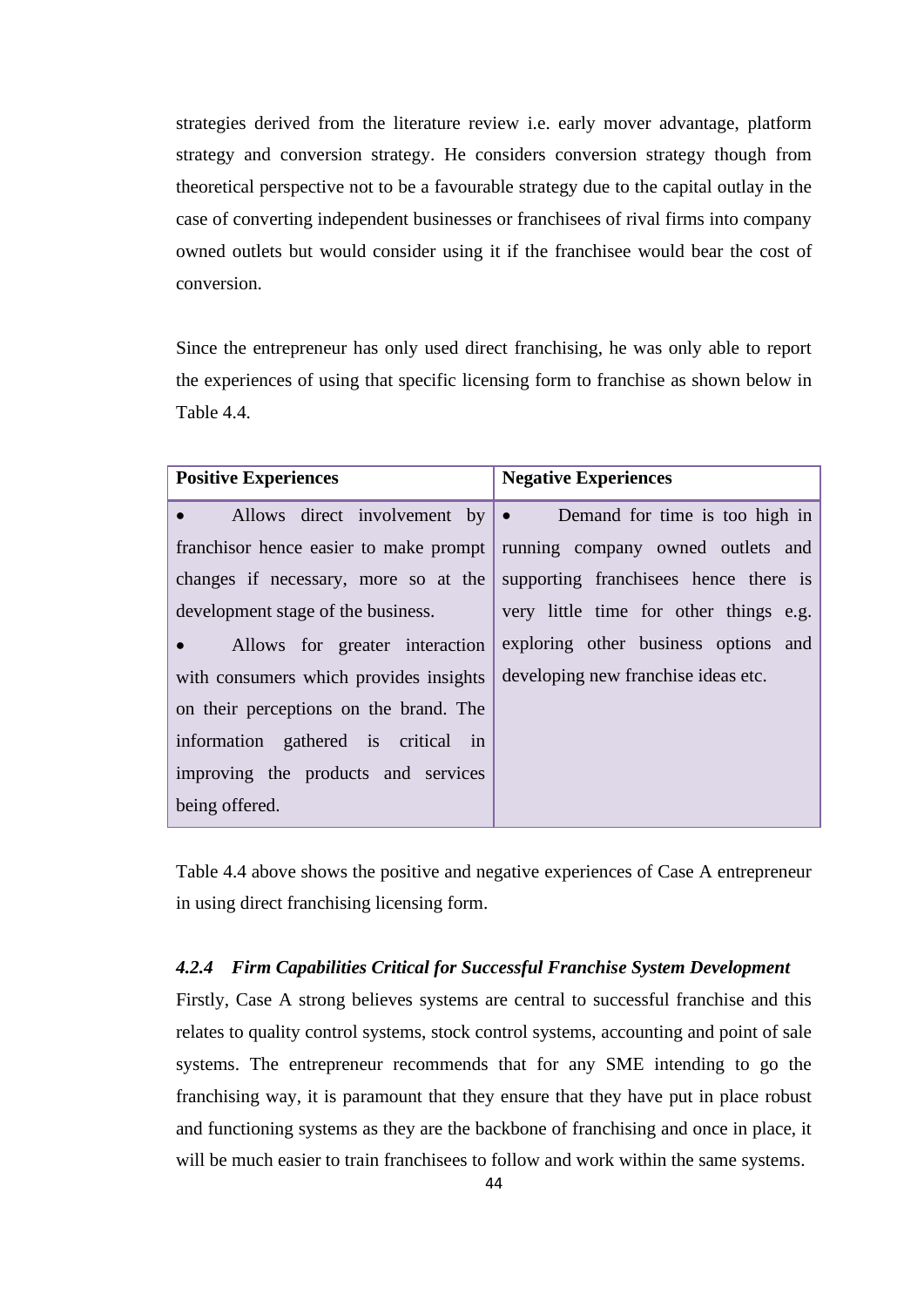Another must before one begins franchising is to ensure that an operating manual has been developed. The manual according to Case A is the bible of franchising as it details how to operate the franchise, how to develop and deliver products and services to customers and all procedures to be followed in running a franchise outlet. The manual generally contains information on products and services to be offered, production procedures, shop layout and floor plan, organogram for shop, operating hours, type of furnishings, list and type of equipment to be purchased, average investment amount, copies of contracts, training manual, simple marketing strategy (generic), branding among others.

Over and above having the above capabilities in place, also highlighted on Table 4.5 below, Case A states that the essence of franchising to licence an already tested and proven business model hence it is critical for an SME intending to franchise to ensure that it develops a refined and solid business model otherwise franchisees may face challenges operating with an unsound business model. He recommends that the business model should be well documented such that anyone anywhere can easily run a similar business with ease. Building a solid business model according to Case A requires that the concerned entrepreneur pilots the business concept in a different location so as to test that the model can actually work and at the same enabling one to determine whether the model is working to generate revenue. This is important before one starts replicating the model through franchising to independent business people.

Piloting in a different context enables the entrepreneur to test the staffing procedures, how the product is prepared, time taken to prepare the product, pricing policies, consistency of taste, ambience of the shop as well as develop a good supply chain for the shop. Different markets according to Case A may demand certain adjustments to size of the outlet, staff numbers among other factors depending on the level of demand for the products, the underlying culture and spending power of people in the target market and he gives an example of the coastal region in Kenya where people prefer eating at home unlike in Nairobi where eating out is more prevalent.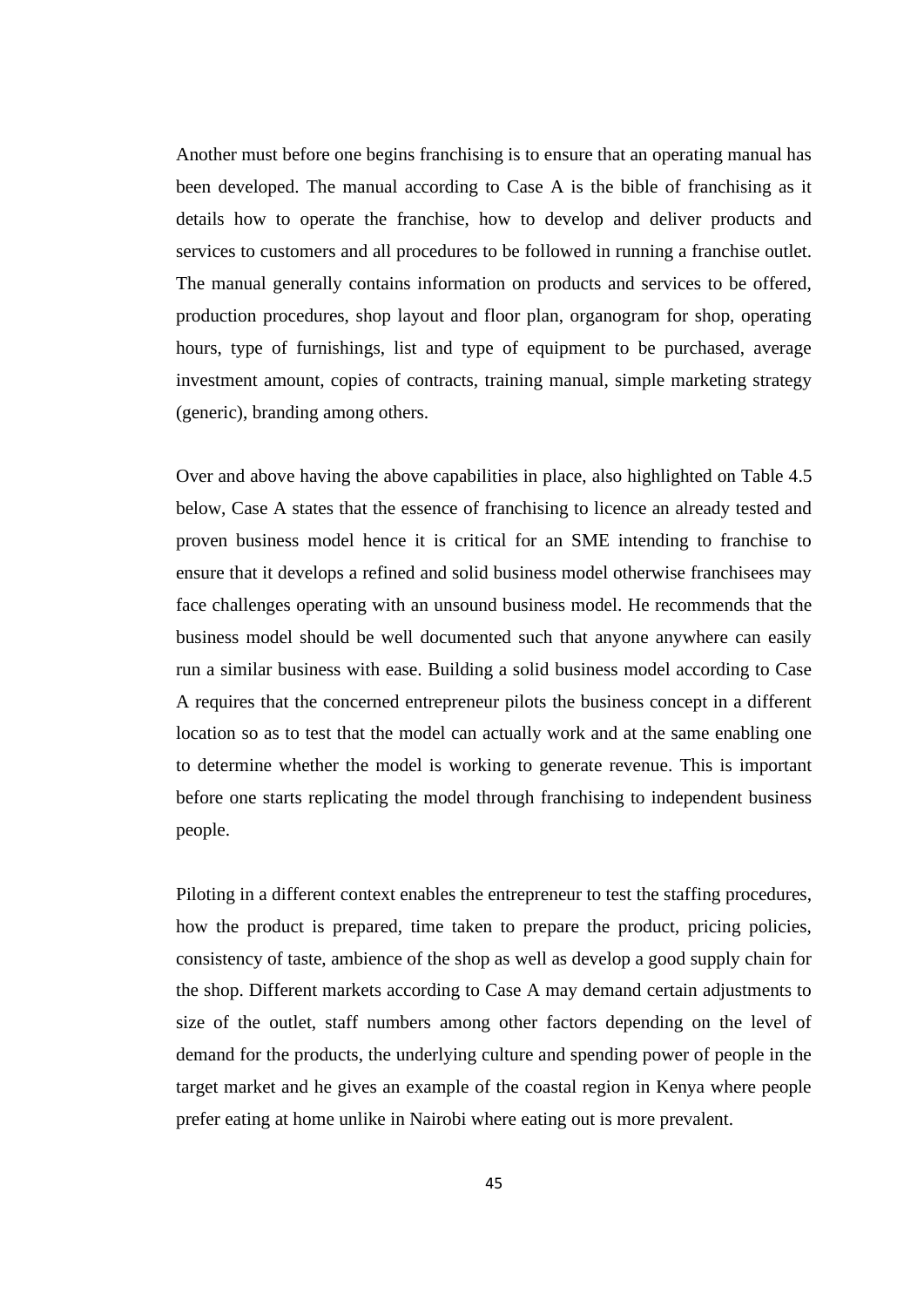He also emphasises that piloting before replicating through franchising enables the franchisor to understand every aspect of the business and how to trouble shoot in case of any challenges. He also states that this experience is critical as it enables the franchisor to provide practical support to franchisees based on experience. Piloting according the Case A is therefore a critical step that should be taken before the operation manual is prepared.

| Capabilities Critical for     | <b>Tick</b><br>if | Give Reason Why Important or                             |
|-------------------------------|-------------------|----------------------------------------------------------|
| <b>Successful Franchising</b> | Important         | <b>Not Important</b>                                     |
| (a) experience                | $\sqrt{}$         | franchisor<br>Enables<br>$\bullet$<br><sub>a</sub><br>to |
|                               |                   | competently support his franchisees                      |
| (b) brand name recognition    | $\sqrt{}$         | Important for the business to<br>$\bullet$               |
|                               |                   | stand out in the market as well as                       |
|                               |                   | enhance top of mid brand awareness                       |
| franchisee recruitment<br>(c) |                   | Enables the franchisor to<br>$\bullet$                   |
| and selection skills          |                   | select franchisees with the right fit to                 |
|                               |                   | the business concept <i>i.e.</i> people who              |
|                               |                   | are passionate about the business or                     |
|                               |                   | brand.                                                   |
| (d) problem solving           | $\sqrt{ }$        | Not important in the initial                             |
|                               |                   | stages but critical once you start                       |
|                               |                   | franchising.                                             |
| conflict<br>(e)               | $\sqrt{ }$        | Important to<br>$\bullet$<br>correct<br>non-             |
| management/resolution         |                   | adherence<br>breaches<br>without<br><b>or</b>            |
|                               |                   | severing the relationship however                        |
|                               |                   | advices that major breaches warrant                      |
|                               |                   | termination of contract.                                 |
| monitoring<br>(f)<br>and      | $\sqrt{}$         | Necessary for checking and                               |
| supervision skills            |                   | enforcing compliance/adherence to                        |
|                               |                   | standards.<br>Emphasises<br>that                         |
|                               |                   | monitoring is a key skills needed by                     |
|                               |                   | any franchisor.                                          |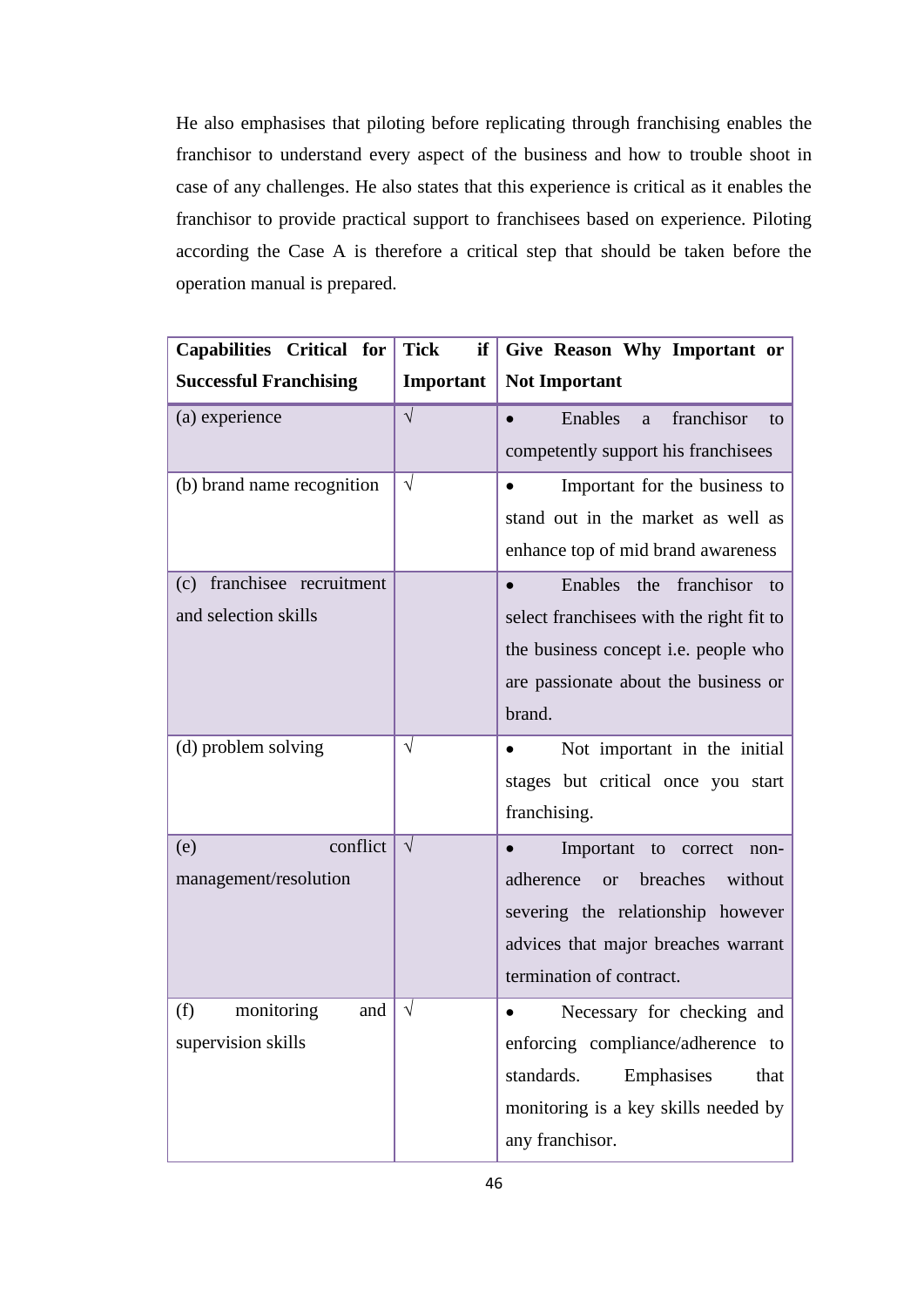| (g) marketing strategy                       | N | Dynamic changes in the<br>market environment require one to<br>be creative in growing the brand<br>through marketing.                                                                |
|----------------------------------------------|---|--------------------------------------------------------------------------------------------------------------------------------------------------------------------------------------|
| (h) franchisee support                       | V | Assisting<br>franchisees<br>to<br>source good and affordable supplies,<br>staff recruitment, operating system<br>and marketing is important to enable<br>them grow their businesses. |
| franchisee relationship<br>(i)<br>management | V | Important at the initial stage<br>relationship<br>but<br>the<br>once<br><i>is</i><br>established, Case A believes that the<br>franchisor more or less dictates the<br>terms.         |

Table 4.5 above shows a list of firm capabilities considered, according to the literature review, as critical for the growth of a franchise system and the scoring by Case A on what is critical or not critical and the reasons why it is important/not important.

It is evident from the above table that Case A considers all the listed capabilities as critical for the development of a successful franchise system. Furthermore, Case A believes that based on his experience in franchising, both in employment and in business, that some of the above capabilities would hinder the growth of a franchise business if not developed early enough in the developing stage of a franchise system. He lists experience, brand name recognition and franchisee recruitment and selection skills and site selection (under franchise support) as important capabilities that an SME should develop early enough in order to develop a successful franchise system.

He also indicates that he has faced difficulty in developing quickly capabilities such as franchisee recruitment and selection skills, monitoring and supervision skills, marketing strategy development and franchisee relationship management to match the growth of his business and need for the same skills. However, he states that over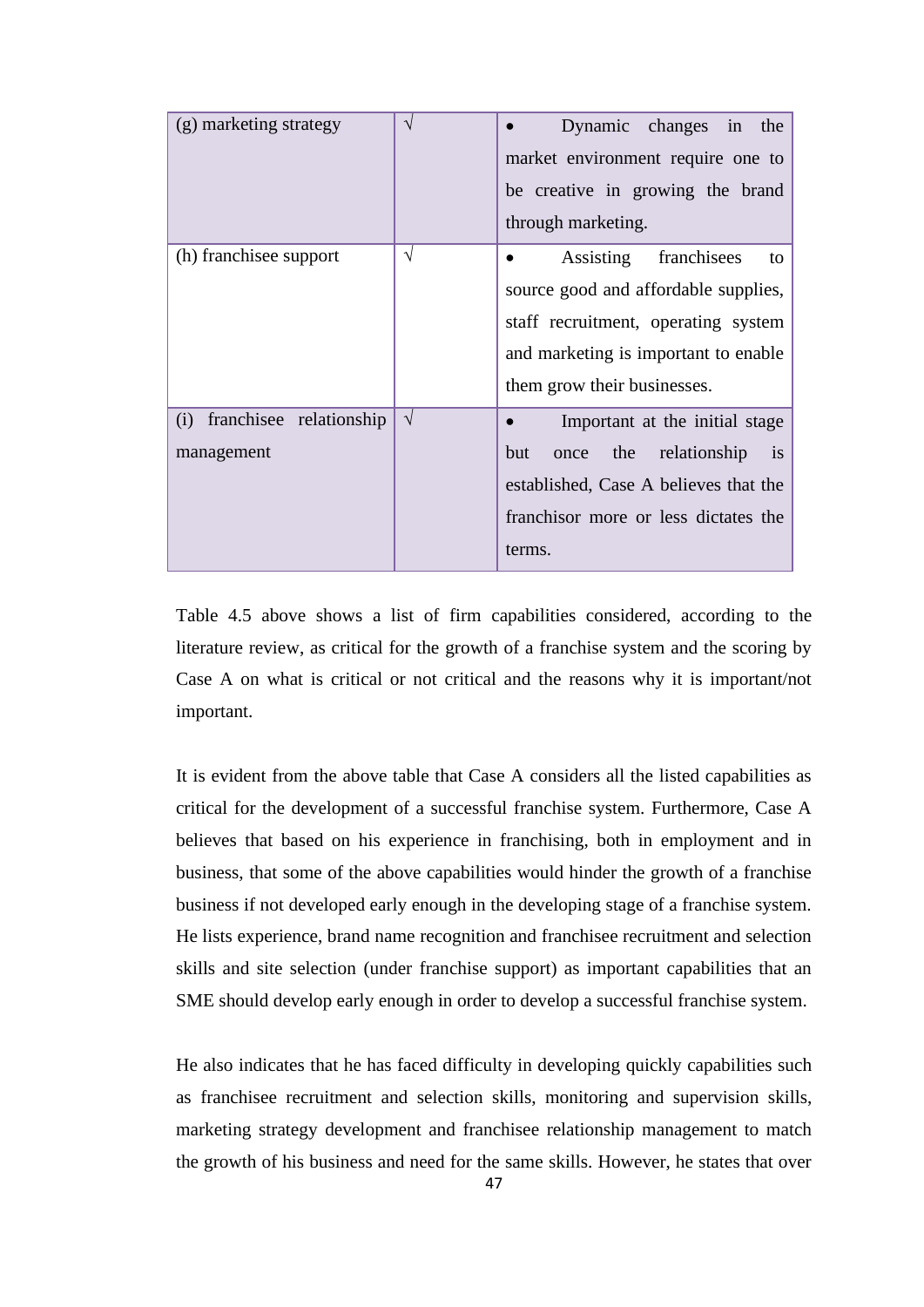time, some of the skills that have enhanced his capacity to manage the growth, relationships and challenges are franchise recruitment and selection skills, conflict management skills, problem solving skills, monitoring and supervision skills and franchise support and that his business has now reached a point where he can now compete with both local and international franchise brands.

He lists his deep understanding of the Kenyan market and better franchise pricing position due to the fact that his equipment and supplies are sourced locally unlike international franchises which source largely from international markets. He however acknowledges that despite the above advantages, many international franchises have years of experience in franchising and are also able to leverage their huge financial resources therefore posing stiff competition and can as well drive indigenous brands out of the market through price wars.

# *4.2.5 Legal and Economic Factors Critical for Franchise Development 4.2.5.1.1 Economic Factors*

Case A entrepreneur scored in relation to the Kenyan context as shown below on Table 4.6, from a list of the economic conditions generally considered, according to the literature review, as critical for franchising to develop in any economy.

| <b>Economic Conditions</b> | <b>Tick</b><br>if | <b>Give Reason Why Important or</b>      |
|----------------------------|-------------------|------------------------------------------|
|                            | Important         | <b>Not Important</b>                     |
| (a)<br>Income              | $\sqrt{ }$        | Being that fast food, his                |
| levels/purchasing power    |                   | product offering, is not<br><sub>a</sub> |
|                            |                   | necessity (competes<br>with              |
|                            |                   | conventional food) but<br>an             |
|                            |                   | aspirational product, availability       |
|                            |                   | of disposable income among               |
|                            |                   | consumers is key in growing              |
|                            |                   | demand for his products. He              |
|                            |                   | however states that this is only         |
|                            |                   | applicable in a stable economy.          |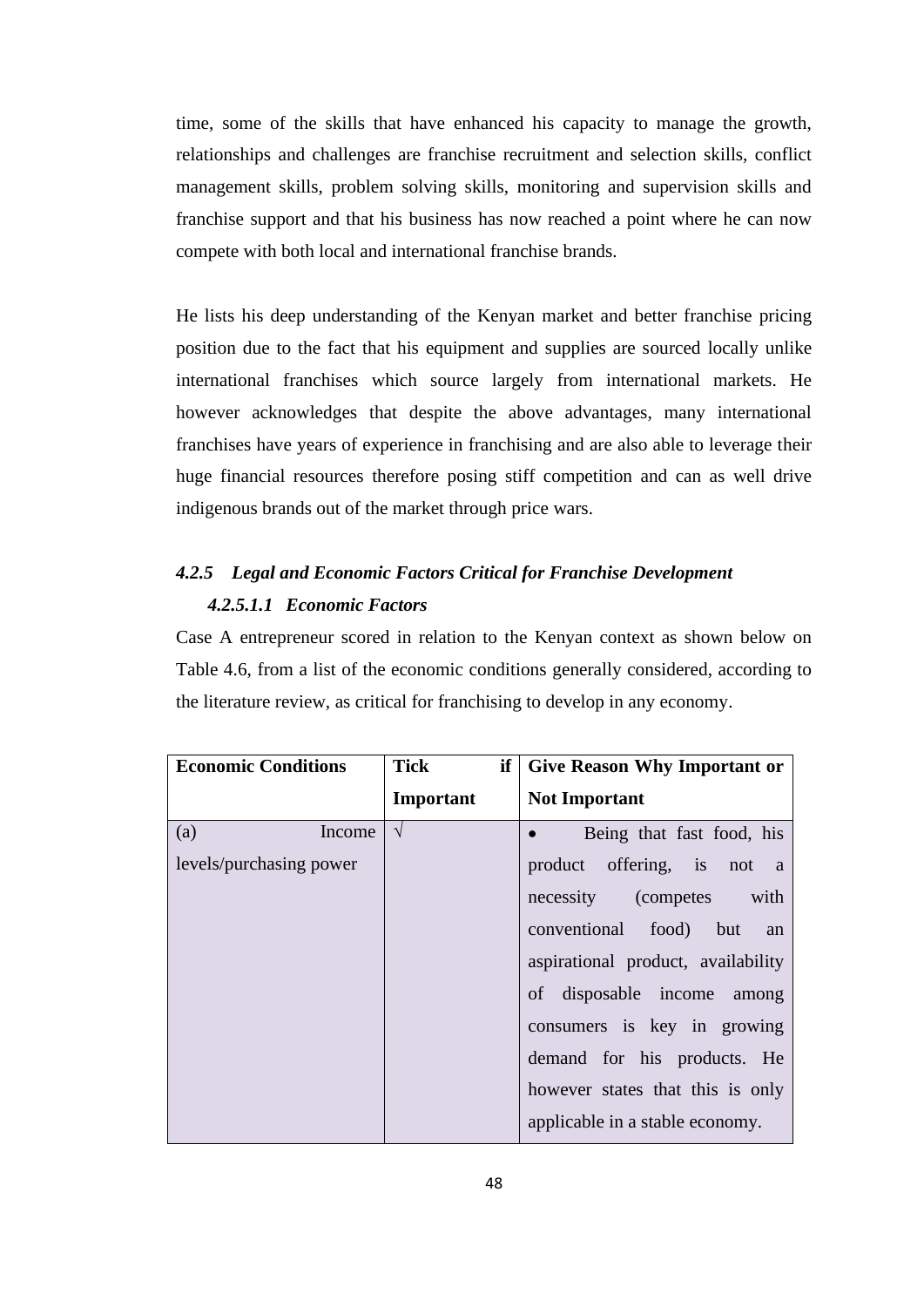| (b) market size/demand     | $\sqrt{ }$ | He indicates that from a              |
|----------------------------|------------|---------------------------------------|
| for products and services  |            | food industry perspective and the     |
|                            |            | fact that people need to eat, this    |
|                            |            | may not be as important but           |
|                            |            | further adds that demand is key in    |
|                            |            | any business growth.                  |
| (c) growth of the ICT      | $\sqrt{ }$ | critical<br><b>ICT</b><br>is<br>for   |
| sector                     |            | marketing especially through the      |
|                            |            | social media, enabling online         |
|                            |            | ordering<br>systems,<br>payment       |
|                            |            | and integration<br>systems<br>of      |
|                            |            | systems in all franchise systems      |
|                            |            | to the central system.                |
| level of investable<br>(d) | $\sqrt{}$  | Important for getting                 |
| assets                     |            | franchisees who are able to afford    |
|                            |            | to purchase franchise rights for      |
|                            |            | your system.                          |
| (e) access to finance      | $\sqrt{}$  | critical<br>This<br>is<br>for         |
|                            |            | financing growth, new strategies      |
|                            |            | and any other changes in the          |
|                            |            | system that needs funds.              |
| (f) economic growth        |            | size<br>Market<br>and                 |
|                            |            | purchasing are determined by the      |
|                            |            | level of economic growth hence        |
|                            |            | this is a very important condition    |
|                            |            | for franchise development.            |
| (g) level of urbanization  | $\sqrt{ }$ | Populations<br>living<br>in           |
|                            |            | have<br>urban<br>better<br>areas<br>a |
|                            |            | appreciation for fast foods hence     |
|                            |            | their growth has the potential to     |
|                            |            | grow franchising businesses in        |
|                            |            | retail fast food.                     |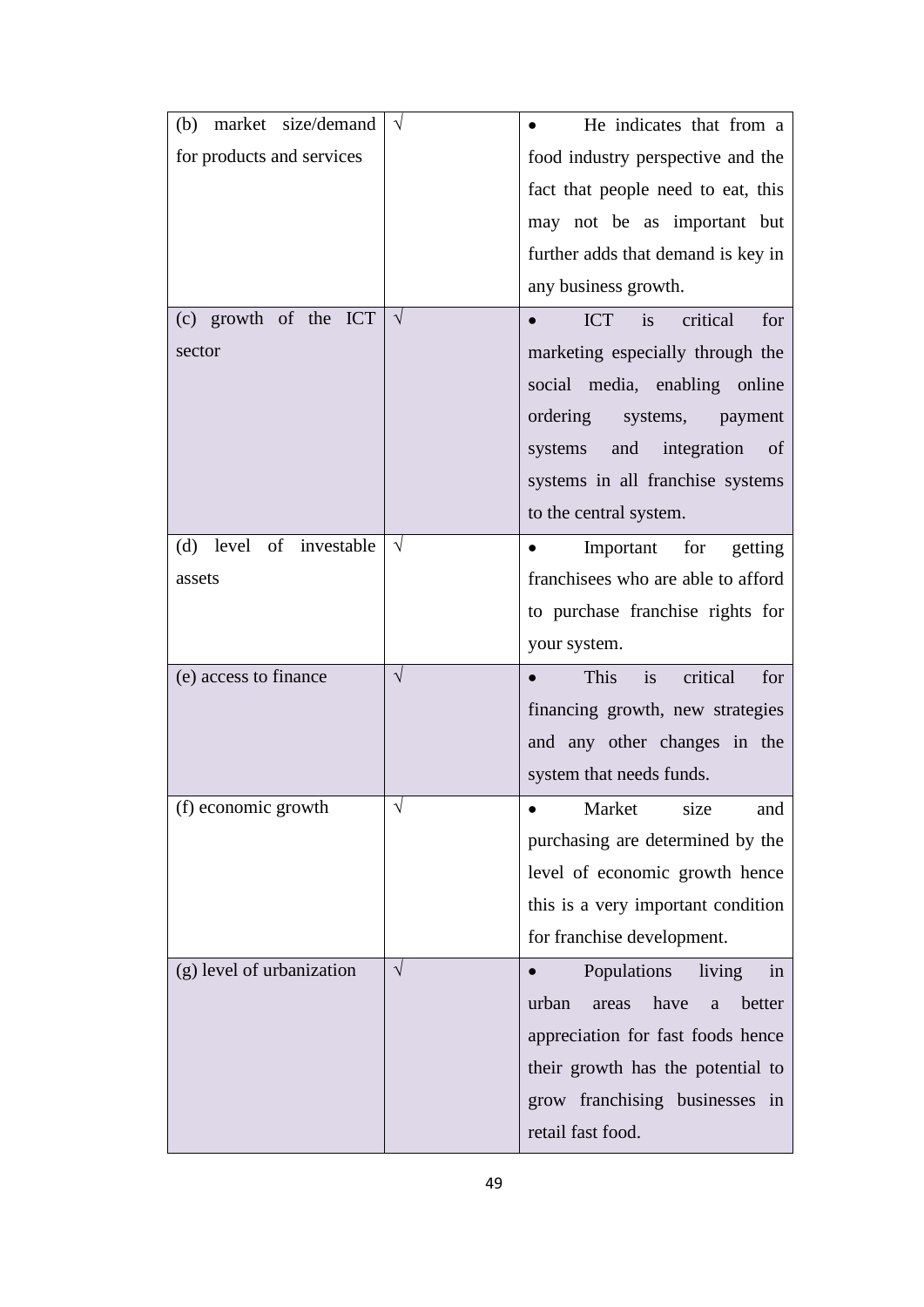Table 4.6 above shows the economic conditions critical for franchising development according to Case A.

Case A according to the scoring on the table above affirms that all the listed conditions are important for franchising to grow within in Kenya just as in any other given economy. In terms of improving the above conditions with the Kenyan context, Case A recommends that the government through the Kenya Investment Authority and Ministry of Industrialization and Trade to set up a department that focuses on the development of the franchising sector. This department should also be tasked with facilitating the setting up of a fund to finance the development and growth of indigenous franchises by providing funds for market development, franchisee finance to acquire franchise outlets among other costs.

# *4.2.5.1.2 Legal Factors*

The list below in Table 4.7 below shows the legal conditions generally considered, according to the literature review, as critical for franchising to develop in any economy and the scoring by Case A on what is critical or not critical in supporting franchising in Kenya as well as the reasons why it is important/not important.

| <b>Legal Conditions</b>      | <b>Tick</b><br>if | Give Reason Why Important or      |
|------------------------------|-------------------|-----------------------------------|
|                              | Important         | <b>Not Important</b>              |
| Intellectual property<br>(a) | $\sqrt{ }$        | IP<br>laws are needed to          |
| (IP) protection              |                   | facilitate<br>registration<br>and |
|                              |                   | protection of trademarks. He      |
|                              |                   | recommends that this should be    |
|                              |                   | extended to colours used in a     |
|                              |                   | brand.                            |
| (b)<br>nature of corporate   | $\sqrt{}$         | Corporate laws especially         |
| laws                         |                   | touching on franchising<br>are    |
|                              |                   | important in guiding the running  |
|                              |                   | of businesses.                    |
| (c) franchise association    | $\sqrt{ }$        | Critical<br>for<br>knowledge      |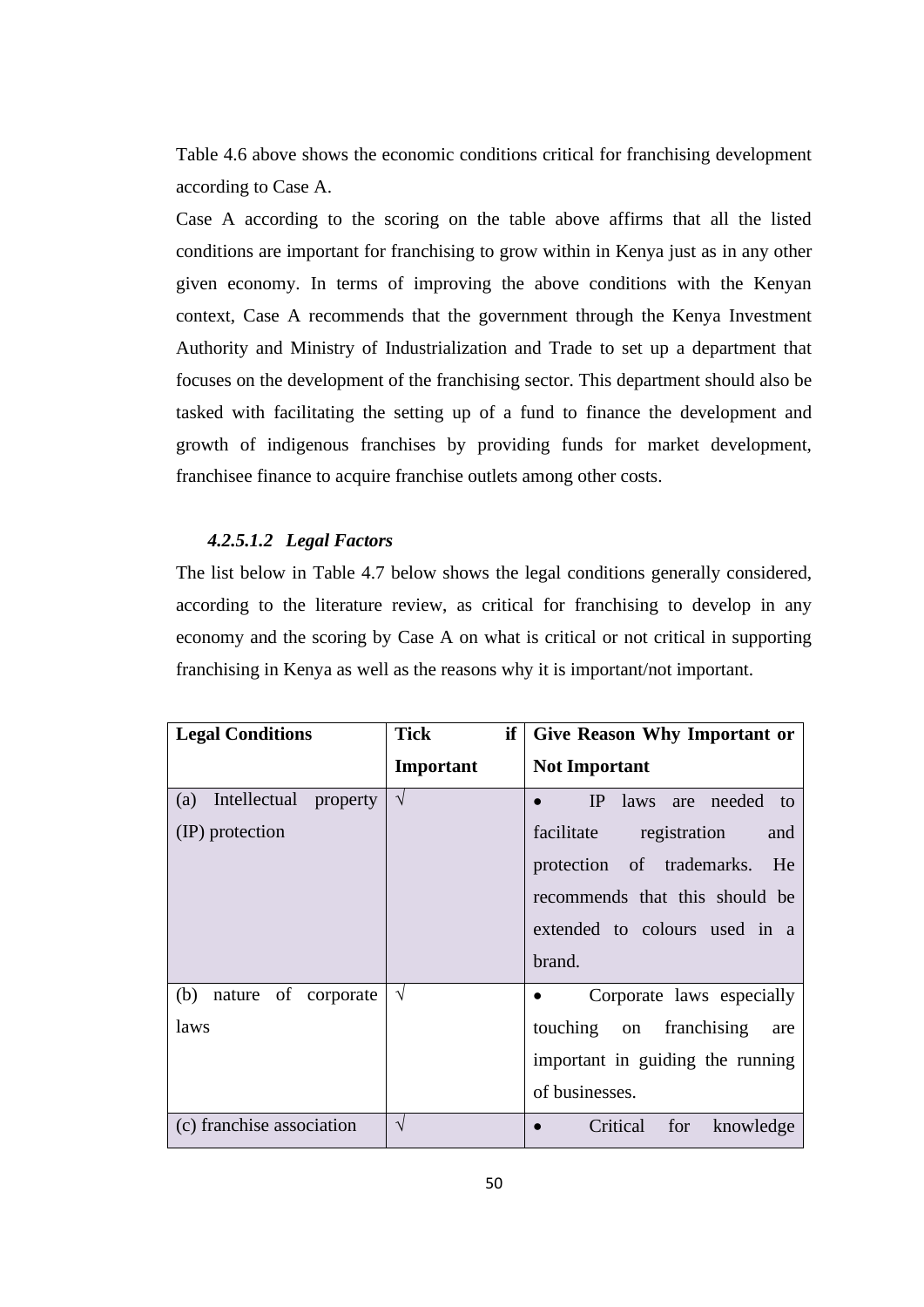|                               |            | sharing among members and more                         |
|-------------------------------|------------|--------------------------------------------------------|
|                               |            | lobbying<br>for<br>for<br>better<br><b>SO</b>          |
|                               |            | conditions for members as well as                      |
|                               |            | providing new insights on industry                     |
|                               |            | development.                                           |
| (d) tax structures            | $\sqrt{}$  | Very important to have the                             |
|                               |            | right tax structures e.g. considers                    |
|                               |            | franchising as any other business                      |
|                               |            | hence no need for the current 2%                       |
|                               |            | catering levy loaded on their                          |
|                               |            | which eventually<br>prices/VAT                         |
|                               |            | increases the prices to consumers.                     |
| of<br>labour<br>(e)<br>nature | N/A        | franchisor's<br>From<br>a                              |
| practices                     |            | perspective, this is not relevant as                   |
|                               |            | responsible<br>for<br>they<br>not<br>are               |
|                               |            | managing manpower in franchised                        |
|                               |            | However, it may<br>outlets.<br>be                      |
|                               |            | important for a franchisee.                            |
| independence<br>(f)<br>and    | $\sqrt{}$  | is critical that legal<br>It<br>$\bullet$              |
| efficiency judicial system    |            | disputes between franchisors and                       |
|                               |            | franchisees are settled quickly to                     |
|                               |            | save on cost and time hence the                        |
|                               |            | need for an efficient judicial                         |
|                               |            | system. This is also important to                      |
|                               |            | avoid status quo and to protect the                    |
|                               |            | brand from negative publicity.                         |
| (g) legal enforcement of      | $\sqrt{ }$ | franchisor<br>needs<br>$\mathsf{A}$<br>$\bullet$<br>to |
| contracts                     |            | enforce contract agreements with                       |
|                               |            | franchisees in case there is<br><sub>a</sub>           |
|                               |            | breach and hence the law should                        |
|                               |            | provide this foundation.                               |
| (h) support to SMEs by        | $\sqrt{ }$ | Franchising is a fast way of<br>$\bullet$              |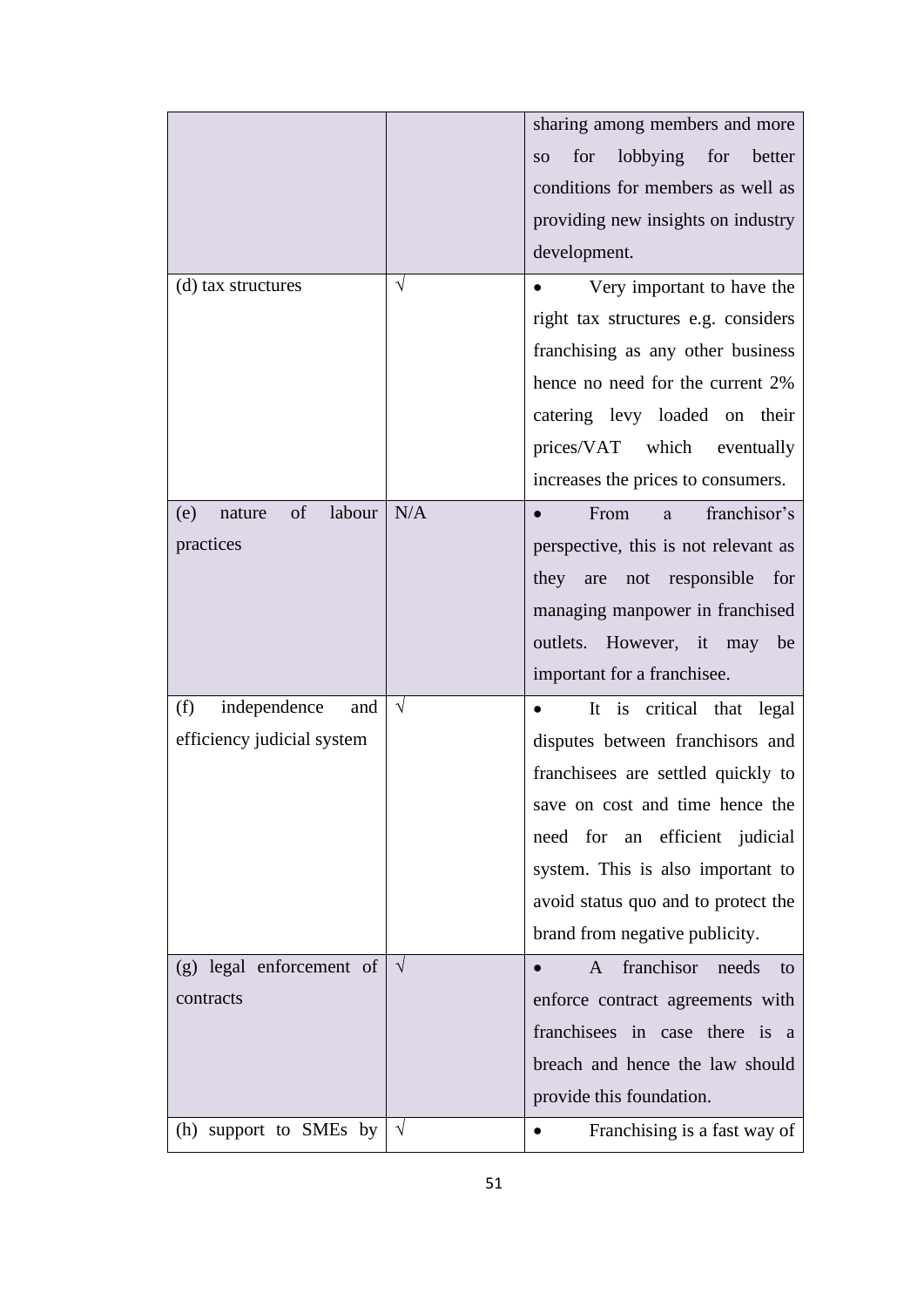| governments | enterprise development due to its   |
|-------------|-------------------------------------|
|             | concept of offering a strong brand, |
|             | proven method of doing business     |
|             | and ongoing support and is there a  |
|             | good avenue for rapid economic      |
|             | development and<br>should be        |
|             | supported by the government.        |

Table 4.7 above shows the legal conditions critical for franchising development according to Case A.

Apart from labour conditions, Case A lists as important all the other legal conditions above in supporting the development and growth of franchising in Kenya. He highlights a number of areas that the government needs to improve in order for franchising to flouring in the country. One of his concerns is the need to improve the protection of trademarks by adding the possibility to add colours as part of the logo and link that up with the products and services being offered. This he emphasises will enhance the trademarks of franchises and limit the chances of copy cat offering the same products and services to confuse clients by using similar colours and nearsimilar logos. Secondly, he recommends that the judicial system needs to improve in its delivery of judgements and should be sensitive to the effects on the brand when passing judgements where there is a dispute between a franchisor and franchisee over brand related issues. Thirdly, the government should set a department solely responsible for promoting franchising in Kenya and lastly, eliminate or waive the 2% levy for fast food as they are not in the hotel category and there is no direct benefit that accrues to fast food business from the payment of the 2% catering levy.

# **4.3 Case B**

#### *4.3.1 General Business Information*

Case B is a limited liability company operating in the hospitality retail sector. The founder had worked in the hospitality industry for many years before setting up the business. He set up the business in 1997 as a prototype for franchising development after which he opened the first unit in 1998. The business operates a restaurant and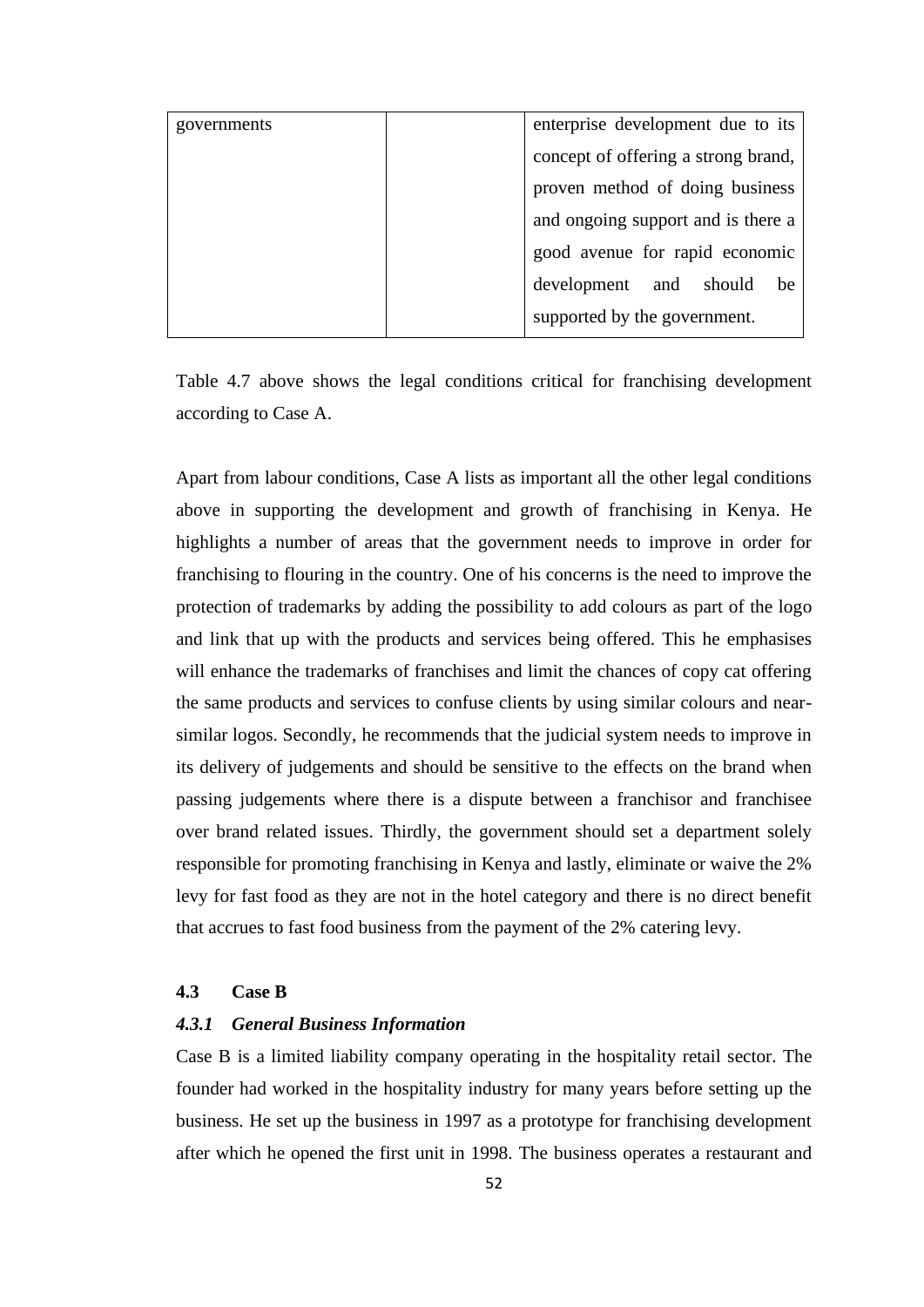pub concept and therefore sells food and drinks including alcoholic drinks. He defines his business as a club house but with a much younger demographic and affordable pricing and considers his competition as any other business that provides food and entertainment to clientele from multicultural backgrounds where clients can be comfortable and enjoy themselves regardless of their background.

The business had as at the time of the interview only 1 company-owned outlet in Nairobi however it had grown up to 11 outlets by 2005 before scaling down the operations over time to the current level due to legal disputes with franchisees. Due to this experience, the business only plans to expand by opening only companyowned outlets in Kenya and would only consider franchising outside Kenya but all this is dependent on bringing on board a new investor to fund the growth.

The average cost of setting up a franchise outlet in Case B is at Kes 3,500,000 with the upper limit depending on the size of the outlet, furnishings and equipment that the franchisee wants to put in place. Of this cost, about Kes 1,700,000 is fee for license rights to operate a franchise under the Case B brand.

### **4.3.2 Motivation for Case B to Franchise**

Case B entrepreneur indicated that his greatest motivation to go the franchising way was as a result of findings that he had come across while working in the hospitality industry that at least 90% of restaurants started failed in their first 2 years largely due to the owners not having the necessary skills and know how to manage their start up businesses. He also went further to state that the same findings showed that franchising seemed to solve this problem globally due to the fact that the franchisees were getting businesses with strong brands, proven operating method and were getting regular support from franchisors hence increasing their chances of survival.

He indicates that his greatest motivation to set up the franchise business was to demonstrate to Kenyans the potential of franchising as well as to international franchisors that the market was ready for entry. He formed a partnership with one of the leading regional oil companies where he was to set up Case B franchises where the oil company had petrol stations. This partnership, though beneficial in the sense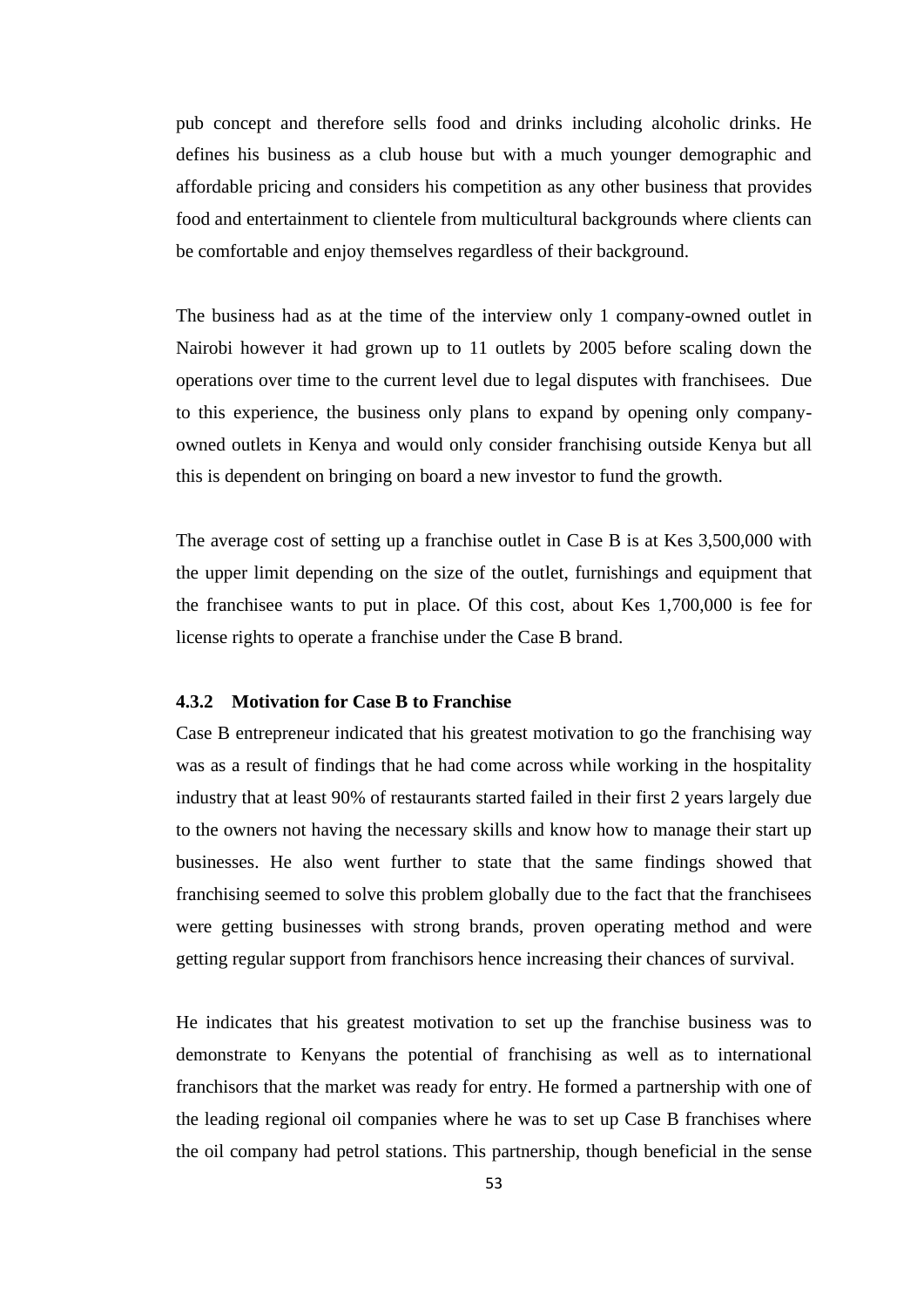that the oil company took care of the infrastructure leaving the setting up of the restaurants to the entrepreneurs, the rapid set-up of petrol stations stretched the capacity of the entrepreneur to as he tried to keep up by putting up a restaurant in each of the new stations.

Case B entrepreneur also considers the cost of monitoring franchisees to be higher than in the case of monitoring company-owned franchises and this is because according to him, there is need to invest in an infrastructure for checks and controls to ensure that what the entrepreneur is monitoring is correct and that there's integrity of the system unlike when monitoring own outlets. Furthermore, Case B points out that the support mechanism also increases cost since the franchisee that is indeed an entrepreneur in his or her own right, running his or her business using your brand, has to be convinced on the need for compliance to the franchise standards. This he indicates is quite a challenge as the franchisee has to delicately balance between the franchisor's needs and their desire to maximise earnings at whatever cost.

In terms of resources, Case B entrepreneur indicates that financial resources were a key motivation for him to franchise as internal resources were stretched hence he needed to bring in more resources to grow his company-owned outlets. He also considers financial capital generated through issuing of franchising rights as low risk and low cost but insists that the franchisor must invest in the right infrastructure to look after and support franchisees so as to ensure that franchisees also succeed hence increasing the opportunity to increase his revenues in the long term.

Case B entrepreneur believes that franchisees only contribute knowledge and expertise over the period once they have established themselves within the franchise system as they start challenging the franchisor which leads to business growth however at the onset, they contribute very little since the concept is still new to them hence limiting the flow of knowledge. He however notes that his franchisees, both current and the past, do appreciate running their businesses under Case B franchise network as they have access to an established brand, systems and control. The fact that the brand has public goodwill according the entrepreneur or rather there is an increased awareness about the brand enhances its attractiveness to franchisees.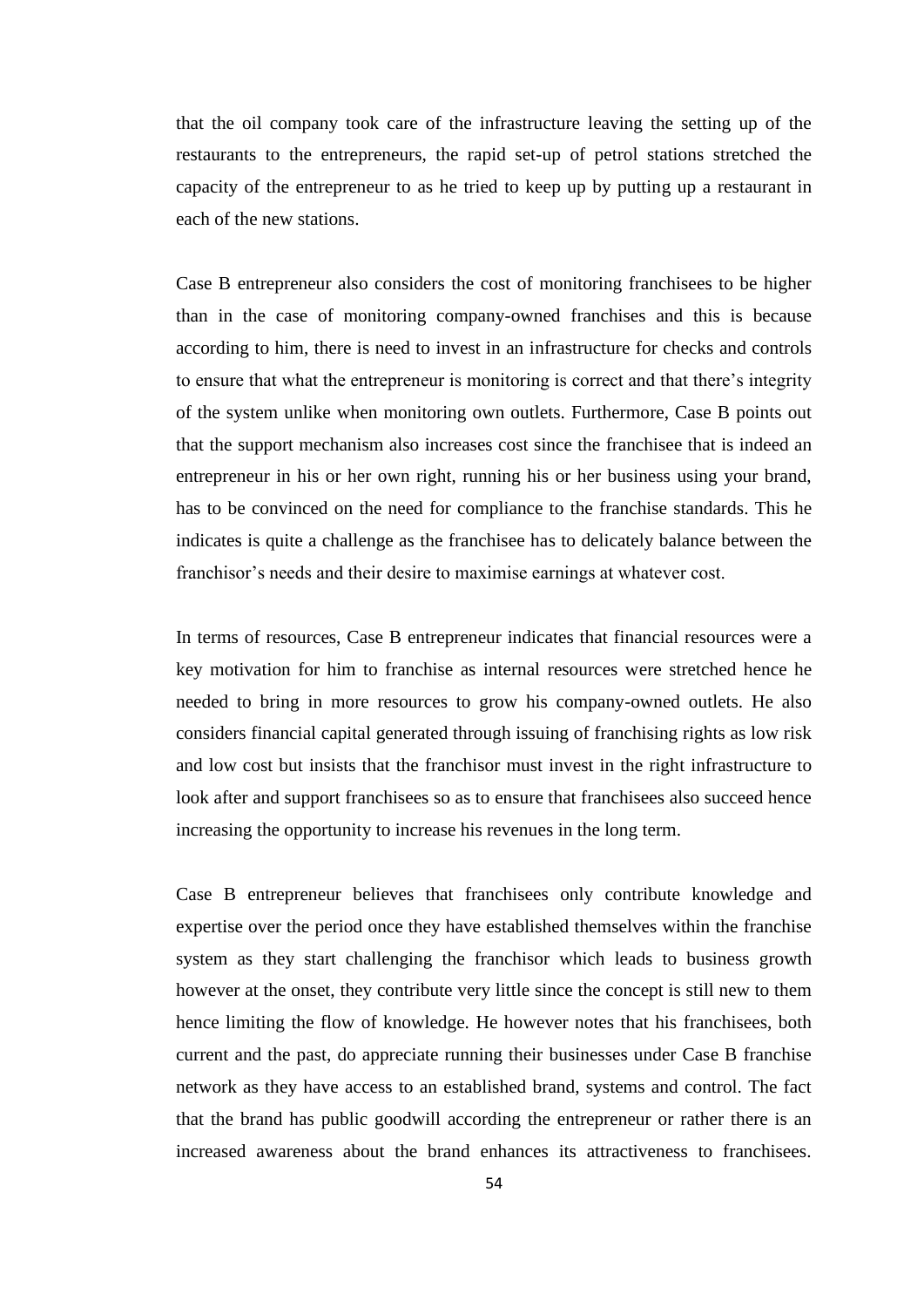Moreover, the training and marketing support provided by the franchisor and knowledge shared across the network on operational improvements and best practices also bears well with the franchisees.

The entrepreneur reports that there are both positive and negative experiences of using franchising to expand one's business as shown in Table 4.8 below.

| <b>Positive Experiences</b>                             | <b>Negative Experiences</b>                                          |
|---------------------------------------------------------|----------------------------------------------------------------------|
| <b>Assists</b><br>other<br>and<br>supports<br>$\bullet$ | • Lack of control of the business                                    |
| their<br>in<br>setting<br>entrepreneurs<br>up           | implies that the franchisor can only                                 |
| businesses.                                             | advice and not directly intervene.                                   |
| It also creates an opportunity to                       | Lack of recourse<br>when<br>$\bullet$<br><sub>a</sub>                |
| grow the brand in terms of size and                     | franchisee contravenes the franchise                                 |
| scale.                                                  | agreement due to the sluggish nature of                              |
| Franchising enables<br>the                              | the Kenyan judicial system that does not                             |
| consolidation of low cost and low risk                  | bear well for businesses.                                            |
| funds for marketing and working capital.                | Lack of control on what can<br>$\bullet$                             |
| Improves the relationship with                          | happen since one mistake in one outlet                               |
| financial institutions once the brand is                | can adversely affect other outlets hence                             |
| established due to confidence in the                    | the brand is exposed to high reputational                            |
| franchising model and in the end enables                | risk especially where quality of food and                            |
| franchisees to access capital under the                 | behaviour of<br>franchisee/staff<br><i>is</i>                        |
| same.                                                   | concerned.                                                           |
| Running a business using a still<br>$\bullet$           | The cost of enforcing compliance<br>$\bullet$ . The set of $\bullet$ |
| new concept in Kenya gives one an                       | to standards by franchisees could end up                             |
| opportunity to be in the media which                    | being higher than the benefits accruing                              |
| serves as a good public relations tool for              | from the arrangement.                                                |
| the business.                                           | Monitoring franchisees' revenues<br>$\bullet$                        |
|                                                         | in the case of revenue based royalties                               |
|                                                         | could be highly compromised where the                                |
|                                                         | integrity of the systems<br>used<br><b>us</b>                        |
|                                                         | questionable such as when franchisees                                |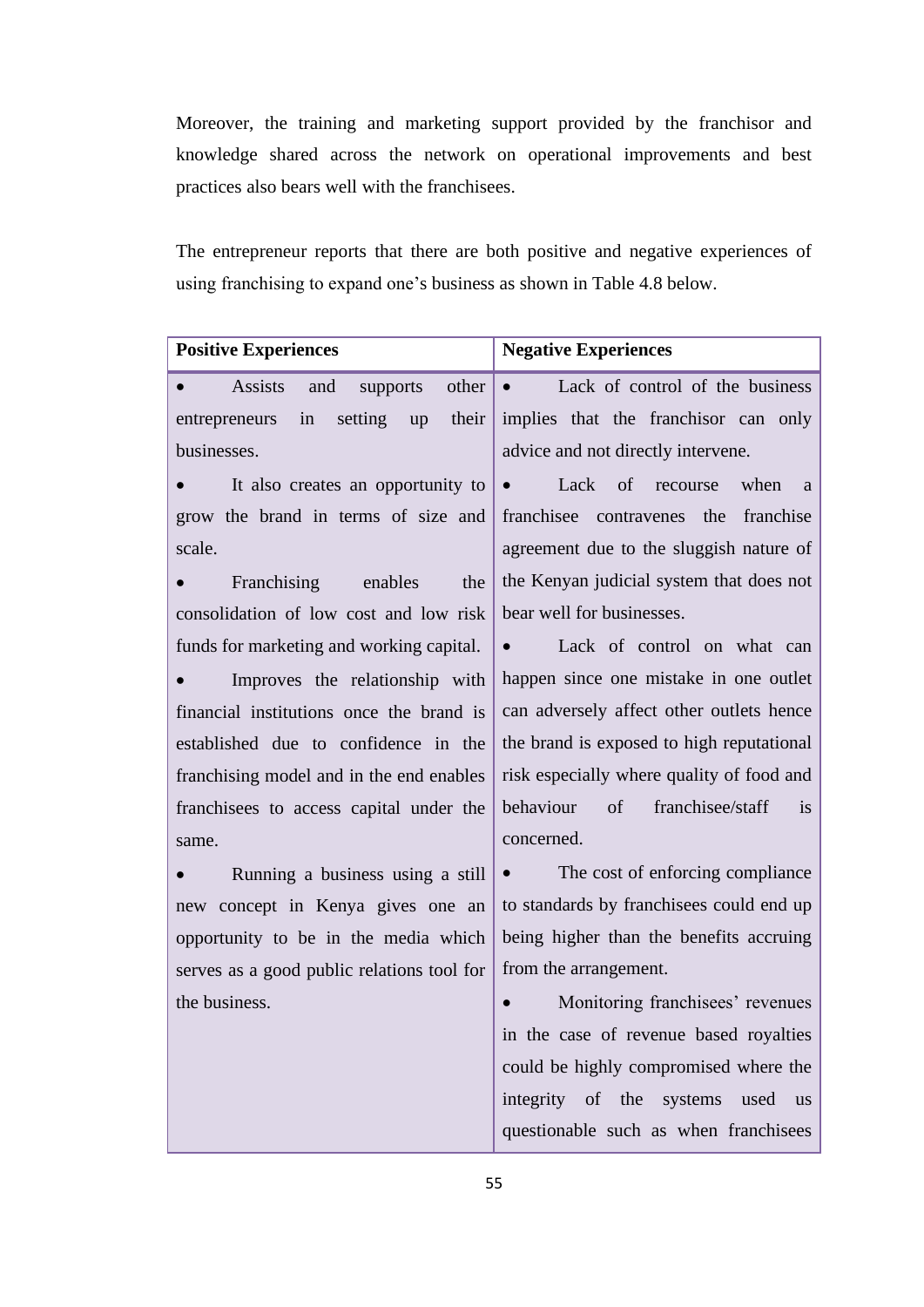| beat the system to evade capturing all the |
|--------------------------------------------|
| information. This he indicates is much     |
| easier nowadays due to the existence of    |
| the Kenya Revenue Authority's tax          |
| registers which can be used to track the   |
| revenue.                                   |

Table 4.8 above shows the positive and negative experiences of Case B entrepreneur in using franchising to expand his business.

### *4.3.3 Franchising Strategies Used by Case B*

Case B entrepreneur prefers and has so far only used direct franchising as a licensing form which he considers as a pure franchising agreement that offers him total control of the system with no exclusivity to any of the franchisees. He also points out that for smaller franchise systems, direct franchising makes sense and so even at the level where he had 11 franchise outlets, the scale was not big enough to justify use of area development or master franchising. Direct franchising despite being favourable for his size of operations has not delivered 100% success rate as many of the franchisees who were within his system started to disregard the franchise agreement signed with the franchisor and when the same were cancelled, the recourse process through the Kenya courts ended up being too expensive and lengthy which was not good for the business.

In terms of strategy when setting up a new outlet, the franchisor was responsible for carrying out all the feasibility studies as well as zoning of territories taking into account the demographics in the different areas before signing off a new outlet. According to the entrepreneur, it is important for a franchisor to consider the target market condition and whether it has the characteristics among the population that the franchisor is looking for. In Case B, the franchisor was targeting areas with middle and upper class population who could appreciate the product offering and hence be attracted to the outlets. One of the strategies that Case B used in opening new outlets was conversion where he converted a coffee and snack outlet into a franchise outlet. He however points out that it was not a complete conversion as the previous occupier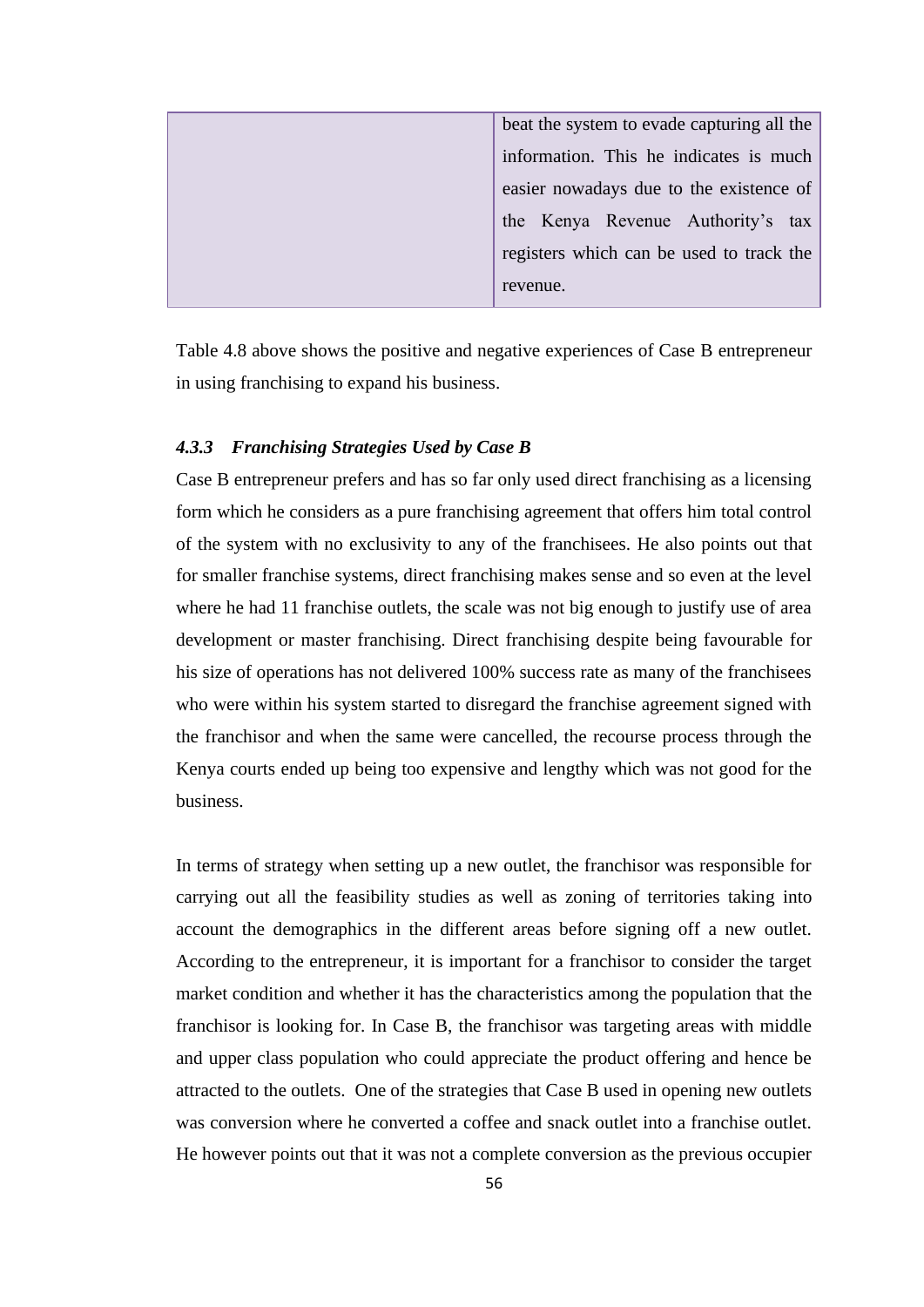was just vacating the premises and so space was being freed up. He also believes that using the conversion strategy to grow the number of outlets could be expensive if one was to consider of converting all areas to the franchisor's standards e.g. brand, assets etc and though he has considered using it before, he finds it is too expensive.

The advantages and disadvantages of using direct franchising, the only licensing form that has so far been used by Case B was given as the same ones on Table 4.8 above.

## *4.3.4 Firm Capabilities Critical for Successful Franchise System Development*

Case B strongly recommends that for an SME to develop a successful franchise system, it is paramount that it develops a number of key capabilities before starting to franchise its brand. These capabilities are such as strong systems and controls, predetermined standard operating procedures with a detailed how-to manual, a strong or recognizable brand; marketing, operations management and accounting capabilities as well as a business set-up that is compliant with existing laws e.g. statutory requirements etc.

He emphasises that it essential for an SME to ensure that it has tested and refined its business model because if a franchisor doesn't define his business model well in advance, the franchisees will end up defining the same in different ways depending on what works for them and this may lead to total disparity between the different outlets thus defeat the essence of franchising. In order to avoid such situations, Case B entrepreneur recommends potential franchisors to ensure that they pilot their business models in different settings before replicating so as to verify whether indeed the business model works, with aspects such as how clients interact with products and services, staffing capacity, procedures as well as other general criteria such as profitability, acceptance by the market, brand growth and public awareness being validated.

Testing of the business model in different settings also assists the entrepreneur to develop his franchise support skills and to verify whether his support structure is in place to support multi-units. The exercise of testing is using the existing outlets is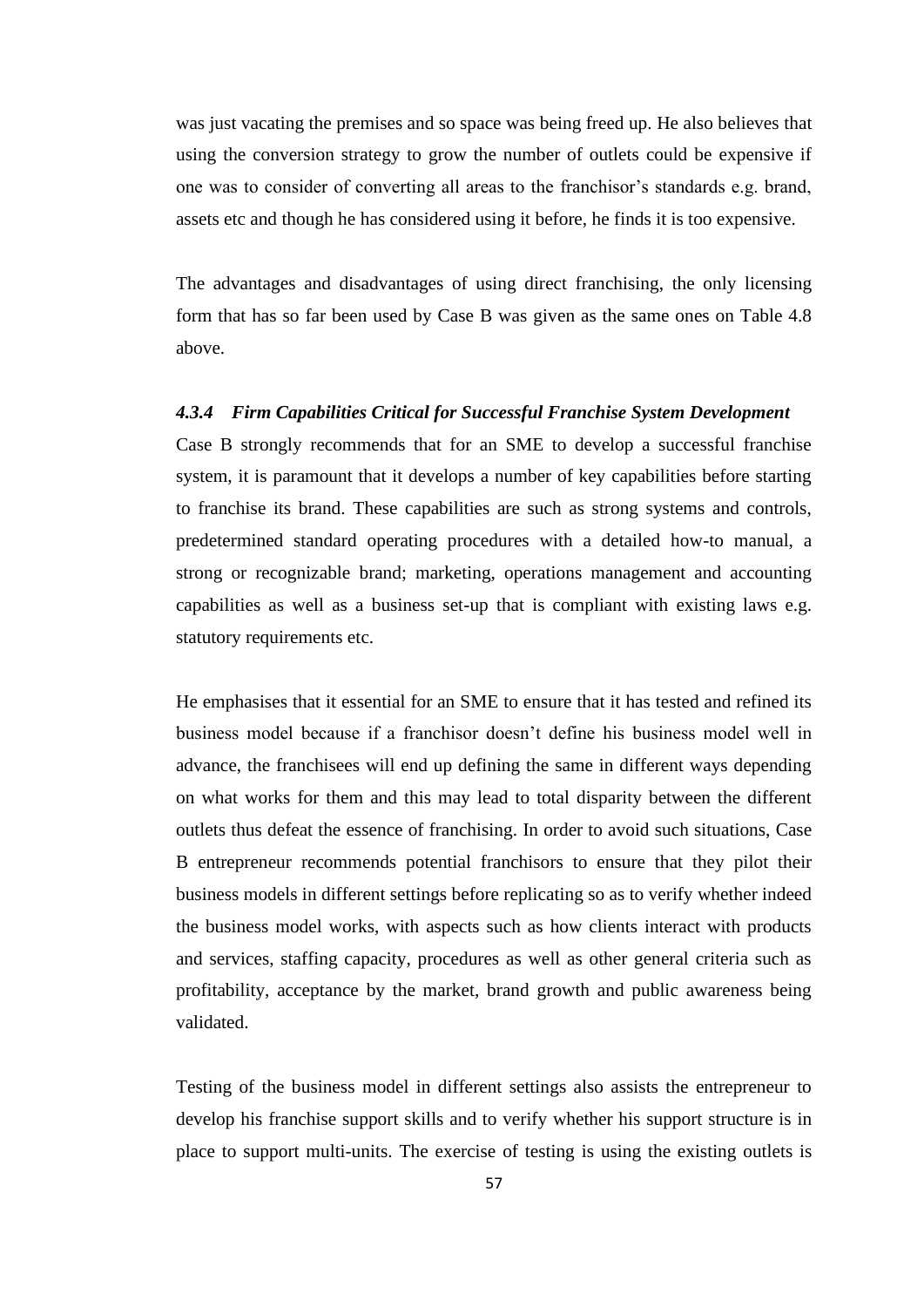what enables the entrepreneur to develop this capability to support franchisees when they are on-boarded. He recommends that an entrepreneur should first operate  $2 - 10$ branches of his own at different locations before going the franchising route. This also according to him provides an opportunity to test whether the concept can be successfully replicated in different settings where the suppliers, staff, clients etc are different with each outlet. Table 4.9 below shows the entrepreneur's perspective on the importance of different capabilities for franchising.

| Capabilities Critical for                             | <b>Tick</b><br>if | Give Reason Why Important or                                                                                                                                                                                                                                                                                                           |
|-------------------------------------------------------|-------------------|----------------------------------------------------------------------------------------------------------------------------------------------------------------------------------------------------------------------------------------------------------------------------------------------------------------------------------------|
| <b>Successful Franchising</b>                         | Important         | <b>Not Important</b>                                                                                                                                                                                                                                                                                                                   |
| (a) experience                                        | $\sqrt{}$         | Experience is critical for the<br>franchisor to provide much needed<br>strategic and business advice to<br>franchisees. The franchisor has to<br>advice<br>provide<br>his<br>from<br>an<br>experience point of view.                                                                                                                   |
| (b) brand name recognition                            | $\sqrt{}$         | Considered not important at<br>$\bullet$<br>the onset since the same can be<br>grown through franchising although<br>can be helpful if already recognized.                                                                                                                                                                             |
| franchisee recruitment<br>(c)<br>and selection skills | $\sqrt{}$         | It is hard to tell whether the<br>relationship will work out and just a<br>like a marriage relationship, it has a<br>honeymoon period<br>after<br>which<br>challenges set in. It is therefore<br>essential to understand who are<br>getting into business with thus a<br>need to have in place a procedure for<br>franchise selection. |
| (d) problem solving                                   | $\sqrt{}$         | The ability to timely resolve<br>$\bullet$<br>problems is critical in a franchise<br>arrangement.                                                                                                                                                                                                                                      |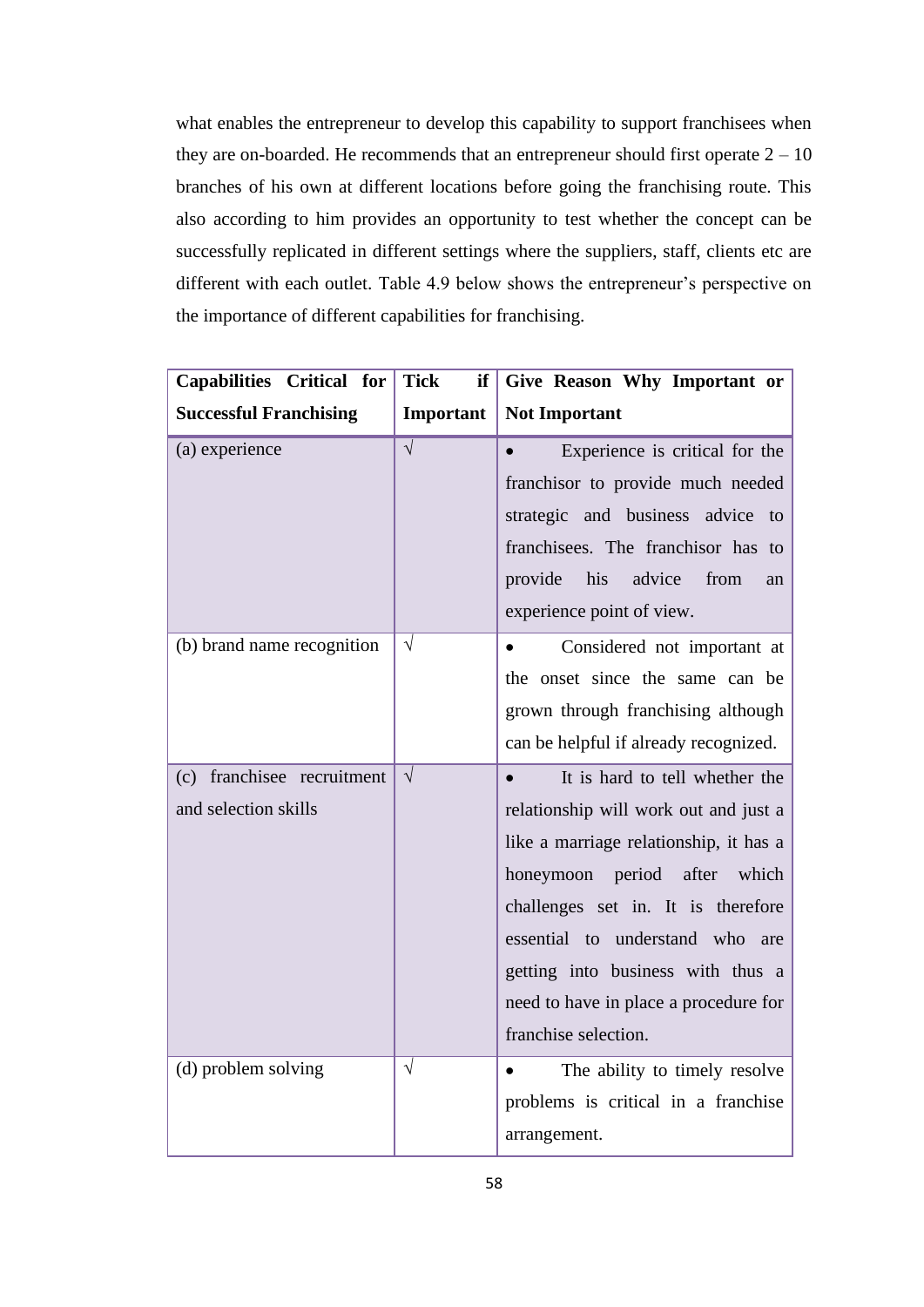| (e) conflict                |           | This is very important as the                 |
|-----------------------------|-----------|-----------------------------------------------|
| management/resolution       |           | franchisor – franchisee is<br>very            |
|                             |           | foundational to the success of the            |
|                             |           | business. It is also important to know        |
|                             |           | how to manage challenges with                 |
|                             |           | suppliers, the legal system and banks         |
|                             |           | in order to succeed.                          |
| (f) monitoring and          | $\sqrt{}$ | Important for success of the                  |
| supervision skills          |           | franchise business as well as<br>to           |
|                             |           | ensure that the integrity of the              |
|                             |           | monitoring system is maintained.              |
| (g) marketing strategy      | $\sqrt{}$ | franchisor<br>The<br>needs<br>to<br>$\bullet$ |
|                             |           | support the system to grow however            |
|                             |           | through the right strategy but to not         |
|                             |           | that franchisees can't be dictated but        |
|                             |           | can only be advised to follow the             |
|                             |           | strategy.                                     |
| (h) franchisee support      | $\sqrt{}$ | Important<br>the<br>support<br>to             |
|                             |           | franchisees<br>in<br>marketing,               |
|                             |           | maintaining<br>brand<br>standards,            |
|                             |           | operational<br>procedures<br>and              |
|                             |           | compliance.                                   |
| (i) franchisee relationship | $\sqrt{}$ | Similar to explanation given                  |
| management                  |           | under<br>conflict                             |
|                             |           | management/resolution                         |

Table 4.9 above shows a list of firm capabilities considered, according to the literature review, as critical for the growth of a franchise system and the scoring by Case B on what is critical or not critical and the reasons why it is important/not important.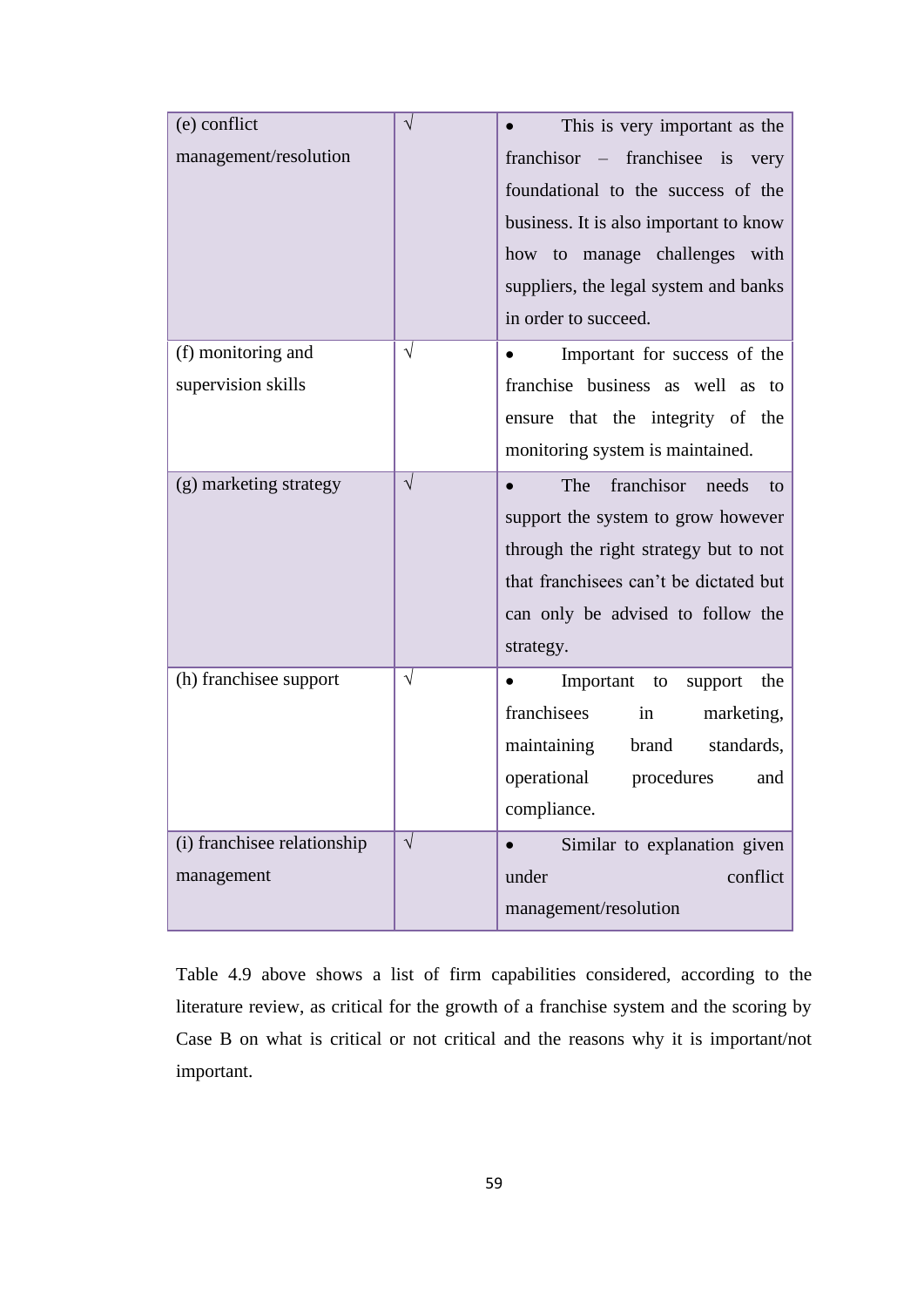The above table shows that Case B entrepreneurs considers all the capabilities essential although some like brand awareness he states that it may not be as critical at the onset but is definitely important as the franchise grows and invites outsiders to take up franchise under its brand. In terms of capabilities whose lack would hinder growth if not developed early enough, Case B lists experience, problem solving and monitoring and supervision skills as essential and states that the rest can be developed over time. He points to his own experience where he found difficulty in developing franchise relationship management skills especially from a compliance enforcement perspective, quickly enough to support his growing business. He however states that his franchisee recruitment and selection skills are what enhanced his ability to objectively select franchisees.

Case B does not consider his franchise system ready to compete with international franchises and he lists the legal clout, the infrastructure and financial muscle behind the international franchises as 3 factors that give them an advantage. When faced with legal disputes such as IP related cases, Case B points out that the international franchises have the capacity to wait out the resolution of the dispute no matter how long it takes due to their capitalization and support system behind them. They also have the ability to intervene at government level through their countries' representatives in Kenya hence getting quicker solutions than a local franchise. He insists that larger franchises as is the case of most international franchises have a higher chance of surviving copyright issues unlike smaller ones, as is the case of local franchises.

He equates the state of the Kenyan franchise industry to where the South Africa industry was more than 20 years ago where international franchises entered the market and started assisting in the development of the sector through the demonstration effect and helped create systems by influencing policy. He however points out that the South African market benefited albeit not from a positive situation as indigenous took off when they started to fill the gap left out by international franchises left due to restrictions slapped on the country as a result of apartheid.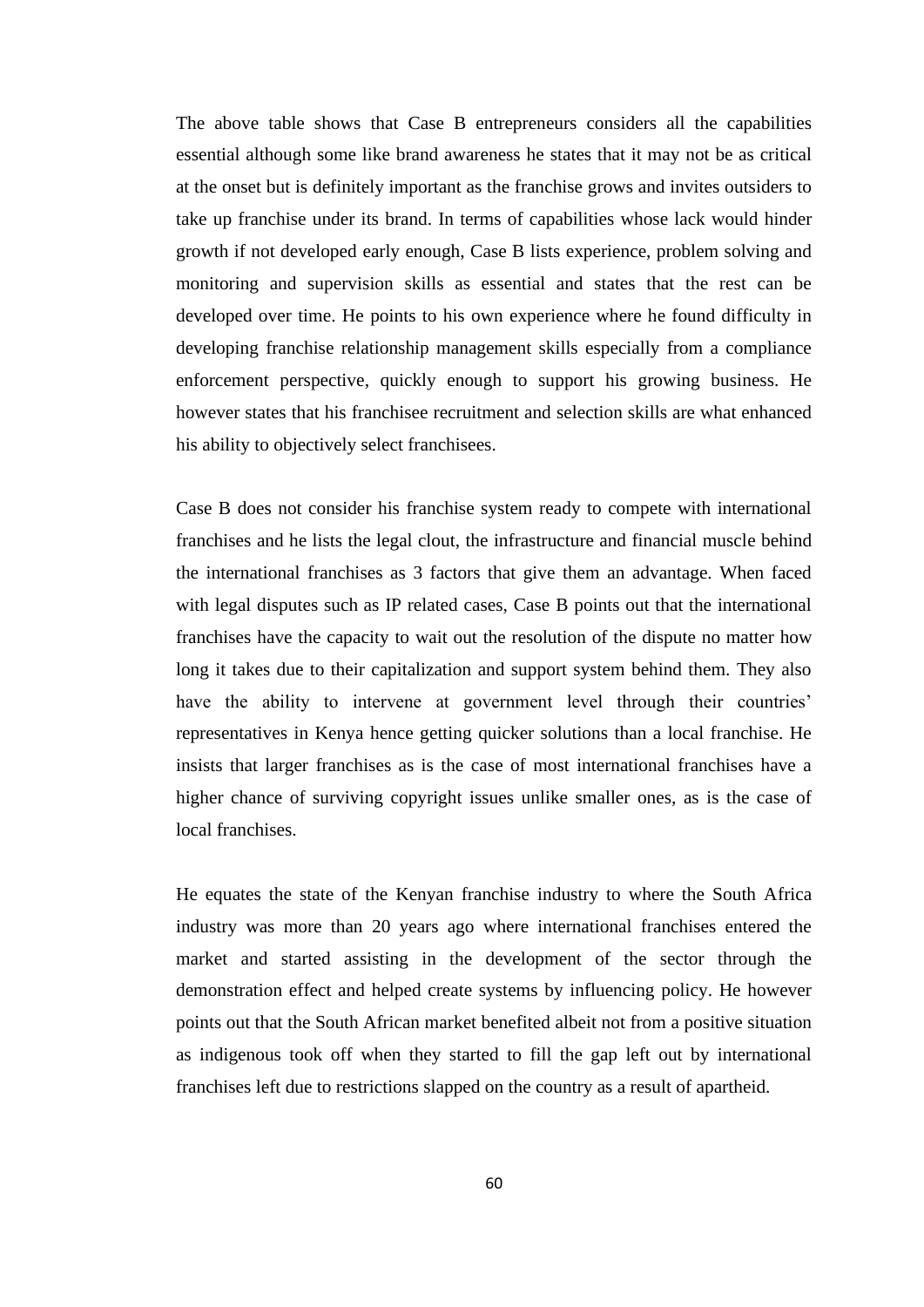# *4.3.5 Legal and Economic Factors Critical for Franchise Development 4.3.5.1.1 Economic Factors*

Case B entrepreneur scored as shown on Table 4.10, in relation to the Kenyan context, from a list of the economic conditions generally considered, according to the literature review, as critical for franchising to develop in any economy.

| <b>Economic Conditions</b> | Tick<br>if            | <b>Give Reason Why Important or</b>   |
|----------------------------|-----------------------|---------------------------------------|
|                            | Important             | <b>Not Important</b>                  |
| (a) Income                 | $\overline{\sqrt{ }}$ | The existence<br>of<br>$\bullet$<br>a |
| levels/purchasing power    |                       | growing middle class<br>with          |
|                            |                       | increasingly disposable income        |
|                            |                       | willing to<br>and<br>spend<br>on      |
|                            |                       | consumables presents a strong         |
|                            |                       | market.                               |
| (b) market size/demand     | $\sqrt{ }$            | Homogeneity of<br>tastes<br>$\bullet$ |
| for products and services  |                       | globally opens up opportunities       |
|                            |                       | for international franchises<br>to    |
|                            |                       | enter the market.                     |
|                            |                       | Demand however needs to<br>$\bullet$  |
|                            |                       | sufficient to support businesses      |
|                            |                       | hence very important.                 |
| (c) growth of the ICT      | $\sqrt{ }$            | Franchising works where<br>$\bullet$  |
| sector                     |                       | systems are in place and ICT is       |
|                            |                       | critical in<br>supporting these       |
|                            |                       | systems.                              |
| (d) level of investable    | $\sqrt{}$             | Growing<br>number<br>of<br>$\bullet$  |
| assets                     |                       | people with investable assets is      |
|                            |                       | important such as the case in         |
|                            |                       | Kenya where more Kenyans are          |
|                            |                       | willing to invest their Kenyan        |
|                            |                       | money in Kenya such as the            |
|                            |                       | Kenyans in the Diaspora.              |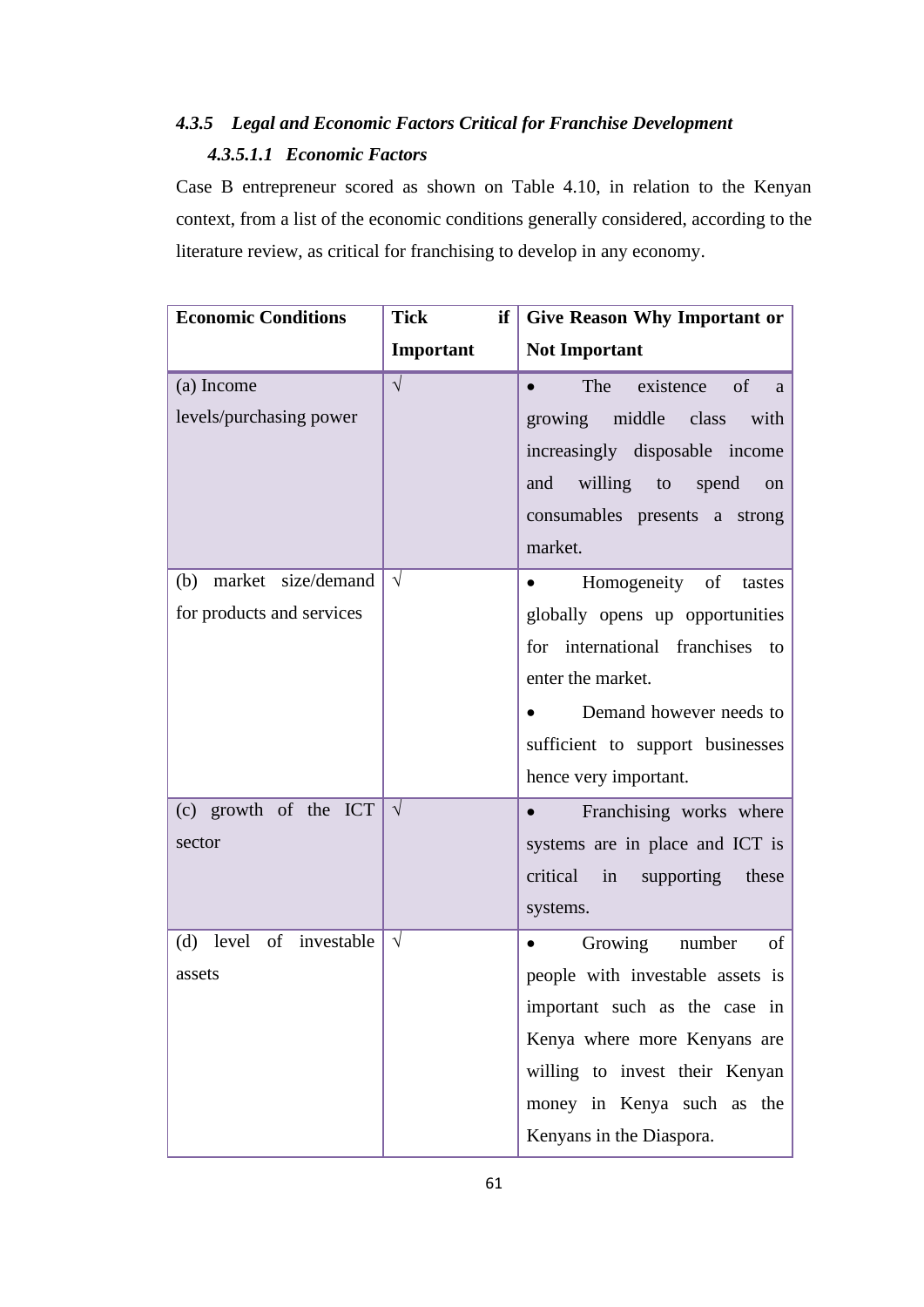| (e) access to finance     | $\sqrt{}$ | <b>Business</b><br>growth<br>is<br>financed by personal savings as<br>well as debt hence<br>access<br>to<br>finance is paramount.                                                                                                                                                                                                                                                                                                                                                  |
|---------------------------|-----------|------------------------------------------------------------------------------------------------------------------------------------------------------------------------------------------------------------------------------------------------------------------------------------------------------------------------------------------------------------------------------------------------------------------------------------------------------------------------------------|
| (f) economic growth       | $\sqrt{}$ | Economic growth impacts<br>$\bullet$<br>earning potential and availability<br>of funds to invest in any sector<br>thus important as well.                                                                                                                                                                                                                                                                                                                                          |
| (g) level of urbanization | $\sqrt{}$ | urbanization<br>Growth<br>in<br>$\bullet$<br>such as the case of Kenya that is<br>being driven by a huge emerging<br>middleclass is a good foundation<br>business<br>for<br>opportunities.<br>effects<br>However,<br>the<br>of<br>urbanization will apply differently<br>different urban<br>in<br>areas<br>e.g.<br>Nairobi is not similar to Kisumu<br>as it is, 60% of the GDP still sits<br>in Nairobi although it is expected<br>that over time, devolution will<br>solve that. |

Table 4.10 above shows the economic conditions critical for franchising development according to Case B.

All the above economic conditions have been affirmed by Case B as critical for the growth of franchising in Kenya. However, the entrepreneur points out that the conditions are not enough and that the needs to create incentives to attract SMEs into franchising for instance, provide tax exemption on capital goods brought into the country such as in the case where the SME is bringing into the country a foreign franchising brand and has to source for recommended equipment or capital goods from a foreign market.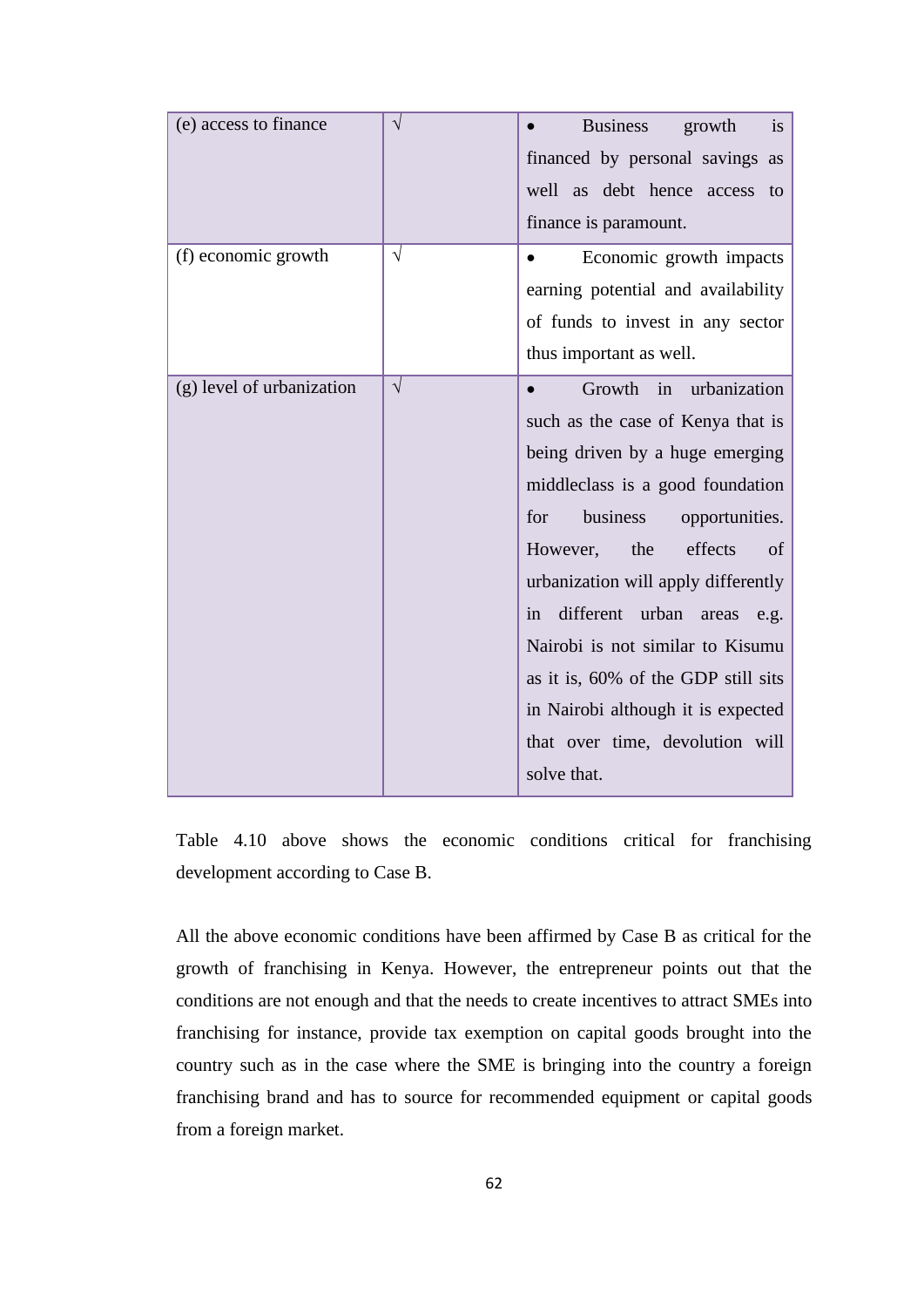Secondly, he also recommends that taxations should be rationalized to reflect the realities of the specific sector e.g. in the case of restaurants, they should ideally not be paying the 2% catering levy like hotels since they rarely benefit from the fund. In addition, the government should further simplify regulations to ease registration of businesses and ensure efficient and quick resolutions of commercial and IP disputes.

## *4.3.5.1.2 Legal Factors*

The below on Table 4.11 the legal conditions generally considered, according to the literature review, as critical for franchising to develop in any economy and the scoring by Case B on what is critical or not critical in supporting franchising in Kenya as well as the reasons why it is important/not important.

| <b>Legal Conditions</b>       | <b>Tick</b><br>if | <b>Give Reason Why Important or</b>   |
|-------------------------------|-------------------|---------------------------------------|
|                               | Important         | <b>Not Important</b>                  |
| Intellectual property<br>(a)  | $\sqrt{}$         | Franchising<br>about<br>is            |
| (IP) protection               |                   | brands and brands are central to      |
|                               |                   | the concept hence they should be      |
|                               |                   | protected from infringement and       |
|                               |                   | therefore there is a need to ensure   |
|                               |                   | that one's IPs are secured and        |
|                               |                   | cannot be interfered with. This is    |
|                               |                   | for<br>important<br>growth<br>of      |
|                               |                   | franchising and more therefore        |
|                               |                   | needs to be done in Kenya.            |
| (b)<br>of corporate<br>nature | $\sqrt{}$         | Corporate laws should be<br>$\bullet$ |
| laws                          |                   | business friendly e.g. registration   |
|                               |                   | of SME business should not be         |
|                               |                   | too stringent.                        |
| (c) franchise association     | $\sqrt{}$         | association<br>An<br>is               |
|                               |                   | important for policy advocacy,        |
|                               |                   | promoting discipline in the sector    |
|                               |                   | and creating awareness.               |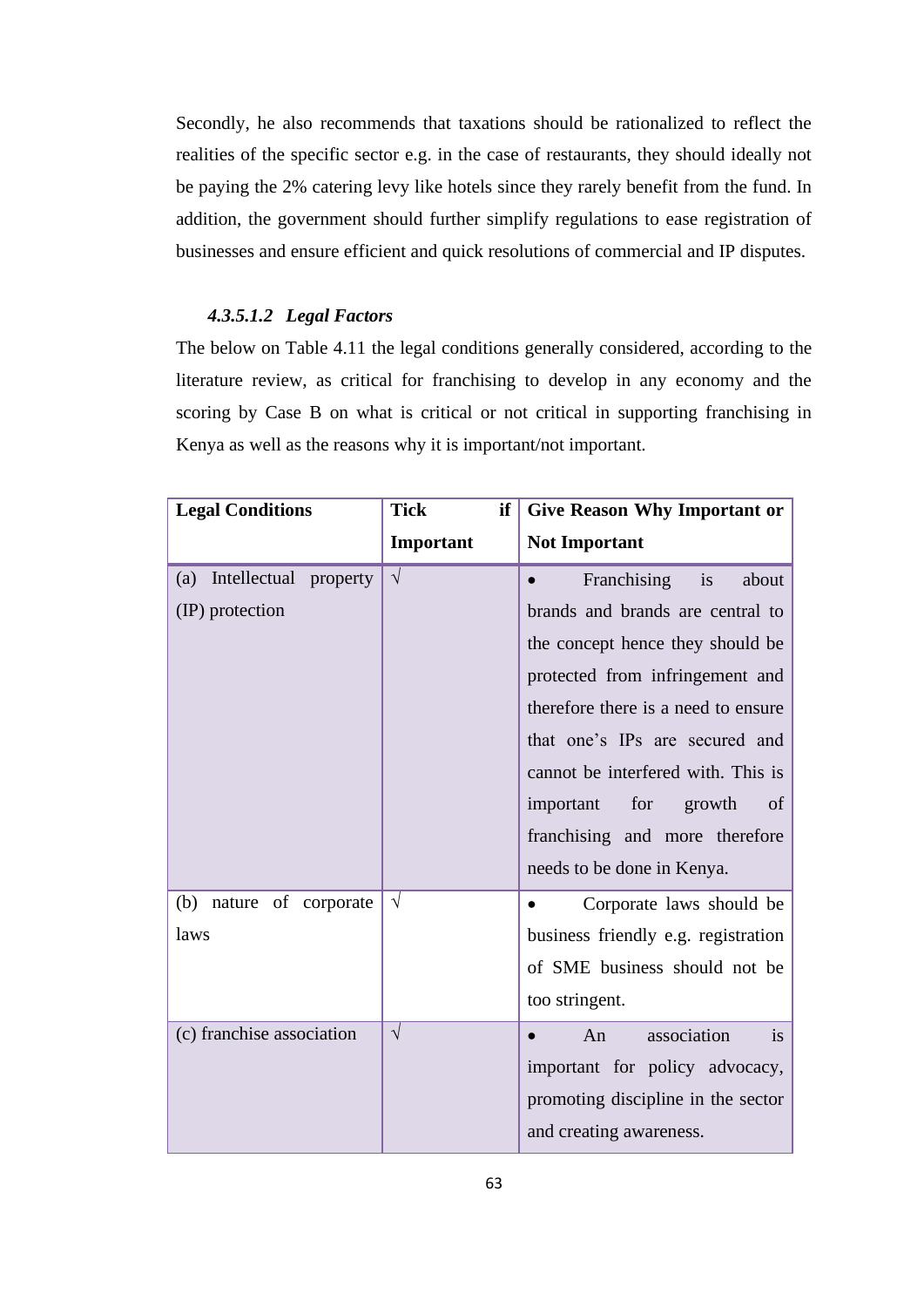| (d) tax structures             | $\sqrt{}$  | Tax structure is important                      |
|--------------------------------|------------|-------------------------------------------------|
|                                |            | since it has a cost implication and             |
|                                |            | should therefore reflect the nature             |
|                                |            | of the business.                                |
| (e) nature of labour           | $\sqrt{}$  | Labour practices and laws                       |
| practices                      |            | have a cost implication on the                  |
|                                |            | business and should therefore be                |
|                                |            | friendly and reflect the economic               |
|                                |            | realities of the time.                          |
| (f) independence and           | $\sqrt{}$  | Timely judicial support                         |
| efficiency judicial system     |            | e.g. in IP disputes is paramount                |
|                                |            | since time costs money hence                    |
|                                |            | faster service delivery is needed               |
|                                |            | builds<br>confidence<br>it<br>in<br><b>as</b>   |
|                                |            | international franchises to enter               |
|                                |            | the market.                                     |
| (g) legal enforcement of       | $\sqrt{}$  | Franchising is founded on                       |
| contracts                      |            | contract law and hence its faster               |
|                                |            | enforcement<br>$\frac{1}{1}$<br>important<br>in |
|                                |            | quickly resolving disputes and                  |
|                                |            | saving costs.                                   |
| (h) support to SMEs by $\vert$ | $\sqrt{ }$ | SMEs are the bedrock of                         |
| governments                    |            | economic development hence the                  |
|                                |            | government needs to<br>support                  |
|                                |            | franchising among SMEs to spur                  |
|                                |            | economic growth.                                |
|                                |            |                                                 |

Table 4.11 above shows the legal conditions critical for franchising development according to Case B.

Case B supports all the above legal conditions as important and needing attention in order for the SMEs in Kenya to adopt franchising thus enabling franchising to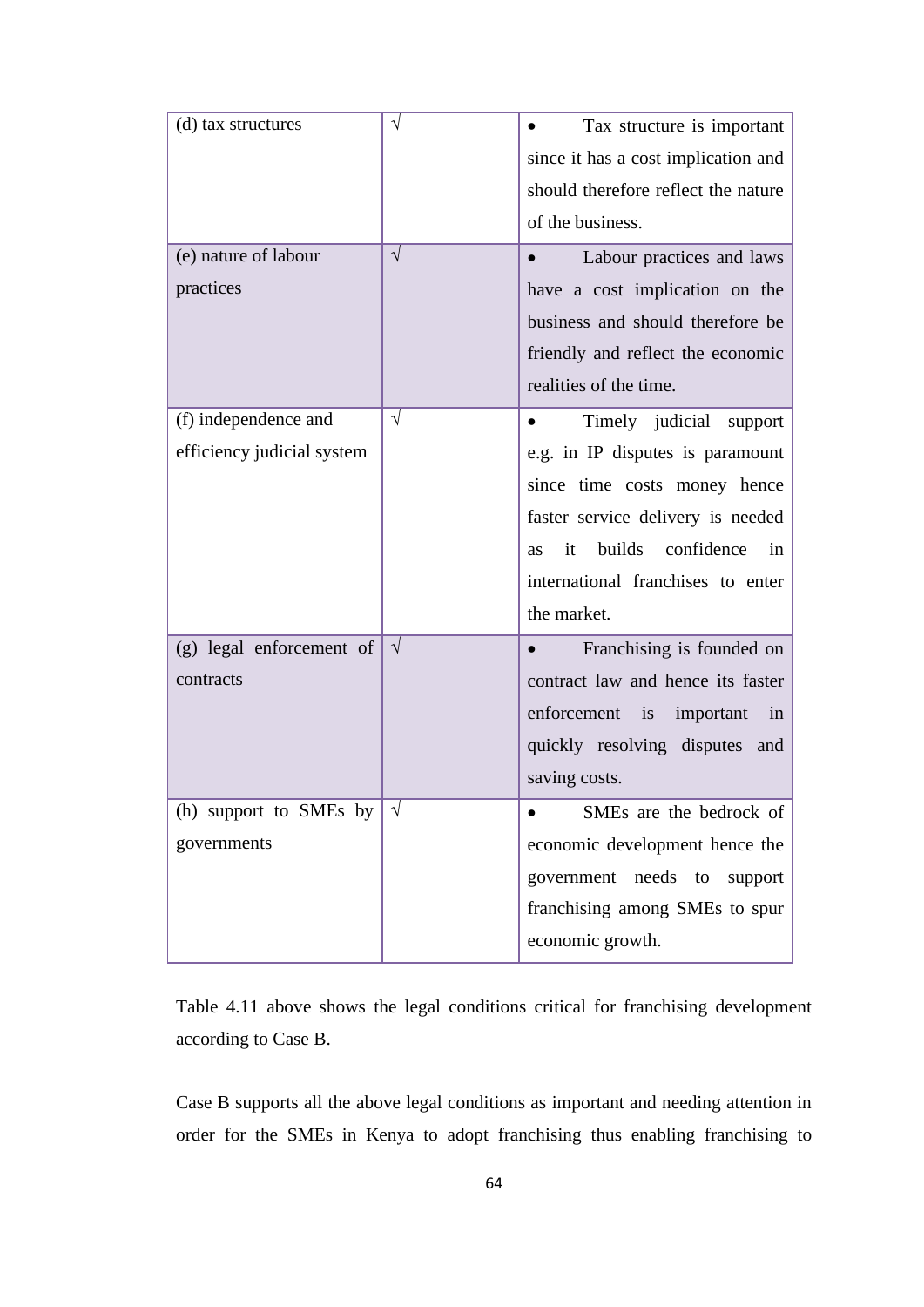flourish in the country. To further enhance the legal framework in Kenya, Case B proposes that the government needs to promote aware of the franchising concept among Kenyans in general and in the business community as a whole by clearly explaining what it is and the nature of contractual agreements and the implications thereof. The government also needs to enhance the resolution of disputes within the judicial system while the same time simplifying the tax regime to promote adoption of franchising.

### **4.4 Key Informants**

Key informant 1 (KI-1) is an expert in franchise development having been involved in consulting on setting up of franchise businesses in Africa for both domestic as well as international investors and has direct experience running his own franchise business in Kenya. Key informant two (KI-2) is a legal expert in commercial law especially in matters related to intellectual property whereas key informant 3 (KI-3) works with a government agency tasked with the responsibility of attracting foreign investors to and facilitating them in Kenya. Lastly, key informant 4 (KI-4) is also a government employee involved in policy development to improve the business climate in Kenya, for both local and international investors, with a focus on SMEs.

# *4.4.1 The Current State of Economic Conditions in Relation to Franchising and Improvements Needed to Promote the Development of Franchising among SMEs in Kenya*

Majority of the key informants interviewed believe that the Kenyan economy is attractive for both domestic and international franchises. They enumerated the sustained economic growth, the growing middle class and increasing income levels among many Kenyans, specifically the middles class and rapid growth of the ICT sector in the country as some of the reasons why the country is ripe for franchising.

KI-3 however pointed out that despite the above positive developments, there were still a number of barriers to supporting rapid growth of franchising in the country. He specifically pointed out that the level of living standards amongst majority of Kenyans was low and therefore despite the increase in the number of Kenyans within the middle class bracket, the market was still not big enough to support too many a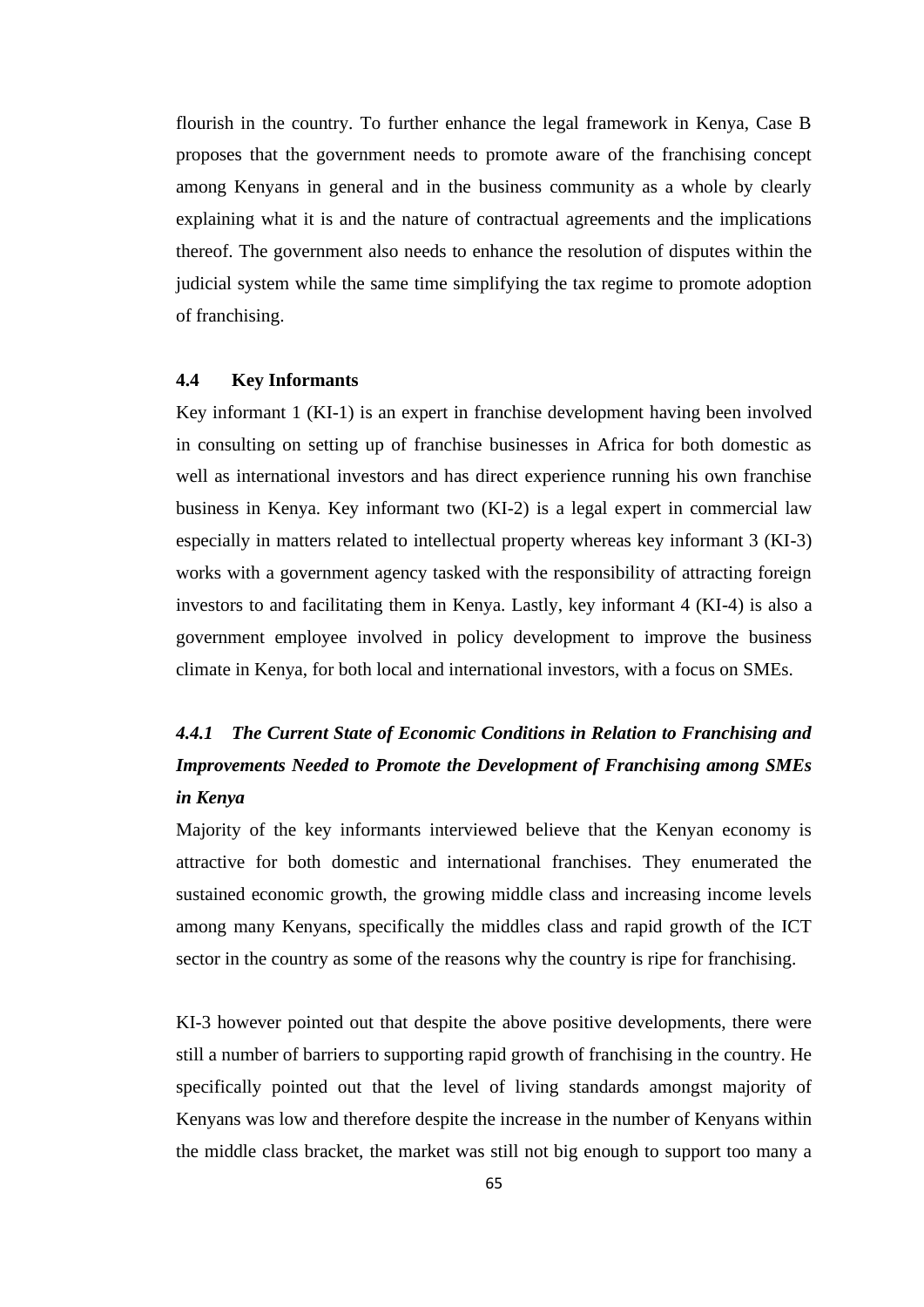number of franchises. Another let down according to him is the fact that there is still a limited appreciation among many Kenyans or lack of development of taste for luxurious goods and services which could limit the establishment of franchises targeting such markets.

In terms of the level of investable assets among Kenyans to buy franchise licenses, there was a great appreciation among all the key informants that the growth in income levels among Kenyans and the remittances by Kenyans in the Diaspora could play a key role in contributing to the growth of franchising. KI-1 pointed out that there were more Kenyans within the country and in the Diaspora that were more and more willing to invest their own resources in Kenya as has been evidenced by the rapid growth of the real estate industry but for them to invest in franchises, more awareness needs to be created to highlight the opportunities available in that sector. KI-2 on the other however thinks that the amount of investable assets held by Kenyans was still low and given the challenges in accessing finance from banks for businesses, it may still not be possible for many Kenyans to acquire franchises. His argument is supported by KI-3 who indicates that despite improvements, Kenyans were still not doing well in terms of developing a savings culture unlike in other regions such as Asia hence limiting their ability to take up opportunities as they arise.

The level of urbanization in Kenya according to KI-1 is good for franchising development as it creates opportunities for increased markets for franchises, many of which operate from urban areas. However, KI-1 and KI-4 explain that challenges such as insecurity, unemployment and poor infrastructure could still hamper development of franchising if not addressed. KI-2 on the other hand, while supporting the relationship between high rate of urbanization and growth of franchising, points out that with the devolution in Kenya, franchises will most probably develop around counties with international franchisors partnering with local business people or choosing to start franchises on their own.

The importance of ICT is supporting the development of franchising was highlighted by majority of the interviewees. KI-1 pointed out franchising only flourishes where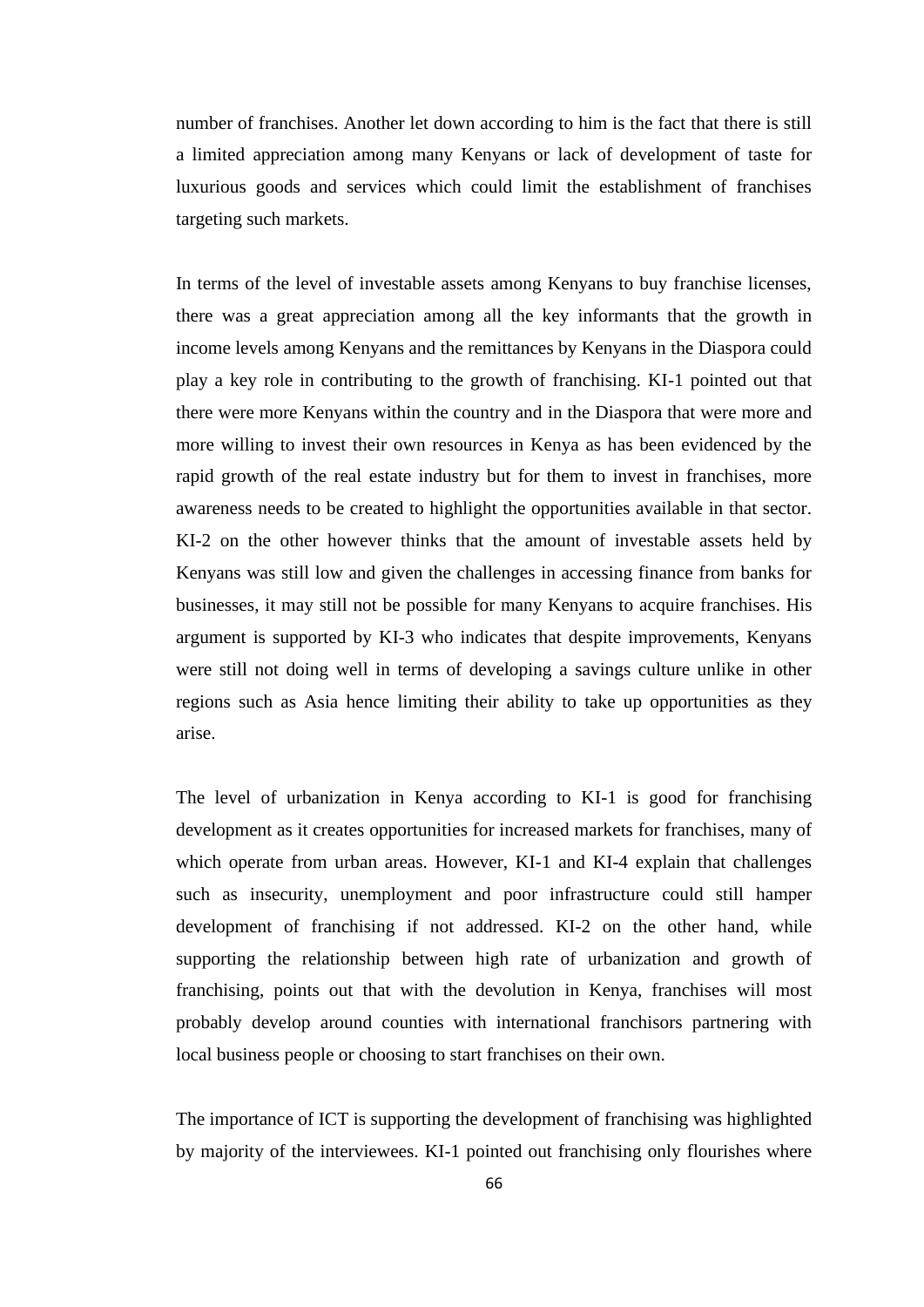there are systems in place and ICT was a great facilitator for establishing systems and structures in franchising. KI-2 and KI-4 highlighted the operational and cost efficiencies that ICT brings in business such as enabling faster communication, payment systems, knowledge access and exchange and faster decision making, ingredients that are important for franchising to succeed, just like any other networked business.

The key informants highlighted, according to Table 4.12 below, a number of areas that need action from the government, in order to create the right economic conditions for both Kenyan SMEs and international franchises to venture into the country.

| <b>Conditions</b><br><b>Right</b><br>Economic<br>to                    | Right Economic Conditions<br>to                                                         |
|------------------------------------------------------------------------|-----------------------------------------------------------------------------------------|
| Adoption<br><b>Greater</b><br>of<br><b>Promote</b>                     | Promote the Entry of International                                                      |
| <b>Franchising Among Kenyan SMEs</b>                                   | <b>Franchises into Kenya</b>                                                            |
| Create incentives such as tax<br>$\bullet$                             | Give breaks to international<br>$\bullet$ . The set of $\bullet$                        |
| exemptions on imported capital goods                                   | franchises on capital investments as they                                               |
| and VAT exemption on a case to case                                    | are a source of future revenue<br>to                                                    |
| basis to encourage more investments                                    | government<br>well<br>as<br>as<br>create                                                |
| especially in cases franchises have to                                 | employments for Kenyans.                                                                |
| import goods that are not readily                                      | The<br>$\bullet$<br>government<br>needs<br>to                                           |
| available in Kenya.                                                    | proactively market the<br>country<br>to                                                 |
| Scrapping of the 2% catering levy                                      | international franchises<br>good<br>as<br>a                                             |
| charged on restaurants as very few                                     | environment for setting up franchises as                                                |
| restaurants benefit from the fund.                                     | the country is ready for the same.                                                      |
| Awareness creation<br>$_{\rm by}$<br>the                               | The<br>general business<br>$\bullet$                                                    |
| the concept of<br>government<br>on                                     | environment is important in attracting                                                  |
| franchising, how it works, challenges,                                 | international investors hence<br>the                                                    |
| opportunities etc to enable Kenyans                                    | government needs to simplify taxation                                                   |
|                                                                        | appreciate the obligations of being $a \mid$ rules, registration etc while continuously |
| franchisor or franchise hence enabling improving on the infrastructure | to                                                                                      |
| appreciation of<br>greater                                             | franchising increase reliability and reduce the cost of                                 |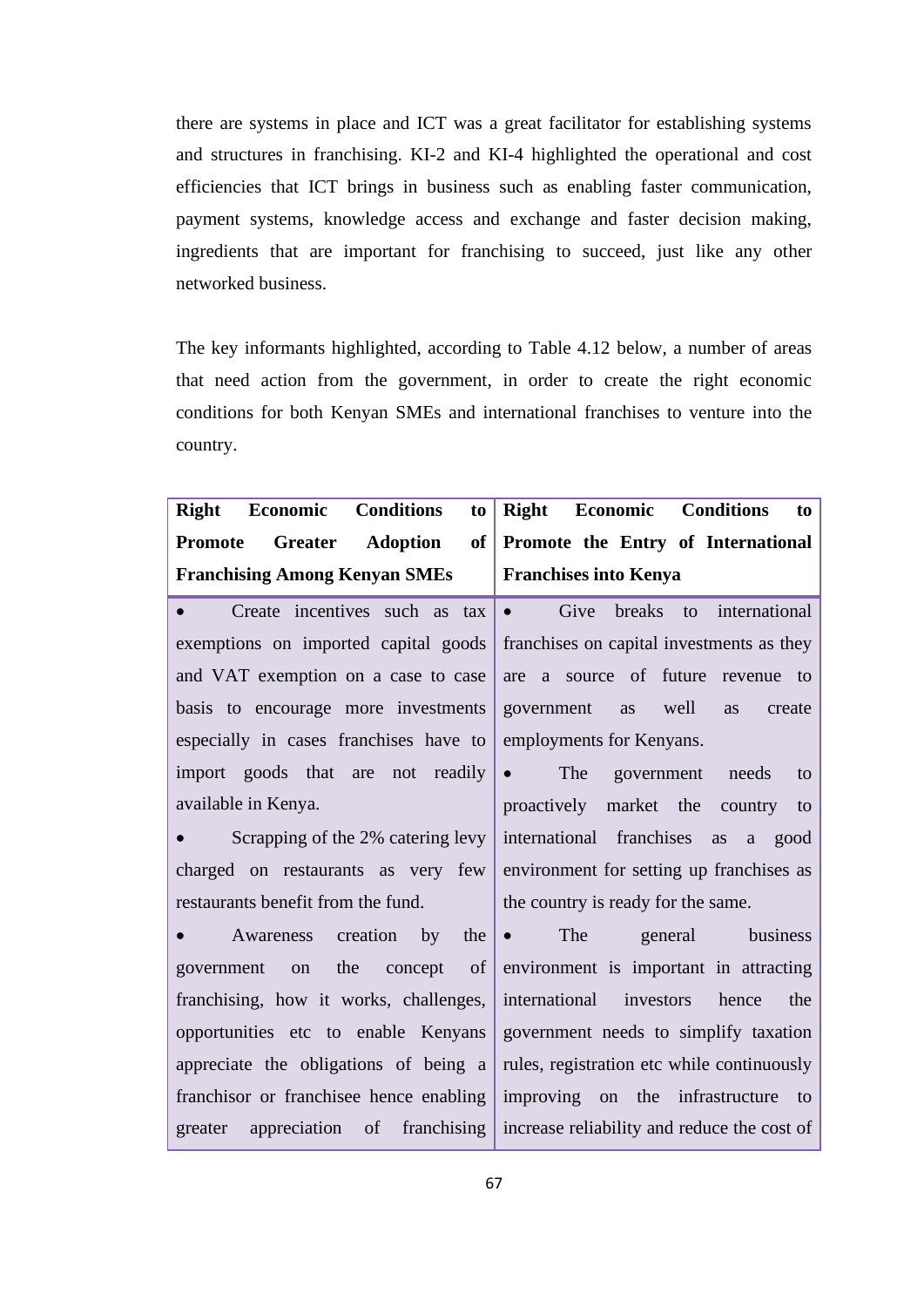| relationships.                                | doing business.                           |
|-----------------------------------------------|-------------------------------------------|
| The<br>government needs<br>to                 | The government agencies tasked            |
| promote deeper access to finance by           | with the role of promoting Kenya as an    |
| SMEs by creating incentives for banks to      | investment destination need to enhance    |
| invest in the sector e.g. by creating risk    | their service offering to attract foreign |
| sharing mechanisms and availing more          | investors.                                |
| information to banks on SMEs to reduce        |                                           |
| the perception of risk.                       |                                           |
| The government needs also to                  |                                           |
| promote access to skills development by       |                                           |
| SMEs so as to enhance their business          |                                           |
| management and technical skills and           |                                           |
| increase the survival rate of businesses.     |                                           |
| Additionally, the government                  |                                           |
| needs to improve on the general business      |                                           |
| environment so as to ease the process of      |                                           |
| setting up and running businesses e.g.        |                                           |
| registration, licensing, infrastructure, etc. |                                           |

Table 4.12 above shows the policy improvements needed in Kenya to promote franchising development according to the key informants.

# *4.4.2 Current State of Legal Conditions in Relation to Franchising and Improvements Needed to Promote the Development of Franchising among SMEs in Kenya*

A sound and functioning legal environment is critical for the development of private enterprise as well as franchising as indicated by all the interviewees. Most of them however believed that despite the existence of a good legal framework in Kenya that is necessary for the growth of franchising, institutions tasked with the role of licensing businesses, dealing with legal disputes and the processes used in resolving disputes were not functioning properly hence creating a tough environment for franchising to flourish. KI-1 was of the view that there are too many loop holes within that can be used to beat legal processes in Kenya with KI-4 adding that the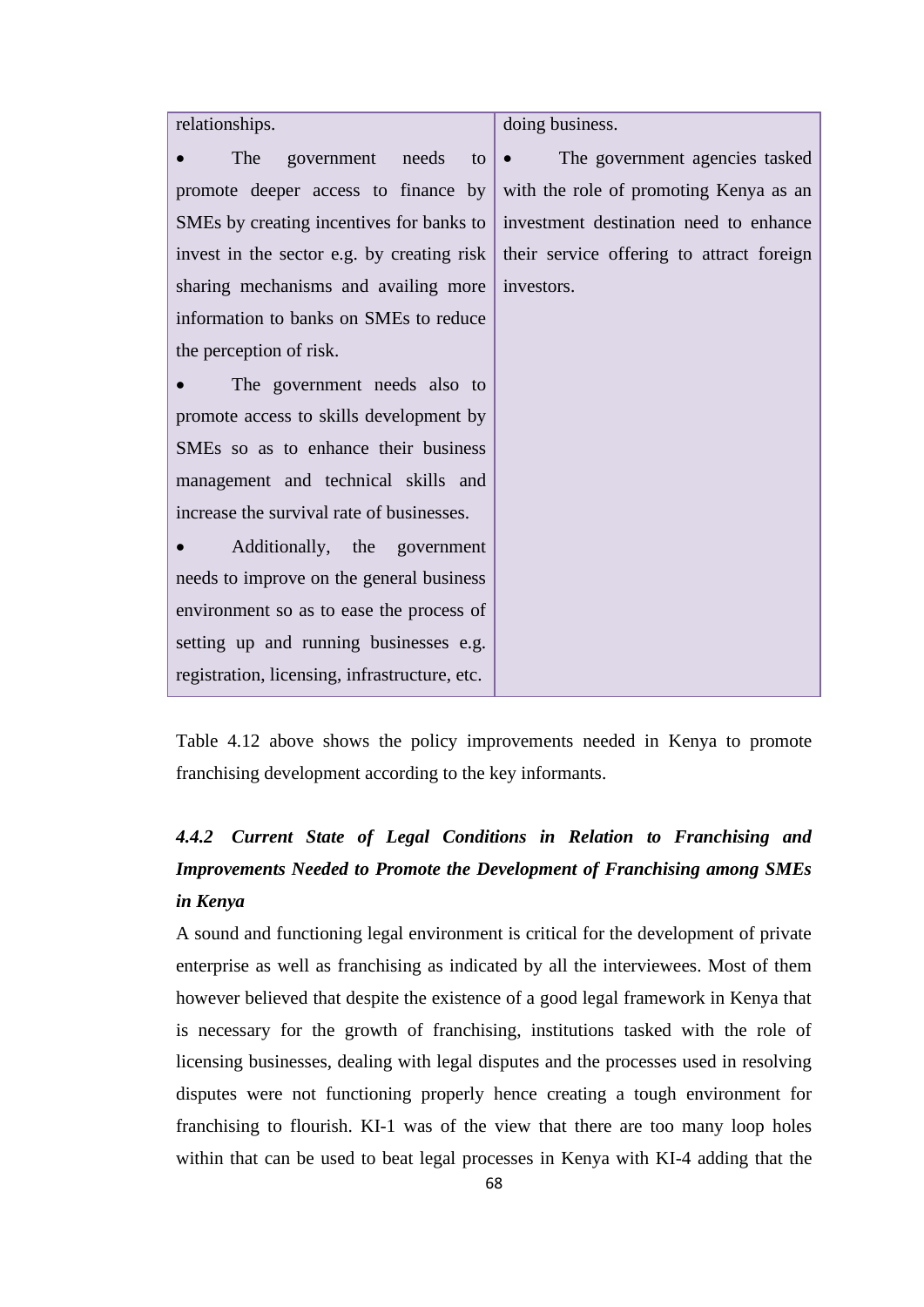pace of the judiciary in resolving commercial disputes still needed to be enhanced despite the latest improvements.

KI-1 highlighted that many larger international franchises required that disputes around intellectual properties and other related commercial disputes be resolved within a year, a target that we are yet to meet as a country in many such cases adding that the backlog of cases and insufficient capacity in the judiciary was not helping the matter. He pointed that for international franchises, it is easier for those that have global clout to use the same to protect their brands from infringement or even to push for quick resolution of commercial disputes but the same may not be true for local franchises that have to bear with the challenges posed by our judicial system. He proposes that the government needs to build more courts, higher more judges, train judges and lawyers on the concept of franchising and related laws and deal with corruption in the judiciary.

KI-4 supports KI-1's view that the execution of laws on IP protection, enforcement of contracts such as in franchise arrangements and resolution of disputes around IP or contracts needed further improvement in Kenya to promote the development of franchising in the country. KI-1 points out that it is still too expensive to take legal action and get a quick resolution hence hindering many investors from going to court, which increase the cost of doing business, forcing some to count their losses, develop other new opportunities, scale down or quit their business altogether. He laments that Kenya is an environment that doesn't support and understand franchising.

KI-2 however thinks that the country not only has a sound legal framework including ICT laws, intellectual property laws, contract laws which are straight forward in terms of managing relationships such as in franchising but also a judiciary that has competent judges who are well versed on commercial law. He suggests that what is needed more in Kenya is the creation of awareness among business people on the nature of franchise development and related costs and lengthy processes, the nature of franchise relationships and available arbitration mechanisms available in the country yet underutilized. He insists that since commercial disputes are grounded on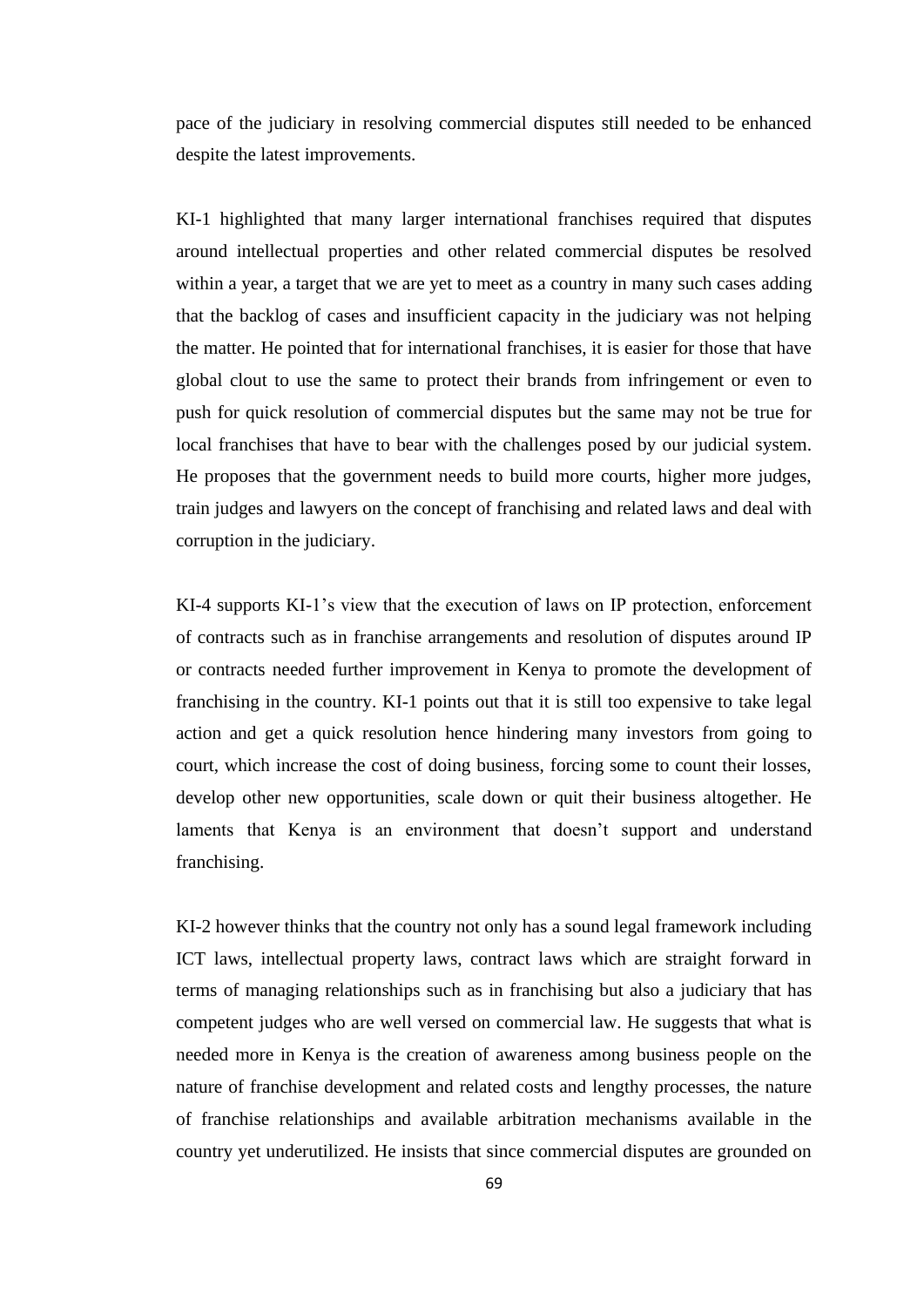contract laws, they are therefore straight forward matters that can easily be resolved depending on how well one is prepared to present their case hence should not be a cause for worry to either local or international franchises on matters related to independence of judges. He points out that franchises should be ready to pay the required fees to hire competent lawyers to advice them and represent them in such cases.

He is supported by KI-3 who points out that indeed commercial courts have been set up in Kenya to handle commercial disputes such as in franchising agreements. While acknowledging past failures in timely resolution of such disputes, he adds that with the ongoing reforms in the judiciary, things have and will continue to improve. He states that in the meantime, arbitration would be a more reasonable process to resolve commercial disputes and therefore the government should develop a clear process for arbitration in franchising disputes which should be embedded in franchise contracts.

On the issue of SME development and related legislation in Kenya, KI-3 gives the example of the MSE Authority Act as a sign of great strides in developing the SME sector in Kenya. KI-4 adds that there have been indeed some great improvements in Kenya over the past 10 years especially under the MSME Competitiveness Project funded by the World Bank that sought to address a number of key challenges that hinder private sector development especially among SMEs. He therefore says that the environment is supportive of SME development but indicates that more still needs to be done especially in relation to access to finance by SMEs, access to business and technical skills development and finally in the general business environment such as licensing, taxation and infrastructure. KI-1 on the other hand suggest that what is needed to spur SME development is less regulation and reduction of red tape setting up of businesses and simplification of taxation regime. He concludes by saying that the government needs to simplify regulations and increase the efficiency of existing systems to create a supportive environment.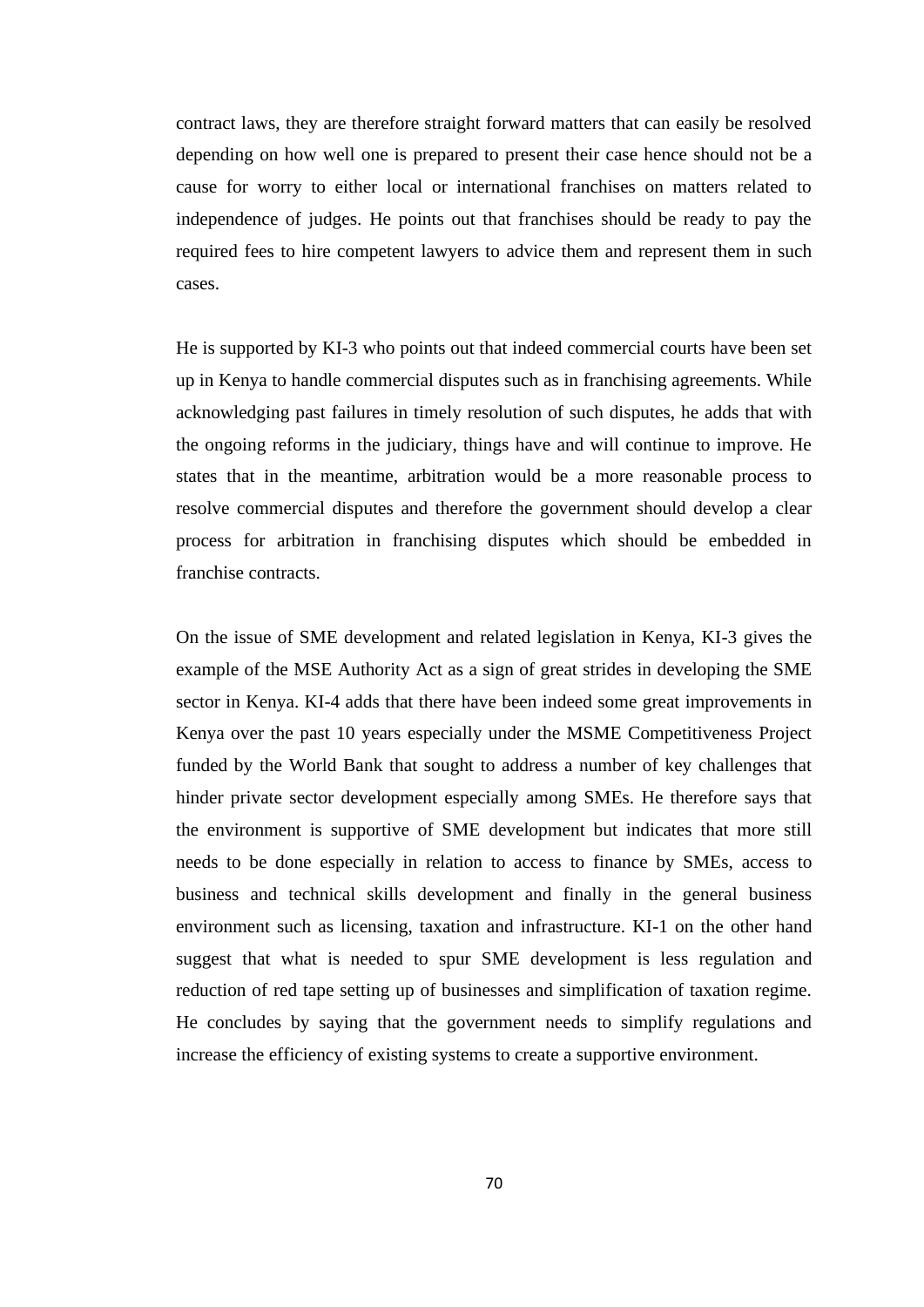## **CHAPTER 5: ANALYSIS AND DISCUSSION OF THE FINDINGS**

### **5.1 Introduction**

This Chapter presents the analysis of the information collected during the research process and discusses the findings of the study while relating them to the research questions and the conceptual framework. This has been structured along the research questions while also incorporating the conceptual framework.

### **5.2 Environmental Conditions Necessary for the Growth of Franchising**

As detailed in the literature review in Chapter 2 of the study, environmental conditions within a certain country have a great influence on the growth and development of the franchising sector with different economic, demographic and legal and/or political factors shown to have a bearing on the development of the concept within an economy. The literature reviewed shows that international franchisors associate the condition of the external environment in a target market to potential benefits. The findings of this study conducted in Kenya have found mainly similarities but also some differences on the importance of the above factors in determining the growth and development of franchising in an economy. The researcher however focused only on economic and legal factors in seeking to understand how important they are in influencing the growth of franchising in Kenya. This was achieved by asking specific questions to both franchisors and key informants.

The findings of the study showed that economic growth in general impacts the earning potential of people within an economy and the availability of funds to invest in any sector hence is a critical factor to consider when looking at the growth and development of franchising. The size and positive growth of the economy according the literature reviewed and the 2 cases studied is important as it eventually determines the size of the potential market for franchises and the purchasing power of the target population. The higher the rate of growth of an economy according to the findings, the more attractive the country becomes to franchisors as they see this as an opportunity to tap into the potential market developing in the country due to increasing income levels, demand for and appreciation for different and higher level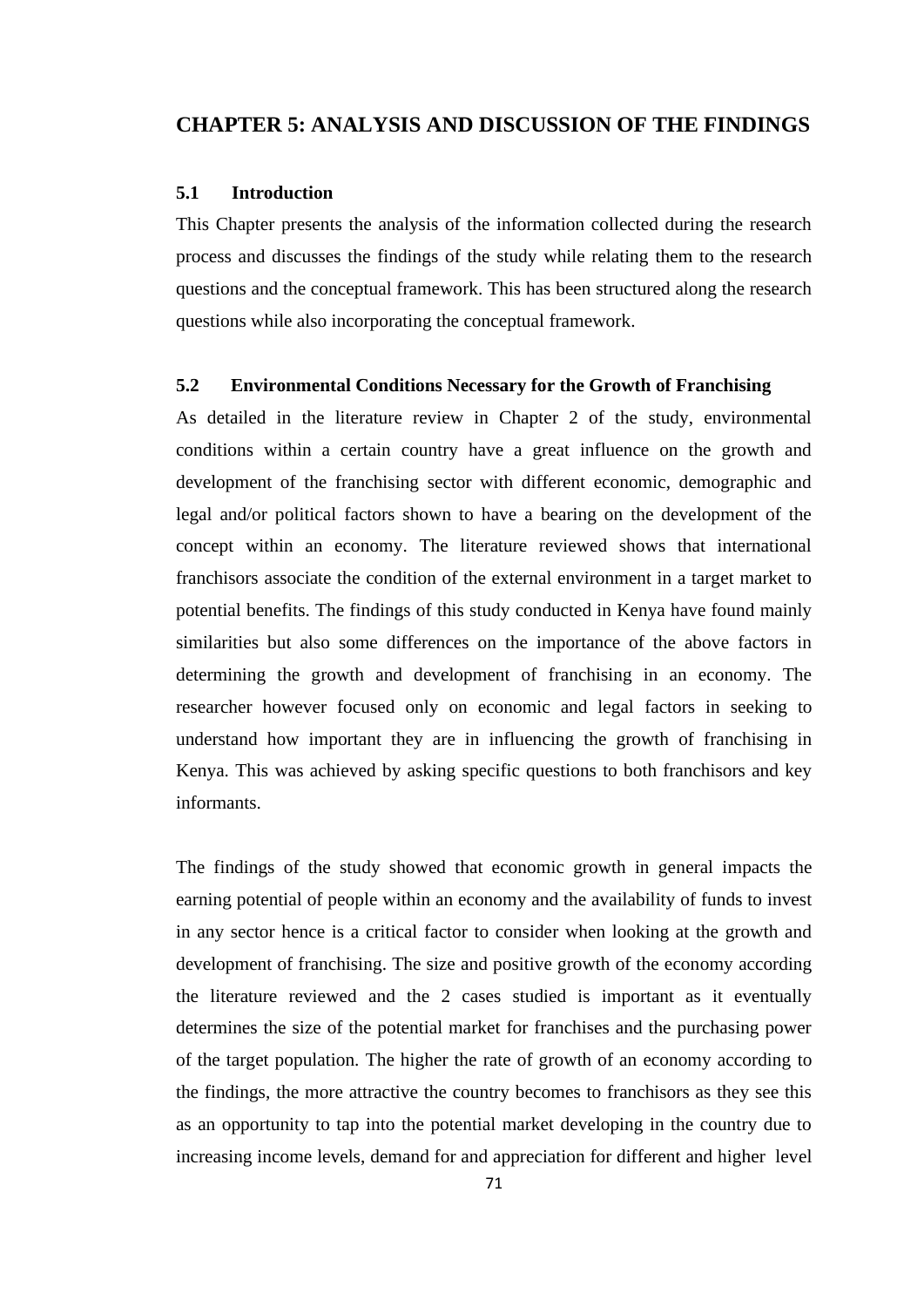goods and services. For instance, according to Case B entrepreneur, the growth of the middle income generating population in Kenya who form a larger part of the target market for many franchises especially those within the retail sectors (food, clothing, etc) presents an attractive proposition for franchises within the said sectors to enter into the market or if already active, to expand their operations into other areas so as to tap into the market. The study however found out that the middle class bracket must be sizeable enough and growing to support increasingly large number of franchises with the population also developing a taste for different goods and services, a mark that Kenya is yet to achieve but has shown the potential of getting there.

Similar to the findings of the literature reviewed in Chapter 2, the level of urbanization was also highlighted by the study as a key indicator that there is a potential market developing within the urban areas, which are mostly the target areas for franchises. It was pointed out by Case A entrepreneur that populations living in urban areas have a higher appreciation for fast food and hence their growth presents the potential to grow franchising businesses in retail fast food. Case B entrepreneur affirms this view by adding that in many ways, urbanization is mainly driven by the emergence of a middle class which is a good foundation for business opportunities but goes ahead to caution that the effects of urbanization may present varying results with some markets being more attractive than others depending on the purchasing power and tastes of the consumers among other factors. He gives the example of Nairobi and Mombasa where people in the former region are more inclined to eating out with the people in the latter region preferring food cooked at home hence presenting different dynamics for franchises within the food business targeting both regions. Additional challenges that come with urbanization such as insecurity, unemployment and poor infrastructure were captured by the study as issues that needed to be addressed by authorities in order to avoid reducing the attractiveness of the country for business.

The level of disposable incomes and willingness to spend on consumables are also considered as important factors by both local and international franchises when choosing either to enter a market or expand their operations within the same market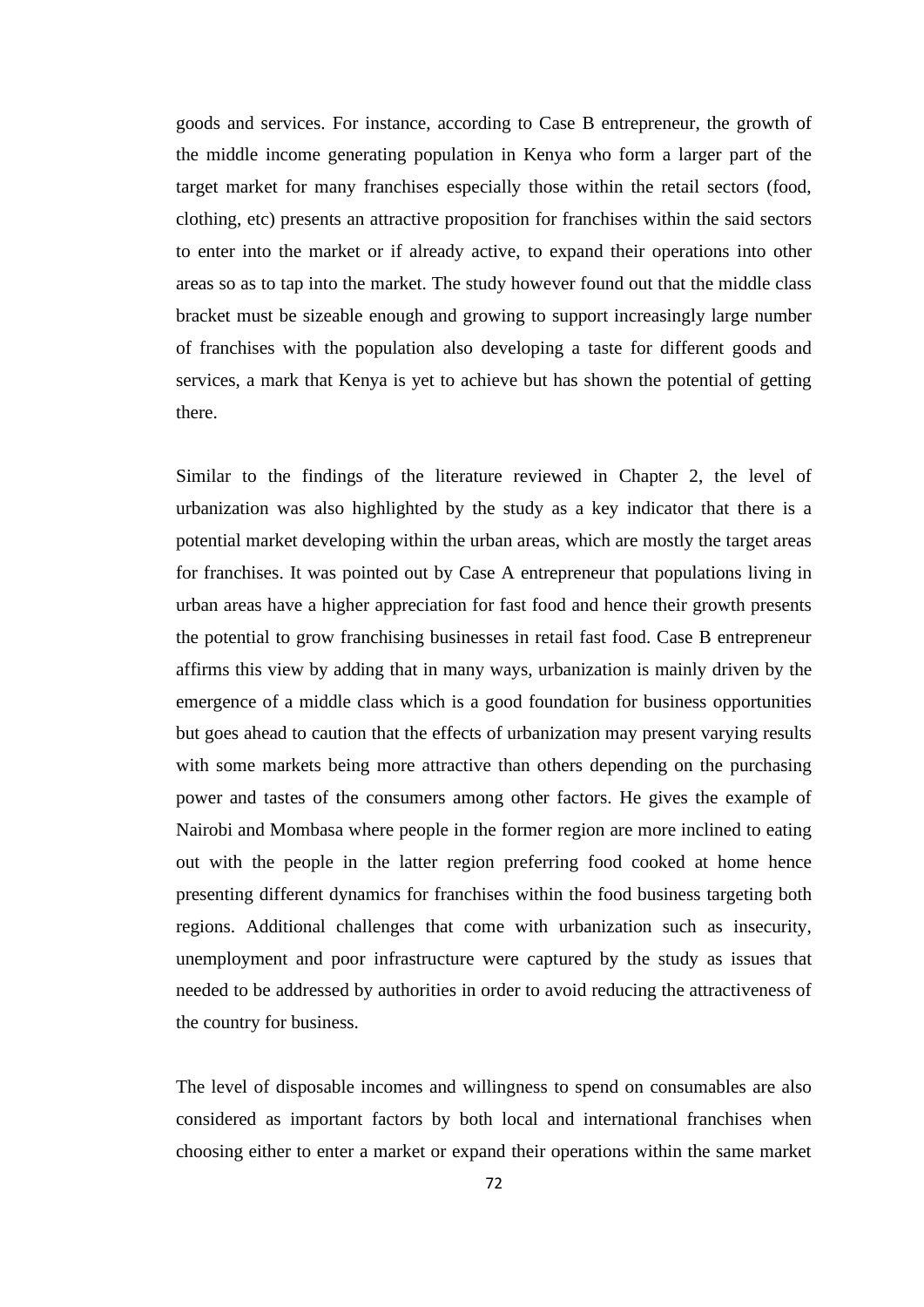if already in operation according to the literature reviewed and findings of the study. This is because higher and increasing levels of individual income enhance the purchasing power of the target market and also helps to generate strong demand for the intended goods and services, especially as the population increasingly develops their appreciation. Additional to that, the savings culture and availability of investable assets within an economy also determines whether the franchises within an economy are able to attract franchisees to buy into their franchise rights as highlighted by both the literature reviewed and the findings of this research. According to Case B entrepreneur, the more citizens are willing and able to invest their own resources within their economy, the more it presents franchises with an opportunity to attract franchisees that are able to afford to purchase franchise rights from their systems. He gave the example of the current scenario in Kenya where remittances by Kenyans living out of the country have been on the increase, hence presenting a good opportunity to franchises to attract some of these funds into their businesses by selling franchises to relatives of Kenyans living abroad.

Successful franchising according to the study is anchored on the availability and use of robust systems to build, manage and monitor the operations of the business with systems such as quality control systems, stock control systems, accounting and point of sale systems being central to this. According to the findings of the study and the literature reviewed, ICT is therefore a critical enabler of these systems and hence a great determinant of the level of growth of franchising within an economy. The study showed that beyond control and management systems, technology assists in marketing e.g. through mobile communication, social media and sales through online ordering systems while facilitating payments through mobile, cards and over the internet. Technology is also critical in integrating all the above systems to a central system hence enabling efficient management of operations and cost reduction. The literature reviewed shows that franchises are therefore very keen to evaluate the level of development in the ICT sector in making their decisions to either enter into new markets or expand their operations in existing markets.

Access to capital or finance by both the franchisors and their franchisees is also an important factor that determines the growth and development of franchising in an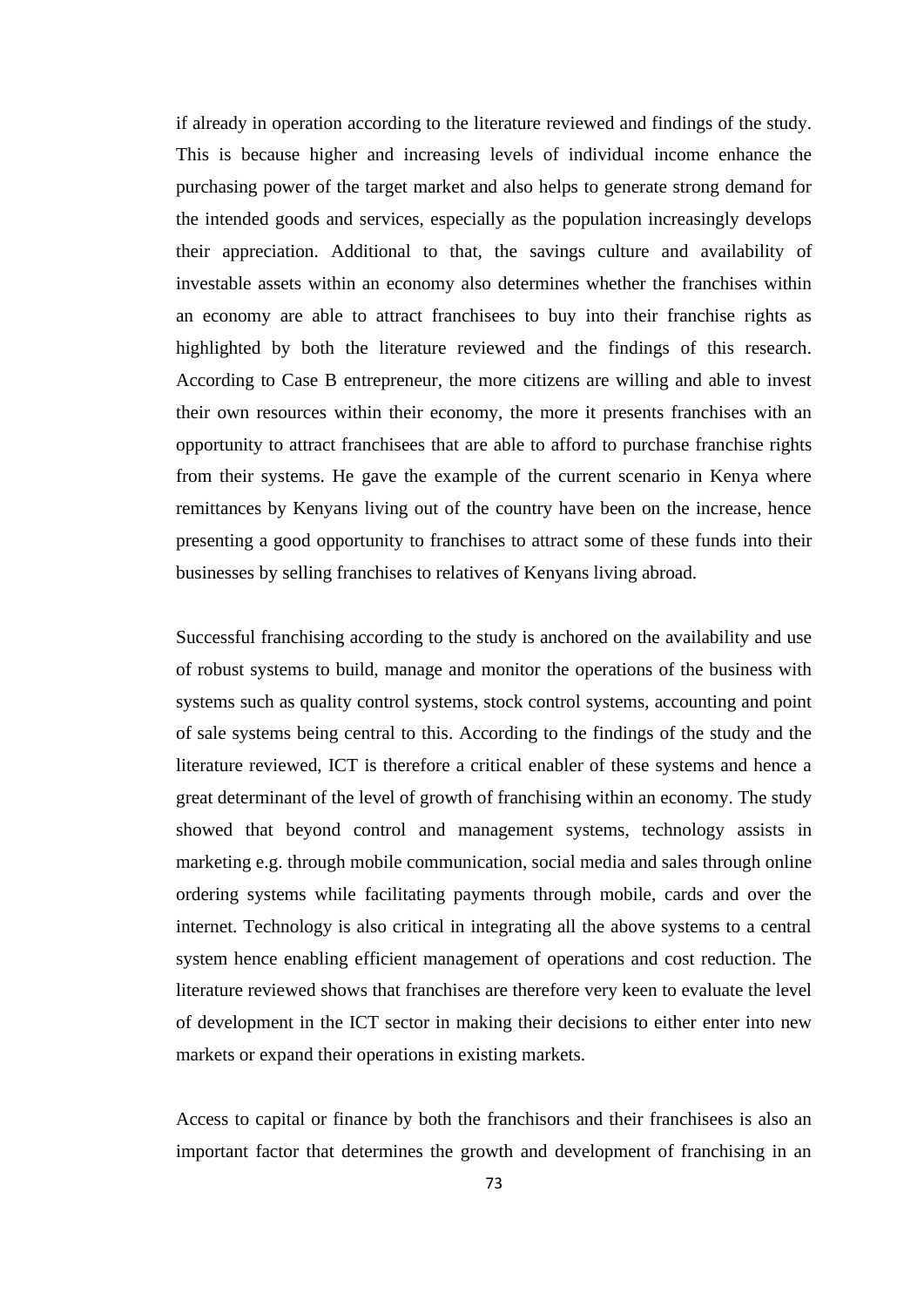economy as shown by both the literature reviewed and the responses given by the respondents in this study. Case A entrepreneur emphasises that finance is important in not only establishing a franchise system but also in financing its growth, funding new strategies and any other changes in the systems to accommodate the new growth. He recommends that the government should consider setting up a fund to provide financing to SMEs to develop franchising concepts, market development and to acquire franchisees so as to promote the concept more in Kenya. Case B entrepreneur adds that beyond personal savings and funds from family and friends, access to credit from financial institutions is therefore important in financing the growth of a franchise system. Lack or availability of reasonable access to financing will therefore determine the pace at which the franchising sector will develop within a given economy.

The 2 entrepreneurs interviewed in this study did not however indicate the importance of macroeconomic stability as highlighted by Sanghavi (1998) and the structure of the economy as pointed out by Alon and McKee (1999) in franchising development. These factors according to the literature reviewed are considered by international frachisors as they seek new markets to expand their brands. The explanation here could the fact that since the 2 entrepreneurs are based in Kenya with no current plans to expand of the country in the medium term consider the economy stable and open for business hence it is not yet an issue of concern as there are no comparisons to be made yet.

The existence of a sound and effective legal environment is critical for the development and growth of private enterprise such as franchising as revealed by the study. However, the study also noted that it is not just important to have a sound legal framework but also to have the institutions mandated to operationalize and apply the law effective in carrying out their duties so as to ensure that laws achieve their intended purposes.

The findings of the study revealed that franchisors consider franchising to be about brands and therefore brands are central to the franchising concept. In that case, the entrepreneurs emphasized the need for the existence of intellectual property (IP)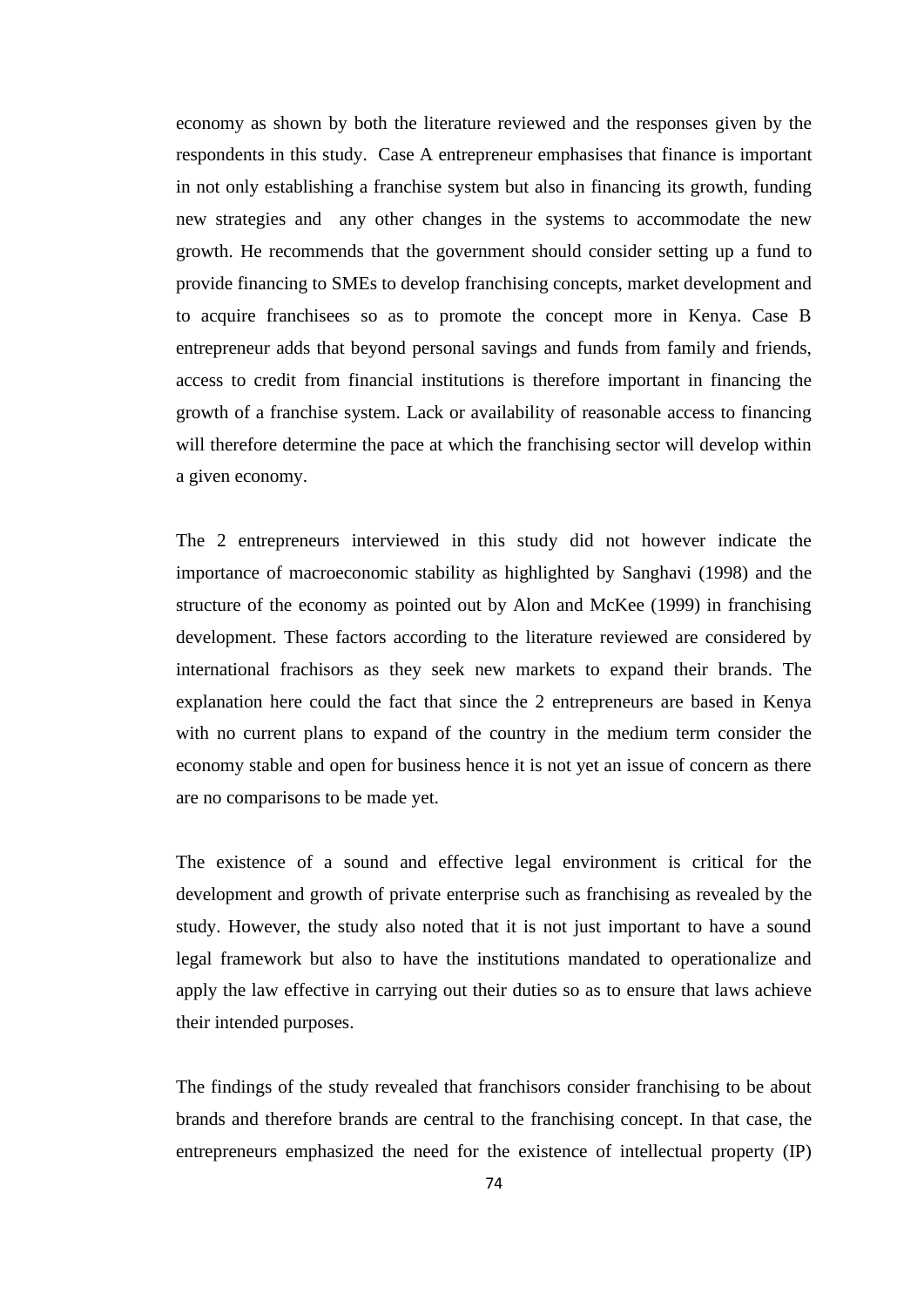laws to facilitate the registration and protection of one's IP e.g. trademarks, copyrights etc. Case B states that without the existence of protection of IPs, the growth of franchising in Kenya would be hampered as anyone can just decide to infringe on another business person's IP at will, which can easily spell the death of a business. This is supported by the literature reviewed which shows that one of the issues that international franchises consider when evaluating potential markets is how well IPs are protected as well as the ease of resolution of IP disputes.

Second to IP laws is contract laws according to the study, which the respondents mentioned are important in defining and managing the relationships between franchisors and their franchisees. They define roles and responsibilities, accountability structures as well as conflict resolution mechanisms whenever there is a contract related dispute. The franchisors consider the ease of enforcing contracts within a country as an important indicator for ease of doing business as it ensures that contentious issues are quickly resolved hence saving costs. It is evident from the study that there is a general trend in Kenya of not respecting contracts as well as other people's brands with business people breaching agreements and infringing on others IP rights. The 2 franchisors interviewed mentioned numerous cases of their franchisees going against the franchise agreement in one or several ways or other businesses trying to copy their brands. They also reported challenges addressing the issues effective and in a timely manner through the judicial system.

The study as well as the literature reviewed highlighted the importance of an independent and efficient judicial system in supporting the development of franchising. Given the unique nature of franchising and the centrality of brands to the success of a franchising, any brand or intellectual propery related dispute between either the franchisor and franchisee(s) or any other external party needs to be fairly and quickly resolved so as to avoid the loss of business time and unnecessary injury to the concerned brand. The findings revealed that despite Kenya having competent judges who are well versed on commercial laws, there is still a huge challenge when it comes to the speed at which cases are resolved, especially touching on IP. There have been some improvements but the study shows that there is still a general feeling that the length of time taken to resolve matters is not friendly to businesses as it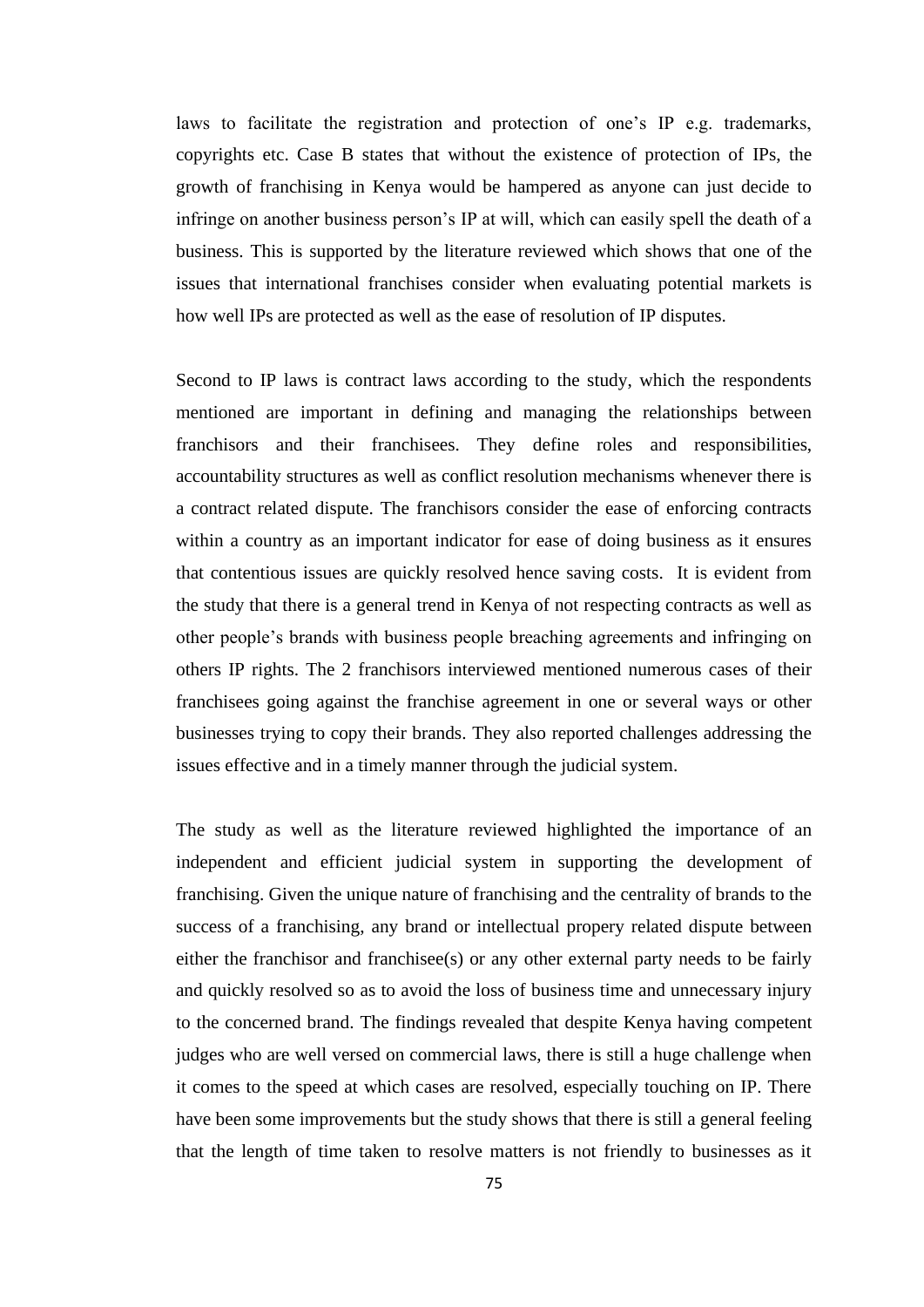takes too long hence leading huge legal costs and lost time being incurred by entrepreneurs. One of the entrepreneurs who has had such a case abandoned the matter due to the dragging of the case and in that process lost a considerable amount of funds in forgone revenues from franchising fees and in legal fees.

Lack of confidence in the judicial system and its processes is also not good for franchising development with some respondents reporting that there were still too many loopholes within the Kenyan judicial system through which a legal process could be beaten e.g. the existence of corruption in the judiciary. The literature reviewed showed that international franchisors are concerned at the level of corruption within a country before they engage and it does not help when corruption is rife in the institutions that are supposed to facilitate justice and fairness in an economy such as the judiciary. The lack of awareness on the concept of franchising among the Kenyan public and the legal fraternity is also pointed out as a hindrance to the concept's development in the country according to one of the franchisors but his argument is refuted by one of the key informants who has a legal background who argues that given that franchising in grounded on contract law and the fact that Kenya has got competent judges who understand commercial law, it was therefore a matter of presenting a convincing case to get a fair judgment.

Beyond the judicial system, the regulatory framework and the institutions mandated to implement the same are critical for supporting the emergence and development of franchising according to both the findings of the study and the literature reviewed. Issues such as business friendly corporate laws, tax structures and labour practices are mentioned as some of the factors that are important in franchising development. Corporate laws starting from registration of businesses, requirements on ownership structures, capital requirements and reporting regimes should be developed to ease the starting and running of businesses according the franchisors interviewed. The study revealed that it still takes a long process to register a business in Kenya which does not create an easy environment to start a business or formalise informal businesses. One of the experts interviewed indicates that the reduction of red tape, less regulation and the simplication of the tax regime as important to support franchising development.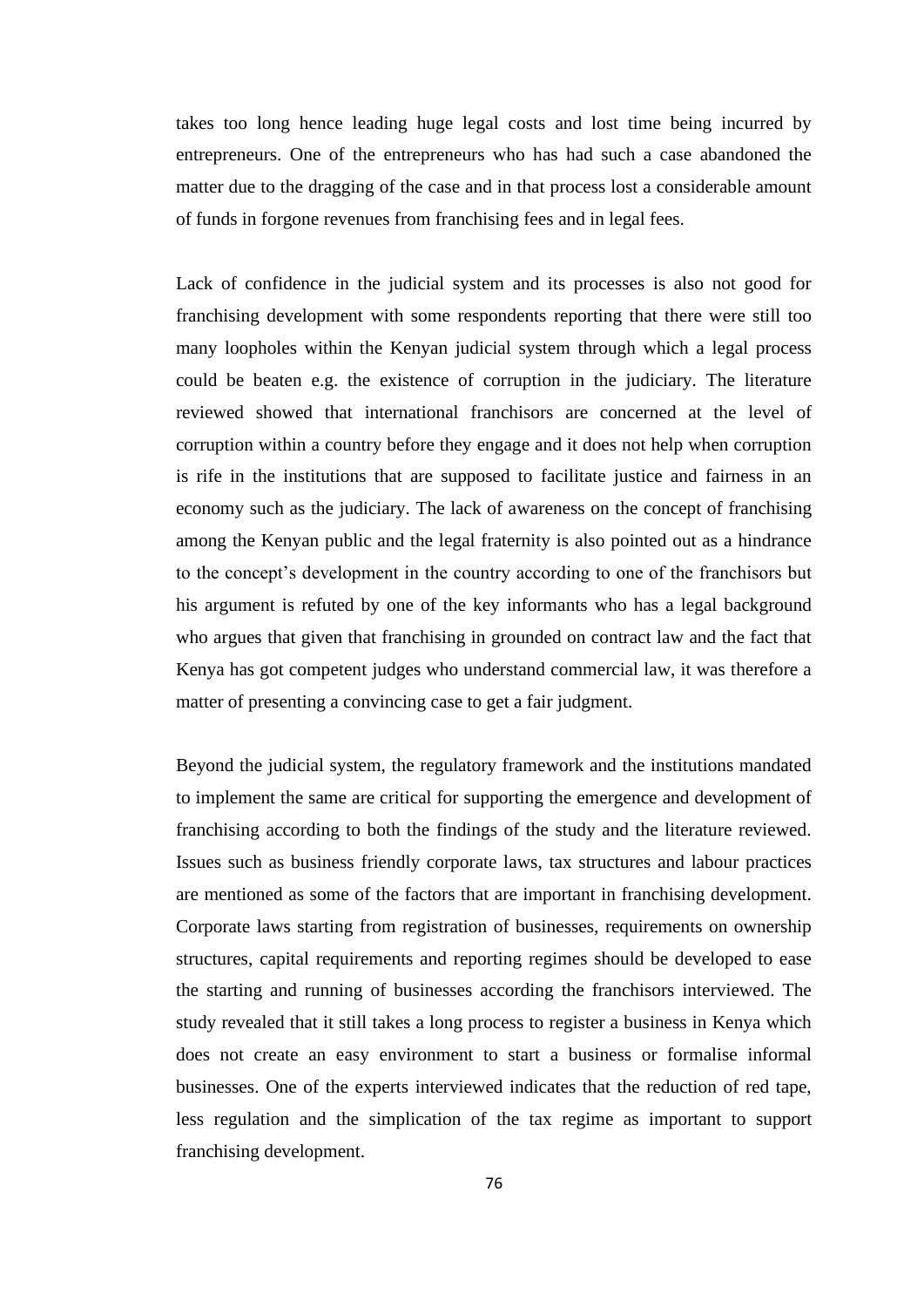Tax structures that are in line with the realities of each sector are seen to be more supportive according to the study with both of the cases studied as well as one of the key informants pointing out that the 2% levy charged on restaurants and fast food retailers as unnecessary due to the fact the such businesses do not benefit in any way from making the contribution unlike hotel businesses. The same goes for labour laws according one of the franchisors who points out that since labour practices and laws have a cost implication on the business, they should therefore be friendly and reflect the economic realities of the time. However, the other franchisor interviewed considers labour laws, especially where the franchisor has few company-owned franchises within the system, as less critical since the franchisor is largely not responsible for managing the human resource in the franchised outlets but further states that since it affects the franchisees, it can therefore not be largely ignored.

The existence of a franchising association is also noted as important for franchising development. The literature reviewed shows that the existence of effective selfregulation, through a franchising association is attractive to international franchisors who see this as an indication of a friendly environment for franchising. An association is especially important in a fleding franchising industry like Kenya where stringent corporate laws may stiffle its development. This is in line with the findings of the study with franchisors stating that an association is important for policy advocacy, promoting discipline within the sector, sharing knowledge and new insights among members as well as creating greater awareness of the concept in the country.

## **5.3 Strategies that SMEs Can Apply for Successful Franchising**

Given the nascent nature of franchising in Kenya and the few number of indigenous franchises in the country, the study was only able to carry studies on only 2 franchises that are also between  $4 - 16$  years old and having varied successes in establishing and running franchises.

The literature reviewed highlighted different strategies that franchises are known to use in entering new markets or expanding their operations within the same markets.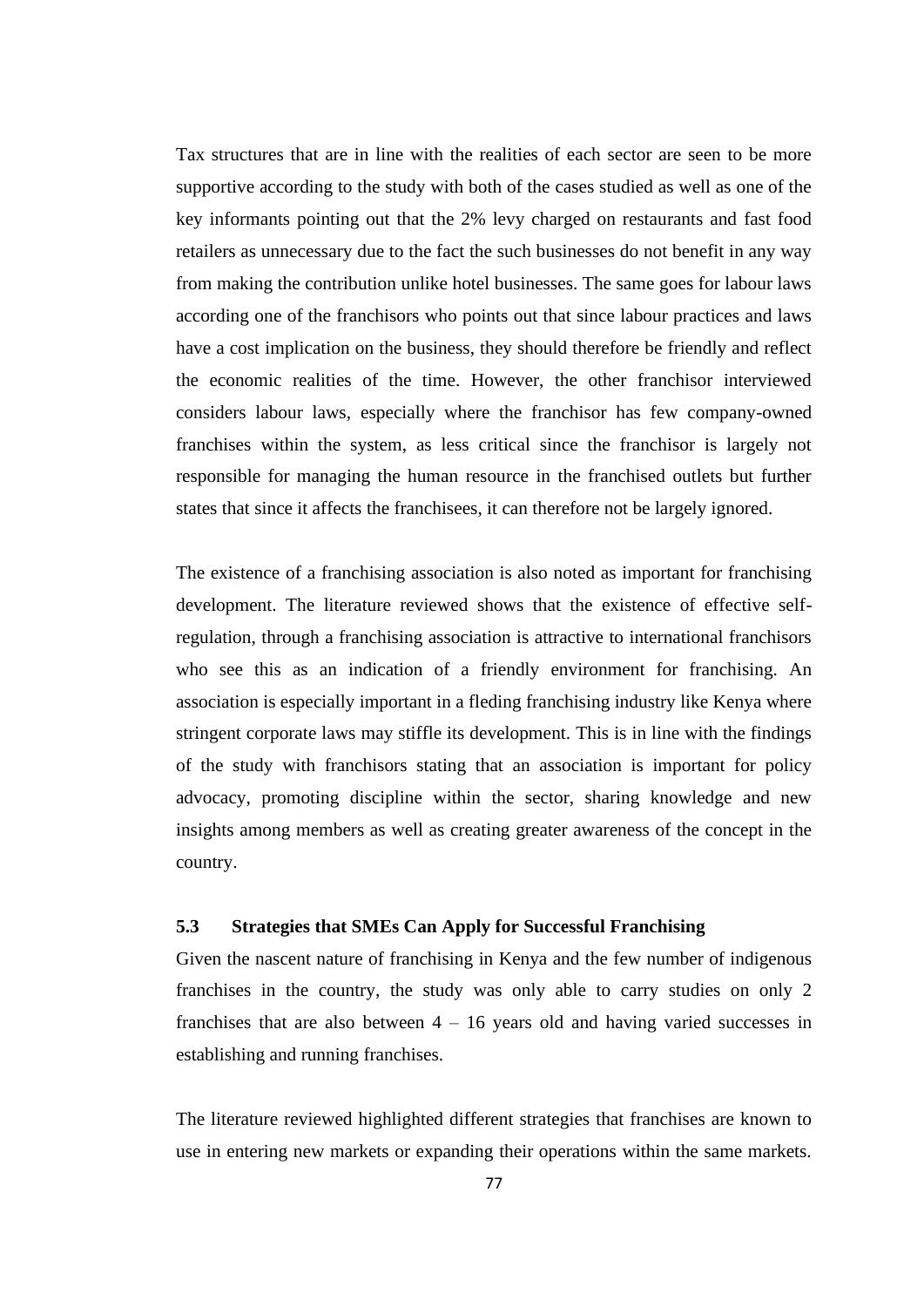The strategies were categorised in terms of licensing forms i.e. direct franchising, master franchising and area development as well as according to how the franchise determines how to enter a new market i.e. first mover or early entry, platform or beach head and lastly conversion strategies. The study revealed that the franchises in Kenya that were covered by the study have only used direct franchising so far in growing their franchise outlets with each business having similar or differing reasons for choosing the licensing form. The 2 franchisors interviewed seem to agree that direct franchising is the best option for a young and developing franchise system as it gives them more control over the franchise system thus enabling them to strengthen their brand and operational support systems before they reach a critical stage where they can start exploring master franchising and area development. It allows the entrepreneur to directly intervene in cases where there are challenges while at the same time allowing greater interaction with consumers who provide insights on how they perceive their brand, information that is critical for improving the product and service offering.

Direct franchising therefore gives the franchisor the opportunity to move beyond piloting into running several outlets thus allowing the franchisor to refine the business model further, develop robust management systems and supply chains, steps that are important before exploring the other options. Despite their choice of direct franchising over the other 2 options, the study shows that it has not been success all the way for both of them. Both have faced different challenges such as enforcing franchising agreements especially regarding payment of royalty and compliance to the standards of the brand in terms of product offering among other issues. Case A reported franchisees introducing unsanctioned products with Case B facing even greater challenges with collection of royalties from franchisees who refuse to make good their payments, forcing him to scale operations from 11 franchise outlets to only one company owned outlet over the last 6 years due to bottlenecks within the Kenyan judicial system in assisting him address this challenge.

Both entrepreneurs, according to the findings of the study agree that direct franchising is the best at the early stages of development but it seems that the lack of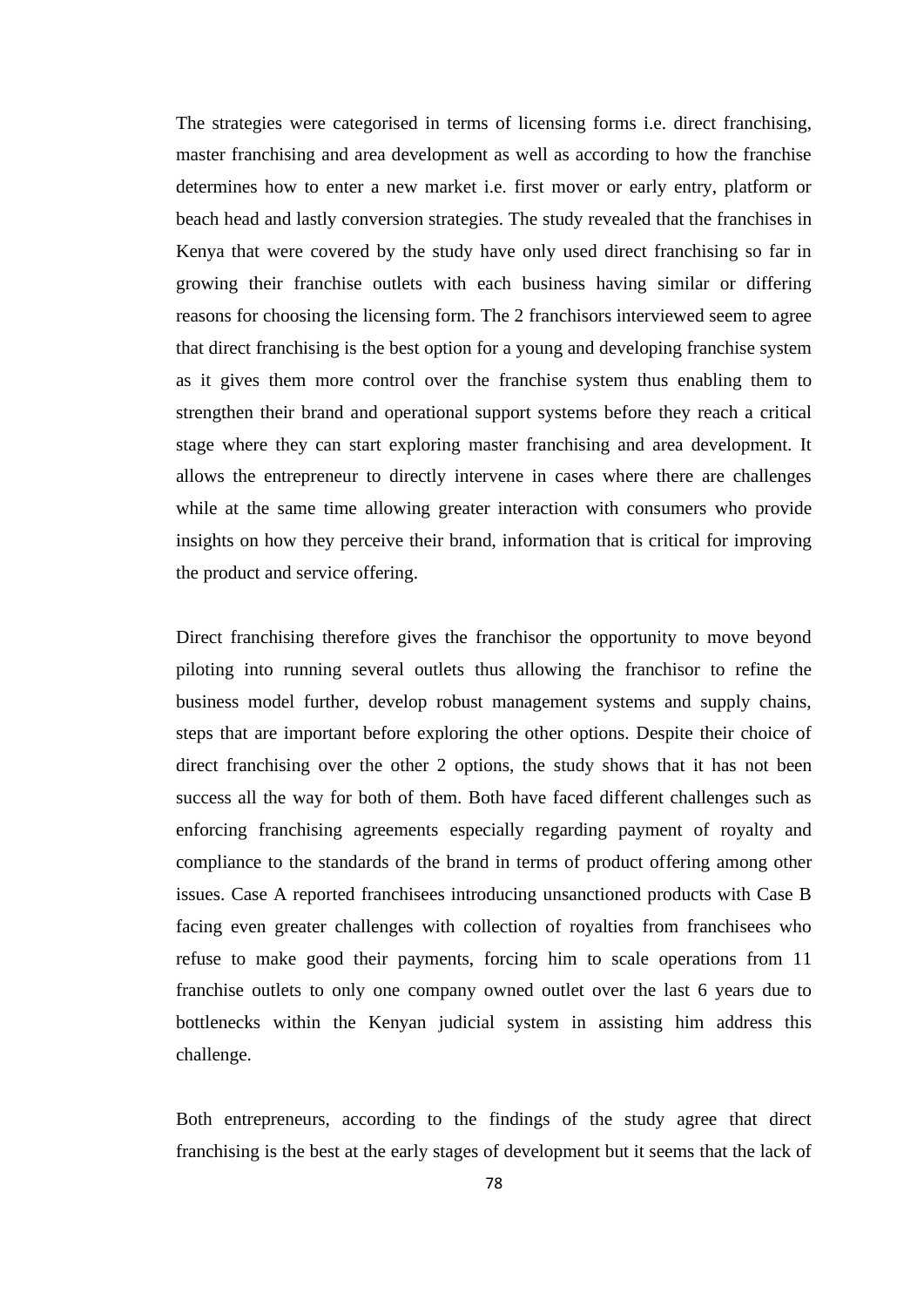enforceability of contracts coupled with inefficient and costly dispute resolution mechanisms makes its a challenging task developing a franchise system in Kenya. These challenges would probably also plague a franchisor using either master franchising or area development licensing forms. Case A also points out that the nature of the Kenyan market in terms of knowledge of the franchising concept could also be greatly limiting the development and use of the other licensing forms.

None of the entrepreneurs has explored the use of either first mover, platform or conversion strategies in expanding their businesses and this may be due to the fact that both the cases interviewed were or are still establishing their outlets within existing networks of retail fuel stations. Their locations are therefore predetermined by the oil companies that own the fuel stations. Despite this, they reckon that the conversion strategy, unless the costs of converting the outlet is taken up by the franchisee, would be very expensive due to the capital outlay of transforming them to the franchisor's standards in terms of branding, layout, assets, etc.

# **5.4 Firm Level Capabilities that SMEs Need to Develop for Successful Franchising**

For SMEs that choose franchising to grow their businesses or entrepreneurs that want to start franchises, the study has shown that they need to develop different capabilities along their businesses' development stages if they are to be successful in applying the concept, most of which are supported by the literature reviewed in Chapter 2 above.

Central to franchising is the existence of robust and functioning systems without which a franchisor would not be able to manage his franchise system, according to Case A. These systems according to the findings of the study and the literature reviewed are such as quality control, stock control, monitoring, accounting and point of sale systems. The 2 entrepreneurs interviewed agree that over and above having the systems in place and ensuring that they are working, a potential franchisor must also develop standard operating procedures with a detailed how-to manual for guiding franchisees on how to run their outlets including matters as sourcing for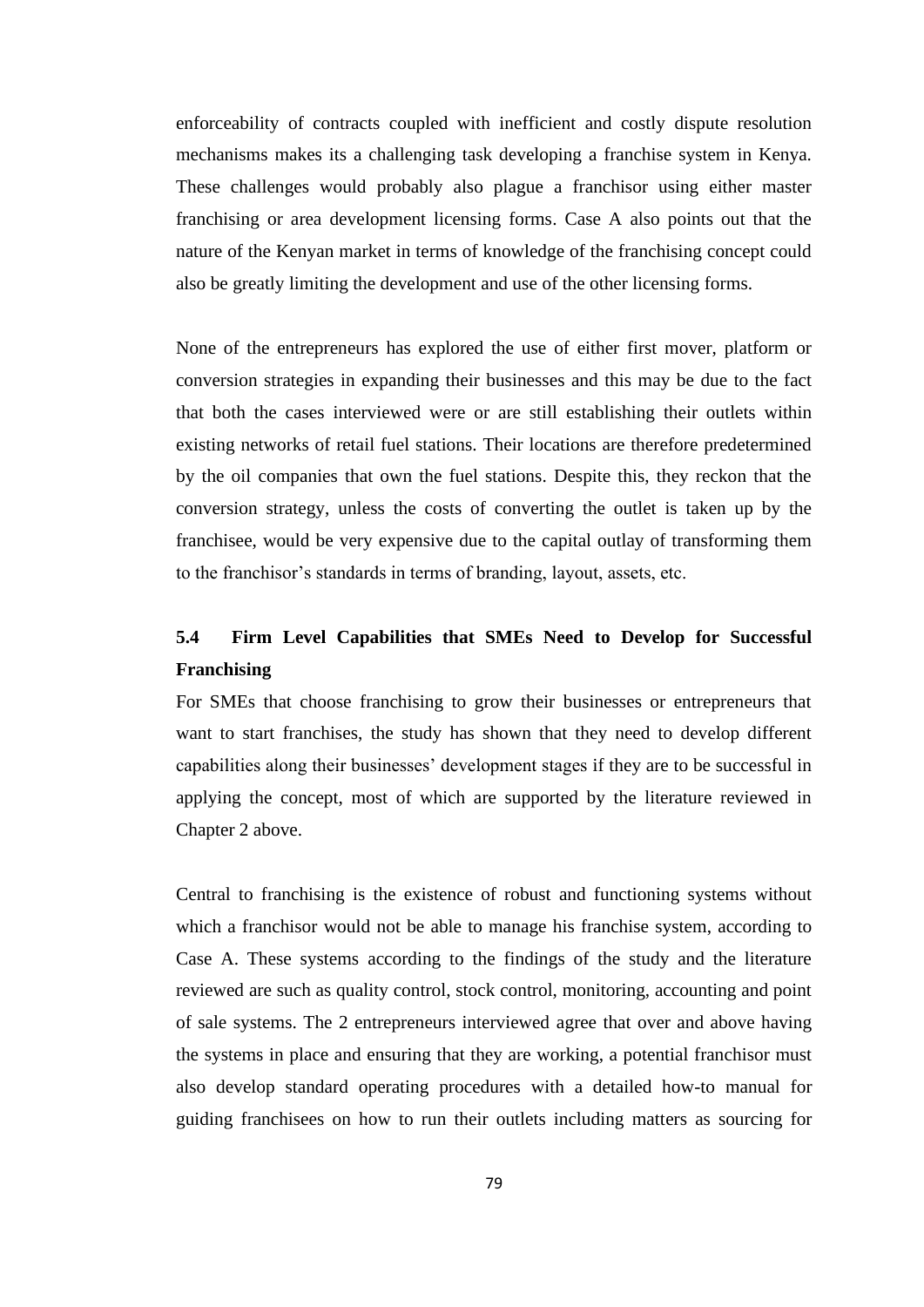supplies, production, marketing and sales, staffing, customer service and delivery etc.

The above capabilities according to the study and the literature reviewed can only be developed through piloting of the franchise idea as the initial stage where the potential franchisor develops and refines their business model by testing the product offering, marketing strategies, staffing procedures as well as the pricing policy among other aspects in an outlet. Case B entrepreneur recommends that any SME intending to go the franchising way must ensure that they have tested and refined their business model so as to come up with a solid business format failure to which the franchisees they bring on board will end up defining the same in different ways depending on what works for them hence defeating the essence of franchising, which is about replication. Case B entrepreneur adds that an unsound business model will also pose implementation challenges to franchisees as they will not know how to effectively run a franchise outlet.

After the franchisor has piloted the franchise business idea and is confident that he has a sound business model, the findings of the study and literature reviewed show that the next logical step is to develop a detailed operating manual that details, based on the experience gained from the pilot outlet how, to operate a franchise outlet, products and services to be offered, production procedures, shop layout and floor plan, operating hours, staffing procedures, training manual among other important information needed to run a successful franchise outlet. Case A entrepreneur recommends that the business model should be well documented such that anyone anywhere can easily run a similar business with ease.

Once there is a tested business model in place with a supporting operating manual, the entrepreneurs interviewed recommend that the potential franchisor should not jump into franchising his outlets to independent entrepreneurs or franchisees just yet but should first of all gain experience in running different units at a time, hence validating the findings of the literature reviewed in Chapter 2. The potential franchisor according to the findings of the study is advised to move beyond the single outlet and to pilot the developed business model using several company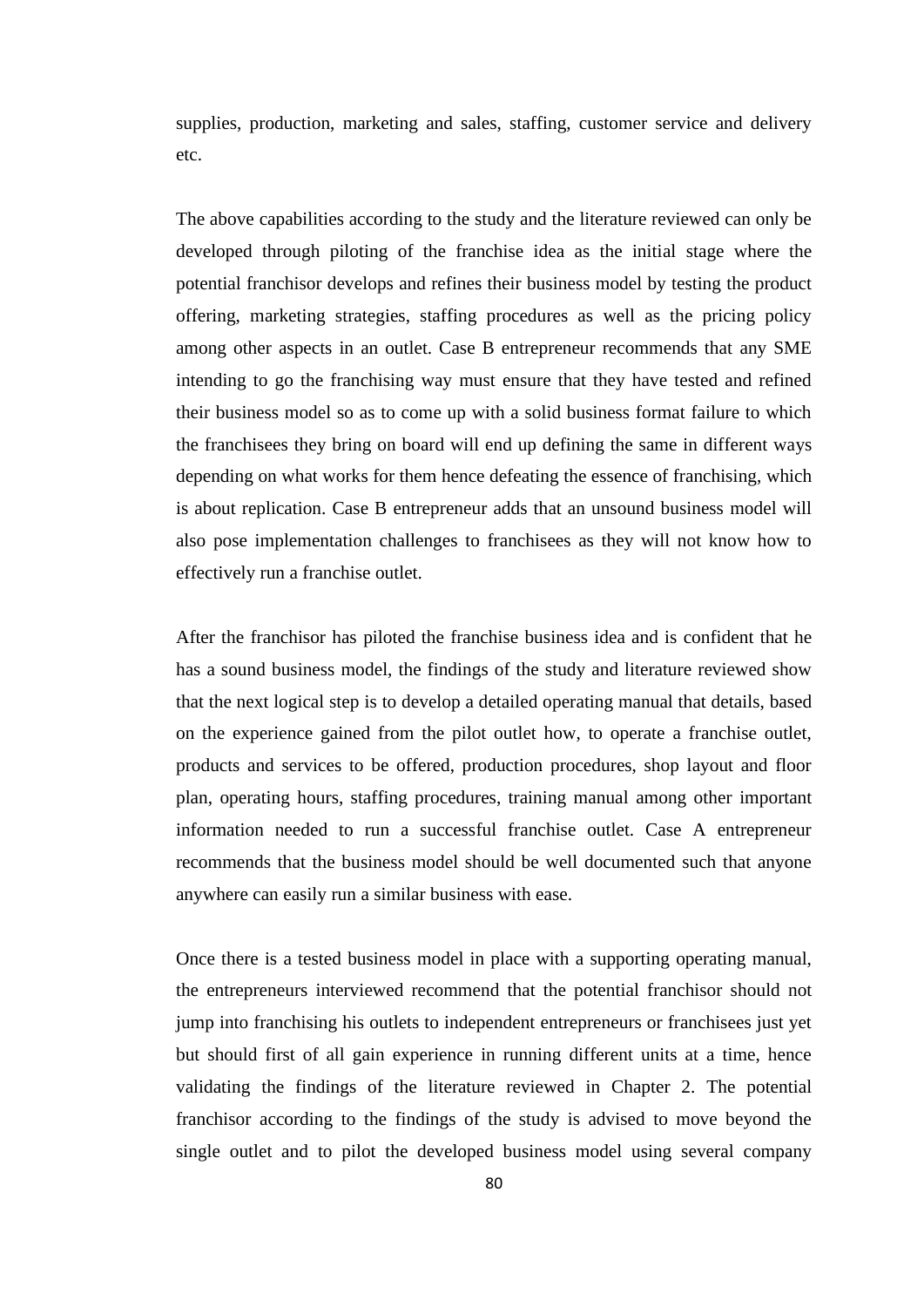owned outlets in different contexts. Case A entrepreneur states that this allows the franchisor to test the replicability of the business model using different staff, customers, premises, suppliers among other variables to determine what changes need to be made to make it more solid. He further points out that this also allows the entrepreneur to check on how the product is prepared in the different settings, the time taken to prepare the same and the consistency of taste and the suitability of the pricing policy among other important aspects, a process that may demand some adjustments for each outlet depending on the size and the context in which it is situated.

Case B entrepreneur adds that the process of testing the business model in different locations gives the entrepreneur relevant experience and prepares him to be able to provide the relevant support mechanism that is critical for enabling the franchise system to grow. Some of the critical capabilities for successful franchising according to literature reviewed are a strong franchisee operational support system that addresses issues such as getting the best location, marketing, staffing and supply chain development, capabilities that Case B entrepreneur suggests are developed as one tests the replicability of their business model in different contexts. He says that the process not only enables the entrepreneur to develop his franchisee support skills but also to verify whether his support structure is in place and strong enough to support multi-units of franchise outlets further adding that his personal recommendation is for a franchisor to operate between  $2 - 10$  company owned outlets in different locations before giving the rights to independent entrepreneurs.

There are other capabilities that the study, according the responses of the entrepreneurs interviewed; recommends that a franchisor should develop over time to enable him develop a successful franchising business. However, the literature reviewed shows that these capabilities can only be developed once the entrepreneur starts on-boarding independent entrepreneurs into his franchise system. Skills such as franchisee selection and recruitment, franchisee monitoring and supervision, franchise relationship management and conflict management and resolution can only be best developed once the franchisor has independent entrepreneurs on board as franchisees unlike only when running company owned outlets which are normally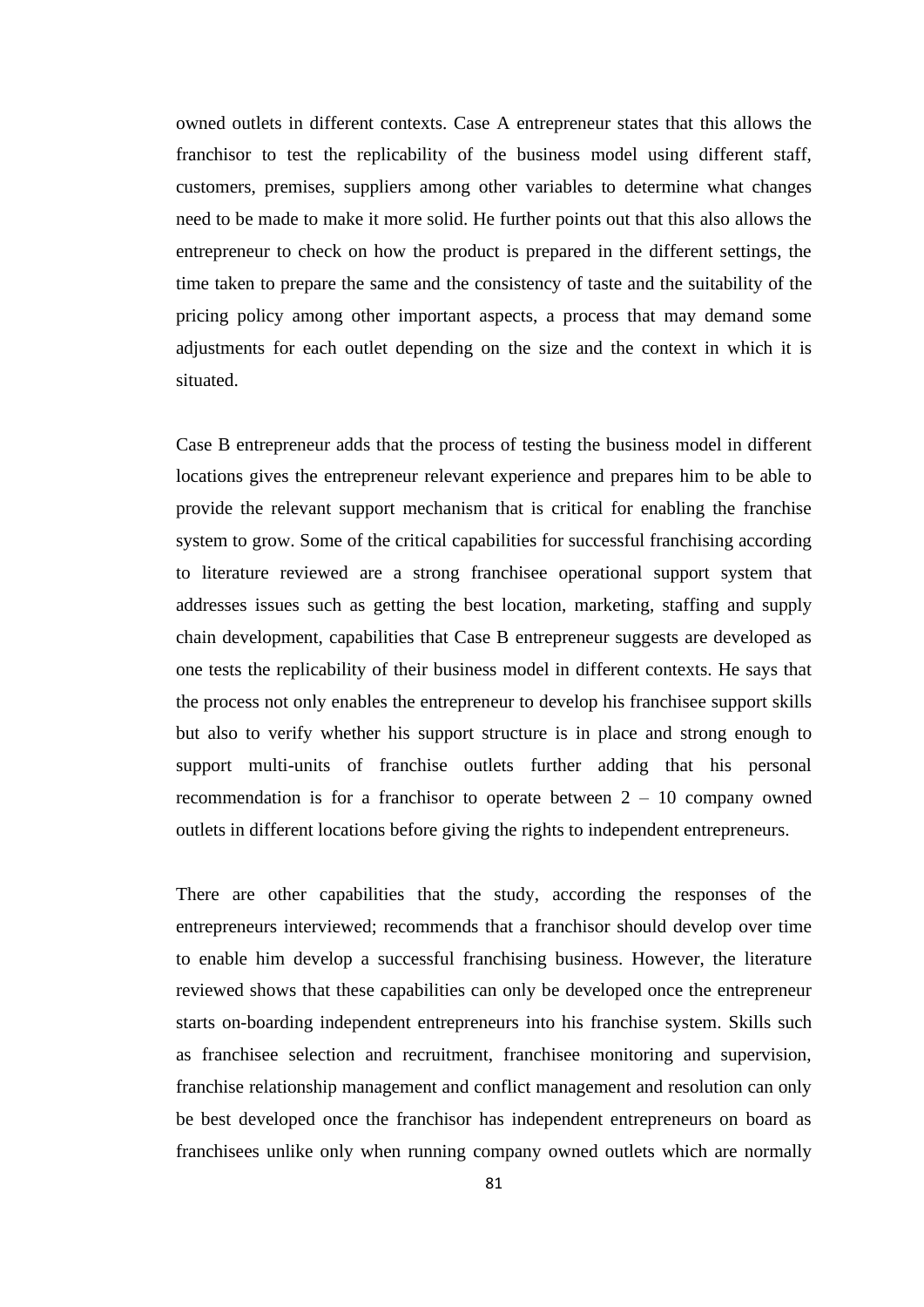run by managers employed by the franchisor. For instance, to develop superior franchisee recruitment and selection skills, the literature reviewed shows that each entrepreneur needs to develop their own selection criteria while evaluating and refining the same with experience, an argument supported by the findings of the study.

The findings of the study show that all the entrepreneurs interviewed believe that beyond experience, a sound and replicable business model and effective franchisee support system, all the above listed skills or capabilities are important for the franchisor to develop over time as the business grows in order to successfully franchise. What came out clearly from the study is that there is not a defined way of determining a set of skills that an entrepreneur needs to develop at the start up, emerging and developing stages of his franchise business. The 2 entrepreneur reported differently though with some similarities, what they considered important capabilities to develop in the early stages of their businesses, what skills they found difficulty in quickly developing as their businesses grew and demanded more of them and lastly what skills they thought greatly enhanced their abilities to better manage their franchises over time. What was similar for the first category of skills was experience mainly gained at the business model piloting and replication stage, with franchise relationship management being the only similar skills the 2 cases found hard to develop quickly and finally franchisee recruitment and selection skills being a similar skill that both entrepreneurs pointed out as what they thought greatly enhances their abilities to better manage their franchises.

# **5.5 Economic and Legal Policy Recommendations for Franchising Development**

The findings of the study have ended up in a number of policy recommendations so as to create a conducive environment to promote the greater adoption of franchising by SMEs in Kenya which has far reaching economic benefits if successful, as shown in the literature reviewed. The recommendations also relate to the promotion of the entry of international franchisors into Kenya who are critical according to the literature reviewed in creating a demonstration effect to local small businesses hence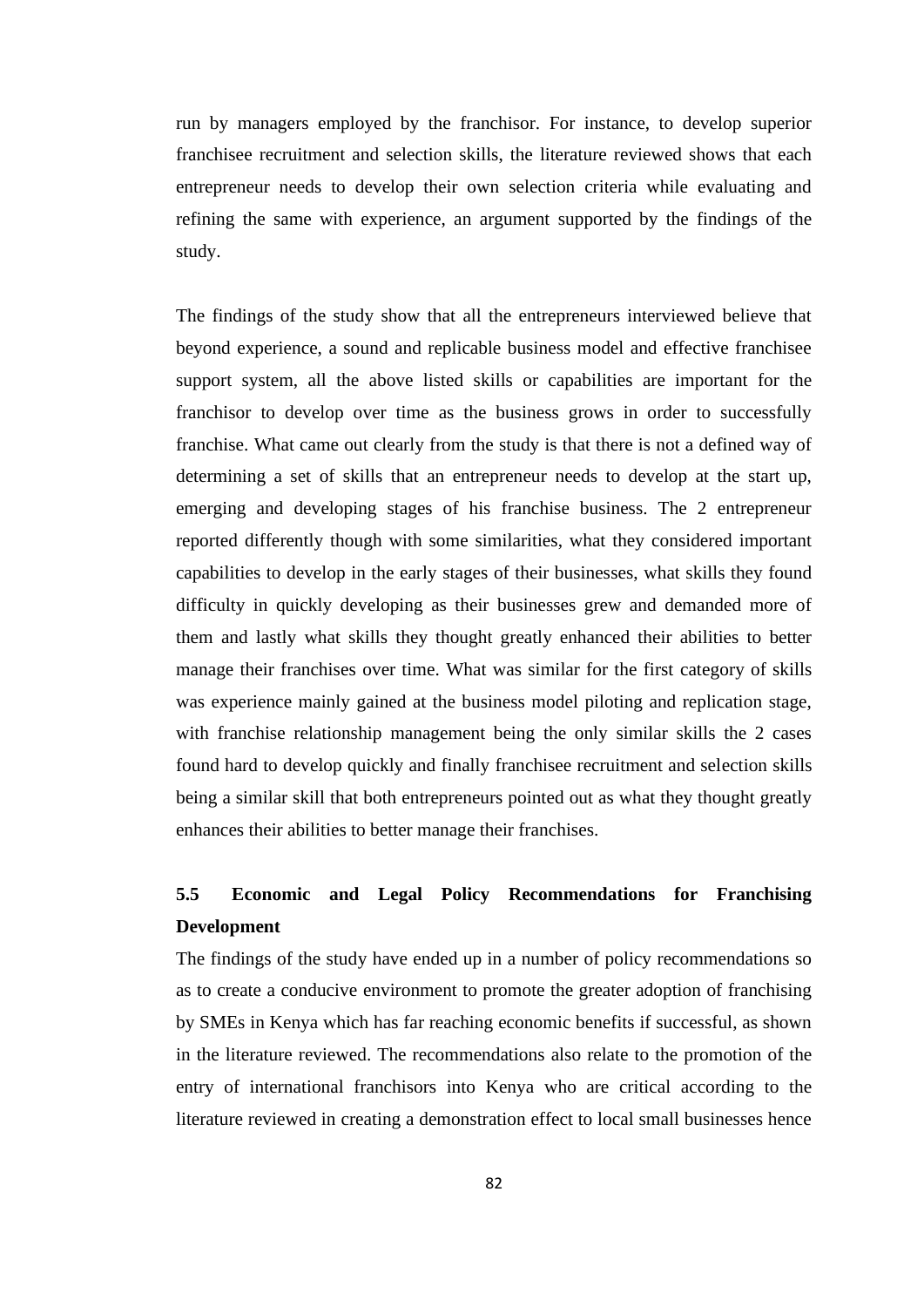providing them with insights and know how on franchising, which in the end leads to greater adoption of the concept by local entrepreneurs.

In terms of creating the right economic conditions for the promotion of franchising in Kenya, the entrepreneurs and key informants interviewed recommended the need for the government to not only address a number of existing challenges but also highlighted a number of initiatives that the government could come up with to make it easier for franchising to flourish in the country.

The government needs to create attractive incentives in order to attract SMEs into franchising. Some of the incentives mentioned were tax exemptions on imported capital goods as especially in situations where the SMEs are forced to import goods that are not readily available in the country. For instance, some international franchises that have operations in Kenya require that their local franchisees or even their own outlets to use certain type of equipment or inputs that are either not available locally or the quality of the same available here does not meet their standards. In such cases, many potential franchisees end up being discouraged from taking up the franchise rights due to the high start up or running costs, something that could in some instances be addressed through tax incentives as explained above. This leads to lost opportunities for future revenue by the government, unrealized knowledge transfer into the economy as well as employment opportunities for Kenyans.

There is also a general consensus that the 2% catering levy charged over and above 16% VAT on sales of restaurants and fast food outlets is not serving to better the business environment for the these types of businesses. The argument is that the levy is intended largely to ensure that the country has a constant supply of highly qualified hospitality workforce by subsidizing their training at government institutions such as the Utalii College but the 2 entrepreneurs and the franchising expert interviewed state that only the hotels benefit from hiring these qualified staff for 2 main reasons i.e. they can't afford to pay salaries for such staff and if they were, the qualified personnel has a preference for hotels. This means that they are forced to hire unqualified staff and incur costs training them to their required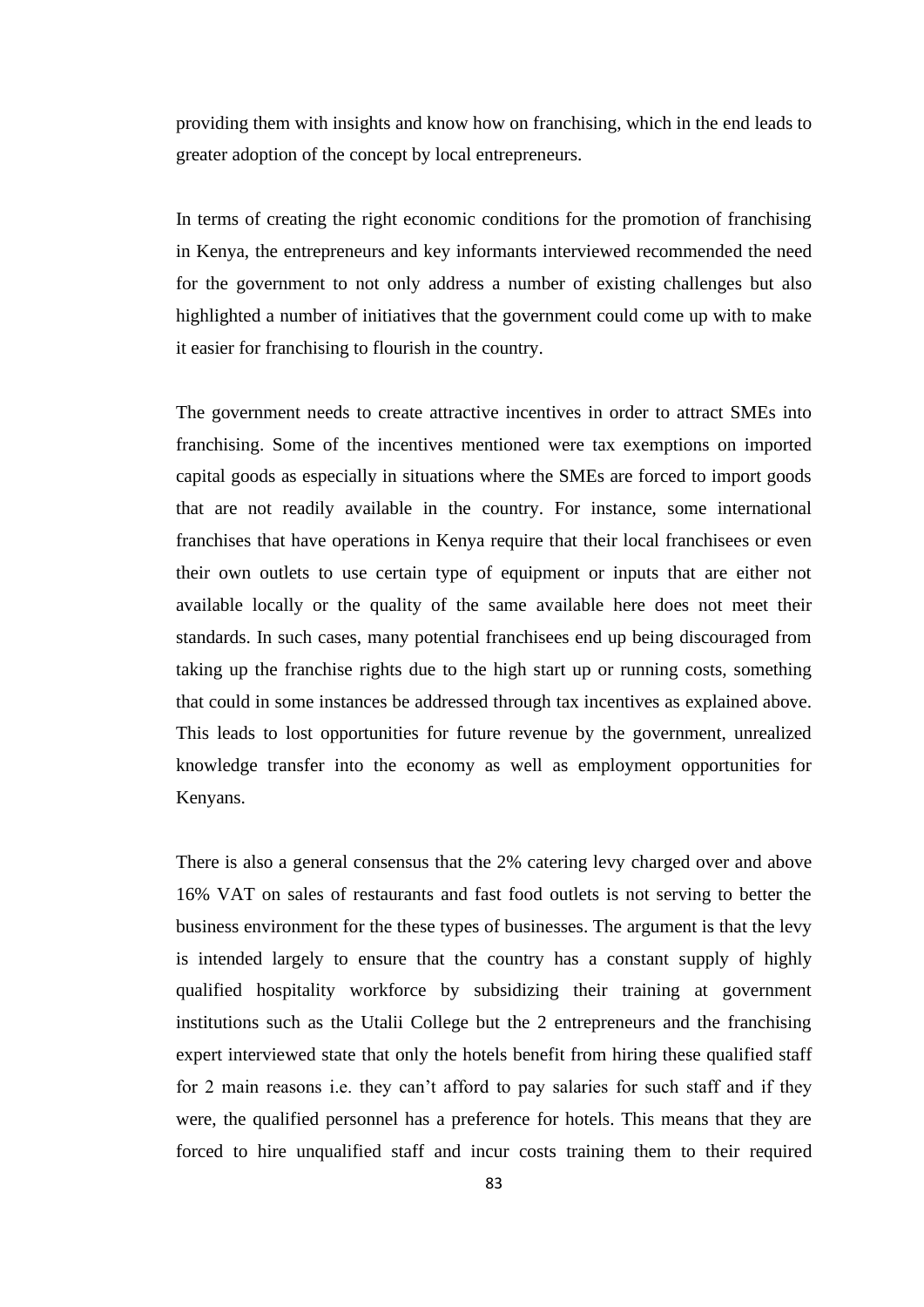standards hence increasing their operating expenses and hence eating into their revenues. They recommend that the government should limit the 2% levy charge to hotels and such business that directly benefit from the catering levy fund.

The government is advised to create more awareness among the Kenyan general public and the business community about the concept of franchising, how it works, opportunities and challenges thereof etc to enable Kenyans not only know about franchising but also appreciate the obligations of being a franchisor or franchisee hence enhancing greater appreciation of the nature of franchising relationships. This is foreseen assist in reducing the current level of ignorance and increase the appreciation and respect of the contractual obligations between franchisors and franchisees which could in the end reduce the potential for disputes such as on intellectual property issues.

Beyond awareness creation, there is a recommendation for the government that should consider setting up a special department within the relevant government ministry that also works with the relevant agencies tasked with promoting Kenya as an investment destination to promote franchising locally as well as to international franchisors with the aim of attracting them into the country. The same department it is suggested could also develop a franchising development fund which can be utilized in financing the development and growth of indigenous franchises by providing them with funds for market development as well as availing franchisee finance to enable them acquire franchise outlets. The government could also consider working with financial institutions to increase long term and sustainable financing to SMEs who want to franchise their businesses or entrepreneurs who want to acquire franchising licences. This its recommendation can be done by creating incentives for financial institutions to venture into the sector by creating instruments such as risk sharing facilities or guarantee funds as well as availing more information to financial institutions on SME franchising to reduce the perception of risk and highlight the available opportunities.

To increase the chances of the SMEs that choose the franchising route to remain sustainable into the future, the government needs to come up with a way of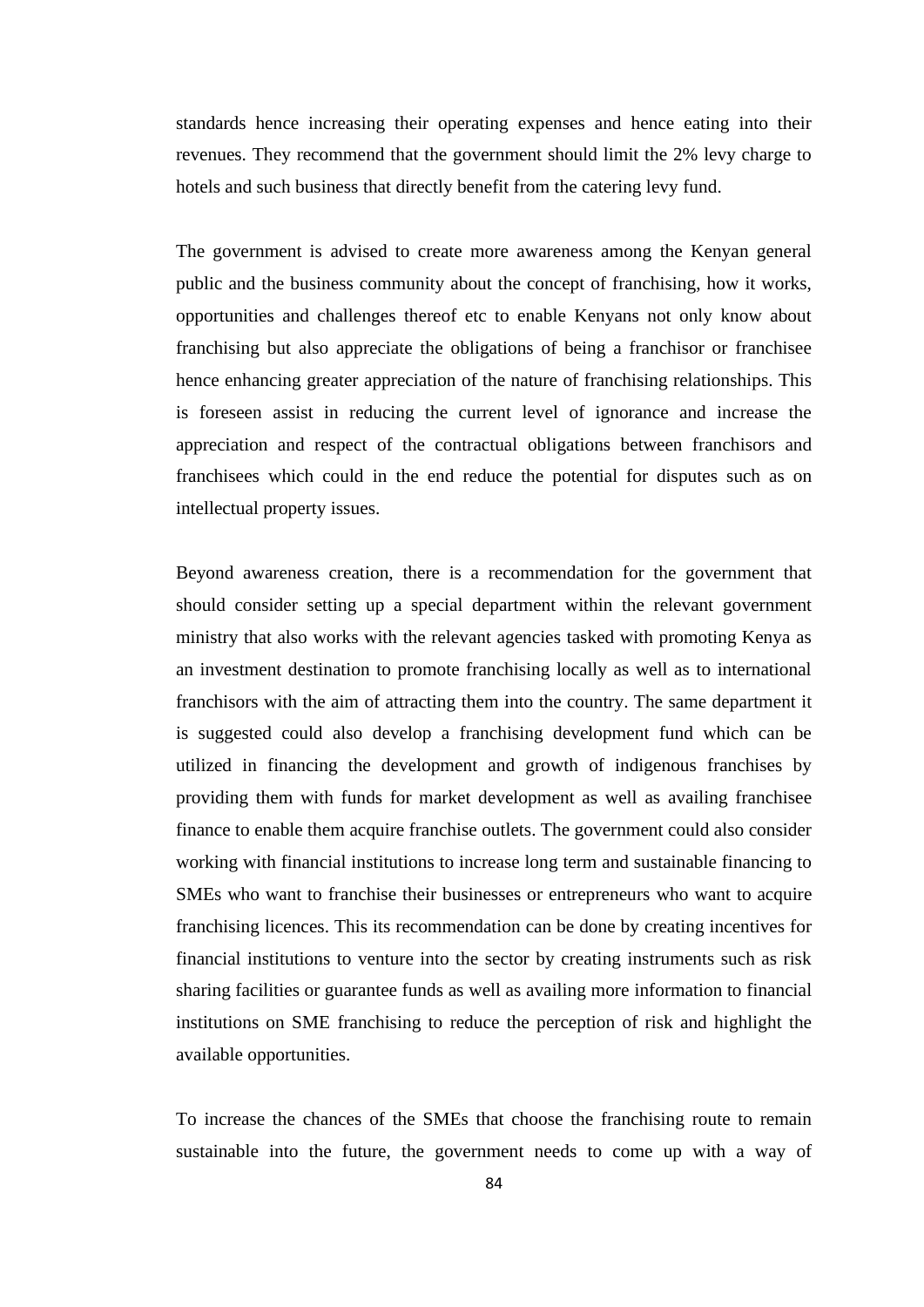addressing the general lack of business and technical skills among many entrepreneurs by promoting access to relevant, easily accessible, flexible and affordable skills development programmes. This is important in enhancing the survival rates of SMEs, which is still very low in the country.

On matters concerning the legal policy environment, there is a majority view that the country has a sound legal framework that could be useful for franchising development however; it is the operationalization of the available mechanisms that seems to have a problem according to the findings of the study. The greatest challenge in the country seems to be the lack of efficiency in resolving commercial and more related to franchising, intellectual property disputes which implies that such cases take longer than necessary hence impacting negatively on the revenues of the businesses concerned as well as exposing their brands to negative information which is not good for the businesses. The recommendation is that the government further enhances the capacity of the division of Commercial and Admiralty of the judiciary that is tasked with hearing these types of cases to hear and resolve these matters as quickly as possible so as to save businesses time and money. This is especially important to international franchises, especially the most established ones, which are keen on how long it takes for matters such as IP disputes to be resolved before entering an economy, according to one of the key informants.

Alternatively according to one of the key informants and as a short term to medium term measure as the government continues to improve the service delivery levels of the judiciary, the government should develop a clear process for arbitration in franchising related disputes which should be embedded in all franchise contracts hence providing the franchisors and franchisees with a secondary avenue for resolving their issues. His recommendation is supported by the legal expert among the key informants who insists that the currently available arbitration mechanisms in the country are grossly underutilized and hence could present an equally good alternative for resolving disputes. The government also according one of the entrepreneurs needs to improve on the protection of trademarks by enhancing the requirements to include even colours associated with a specific logo and then linking that up with the products and services being offered under that trademark. This he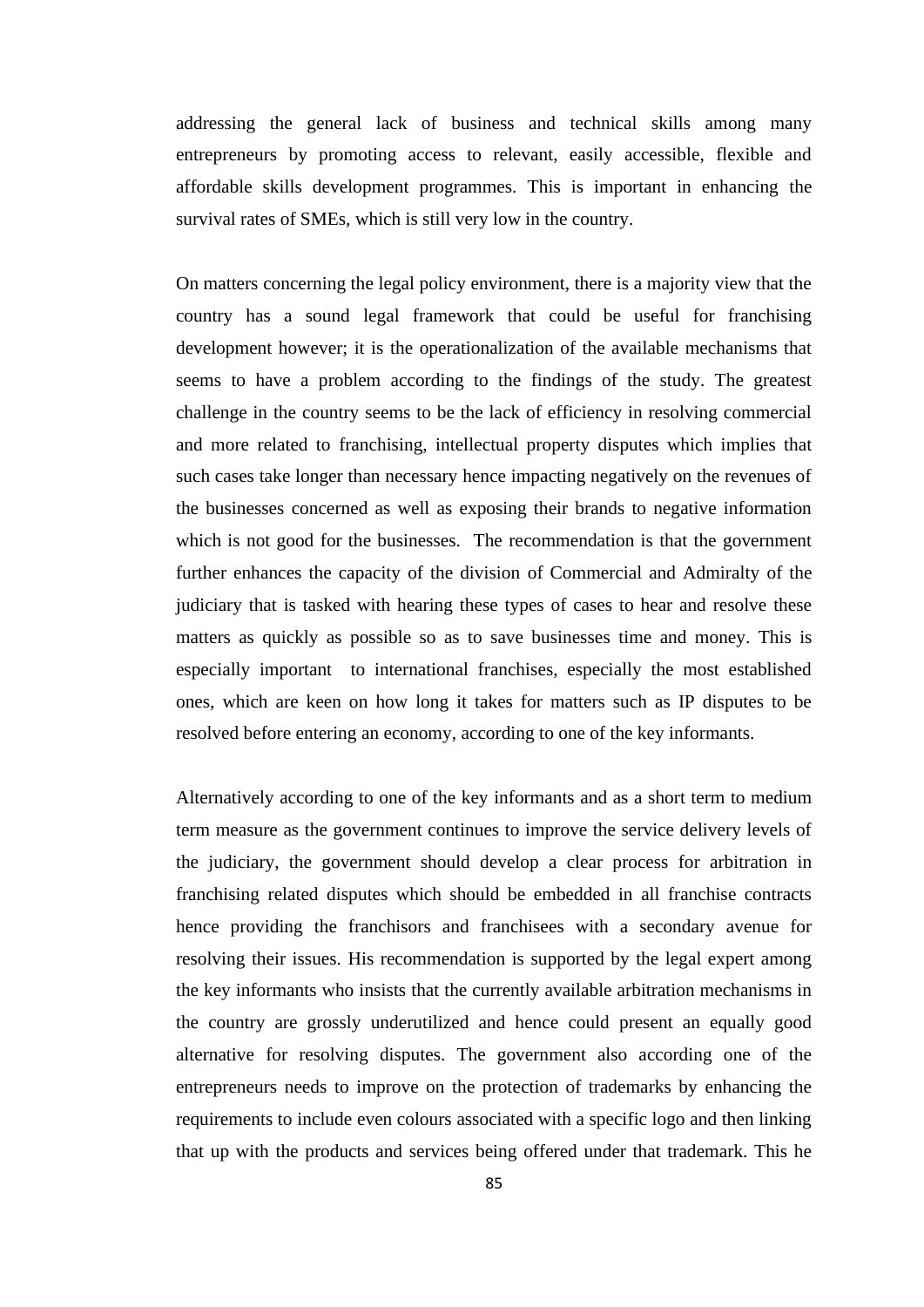suggests will limit the chances of copy cat businesses, as is the common case in Kenya, to offer the same products and services using similar colours or near similar logos hence confusing clients.

Lastly, in terms of SME development the government is requested to further improve on the general ease of setting up and doing business in Kenya by reducing the time it takes to register a business and simplifying licensing regimes and tax structures which could encourage more people to get into business, formalize their businesses and hence further promote franchising as a viable way of growing one's business.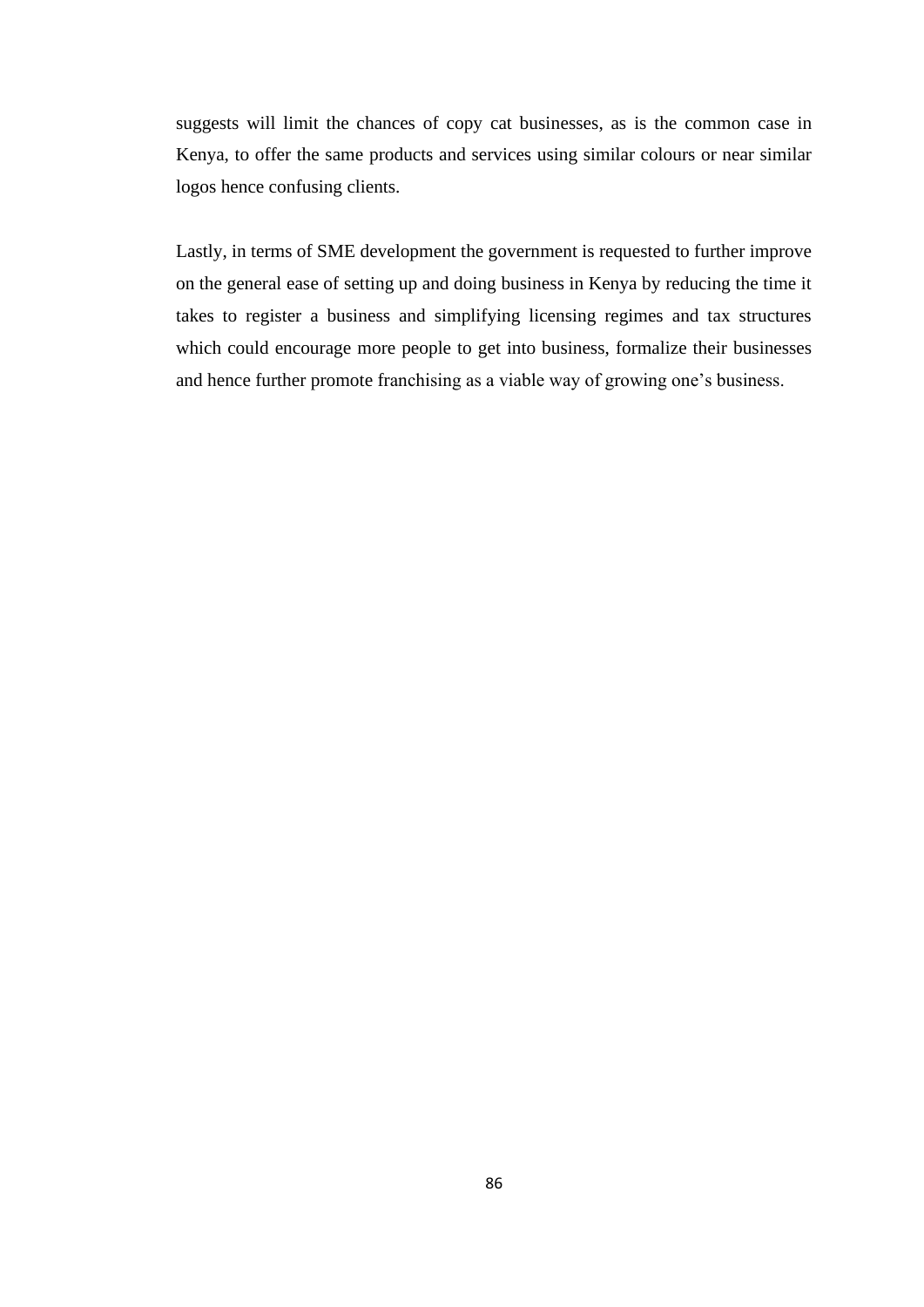## **CHAPTER 6: CONCLUSIONS AND RECOMMENDATIONS**

### **6.1 Introduction**

This Chapter presents the summary, conclusions and recommendations of the study. The conclusions have been reached based on the findings of the study and are in line with the research objectives.

#### **6.2 Summary**

Franchising can only take root and grow in a context where there is an increasing number of citizens who are entering the middle income earning bracket, living in urban areas and whose earnings and disposable incomes are increasing over time hence presenting a ready and growing market for products and services. Increased savings from the growing incomes also creates opportunities for franchisors to attract franchisees that are able to purchase rights to run businesses under their brands thus growing their businesses. An enabling environment through the existence of good infrastructure, ICT, access to finance, sound corporate laws, friendly tax structures, autonomous and effective judicial system are important for the growth of franchising and must therefore be continuously enhanced.

SMEs in Kenya need to come up with the right strategies and develop the right competencies if they are to build successful franchising businesses. This takes time from piloting the franchise concept they have, starting with one franchise outlet to prove the concept and into several other company owned outlets to test the replicability of their business model. While at it, several capabilities need to be developed, with some being acquired proactively or deliberately especially at the initial development stages of the business, with others naturally taking shape as they continually move their businesses from piloting, to replicating and into fully franchising the same to outsiders.

Franchising is still at the nascent stage of development in Kenya and therefore has a long way to go before we can fully exploit the potential benefits of the sector as has been experienced in other countries where the industry is vibrant. For the sector to further develop in the country, suitable economic and legal conditions need to be in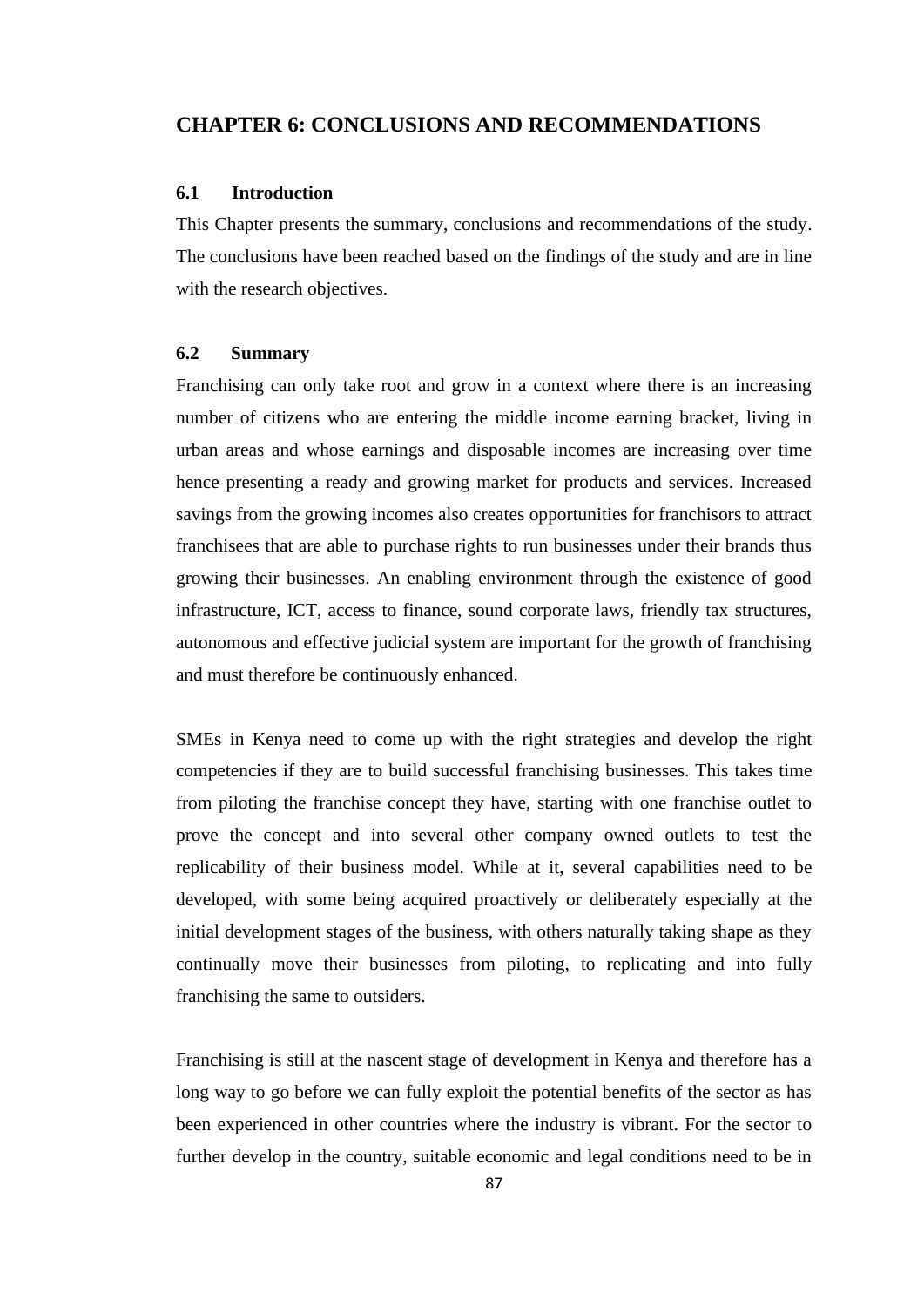place to support its development as has been detailed in previous chapters. In many ways, quite a considerable number of the foundational economic and legal conditions are in place to support the development of the sector in Kenya but a number of areas still need more focus by the government and the private sector in order to accelerate the growth of the still emerging industry that has the potential to create numerous small businesses and add more jobs into the economy while generating additional and much needed revenue for the government.

### **6.3 Conclusions**

The basis of the concept of franchising is being able to successfully and sustainably replicate an already tested and proven business model in different contexts thus giving the franchisor an opportunity to grow their business much faster than in a conventional business by leveraging on other people's resources, both human and financial, to achieve his goal of expanding his business. It has been shown that franchising has led to faster growth of the SME sectors in many countries such as the US and UK and has a higher survival rate of small businesses than in the case of conventional businesses. Given the great role that SMEs have to play in the development of the Kenyan economy, through revenue generation and job creation, it is therefore safe to conclude that franchising could and should have an important and critical part to play in the development of the SME sector in Kenya and should therefore be considered and adopted by the government and the private sector as a strategy for SME development in Kenya.

### **6.4 Recommendations**

Based on the findings of the study, the following recommendations were made;

- 1. The government through the Ministry of Industrialization and Enterprise Development or any other relevant government agency to consider setting up a department solely focused on developing and implementing the right economic and legal policy frameworks to support the growth and development of franchising in Kenya.
- 2. The government to develop strategic partnerships with Capacity Building Institutions such as business schools, technical institutes, consultancies and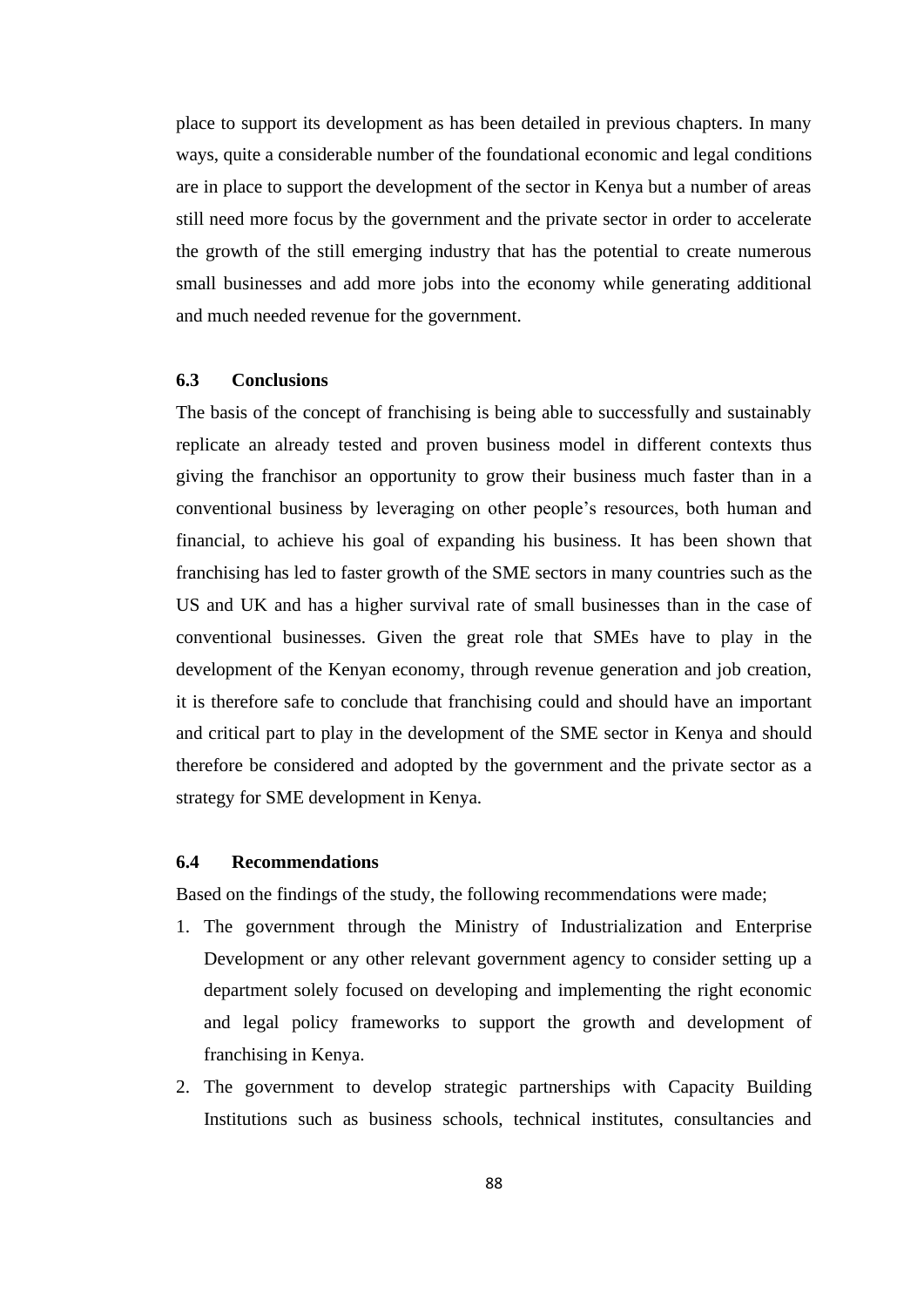capacity building non-governmental organizations to build the capacity of SMEs going into franchising so as to enable them succeed in their ventures.

3. The government and the private sector to support the revival and capacity building of the current franchising association and mandate it among other responsibilities to create awareness about the concept in Kenya as well as spearhead industry self-regulation.

### **6.5 Recommendations for Further Research**

1. Future studies should investigate what are the critical capacity building needs and appropriate financing instruments for franchises as they move from the emerging, developing and mature stages of their life cycle.

2. There is a need to evaluate the effectiveness of the IP laws in Kenya in protecting IP rights of individuals and businesses and whether they meet international standards.

3. There is also a need to establish whether the available IP and commercial dispute resolution mechanisms available in the country are business friendly in terms of the time taken and cost incurred in the process.

#### **6.6 Limitations of the Study**

The study focused on only 2 franchise businesses within the larger hospitality industry. The findings of this study can therefore used to generalize to the whole of the franchising sector but can only be used to offer explanations that may or may not be applicable to other franchising businesses within Kenya. The study is therefore limited in its understanding of franchising in other industries such as non-food retailing businesses, personal and business services and rental services among others. Key challenges faced during the study were lack of access to all the targeted franchise businesses and key informants and lack of access to financial performance information from the cases studied.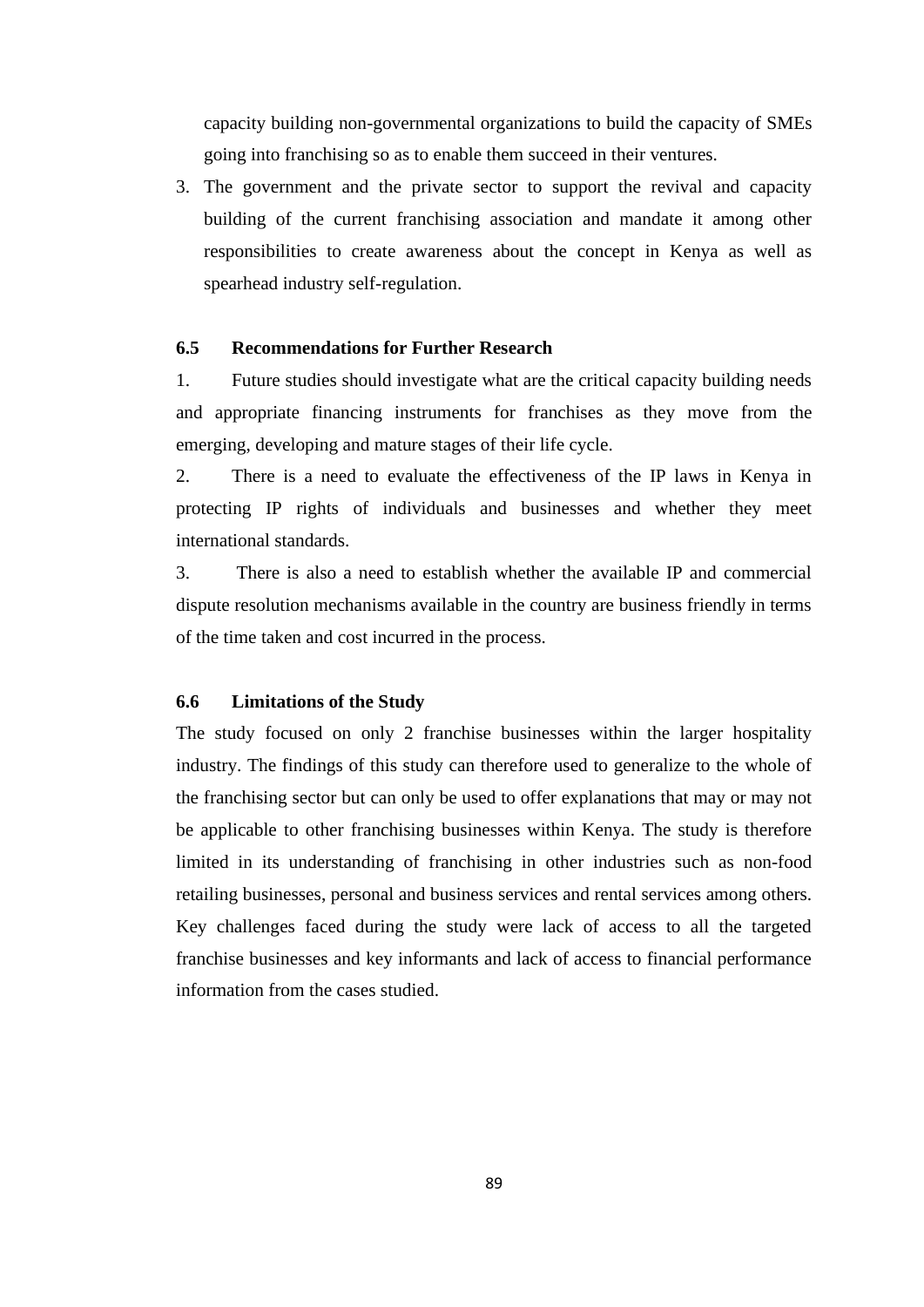### **BIBLIOGRAPHY**

- African Development Bank, [AFDB]. (2002). *Enhancing Development in Africa, Franchising Report.* Private Sector Department. Tunis: African Development Bank [AFDB].
- Aliouche, E. H., & Schlentrich, U. (2009). Does Franchising Create Value? An Analysis of the Financial Performance of US Public Restaurant Firms. *International Journal of Hospitality & Tourism Administration, 10*(2), 93- 108.
- Aliouche, E. H., & Schlentrich, U. (2009). Does Franchising Create Value? An Analysis of the Financial Performance of US Public Restaurant Firms. *International Journal of Hospitality & Tourism Administration, 10*(2), 93- 108.
- Alon, I. (2001). The Use of Franchising by U.S.-Based Retailers. *Journal of Small Business Management, 39*(2), 111-122.
- Alon, I. (2004). Global Franchising and Development in Emerging and Transitioning Markets. *Journal of Macromarketing, 24*(2), 156-167.
- Alon, I. (2006). Key success factors of franchising systems in the retailing sector. *SCMS Journal of Indian Management, 3*(1), 29-36.
- Alon, I., & Banai, M. (2000). Executive insights: Franchising opportunities and threats in Russia. *Journal of International Marketing, 8*(3), 104-119.
- Alon, I., & McKee, D. L. (1999). Towards a Macro-environment Model of International Franchising . *Multinational Business Review, 7*(1), 76 - 82.
- Alon, I., Boulanger, M., & Misati, E. (n.d.). *Can Signaling Theory Help Agency Theory and Resource Scarcity Theories Explain Franchisee Failure? Prediciting SBA-Backed Loan Defaults.*
- Anderson, E., & Weitz, B. (1992). The use of pledges to build and sustain commitment in distribution channels. *Journal of Marketing Research, 29*(1), 18-33.
- Arthur Andersen. (1996). *International Expansion by US. Franchisors.* Washington, DC: Arthur Anderson LLP Chicago, Illinois in cooperation with the International Franchise.
- Ayyagari, M., Beck, T., & Demirguc-Kun, A. (2007). Small and Medium Enterprises across the Globe. *Small Business Economics, 29*(4), 415-434.
- Baena, V. (2012). Market conditions driving international franchising in emerging markets. *International Journal of Emerging Markets, 7*(1), 49-71.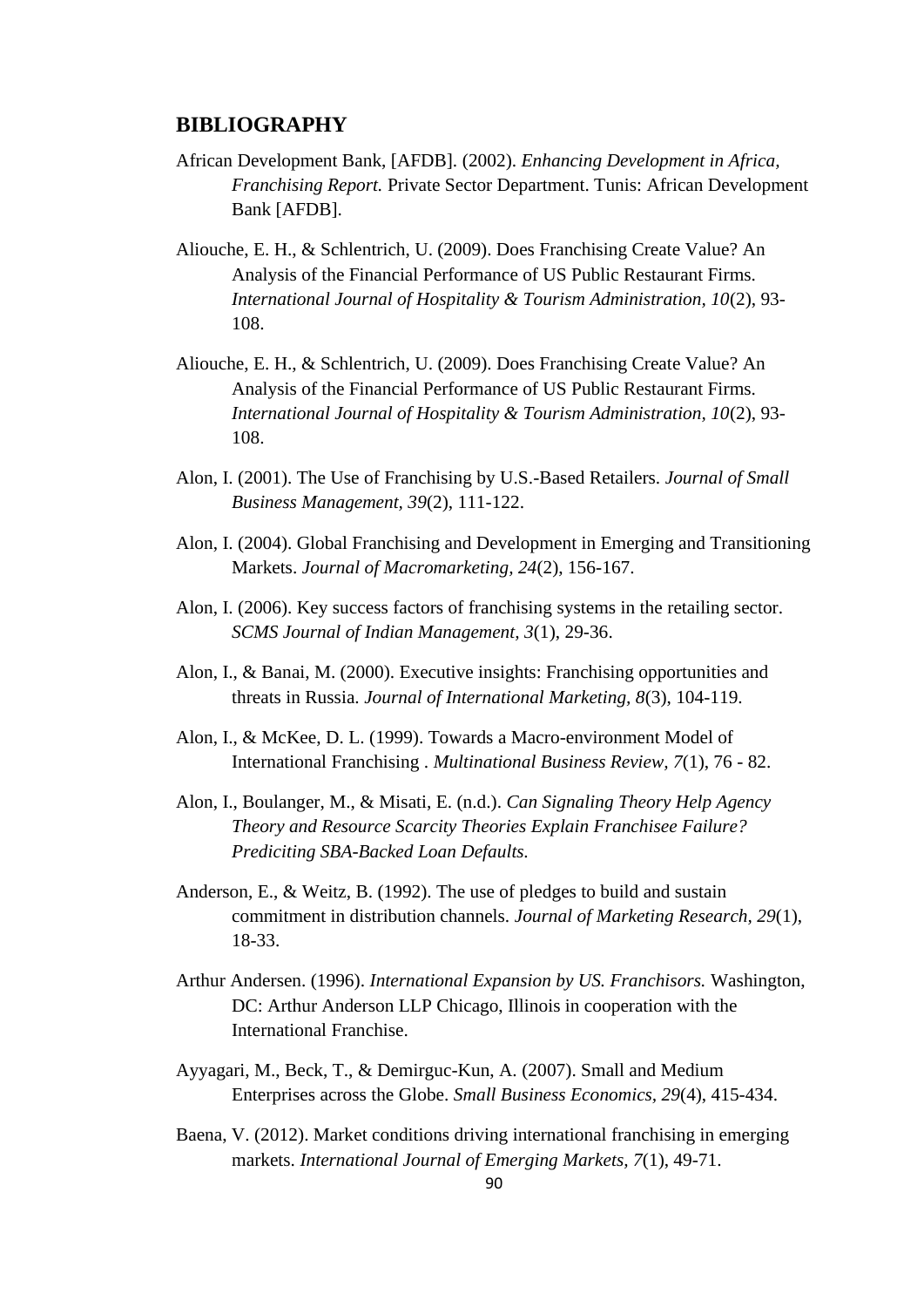- Bates, T. (1998). Survival Patterns Amongst Newcomers to Franchising. *Journal of Business Venturing, 13*(2), 113-130.
- Beck, T., Demirguc-Kunt, A., & Levine, R. (2005). SMEs, Growth, and Poverty: Cross-Country Evidence. *Journal of Economic Growth, 10*(3), 199-229.
- Boulay, J. (2010). The role of contract, information systems and norms in the governance of franchise systems. *International Journal of Retail & Distribution Management, 38*(9), 662-676.
- Brown, S. (1988). Business format franchising. In West (Ed.), *Handbook of Retailing.* Aldershot: Gower.
- Carney, M., & Gedajlovic, E. (1991). Vertical Integration in Franchise Systems: Agency Theory and Resource Explanations. *Strategic Management Journal, 12*(8), 607-629.
- Chan, P., & Justis, R. (1992). Franchise management in East Asia. *Academy of Management Executive, 4*(2), 75-85.
- Chandra, R. (1993). Franchising in Tourism: International and Indian Experience. *Public Enterprise, 13*(1-2), 112-120.
- Choo, S., Mazzarol, T., & Soutar, G. (2007). The selection of international retail franchisees in East Asia. *Asia Pacific Journal of Marketing and Logistics, 19*(4), 380-397.
- Combs, J., & Castrogiovanni, G. (1994). Franchisor strategy: a proposed model and empirical test of franchise versus company ownership. *Journal of Small Business Management, 32*(2), 37-48.
- Combs, J., & Ketchen, D. (1999). Can capital scarcity help resource scarcity explain franchising? Revisiting the capital scarcity hypothesis. *Academy of Management Journal, 42*(2), 196-207.
- Combs, J., & Ketchen, D. (2003). Why do firms franchise as an entrepreneurial strategy: a meta-analysis. *Journal of Management, 29*(3), 443-465.
- Cox, J., & Mason, C. (2007). Standardisation versus Adaption: Geographical Pressures to Deviate from Franchise Formats. *The Service Industries Journal, 27*(8), 1053-1072.
- Czakon, W. (2009a). Network governance dynamics impact on intellectual property management: The case of a franchise system. *International Journal of Intellectual Property Management, 3*(1), 23-38.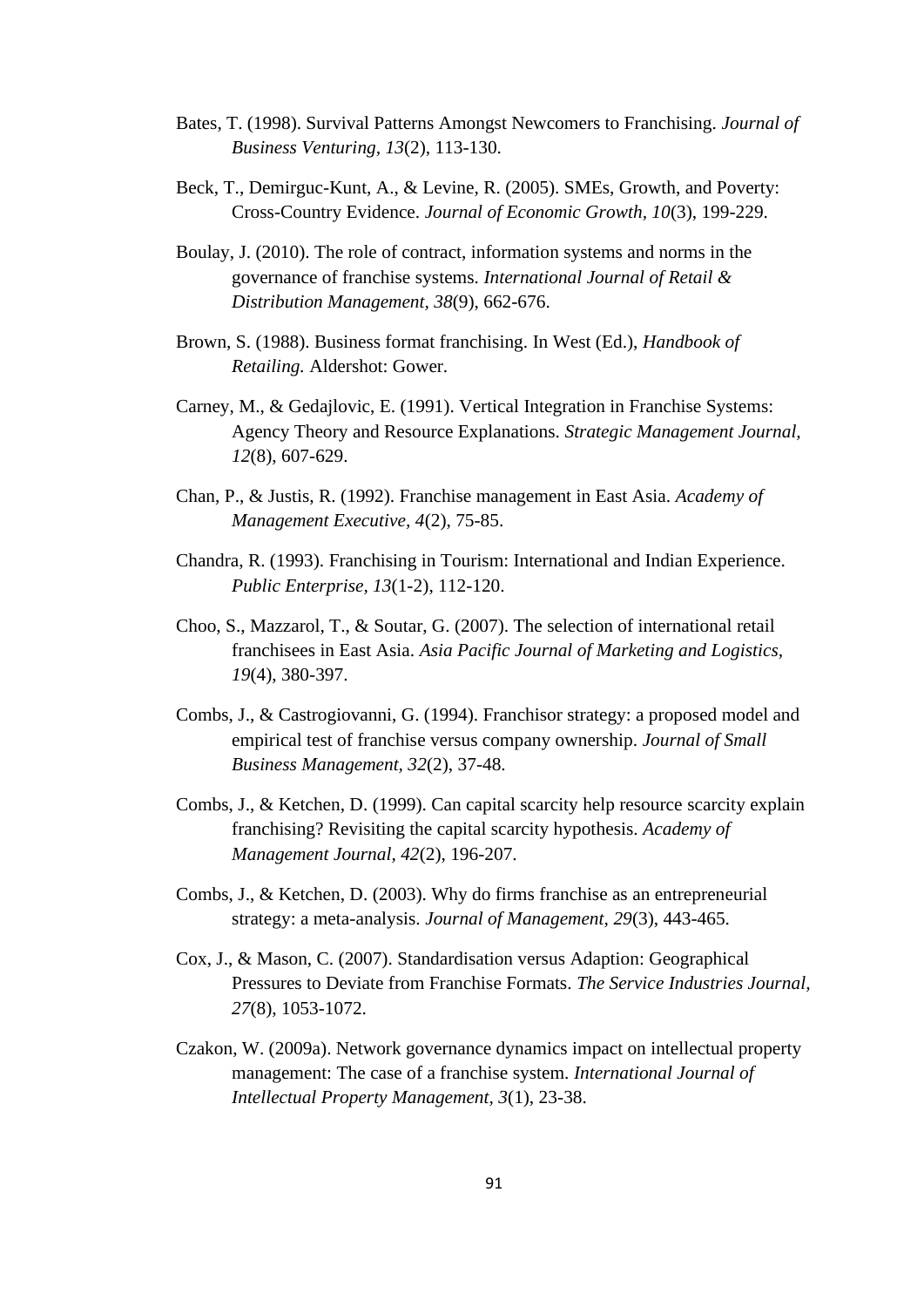- Czakon, W. (2009b). Power asymmetries, flexibility and the propensity to coopete: An empirical investigation of SMEs' relationships with franchisors. *International Journal of Entrepreneurship and Small Business, 8*(1), 44-60.
- Czakon, W. (2012). Business format franchise in regional tourism development. *Anatolia: An International Journal of Tourism and Hospitality Research, 23*(1), 1-11.
- Dalberg . (2009). *Franchising in Frontier Markets: What's Working, What's Not, and Why.* New York City: Dalberg Global Development Advisors.
- Dant, R., & Gundlach, G. (1999). The challenge of autonomy and dependence in franchised channels of distribution – analysis and antitrust implications. *Journal of Business Venturing, 14*(1), 35-67.
- Dicke, T. S. (1992). *Franchising in America: The Development of a Business Method, 1840-1980.* The University of North Carolina Press.
- Dihel, N. (2011, September). Beyond the Nakumatt Generation: Distribution Services in East Africa. *Africa Trade Policy Notes*(26), pp. 1-12. Retrieved August 15, 2013, from http://go.worldbank.org/IM7NVKM2K0
- Doherty, A. (2007). Support mechanisms in international retail franchise networks. *International Journal of Retail & Distribution Management, 35*(10), 781- 802.
- Doherty, A. M., & Alexander, N. (2006). Power and control in international retail franchising. *European Journal of Marketing, 40*(11-12), 1292-1316.
- Doherty, A., & Quinn, B. (1999). International retail franchising: An agency theory perspective. *International Journal of Retail & Distribution Management, 27*(6), 224–236.
- Eisenhardt, K. M. (1989). Agency Theory: An Assessment and Review. *The Academy of Management Review, 14*(1), 57-74.
- Elango, B., & Fried, V. (1997). Franchising research: a literature review and synthesis. *Journal of Small Business Management, 35*(3), 68-81.
- Eroglu, S. (1992). The internationalization process of franchise systems: a conceptual model. *International Marketing Review, 9*(5), 19-30.
- Eroglu, S. (1992). The Internationalization Process of Franchise Systems: A Conceptual Model. *International Marketing Review, 9*(5), 19-30.
- Fiedler, J. L., & Wight, J. B. (2003). Privatization and the allure of franchising: a Zambian feasibility study. *The International Journal of Health Planning and Management, 18*(3), 179-204.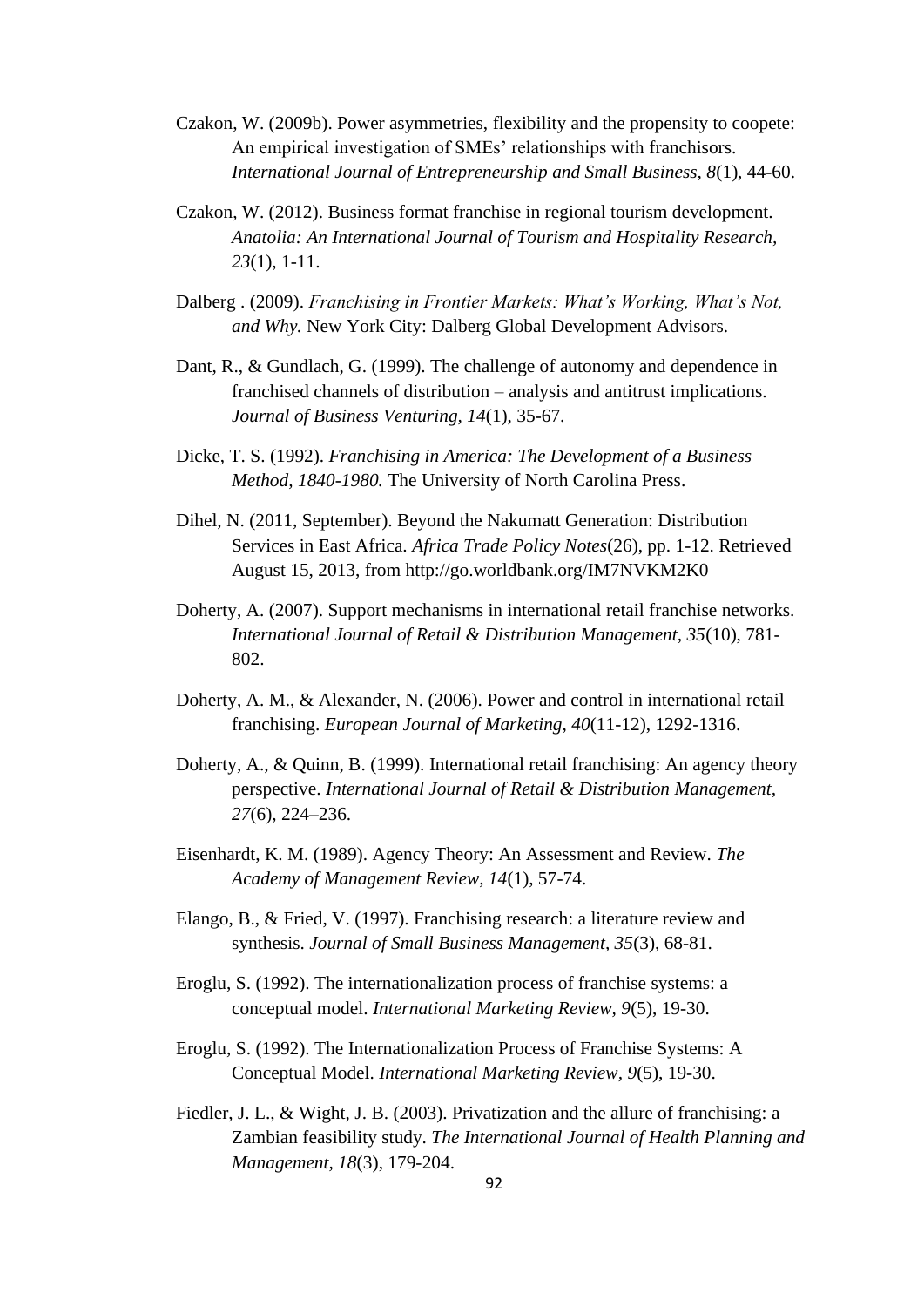- Fladmoe-Lindquist. (1996). International Franchising: Capabilities and Development. *Journal of Business Venturing, 11*(5), 419-438.
- Fladmoe-Lindquist, K., & Jacque, L. (1995). Control Modes in International Service Operations: The Propensity to Franchise. *Management Science , 41*(7), 419– 438.
- Floyd, C., & Fenwick, G. (1999). Towards a Model of Franchise System Development. *International Small Business Journal, 17*(4), 32-48.
- Fowler, F. (2002). *Survey Research Methods* (3rd ed.). Thousand Oaks, CA: Sage.
- Fulop, C., & Forward, J. (1997). Insights into Franchising: A Review of Empirical and Theoretical Perspectives. *The Service Industries Journal, 17*(4), 603-625.
- Gitahi, L. (2009, October 5). Wake up EA, the battle is about markets not Migingo. *The Daily Nation Blog*. Retrieved March 17, 2013, from http://www.nation.co.ke/blogs/-/453726/668534/-/view/asBlogPost/-/ylv8dt/- /index.html
- Gupta, A., & Govindarajan, V. (2000, March 15). Managing global expansion: A conceptual framework. *Business Horizons, 43*(2), pp. 45-54.
- Hoffman, R. C., & Preble, J. F. (2003). Convert to Compete: Competitive Advantage through Conversion Franchising. *Journal of Small Business Management, 41*(2), 187–204.
- Hoffman, R., & Preble, J. (1991). Franchising: Selecting a Strategy for Rapid Growth. *Long Range Planning, 24*(4), 74–85.
- Hoffman, R., & Preble, J. (1995). Franchising systems around the globe: a status report. *Journal of Small Business Management, 33*(2), 80-88.
- Hoffman, R., & Preble, J. (2004). Global franchising: current status and future challenges. *Journal of Services Marketing, 18*(2), 101-113.
- Hopkinson, G. C., & Hogarth-Scott, S. (1999). Franchise relationship quality: microeconomic explanations. *European Journal of Marketing, 33*(9/10), 827-843.
- Hoy, F., & Stanworth, J. (2002). *Franchising: An International Perspective.* London: Routledge.
- Huszagh, S., Huszagh, F., & McIntyre, F. (1992). International franchising in the context of competitive strategy and the theory of the firm. *International Marketing Review, 9*(5), 5-18.
- Inma, C. (2005). Purposeful franchising: re-thinking of the franchising rationale. *Singapore Management Review, 27*(1), 27-48.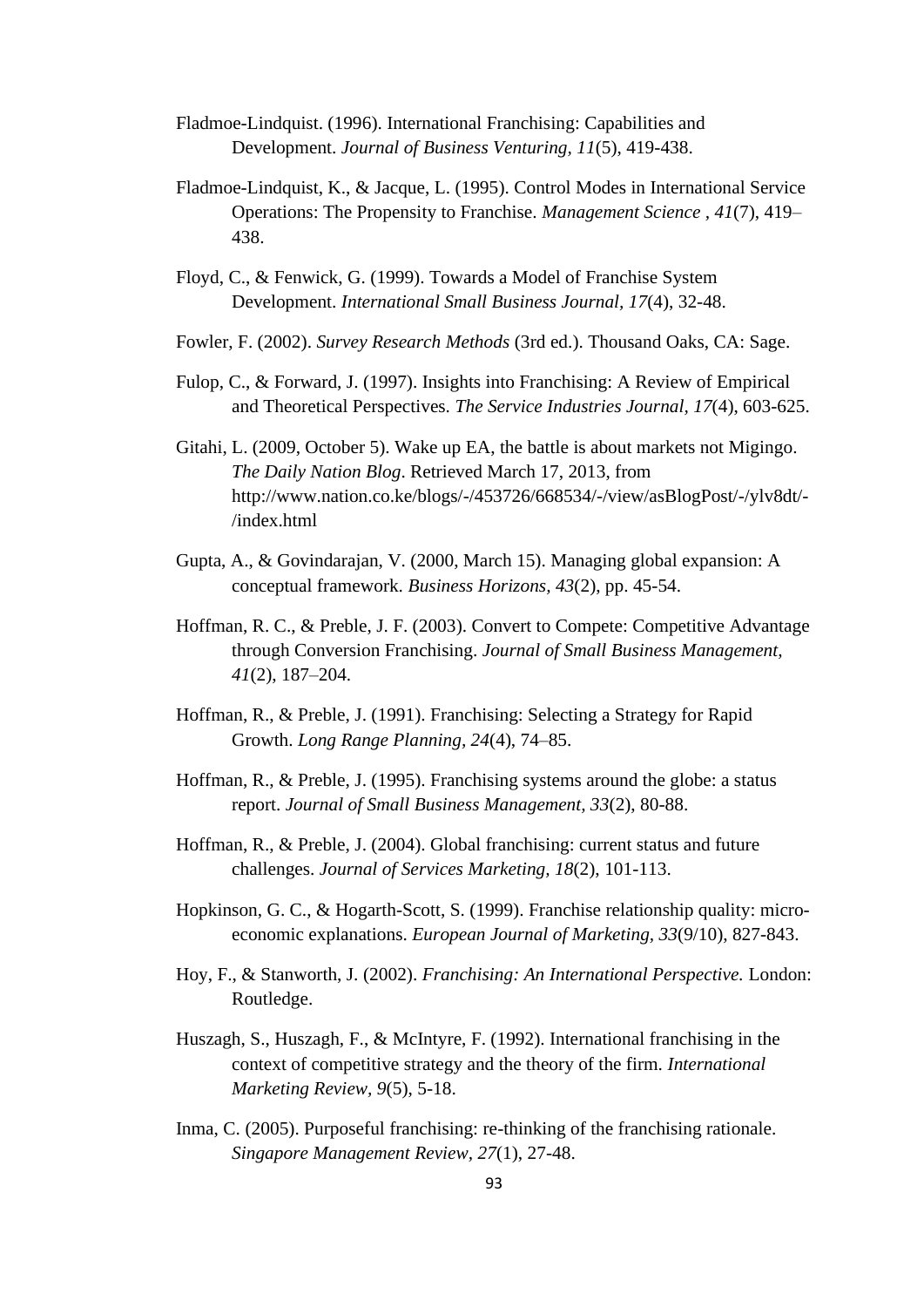- Inma, C. (2005). Purposeful Franchising: Re-thinking of the Franchising Rationale. *Singapore Management Review, 27*(1), 27-48.
- Jap, S., & Ganesan, S. (2000). Control mechanisms and the relationship life cycle: Implications for safeguarding specific investments and developing commitment. *Journal of Marketing Research , 37*(2), 227–245.
- Jones, C., Hesterly, W., & Borgatti, S. (1997). A general theory of network governance: Exchange conditions and social mechanisms. *The Academy of Management Review, 22*(4), 911–945.
- Joshi, A., & Campbell, J. (2003). Effect of environmental dynamism on relational governance in manufacturer-supplier relationships: A contingent framework and an empirical test. *Journal of the Academy of Marketing , 31*(2), 176-188.
- Julian, S., & Castrogiovanni, G. (1995). Franchisor geographic expansion. *Journal of Small Business Management, 33*(2), 1-11.
- Justis, R., & Judd, R. (2004). *Franchising.* Cincinnati, OH: South-Western Publishing Company.
- Kasselmann, B., de Beer, J., & Vermeulen, L. (2002). Personality Attributes of Successful Franchisees in the Fast Foods Sector in South Africa. *South African Journal of Economic and Management Sciences, 5*(1), 154-179.
- Kenya, Financial Sector Deepening (FSD). (2008). *The Potential for Credit Scoring for SME Lending in Kenya.* Nairobi: FSD Kenya.
- Kostecka, A. (1988). *Franchising in the Economy.* Washington DC: US Department of Commerce.
- Lafontaine, F. (1992). Agency Theory and Franchising: Some Empirical Results. *The Rand Journal of Economics, 23*(2), 263-283.
- Lafontaine, F., & Kaufmann, P. (1994). The Evolution of Ownership Patterns in Franchise Systems. *Journal of Retailing, 70*(2), 97–113.
- Lafontaine, F., & Shaw, K. L. (1998). Franchising Growth in the US Market: Myth and Reality. *Journal of Business Venturing, 13*(2), 95-112.
- Levent, A., & Wang, C. L. (2006). The role of prior knowledge in international franchise partner recruitment. *International Journal of Service Industry Management, 17*(5), 430-443.
- Mendelsohn, M. (1992). *Guide to Franchising.* London: Cassell.
- Michael, S. (2003). Determinants of the Rate of Franchising Among Nations. *Management International Review, 43*(3), 267-290.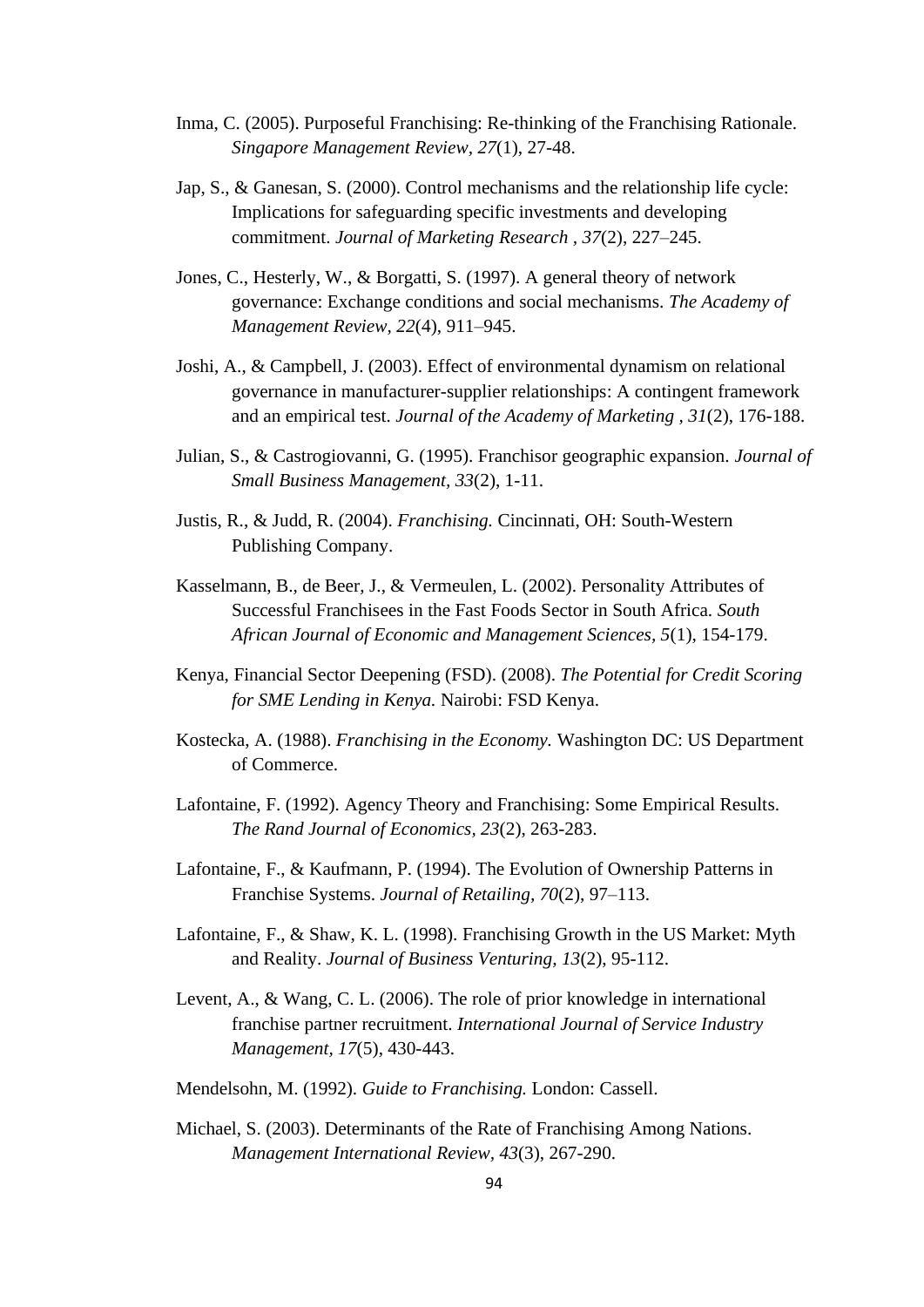- Michael, S. C. (2000). Investments to create bargaining power: the case of franchising. *Strategic Management Journal, 21*(4), 497-514.
- Miles, M., & Huberman, M. (1994). *Qualitative data analysis: An expanded sourcebook* (2nd ed.). Thousand Oaks: Sage Publications.
- Ministry of State for Planning, National Development and Vision 2030. (2011). *Economic Survey 2011.* Nairobi: Ministry of State for Planning, National Development and Vision 2030.
- Morris, T., & Wood, S. (1991). Testing the Survey Method: Continuity and Change in British Industrial Relations. *Work, Employment & Society, 5*(2), 259-282.
- National Economic and Social Council of Kenya, [NESC]. (2007). *Kenya Vision 2030: A Globally Competitive and Prosperous Kenya.* Nairobi: National Economic and Social Council of Kenya, [NESC].
- Ni, L., & Alon, I. (2010). US-Based Fast Food Restaurants: Factors Influencing International Expansion of Franchise Systems. *Journal of Marketing Channels, 17*(4), 339-359.
- Northern Lights Franchise Consultants Corp. (2002). *Study on Franchising Opportunities in Africa.* Johannesburg.
- Norton, S. (1995). Is franchising a capital structure issue? *Journal of Corporate Finance, 2*(1-2), 75-101.
- Om Sai Ram Centre for Financial Management Research. (2006). Franchising : Marketing Strategy To Prevent "Investment Cycle Tyre From Puncturing". *Journal of Financial Management and Analysis, 19*(1), 91-97.
- Oxenfelt, A. R., & Kelly, O. A. (1969). Will Successful Systems Ultimately Become Wholly-owned Chain? *Journal of Retailing, 44*(4), 69-83.
- Petersen, B., & Welch, L. (2000). International retailing operations: downstream entry and expansion via franchising. *International Business Review, 9*(4), 479-496.
- Porter, M. E. (1996, November-December). What is a strategy? *Harvard Business Review*, pp. 61-78.
- Preble, J. F., & Hoffman, R. C. (2006). Strategies for Business Format Franchisors to Expand into Global Markets. *Journal of Marketing Channels, 13*(3), 29-50.
- PwC. (2008). *Economic Impact of Franchised Businesses.* Washington DC: PricewaterhouseCoopers LLP, New York in cooperation with the International Franchise Association. Retrieved March 27, 2013, from www.franchise.org/franchiseesecondary.aspx?id=37842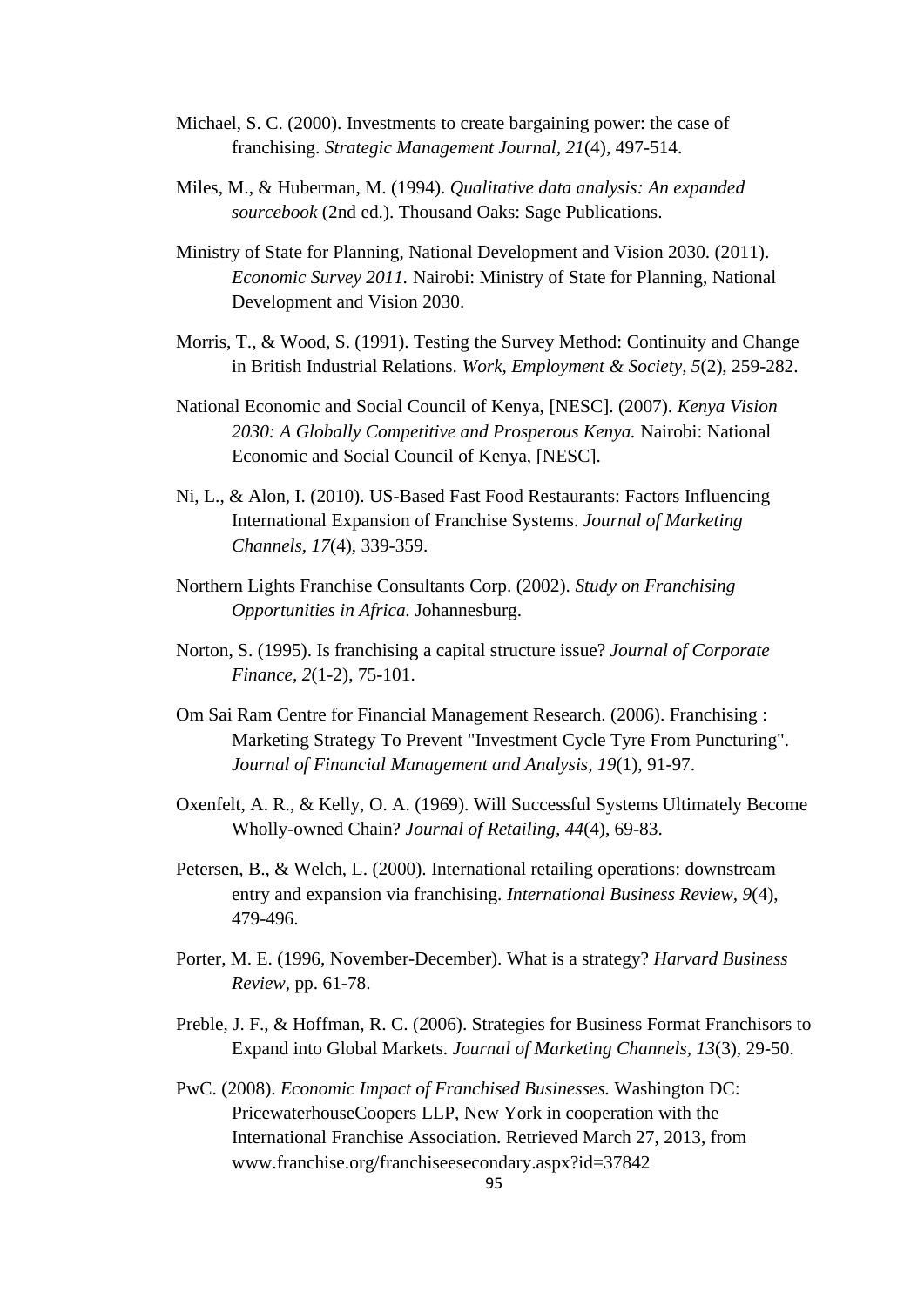- Quinn, B., & Alexander, N. (2002). International retail franchising: a conceptual framework. *International Journal of Retail & Distribution Management, 30*(5), 264-76.
- Quinn, B., & Doherty, A. (2000). Power and control in international retail franchising: evidence from theory and practice. *International Marketing Review, 17*(4/5), 354-372.
- Rajiv, L. (1990). Improving Channel Coordination Through Franchising. *Marketing Science, 9*(4), 299-318.
- Rubin, P. H. (1978). The theory of the firm and the structure of the franchise contract. *The Journal of Law and Economics, 21*(1), 223-233.
- Rubin, P. H. (1978). The Theory of the Firm and the Structure of the Franchise Contract. *The Journal of Law & Economics, 21*(1), 223-233.
- Russell, J. (1997). Lodging Today: Franchising Deserves Better Examination. *Lodging Hospitality, 53*(9), 10.
- Sadi, M. A., & Henderson, J. C. (2011). Franchising and small medium-sized enterprises (SMEs) in industrializing economies: A Saudi Arabian perspective. *Journal of Management Development, 30*(4), 402-412.
- Sanghavi, N. (1998). Franchising as a Tool for Small Medium Sized Enterprises (SME) Development in Transitional Economies: The Case of Central European Countries. *Management Research News, 21*(11), pp. 35-44.
- Sanghavi, N. (2001). The use of franchising as a tool for SME development in developing economies: The case of Central European countries. In D. Welsh, & I. Alon (Eds.), *International franchising in emerging markets: Central and Eastern Europe and Latin America* (pp. 171-188). Chicago: CCH Publishing.
- Sashi, C., & Karuppur, D. (2002). Franchising in global markets: towards a conceptual framework. *International Business Review, 19*(4-5), 499-524.
- Saunders, M., Lewis, P., & Thornhill, A. (2009). *Research Methods for Business Students* (5th ed.). London : Pearson.
- Shane, S. (1996a). Why Franchise Companies Expand Overseas. *Journal of Business Venturing, 11*(2), 73-88.
- Shane, S. (1996b). Hybrid Organisational Arrangements and their Implications for Firm Growth and Survival: A Study of New Franchisors. *Academy of Management Journal, 39*(1), 216-234.
- Shane, S., & Hoy, F. (1996). Franchising:A Gateway to Cooperative Entrepreneurship. *Journal of Business Venturing, 11*(5), 325-327.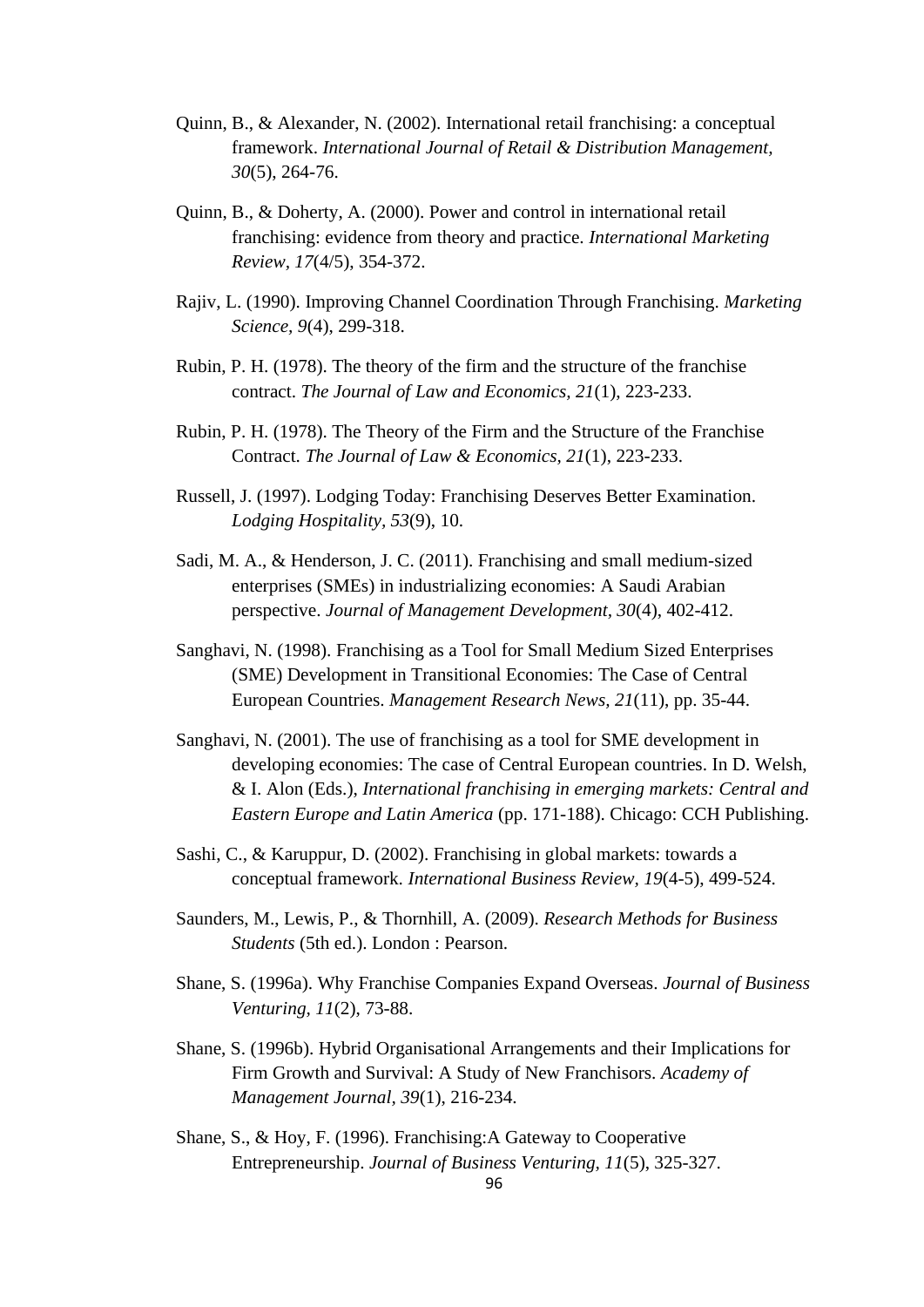- Sotos, J., & Hall, S. (2007, June). African Franchising: Cross-Continent Momentum. *Franchising World*. Retrieved February 07, 2013, from http://www.franchise.org/franchise-news-detail.aspx?id=34922
- Stake, R. (1995). *The art of case research.* Thousand Oaks, CA: Sage Publications.
- Stanworth, J., & Curran, J. (1999). Colas, Burgers, Shakes and Shirkers: Towards a Sociological Model of Franchising in the Market Economy. *Journal of Business Venturing, 14*(4), 323-344.
- Stanworth, J., & Kaufmann, P. (1996). Similarities and Differences in UK and US Franchise Research Data: Towards a Dynamic Model of Franchisee Motivation. *International Small Business Journal, 14*(3), 57–70.
- Tellis, W. (1997, July). Introduction to case study. *The Qualitative Report, 3*(2). Retrieved February 17, 2013, from http://www.nova.edu/ssss/QR/QR3- 2/tellis1.html
- Tiessen, P., & Waterhouse, J. (1983). Towards a descriptive theory of management accounting. *Accounting, Organizations and Society, 8*(2-3), 251-267.
- Toit, A. d. (2002). Encroachment in multi-brand franchise organizations: A study in South Africa. In D. Welsh, & I. Alon (Eds.), *International franchising in emerging markets:North America, the Pacific Rim, and other countries* (pp. 333-362). Chicago: CCH Publishing.
- Welch, L. (1990). Internationalization by Australian franchisors. *Asia Pacific Journal of Management, 7*(2), 101-21.
- Welch, L. S. (1993). Developments in International Franchising. *Journal of Global Marketing, 6*(1-2), 81-96.
- Welsh, D. H., Alon, I., & Falbe, C. M. (2006 ). An Examination of International Retail Franchising in Emerging Markets. *Journal of Small Business Management , 44*(1), 130–149.
- Winter, S., & Szulanski, G. (2001). Replication as strategy. *Organization Science, 12*(6), 730–743.
- World Franchise Council. (2013). *Members*. Retrieved March 29, 2013, from World Franchise Council: http://www.worldfranchisecouncil.net/members.html
- Yavas, B. F. (1989). The Role of Economic-Demographic Factors in U.S. International Restaurant Franchising: An Empirical Investigation. *Journal of Global Marketing, 2*(1), 57-72.
- Yin, R. (2009). *Case Study Research: Design and Methods* (4th ed.). Thousand Oaks, CA: Sage.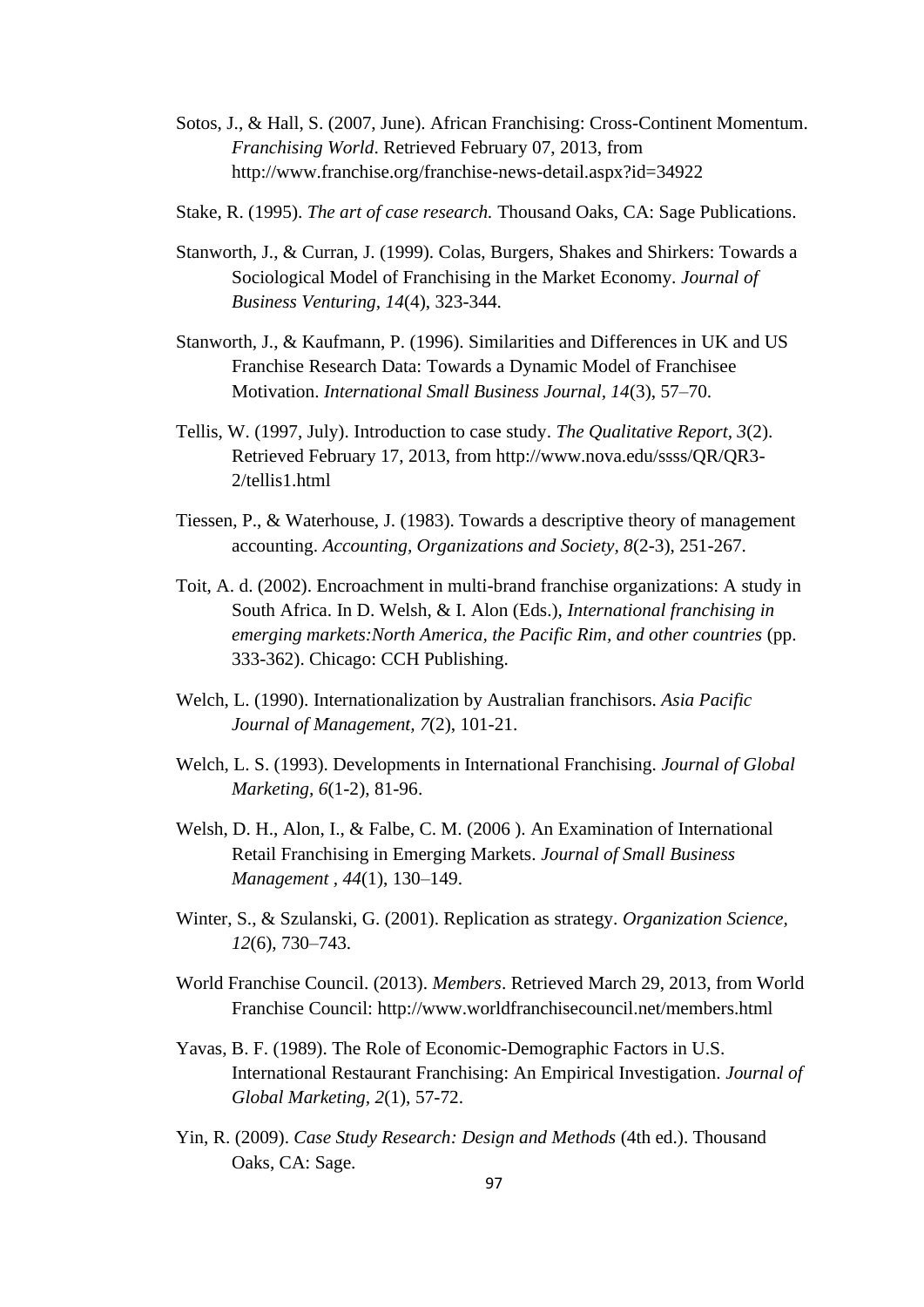# **APPENDIX I: INTERVIEW GUIDE FOR FRANCHISORS**

### **LETTER OF INTRODUCTION**

My name is **the contract of the strathmore Business School**. I am undertaking an exploratory study on 'Franchising as an SME Development Strategy in Kenya' as part of my Masters in Business Administration (MBA) course. The purpose of the study is to understand the state of franchising within SMEs in Kenya. Given your experience in franchising, you have been selected as a valuable participant in the study.

Anything you tell me is confidential. Nothing you say will be personally attributed to you in any report that will result from this interview. The report will be written in a manner that no individual comment can be attributed to a particular person nor will it mention any individual/organization/business by name.

All individuals' and organizations' names shall be replaced with pseudonyms to protect their real identities. All information requested on your organization/business will be held with utmost confidentiality and shall not be shared with third parties. Please note that your participation is voluntary. Do you have any questions before we begin?

The interview questions shall cover the following key areas;

- 1. General information about your business
- 2. Motivation for choosing franchising as a business strategy
- 3. Strategies applied in franchising your business
- 4. Firm capabilities necessary to develop a successful franchise system
- 5. External environmental factors that influence motivation, strategy and firm capabilities and how they enhance/limit franchise development

Please find below my contacts in case you would like to get in touch with me in the future:

Samuel Ndonga│P.O Box 61572 – 00200 Nairobi│+254-721- 905967│sam.ndonga@gmail.com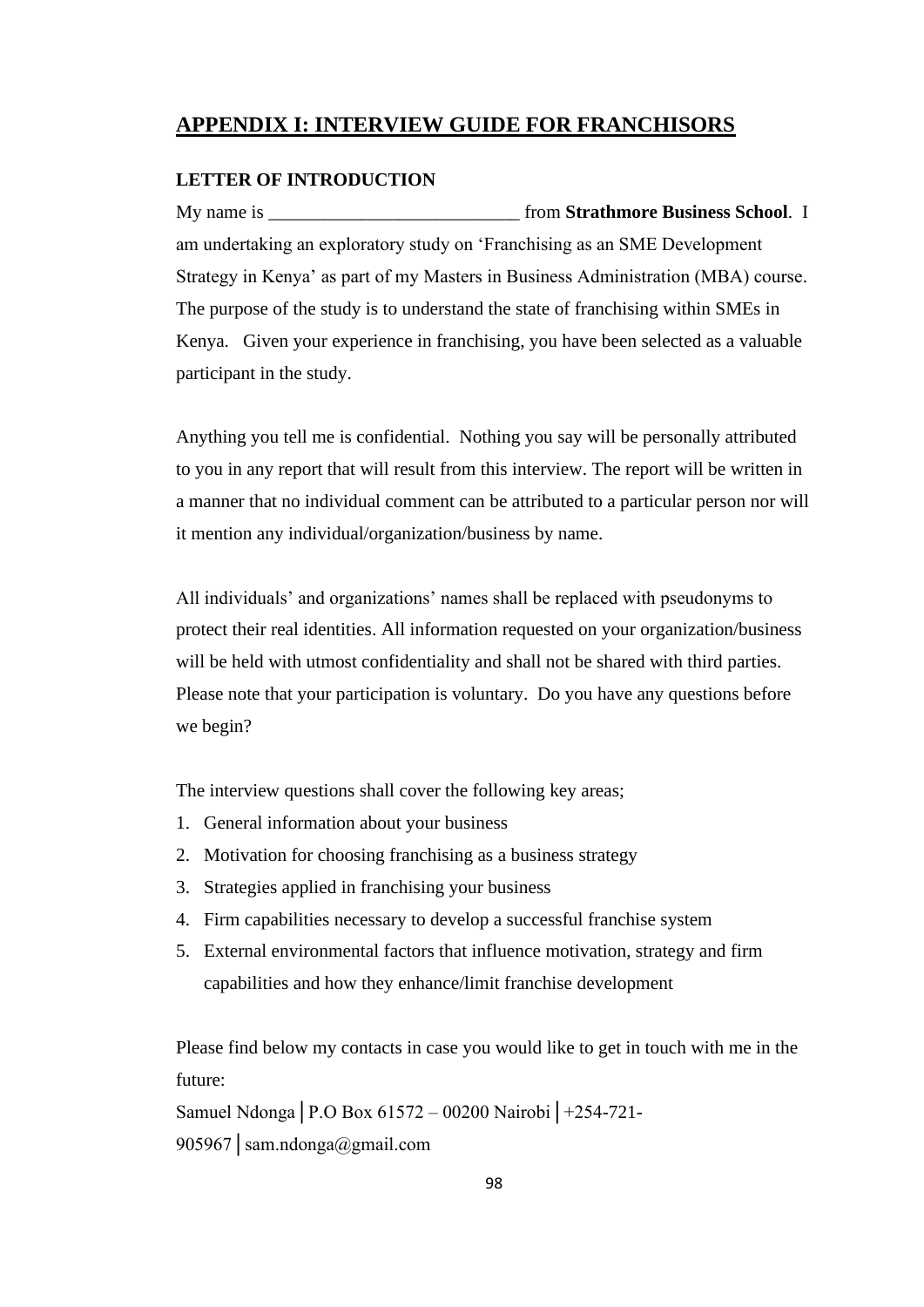### **INTERVIEW GUIDE FOR FRANCHISORS**

#### **QESTIONS FOR THEME #1**

The aim of the questions under this theme is to have a general idea about your business, its origin and development as well as your future plans for the business.

- 1. How do you define your business in terms of legal form and economic sector?
- 2. How long have you operated the franchise business and did you have any prior business or relevant working experience before starting your franchise business?
- 3. What products and service do you offer?
- 4. Who are your competitors and what do you consider to be your competitive edge??
- 5. What is the size of your company? i.e. no. of franchise outlets (company-owned and franchisee-owned. Future plans on the size of your company?
- 6. What is the average cost of setting up a standard franchise unit within your system?

### **QUESTIONS FOR THEME** #2

The aim of the questions within this theme is to understand the reasons behind your choice of franchising as business growth strategy (business expansion or entering new markets) as well as your experiences (both positive and negative) in franchising so far.

- 1. Why did you choose to use franchising to grow your business rather than opening purely company owned and managed outlets? (Probe question: Was it the need for rapid geographic expansion? Increase organizational sales? Rapid market expansion?)
- 2. Based on your experience so far, do you consider the cost of monitoring franchisees to be lower than that of monitoring company owned managers/employees? (If yes, go to question 3, if not, probe why not)
- 3. What specifically from a monitoring cost perspective motivated you to go the franchising way? (Probe questions: Was it the need to reduce your cost of monitoring (and controlling) managers/employees? Was it the need to delegate the running of your outlets? Was it the need to reduce the burden of having to supervise a growing staff number?)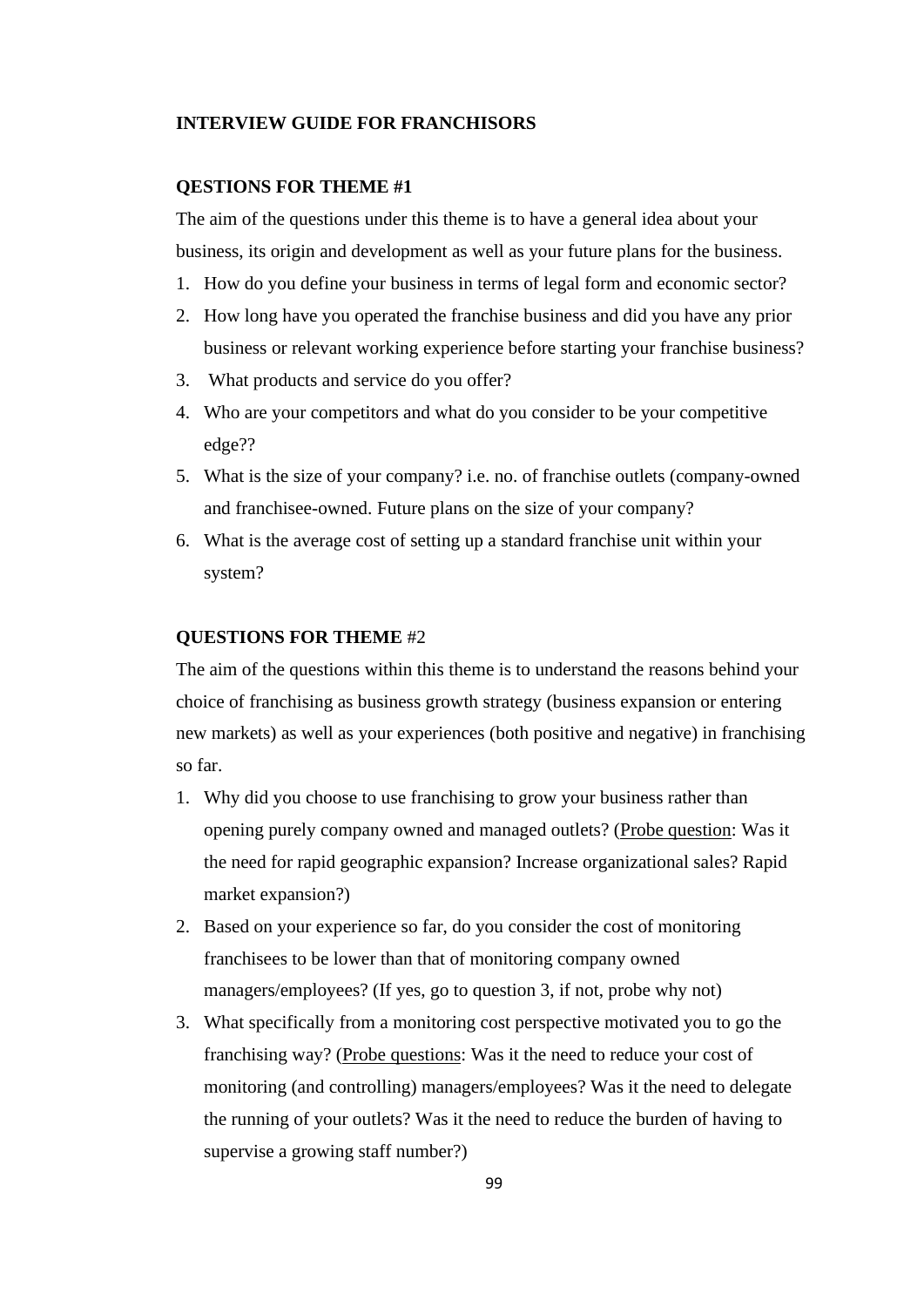- 4. Looking at the key resources needed to grow a business e.g. financial, human, knowledge of markets etc, were you motivated by the scarcity or cost of any of these or other resource to choose franchising? (Probe questions: If so, which resources were you interested in leveraging on to enable you expand your business rapidly? Financial? Managerial? Knowledge of local markets?)
- 5. From your experience, do you consider franchising to be a low risk/low cost method for the franchisor in acquiring financial capital for business expansion?
- 6. From your experience, has franchising enabled you to get access to skilled managers/employees? Was this a motivation for you to choose franchising?
- 7. Do your franchisees consider being within your franchise network more advantagious to opening their own independent businesses? (Probe questions: What is it that attracts them to the system? Brand? Proven business method? Support system?)
- 8. What have been the positive and negative experiences of using franchising to expand your business?

### **QUESTIONS FOR THEME** #3

The aim of the questions under this theme is to understand the franchising strategies that you have applied when expanding your business/entering new markets, what has worked and not worked and why.

- 1. In your franchise system, which licensing form between direct franchising, area development and master franchising do you use? (Probe questions: How many franchises are under each form? Which licensing form do you consider to be the best option and why?)
- 2. Has any of the above licensing form failed to deliver the intended benefit? If so, why do you think it failed?
- 3. Before using any of the above form of licensing, do you consider the target market condition(s), how and when to enter the target market? (Probe question: If so, when do you prefer to use direct licensing, area development or master franchising?)
- 4. Have you ever converted an independent business or a franchisee from another franchise system into your franchisee/franchise outlet? (Probe question: If so,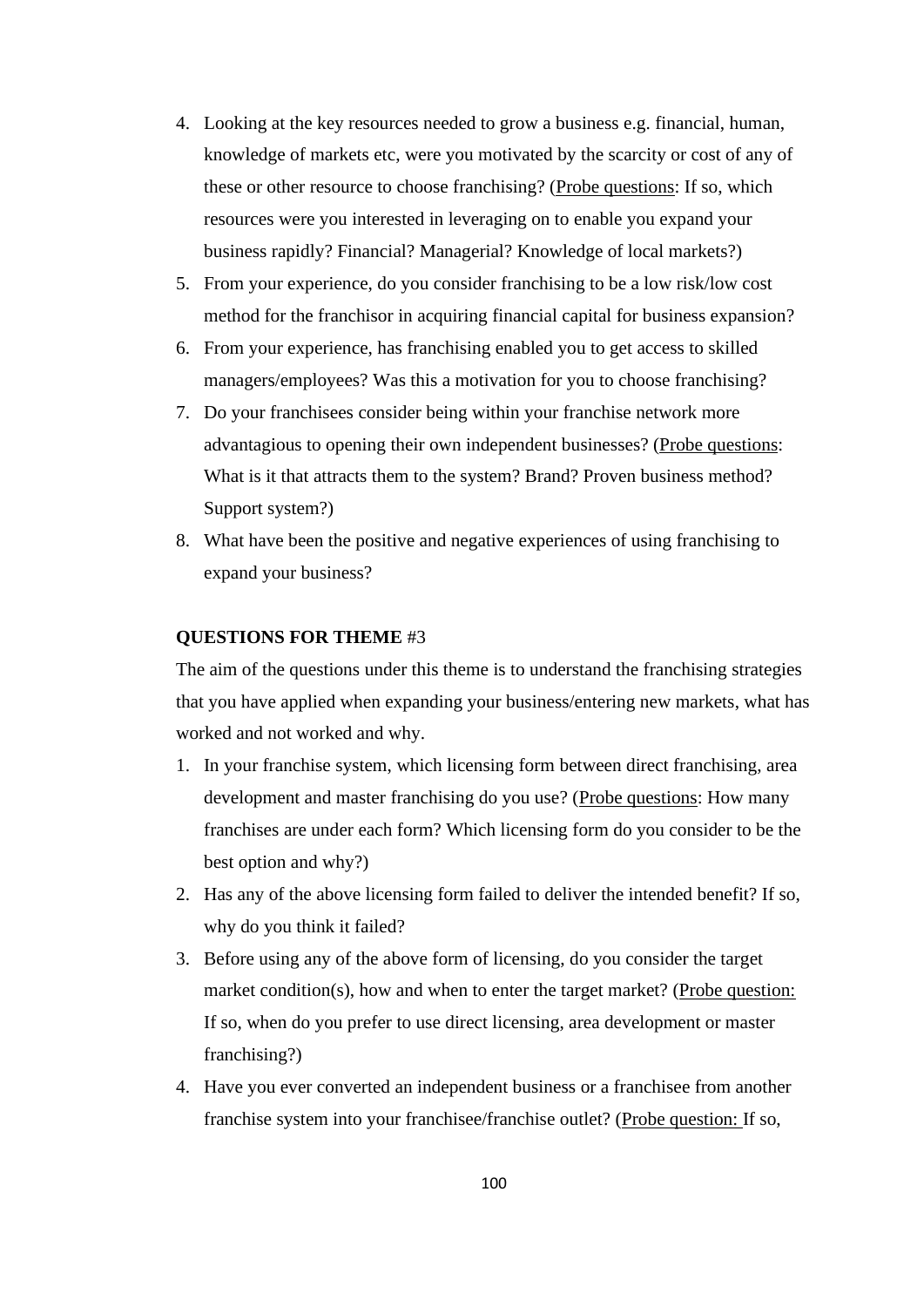how many and were they independent businesses or franchisees within other systems?)

- 5. If you have not used conversion strategy, do you see this as a potential strategy for you to expand your business? (Probe questions: Why or why not?)
- 6. What have been the positive and negative experiences of using direct franchising? Area development? Master franchising?

### **QUESTIONS FOR THEME** #4

The aim of the questions under this theme is to identify what you consider based on your experience so far as the critical firm capabilities that a franchise operation needs to develop in order to successfully expand and maintain growth.

- 1. What do you consider to be important capabilities which a firm that wants to use franchising as business expansion or market entry strategy should develop prior to franchising?
- 2. How important is it to have a refined and solid business model (easily replicable business concept) before starting to franchise/replicate?
- 3. What is the importance of piloting one's business concept before replicating with outsiders? (Probe questions: What aspects of the business model need testing? Product or service, marketing strategies, staffing procedures and pricing policies?)
- 4. Why is testing of the franchise model in additional/different locations important? (Probe questions: Testing replicability of the concept in different contexts (staff, customers, premises, supply chains etc)? Should this be done before franchising to other people? Why or why not?)
- 5. Among the following capabilities, which one(s) do you consider critical for successful franchising? Why or why not?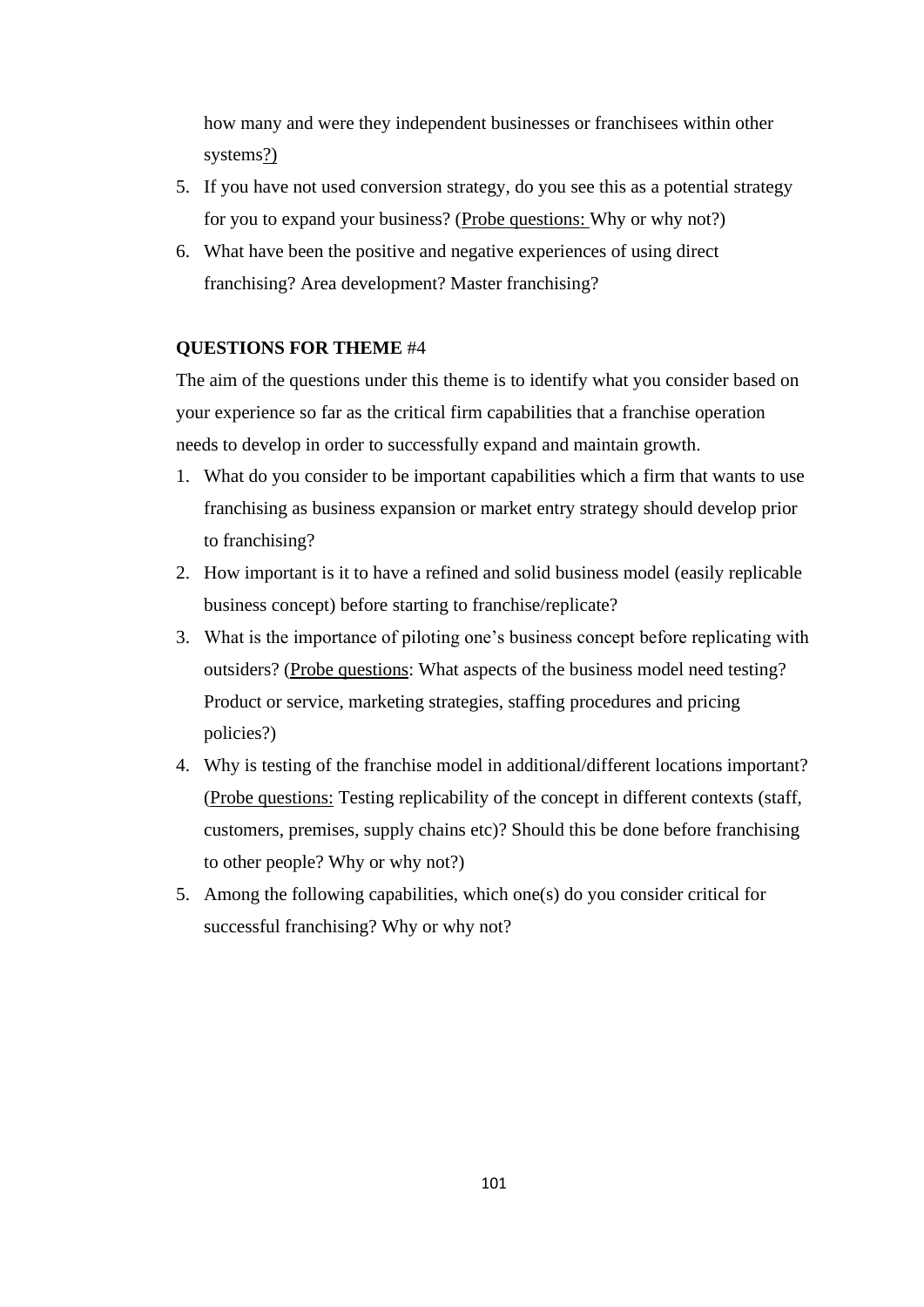| <b>Capabilities Critical for</b> | <b>Tick if</b> | <b>Give Reason Why Important</b> |
|----------------------------------|----------------|----------------------------------|
| <b>Successful Franchising</b>    | Important      | or Not Important                 |
| (a) Experience                   |                |                                  |
| (b) brand name recognition       |                |                                  |
| (c) franchisee recruitment       |                |                                  |
| and selection skills             |                |                                  |
| (d) problem solving              |                |                                  |
| (e) conflict                     |                |                                  |
| management/resolution            |                |                                  |
| (f) monitoring and               |                |                                  |
| supervision skills               |                |                                  |
| (g) marketing strategy           |                |                                  |
| (h) franchisee support           |                |                                  |
| (i) franchisee relationship      |                |                                  |
| management                       |                |                                  |

- 6. Which of the capabilities listed above based on your experience in franchising would greatly hinder growth if not developed early in the development of the franchise system? Any others?
- 7. From your experience, what capabilities, listed above or otherwise,
	- a. Have you found difficulty in quickly developing as your firm grows?
	- b. Have enhanced your ability to better manage the franchise: relationships, growth, challenges etc?
- 8. Would you consider your franchise system ready to compete with international franchise brands entering the market? Why or why not?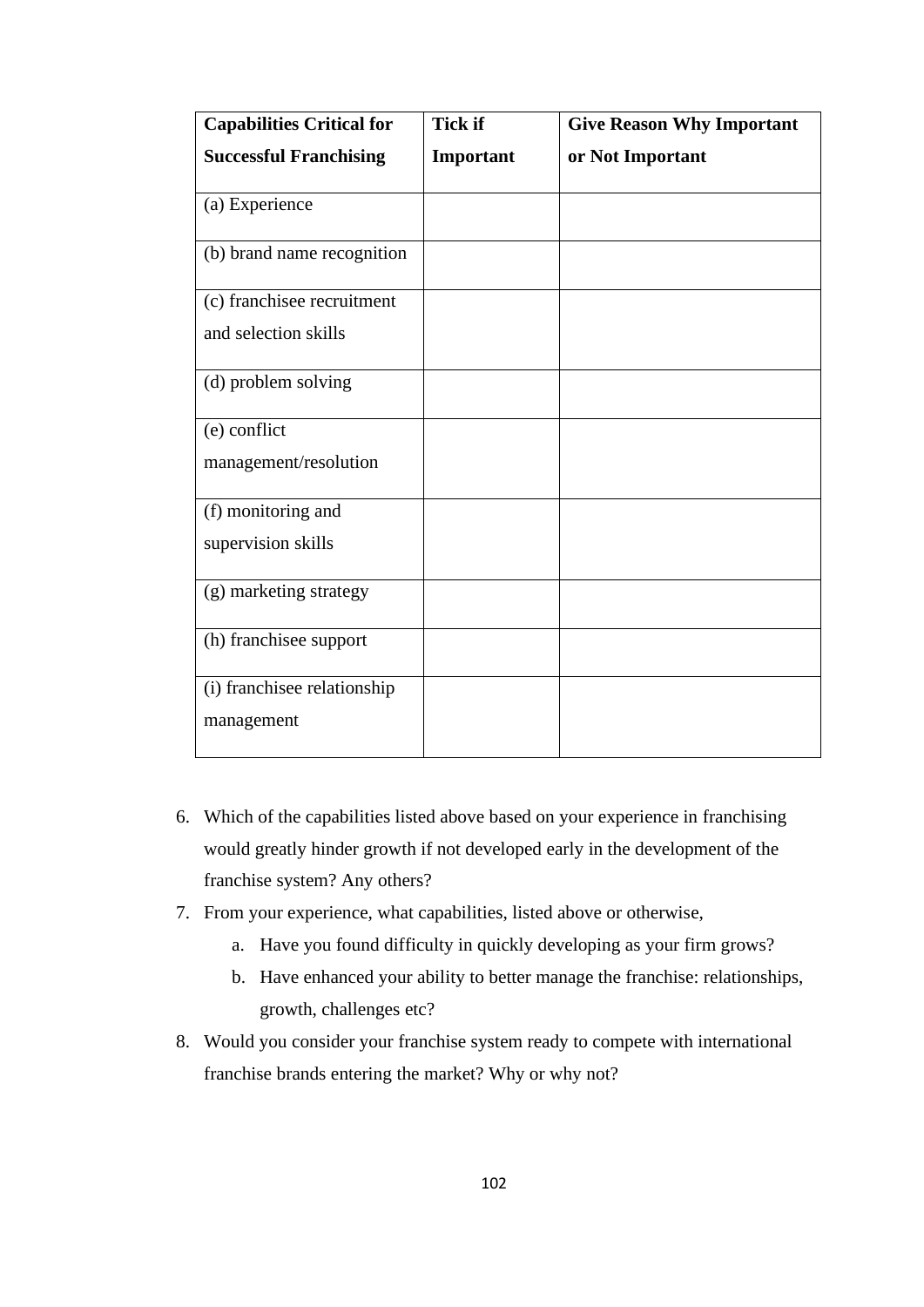# **QUESTIONS FOR THEME** #6

The aim of the questions under this theme is to identify what you consider, based on your experience, as the critical legal and economic conditions necessary for your franchise operation (and other franchises in Kenya) to successfully expand and maintain growth.

1. What among the following economic conditions do you consider important for franchising to develop in Kenya and why?

| <b>Economic Conditions</b> | <b>Tick if</b> | <b>Give Reason Why Important</b> |
|----------------------------|----------------|----------------------------------|
|                            | Important      | or Not Important                 |
| (a) Income                 |                |                                  |
| levels/purchasing power    |                |                                  |
| (b) market size/demand for |                |                                  |
| products and services      |                |                                  |
| (c) growth of the ICT      |                |                                  |
| sector                     |                |                                  |
| (d) level of investable    |                |                                  |
| assets                     |                |                                  |
| (e) access to finance      |                |                                  |
| (f) economic growth        |                |                                  |
| (g) level of urbanization  |                |                                  |

- 2. What can the government do to improve the relevant economic conditions so as to support the growth of SMEs through franchising?
- 3. What among the following do you consider as critical legal conditions needed to support the development of franchising in Kenya?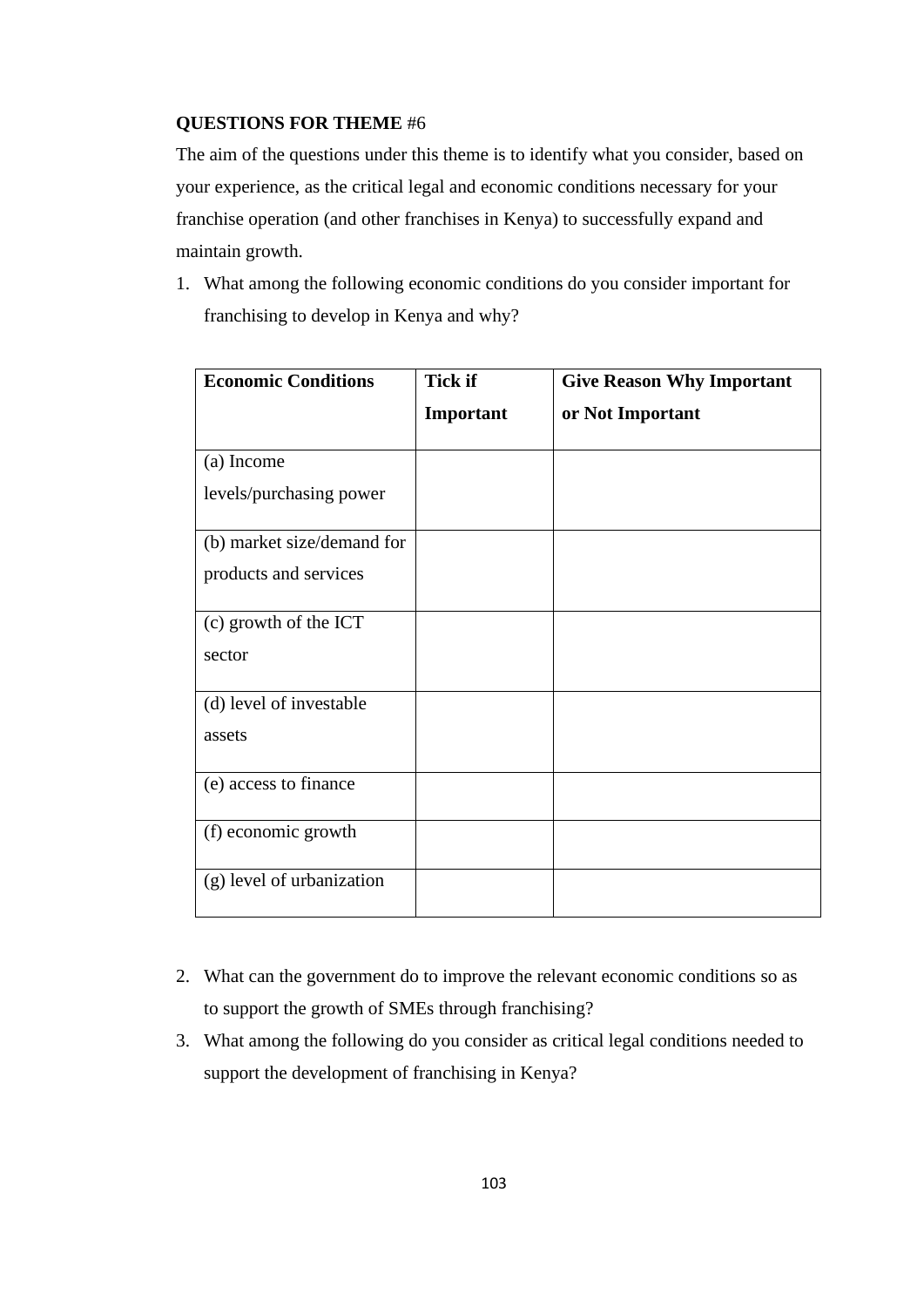| <b>Legal Conditions</b>    | <b>Tick if</b> | <b>Give Reason Why Important or</b> |
|----------------------------|----------------|-------------------------------------|
|                            | Important      | <b>Not Important</b>                |
| (a) Intellectual property  |                |                                     |
| (IP) protection            |                |                                     |
| (b) nature of corporate    |                |                                     |
| laws                       |                |                                     |
| (c) franchise association  |                |                                     |
| (d) tax structures         |                |                                     |
| (e) nature of labour       |                |                                     |
| practices                  |                |                                     |
| (f) independency and       |                |                                     |
| efficiency judicial system |                |                                     |
| (g) legal enforcement of   |                |                                     |
| contracts                  |                |                                     |
| (h) support to SMEs by     |                |                                     |
| governments                |                |                                     |

4. What can the government do to improve the legal framework so as to support the growth of SMEs through franchising?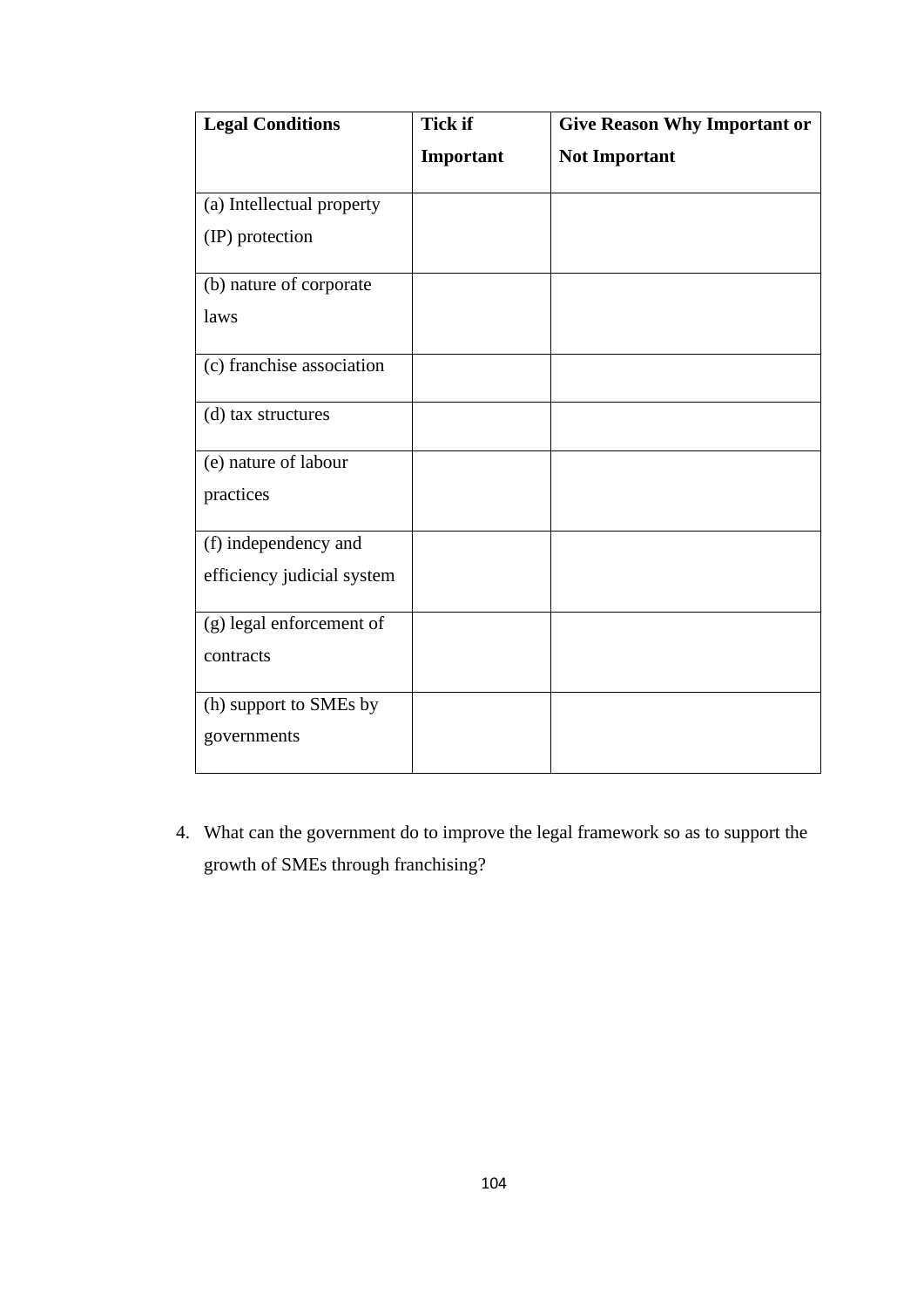# **APPENDIX II: KEY INFORMANT INTERVIEW GUIDE**

### **LETTER OF INTRODUCTION**

My name is **the interval of the Strathmore Business School**. I am undertaking an exploratory study on 'Franchising as an SME Development Strategy in Kenya' as part of my Masters in Business Administration (MBA) course. The purpose of the study is to understand the state of franchising within SMEs in Kenya. Given your responsibility within you have been selected as a valuable participant in the study.

Anything you tell me is confidential. Nothing you say will be personally attributed to you in any report that will result from this interview. The report will be written in a manner that no individual comment can be attributed to a particular person nor will it mention any individual/organization/business by name.

All individuals' and organizations' names shall be replaced with pseudonyms to protect their real identities. All information requested on your organization/business will be held with utmost confidentiality and shall not be shared with third parties.

Please note that your participation is voluntary. Do you have any questions before we begin?

The interview will focus on legal and economic conditions necessary to promote the growth of franchising in Kenya.

Please find below my contacts in case you would like to get in touch with me in the future.

Samuel Ndonga│P.O Box 61572 – 00200 Nairobi│+254-721-905 967│ sam.ndonga@gmail.com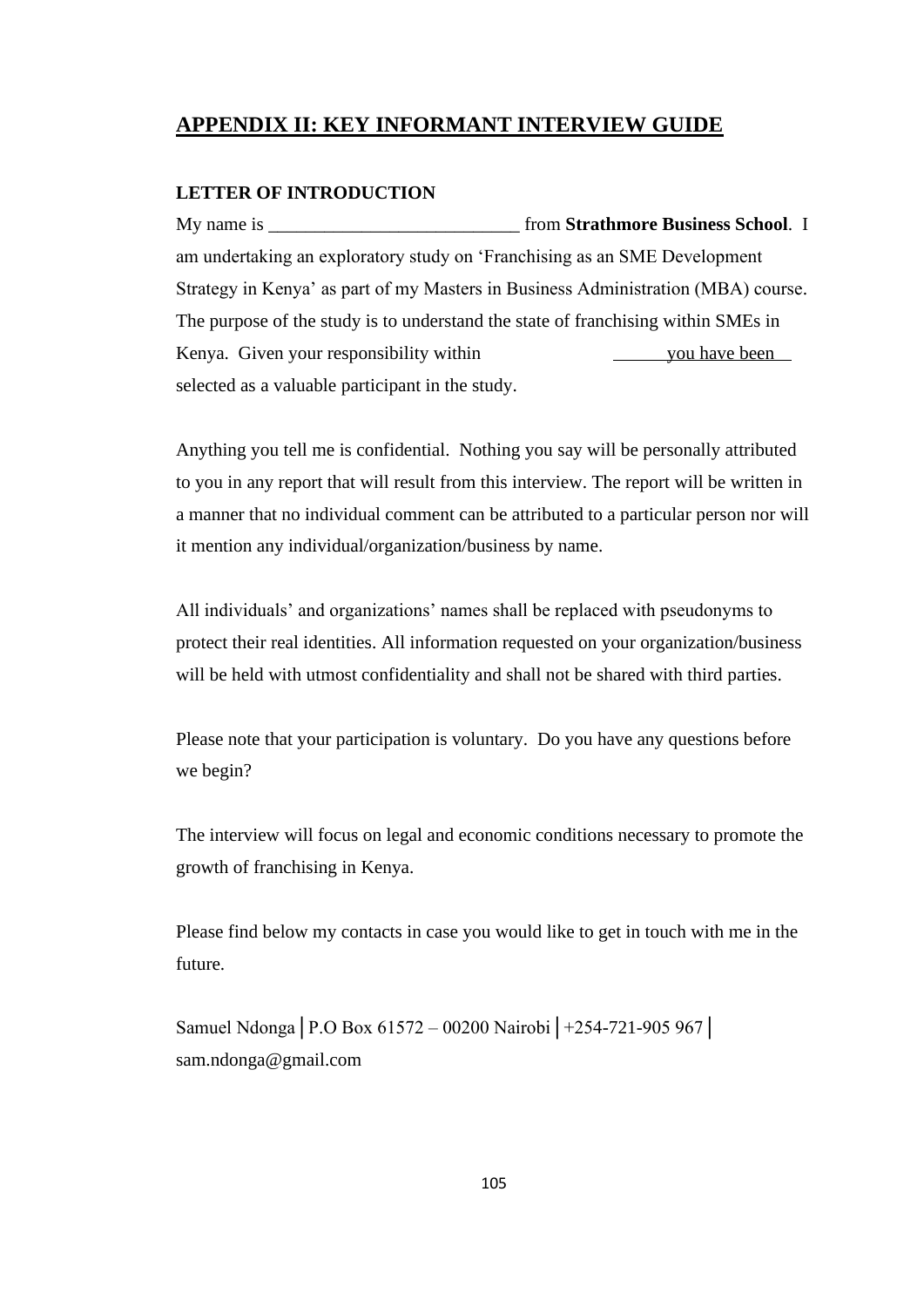### **KEY INFORMANT INTERVIEW GUIDE**

## **ENVIRONMENTAL FACTORS AFFECTING FRANCHISING**

The aim of the questions below is to identify the current state of the legal and economic conditions in relation to franchising as well as the improvements needed to promote the development of franchising among SMEs in Kenya through both domestic and international franchising (franchisors).

### **Economic Conditions**

- 1. Do you consider the Kenyan economy to attractive enough to encourage the development franchising among SMEs?
- 2. In terms of income levels or disposable income, is Kenya attractive enough for both local and international brands to set up franchises?
- 3. Are the levels of investable assets among Kenyans attractive enough for both local and international brands to set up franchises?
- 4. Is the rate of urbanization a good indicator for potential market for both domestic and international franchisors?
- 5. Do you consider the growth of the ICT sector relevant for the growth of franchising? If so, why?
- 6. In your opinion, what more needs to be done by the government and the relevant authorities in
	- a. Creating the right economic conditions to promote greater adoption of franchising among Kenyan SMEs
	- b. Attracting the entry of international franchises into Kenya?

## **Legal Conditions**

- 7. Do you consider the legal framework in Kenya supportive of the development of franchising either through domestic franchising or entry of international franchisors?
- 8. Are the corporate laws friendly to franchising development? What needs improvement?
- 9. Are our laws on protection of intellectual property (IP), resolution of IP conflicts and enforcement of contracts sufficient to build the required level of confidence